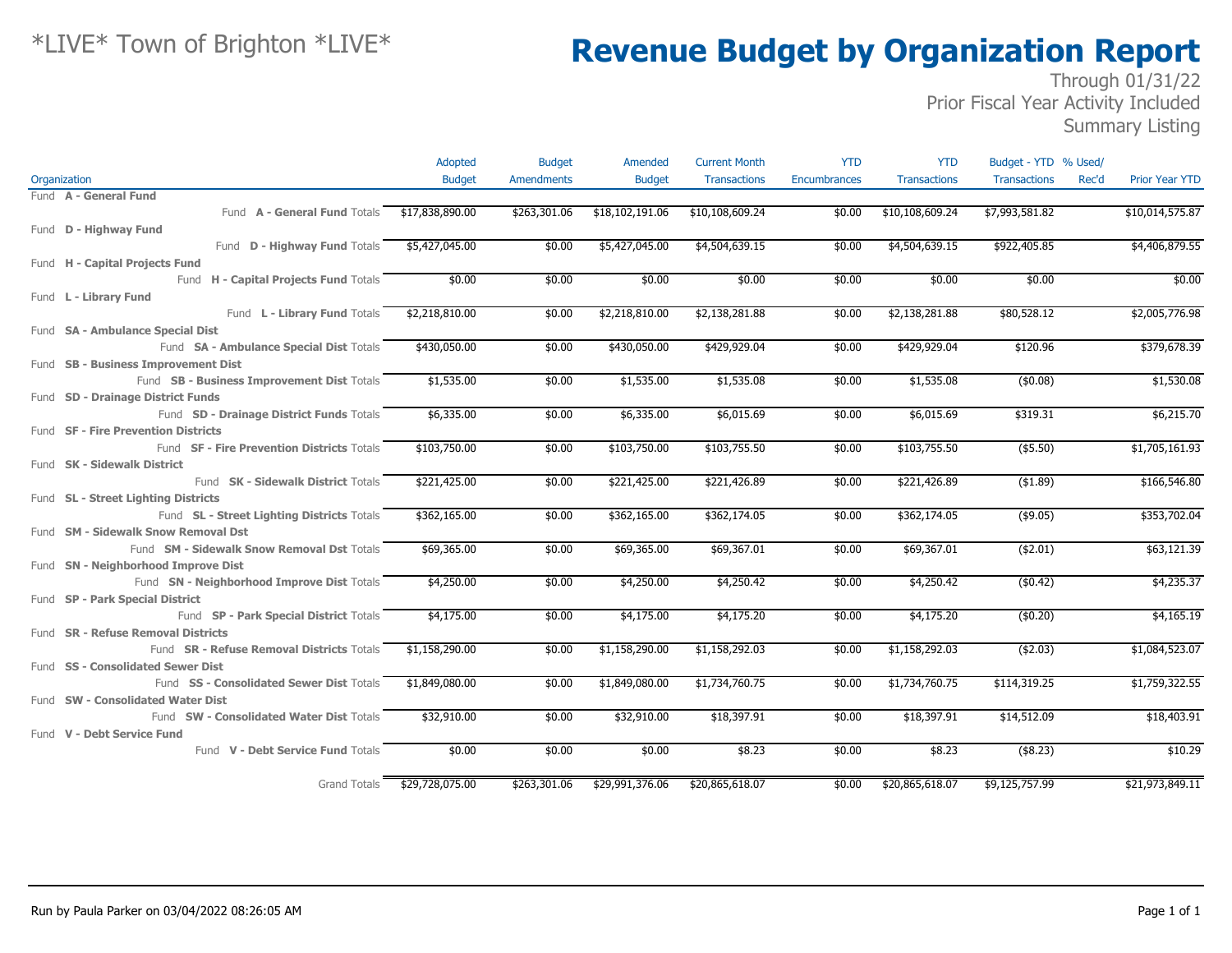### Through  $0\overline{1}/31/22$ Prior Fiscal Year Activity Included

Summary Listing

|                                            | Adopted         | <b>Budget</b>     | Amended         | <b>Current Month</b> | <b>YTD</b>          | <b>YTD</b>          | Budget - YTD % Used/ |       |                       |
|--------------------------------------------|-----------------|-------------------|-----------------|----------------------|---------------------|---------------------|----------------------|-------|-----------------------|
| Organization                               | <b>Budget</b>   | <b>Amendments</b> | <b>Budget</b>   | <b>Transactions</b>  | <b>Encumbrances</b> | <b>Transactions</b> | <b>Transactions</b>  | Rec'd | <b>Prior Year YTD</b> |
| Fund A - General Fund                      |                 |                   |                 |                      |                     |                     |                      |       |                       |
| Fund A - General Fund Totals               | \$19,134,410.00 | \$558,970.45      | \$19,693,380.45 | \$1,296,108.94       | \$989,067.03        | \$1,296,108.94      | \$17,408,204.48      |       | \$1,258,078.50        |
| Fund D - Highway Fund                      |                 |                   |                 |                      |                     |                     |                      |       |                       |
| Fund <b>D - Highway Fund Totals</b>        | \$5,877,045.00  | \$14,064.76       | \$5,891,109.76  | \$386,322.36         | \$1,578,022.52      | \$386,322.36        | \$3,926,764.88       |       | \$366,724.76          |
| Fund H - Capital Projects Fund             |                 |                   |                 |                      |                     |                     |                      |       |                       |
| Fund H - Capital Projects Fund Totals      | \$0.00          | \$661,549.42      | \$661,549.42    | \$0.00               | \$661,549.42        | \$0.00              | \$0.00               |       | \$39,053.83           |
| Fund L - Library Fund                      |                 |                   |                 |                      |                     |                     |                      |       |                       |
| Fund L - Library Fund Totals               | \$2,293,810.00  | \$3,624.98        | \$2,297,434.98  | \$142,658.59         | \$196,522.20        | \$142,658.59        | \$1,958,254.19       |       | \$137,405.58          |
| Fund SA - Ambulance Special Dist           |                 |                   |                 |                      |                     |                     |                      |       |                       |
| Fund SA - Ambulance Special Dist Totals    | \$442,050.00    | \$0.00            | \$442,050.00    | \$1,799.80           | \$0.00              | \$1,799.80          | \$440,250.20         |       | \$1,300.09            |
| Fund SB - Business Improvement Dist        |                 |                   |                 |                      |                     |                     |                      |       |                       |
| Fund SB - Business Improvement Dist Totals | \$1,635.00      | \$0.00            | \$1,635.00      | \$0.00               | \$0.00              | \$0.00              | \$1,635.00           |       | \$0.00                |
| Fund SD - Drainage District Funds          |                 |                   |                 |                      |                     |                     |                      |       |                       |
| Fund SD - Drainage District Funds Totals   | \$6,335.00      | \$0.00            | \$6,335.00      | \$0.00               | \$0.00              | \$0.00              | \$6,335.00           |       | \$57.78               |
| Fund SF - Fire Prevention Districts        |                 |                   |                 |                      |                     |                     |                      |       |                       |
| Fund SF - Fire Prevention Districts Totals | \$103,750.00    | \$2,500.00        | \$106,250.00    | \$441.50             | \$2,500.00          | \$441.50            | \$103,308.50         |       | \$5,249.53            |
| Fund SK - Sidewalk District                |                 |                   |                 |                      |                     |                     |                      |       |                       |
| Fund SK - Sidewalk District Totals         | \$226,425.00    | \$13,871.15       | \$240,296.15    | \$0.00               | \$13,871.15         | \$0.00              | \$226,425.00         |       | \$0.00                |
| Fund SL - Street Lighting Districts        |                 |                   |                 |                      |                     |                     |                      |       |                       |
| Fund SL - Street Lighting Districts Totals | \$370,665.00    | \$0.00            | \$370,665.00    | \$1,206.00           | \$0.00              | \$1,206.00          | \$369,459.00         |       | \$1,212.00            |
| Fund SM - Sidewalk Snow Removal Dst        |                 |                   |                 |                      |                     |                     |                      |       |                       |
| Fund SM - Sidewalk Snow Removal Dst Totals | \$69,365.00     | \$0.00            | \$69,365.00     | \$0.00               | \$0.00              | \$0.00              | \$69,365.00          |       | \$0.00                |
| Fund SN - Neighborhood Improve Dist        |                 |                   |                 |                      |                     |                     |                      |       |                       |
| Fund SN - Neighborhood Improve Dist Totals | \$5,450.00      | \$11,200.00       | \$16,650.00     | \$0.00               | \$0.00              | \$0.00              | \$16,650.00          |       | \$0.00                |
| Fund SP - Park Special District            |                 |                   |                 |                      |                     |                     |                      |       |                       |
| Fund SP - Park Special District Totals     | \$5,175.00      | \$0.00            | \$5,175.00      | \$0.00               | \$0.00              | \$0.00              | \$5,175.00           |       | \$0.00                |
| Fund SR - Refuse Removal Districts         |                 |                   |                 |                      |                     |                     |                      |       |                       |
| Fund SR - Refuse Removal Districts Totals  | \$1,158,290.00  | \$0.00            | \$1,158,290.00  | \$0.00               | \$1,126,851.12      | \$0.00              | \$31,438.88          |       | \$0.00                |
| Fund SS - Consolidated Sewer Dist          |                 |                   |                 |                      |                     |                     |                      |       |                       |
| Fund SS - Consolidated Sewer Dist Totals   | \$1,904,080.00  | \$48,243.07       | \$1,952,323.07  | \$82,677.82          | \$508,836.19        | \$82,677.82         | \$1,360,809.06       |       | \$96,469.99           |
| Fund SW - Consolidated Water Dist          |                 |                   |                 |                      |                     |                     |                      |       |                       |
| Fund SW - Consolidated Water Dist Totals   | \$32,910.00     | \$0.00            | \$32,910.00     | \$0.00               | \$0.00              | \$0.00              | \$32,910.00          |       | \$0.00                |
| Fund V - Debt Service Fund                 |                 |                   |                 |                      |                     |                     |                      |       |                       |
| Fund V - Debt Service Fund Totals          | \$54,340.00     | \$0.00            | \$54,340.00     | \$0.00               | \$0.00              | \$0.00              | \$54,340.00          |       | \$0.00                |
| <b>Grand Totals</b>                        | \$31,685,735.00 | \$1,314,023.83    | \$32,999,758.83 | \$1,911,215.01       | \$5,077,219.63      | \$1,911,215.01      | \$26,011,324.19      |       | \$1,905,552.06        |
|                                            |                 |                   |                 |                      |                     |                     |                      |       |                       |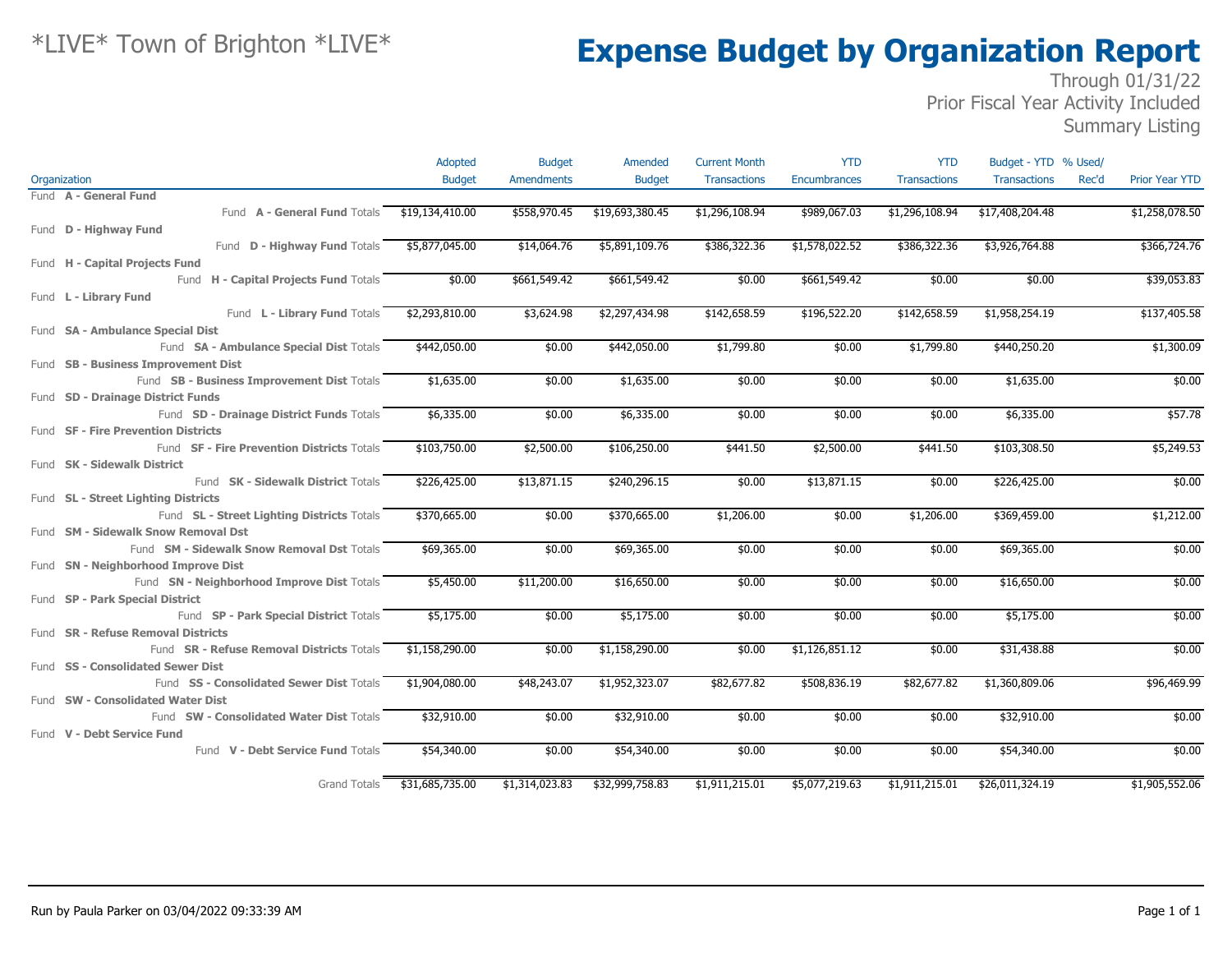|                                                     | Adopted       | <b>Budget</b>     | Amended       | <b>Current Month</b> | <b>YTD</b>   | <b>YTD</b>          | Budget - YTD % Used/ |                  |                       |
|-----------------------------------------------------|---------------|-------------------|---------------|----------------------|--------------|---------------------|----------------------|------------------|-----------------------|
| Classification                                      | <b>Budget</b> | <b>Amendments</b> | <b>Budget</b> | <b>Transactions</b>  | Encumbrances | <b>Transactions</b> | <b>Transactions</b>  | Rec'd            | <b>Prior Year YTD</b> |
| Fund A - General Fund                               |               |                   |               |                      |              |                     |                      |                  |                       |
| <b>REVENUE</b>                                      |               |                   |               |                      |              |                     |                      |                  |                       |
| Use of Money and Property                           | .00           | .00.              | .00.          | 5.62                 | .00          | 5.62                | (5.62)               | $+++$            | 6.25                  |
| Department ASSOR - Town Assessor                    |               |                   |               |                      |              |                     |                      |                  |                       |
| Miscellaneous                                       | .00.          | .00.              | .00           | .00                  | .00          | .00.                | .00                  | $^{+++}$         | .00                   |
| Interfund/Special Dist Revenue                      | .00           | .00.              | .00           | .00.                 | .00          | .00.                | .00                  | $+++$            | .00                   |
| New York State Aid                                  | .00           | .00.              | .00.          | .00.                 | .00          | .00.                | .00                  | $^{+++}$         | .00                   |
| <b>Interfund Transfers-Revenue</b>                  | .00           | .00               | .00           | .00.                 | .00          | .00.                | .00                  | $^{+++}$         | .00                   |
| Department ASSOR - Town Assessor Totals             | \$0.00        | \$0.00            | \$0.00        | \$0.00               | \$0.00       | \$0.00              | \$0.00               | $+++$            | \$0.00                |
| Department ATTY - Attorney to the Town              |               |                   |               |                      |              |                     |                      |                  |                       |
| Departmental Income                                 | .00           | .00.              | .00           | .00.                 | .00          | .00.                | .00                  | $^{+++}$         | .00                   |
| Department ATTY - Attorney to the Town Totals       | \$0.00        | \$0.00            | \$0.00        | \$0.00               | \$0.00       | \$0.00              | \$0.00               | $^{+++}$         | \$0.00                |
| Department CABLE - Brighton Cable Commission        |               |                   |               |                      |              |                     |                      |                  |                       |
| <b>Real Property Taxes</b>                          | 400,000.00    | .00.              | 400,000.00    | .00                  | .00          | .00.                | 400,000.00           | $\mathbf 0$      | .00                   |
| <b>Intergovernmental Charges</b>                    | .00           | .00.              | .00           | .00.                 | .00          | .00.                | .00                  | $^{+++}$         | .00                   |
| Department CABLE - Brighton Cable Commission Totals | \$400,000.00  | \$0.00            | \$400,000.00  | \$0.00               | \$0.00       | \$0.00              | \$400,000.00         | 0%               | \$0.00                |
| Department CLERK - Town Clerk                       |               |                   |               |                      |              |                     |                      |                  |                       |
| Departmental Income                                 | 20,000.00     | .00.              | 20,000.00     | .00.                 | .00          | .00.                | 20,000.00            | 0                | .00                   |
| <b>Intergovernmental Charges</b>                    | 5,000.00      | .00.              | 5,000.00      | .00.                 | .00          | .00.                | 5,000.00             | $\boldsymbol{0}$ | .00                   |
| Fines, Sales, Comp for Losses                       | .00           | .00.              | .00           | .00.                 | .00          | .00.                | .00                  | $^{+++}$         | .00                   |
| Miscellaneous                                       | .00           | .00.              | .00           | .00.                 | .00          | .00.                | .00                  | $+++$            | .00                   |
| New York State Aid                                  | .00           | .00.              | .00           | .00.                 | .00          | .00.                | .00                  | $^{+++}$         | .00                   |
| Department CLERK - Town Clerk Totals                | \$25,000.00   | \$0.00            | \$25,000.00   | \$0.00               | \$0.00       | \$0.00              | \$25,000.00          | 0%               | \$0.00                |
| Department DPW - Public Works Department            |               |                   |               |                      |              |                     |                      |                  |                       |
| Departmental Income                                 | 44,850.00     | .00.              | 44,850.00     | 2,528.50             | .00          | 2,528.50            | 42,321.50            | 6                | 1,985.00              |
| Licenses and Permits                                | 188,700.00    | .00               | 188,700.00    | 24,053.50            | .00          | 24,053.50           | 164,646.50           | 13               | 20,052.00             |
| Fines, Sales, Comp for Losses                       | .00.          | .00               | .00.          | .00.                 | .00          | .00.                | .00                  | $^{+++}$         | .00                   |
| Miscellaneous                                       | .00.          | 18,504.00         | 18,504.00     | 18,504.00            | .00          | 18,504.00           | .00                  | 100              | .00                   |
| Interfund/Special Dist Revenue                      | 63,360.00     | .00               | 63,360.00     | .00.                 | .00          | .00.                | 63,360.00            | $\mathbf 0$      | .00                   |
| New York State Aid                                  | .00           | 223,290.00        | 223,290.00    | .00.                 | .00          | .00.                | 223,290.00           | $\boldsymbol{0}$ | .00                   |
| <b>Federal Aid</b>                                  | .00           | 10,296.08         | 10,296.08     | .00.                 | .00          | .00.                | 10,296.08            | $\mathbf{0}$     | .00                   |
| <b>Interfund Transfers-Revenue</b>                  | 6,260.00      | .00               | 6,260.00      | .00.                 | .00          | .00.                | 6,260.00             | $\mathbf 0$      | .00                   |
| Department DPW - Public Works Department Totals     | \$303,170.00  | \$252,090.08      | \$555,260.08  | \$45,086.00          | \$0.00       | \$45,086.00         | \$510,174.08         | 8%               | \$22,037.00           |
| Department FINCE - Finance Department               |               |                   |               |                      |              |                     |                      |                  |                       |
| New York State Aid                                  | .00.          | .00.              | .00           | .00.                 | .00          | .00.                | .00                  | $^{+++}$         | .00                   |
| Department FINCE - Finance Department Totals        | \$0.00        | \$0.00            | \$0.00        | \$0.00               | \$0.00       | \$0.00              | \$0.00               | $+++$            | \$0.00                |
| Department HIST - Town Historian                    |               |                   |               |                      |              |                     |                      |                  |                       |
| New York State Aid                                  | .00           | .00.              | .00           | .00.                 | .00          | .00.                | .00                  | $^{+++}$         | .00                   |
| Department HIST - Town Historian Totals             | \$0.00        | \$0.00            | \$0.00        | \$0.00               | \$0.00       | \$0.00              | \$0.00               | $+++$            | \$0.00                |
| Department HWY - Highway Department                 |               |                   |               |                      |              |                     |                      |                  |                       |
| Departmental Income                                 | .00           | .00               | .00           | .00.                 | .00          | .00.                | .00                  | $^{+++}$         | .00                   |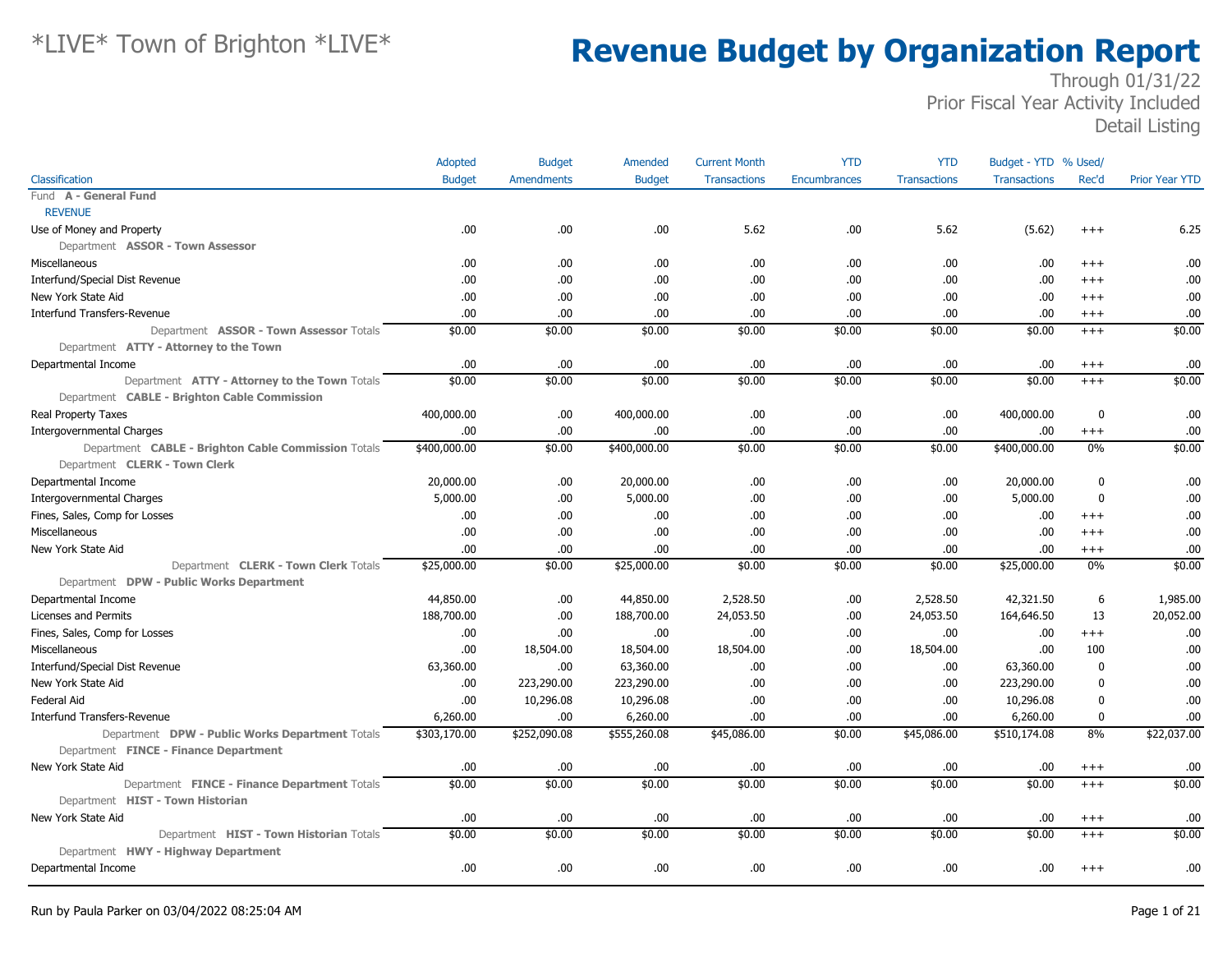|                                             | Adopted       | <b>Budget</b> | <b>Amended</b> | <b>Current Month</b> | <b>YTD</b>   | <b>YTD</b>          | Budget - YTD % Used/ |              |                       |
|---------------------------------------------|---------------|---------------|----------------|----------------------|--------------|---------------------|----------------------|--------------|-----------------------|
| Classification                              | <b>Budget</b> | Amendments    | <b>Budget</b>  | <b>Transactions</b>  | Encumbrances | <b>Transactions</b> | <b>Transactions</b>  | Rec'd        | <b>Prior Year YTD</b> |
| Fund A - General Fund                       |               |               |                |                      |              |                     |                      |              |                       |
| <b>REVENUE</b>                              |               |               |                |                      |              |                     |                      |              |                       |
| Department HWY - Highway Department         |               |               |                |                      |              |                     |                      |              |                       |
| <b>Intergovernmental Charges</b>            | .00           | .00.          | .00.           | .00                  | .00          | .00.                | .00.                 | $^{+++}$     | .00                   |
| Use of Money and Property                   | 105,570.00    | .00.          | 105,570.00     | 8,524.75             | .00          | 8,524.75            | 97,045.25            | 8            | 9,249.27              |
| Licenses and Permits                        | .00           | .00.          | .00.           | .00.                 | .00          | .00.                | .00                  | $^{+++}$     | .00                   |
| Fines, Sales, Comp for Losses               | .00           | .00.          | .00            | .00.                 | .00          | .00.                | .00                  | $+++$        | .00                   |
| Miscellaneous                               | .00           | .00.          | .00.           | .00                  | .00          | .00                 | .00                  | $^{+++}$     | .00                   |
| Interfund/Special Dist Revenue              | 37,940.00     | .00.          | 37,940.00      | .00.                 | .00          | .00.                | 37,940.00            | $\mathbf 0$  | .00                   |
| New York State Aid                          | .00           | .00.          | .00            | .00.                 | .00          | .00.                | .00                  | $+++$        | .00                   |
| Federal Aid                                 | .00           | .00.          | .00            | .00.                 | .00          | .00.                | .00                  | $^{+++}$     | .00                   |
| <b>Interfund Transfers-Revenue</b>          | 7,360.00      | .00           | 7,360.00       | .00                  | .00          | .00                 | 7,360.00             | $\mathbf{0}$ | .00                   |
| Department HWY - Highway Department Totals  | \$150,870.00  | \$0.00        | \$150,870.00   | \$8,524.75           | \$0.00       | \$8,524.75          | \$142,345.25         | 6%           | \$9,249.27            |
| Department JSTCE - Town Justices            |               |               |                |                      |              |                     |                      |              |                       |
| <b>Intergovernmental Charges</b>            | 5,000.00      | .00.          | 5,000.00       | .00.                 | .00          | .00.                | 5,000.00             | $\mathbf{0}$ | .00                   |
| Fines, Sales, Comp for Losses               | 135,000.00    | .00.          | 135,000.00     | .00                  | .00          | .00.                | 135,000.00           | 0            | .00                   |
| New York State Aid                          | .00           | 11,210.98     | 11,210.98      | .00.                 | .00          | .00.                | 11,210.98            | $\mathbf 0$  | .00                   |
| Department JSTCE - Town Justices Totals     | \$140,000.00  | \$11,210.98   | \$151,210.98   | \$0.00               | \$0.00       | \$0.00              | \$151,210.98         | 0%           | \$0.00                |
| Department PARKS - Parks                    |               |               |                |                      |              |                     |                      |              |                       |
| Departmental Income                         | 107,390.00    | .00.          | 107,390.00     | 8,714.00             | .00          | 8,714.00            | 98,676.00            | 8            | .00                   |
| Fines, Sales, Comp for Losses               | 5,000.00      | .00.          | 5,000.00       | .00.                 | .00          | .00.                | 5,000.00             | $\mathbf 0$  | .00                   |
| Miscellaneous                               | .00           | .00.          | .00            | .00.                 | .00          | .00                 | .00                  | $+++$        | .00                   |
| Federal Aid                                 | .00           | .00.          | .00.           | .00                  | .00          | .00                 | .00                  | $+++$        | .00                   |
| <b>Interfund Transfers-Revenue</b>          | 9,775.00      | .00.          | 9,775.00       | .00.                 | .00          | .00.                | 9,775.00             | 0            | .00                   |
| Department PARKS - Parks Totals             | \$122,165.00  | \$0.00        | \$122,165.00   | \$8,714.00           | \$0.00       | \$8,714.00          | \$113,451.00         | 7%           | \$0.00                |
| Department POLCE - Police Department        |               |               |                |                      |              |                     |                      |              |                       |
| Departmental Income                         | 20,350.00     | .00.          | 20,350.00      | 2,057.90             | .00          | 2,057.90            | 18,292.10            | 10           | 1,361.26              |
| Use of Money and Property                   | .00           | .00.          | .00            | 4.00                 | .00          | 4.00                | (4.00)               | $^{+++}$     | 4.01                  |
| Licenses and Permits                        | 17,000.00     | .00.          | 17,000.00      | .00.                 | .00          | .00.                | 17,000.00            | 0            | .00                   |
| Fines, Sales, Comp for Losses               | 15,050.00     | .00.          | 15,050.00      | .00.                 | .00          | .00                 | 15,050.00            | $\mathbf 0$  | 1,016.04              |
| Miscellaneous                               | 300.00        | .00.          | 300.00         | 500.00               | .00          | 500.00              | (200.00)             | 167          | 500.00                |
| New York State Aid                          | 18,050.00     | .00.          | 18,050.00      | .00.                 | .00          | .00.                | 18,050.00            | $\mathbf 0$  | .00                   |
| <b>Federal Aid</b>                          | 1,500.00      | .00.          | 1,500.00       | .00.                 | .00          | .00                 | 1,500.00             | $\mathbf{0}$ | .00                   |
| <b>Interfund Transfers-Revenue</b>          | .00           | .00.          | .00.           | .00.                 | .00          | .00                 | .00                  | $^{+++}$     | .00                   |
| Department POLCE - Police Department Totals | \$72,250.00   | \$0.00        | \$72,250.00    | \$2,561.90           | \$0.00       | \$2,561.90          | \$69,688.10          | 4%           | \$2,881.31            |
| Department REC - Recreation Department      |               |               |                |                      |              |                     |                      |              |                       |
| Departmental Income                         | 436,910.00    | .00.          | 436,910.00     | 48,872.00            | .00          | 48,872.00           | 388,038.00           | 11           | 36,540.00             |
| Fines, Sales, Comp for Losses               | .00           | .00.          | .00            | .00.                 | .00          | .00.                | .00                  | $^{+++}$     | .00                   |
| Miscellaneous                               | 13,700.00     | .00.          | 13,700.00      | 420.05               | .00          | 420.05              | 13,279.95            | 3            | 629.75                |
| New York State Aid                          | 7,085.00      | .00.          | 7,085.00       | .00.                 | .00          | .00                 | 7,085.00             | $\mathbf{0}$ | .00                   |
| Federal Aid                                 | .00           | .00.          | .00            | .00                  | .00          | .00.                | .00                  | $+++$        | .00                   |
|                                             |               |               |                |                      |              |                     |                      |              |                       |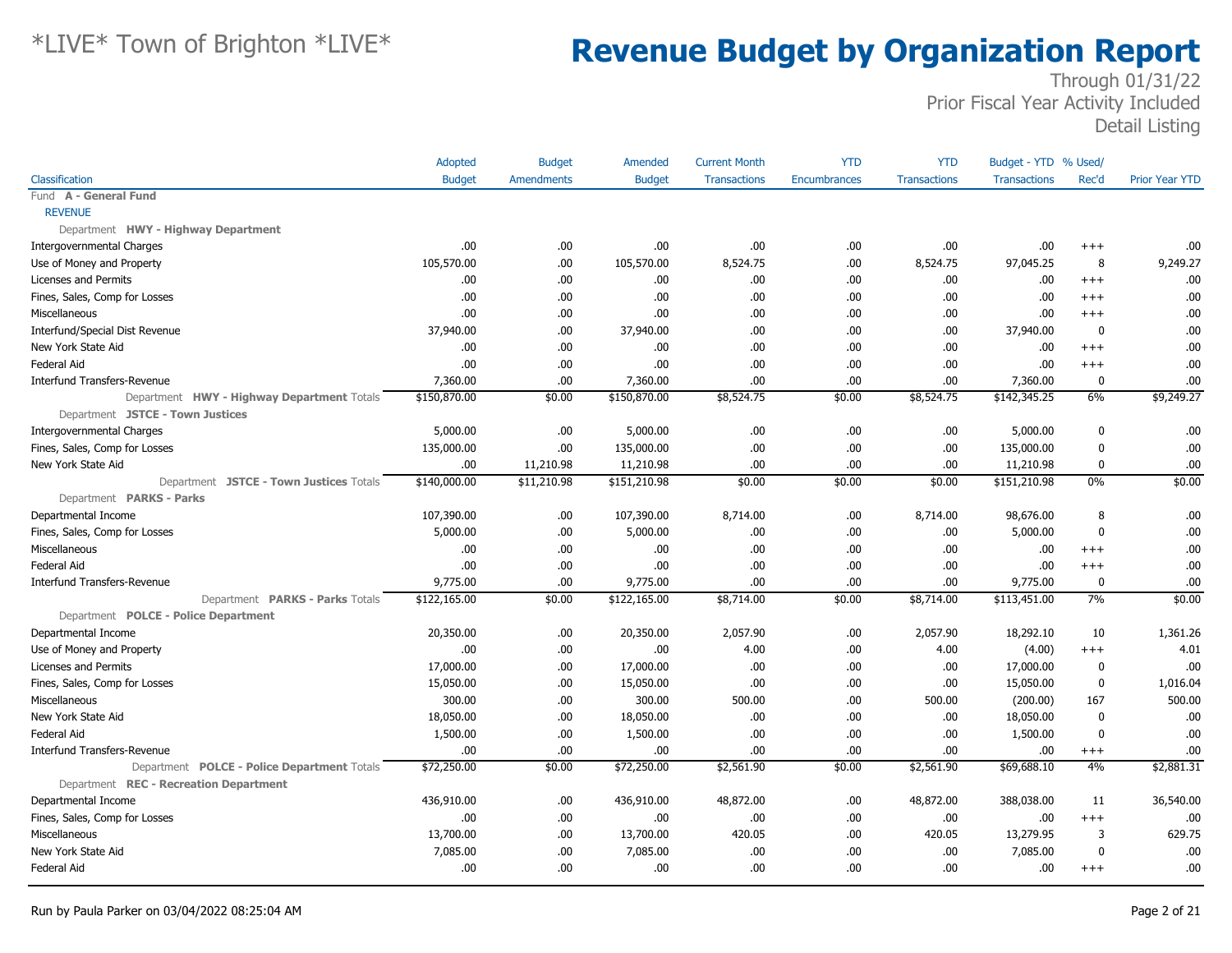|                                                  | Adopted         | <b>Budget</b> | Amended         | <b>Current Month</b> | <b>YTD</b>   | <b>YTD</b>          | Budget - YTD % Used/ |       |                       |
|--------------------------------------------------|-----------------|---------------|-----------------|----------------------|--------------|---------------------|----------------------|-------|-----------------------|
| <b>Classification</b>                            | <b>Budget</b>   | Amendments    | <b>Budget</b>   | <b>Transactions</b>  | Encumbrances | <b>Transactions</b> | <b>Transactions</b>  | Rec'd | <b>Prior Year YTD</b> |
| Fund A - General Fund                            |                 |               |                 |                      |              |                     |                      |       |                       |
| <b>REVENUE</b>                                   |                 |               |                 |                      |              |                     |                      |       |                       |
| Department REC - Recreation Department           |                 |               |                 |                      |              |                     |                      |       |                       |
| Interfund Transfers-Revenue                      | 2,500.00        | .00.          | 2,500.00        | .00.                 | .00          | .00                 | 2,500.00             | 0     | .00                   |
| Department REC - Recreation Department Totals    | \$460,195.00    | \$0.00        | \$460,195.00    | \$49,292.05          | \$0.00       | \$49,292.05         | \$410,902.95         | 11%   | \$37,169.75           |
| Department UNDST - Undistributed Expenses        |                 |               |                 |                      |              |                     |                      |       |                       |
| Real Property Taxes                              | 10,189,615.00   | .00.          | 10,189,615.00   | 9,993,626.42         | .00          | 9,993,626.42        | 195,988.58           | 98    | 9,942,772.28          |
| Sales Tax                                        | 4,400,000.00    | .00.          | 4,400,000.00    | .00.                 | .00          | .00                 | 4,400,000.00         | 0     | .00                   |
| Departmental Income                              | 3,000.00        | .00.          | 3,000.00        | 5.00                 | .00          | 5.00                | 2,995.00             | 0     | 23.80                 |
| Intergovernmental Charges                        | .00             | .00.          | .00             | .00.                 | .00          | .00                 | .00                  | $+++$ | .00                   |
| Use of Money and Property                        | 10,000.00       | .00.          | 10,000.00       | 793.50               | .00          | 793.50              | 9,206.50             | 8     | 436.21                |
| Fines, Sales, Comp for Losses                    | 300.00          | .00.          | 300.00          | .00.                 | .00          | .00                 | 300.00               | 0     | .00                   |
| Miscellaneous                                    | 241,000.00      | .00.          | 241,000.00      | .00.                 | .00          | .00                 | 241,000.00           | 0     | .00                   |
| Interfund/Special Dist Revenue                   | 196,325.00      | .00.          | 196,325.00      | .00.                 | .00          | .00                 | 196,325.00           | 0     | .00                   |
| New York State Aid                               | 1,125,000.00    | .00.          | 1,125,000.00    | .00.                 | .00          | .00                 | 1,125,000.00         | 0     | .00                   |
| Federal Aid                                      | .00             | .00.          | .00             | .00.                 | .00          | .00                 | .00                  | $+++$ | .00                   |
| <b>Interfund Transfers-Revenue</b>               | .00             | .00.          | .00.            | .00                  | .00          | .00                 | .00                  | $+++$ | .00                   |
| Department UNDST - Undistributed Expenses Totals | \$16,165,240.00 | \$0.00        | \$16,165,240.00 | \$9,994,424.92       | \$0.00       | \$9,994,424.92      | \$6,170,815.08       | 62%   | \$9,943,232.29        |
| <b>REVENUE TOTALS</b>                            | \$17,838,890.00 | \$263,301.06  | \$18,102,191.06 | \$10,108,609.24      | \$0.00       | \$10,108,609.24     | \$7,993,581.82       | 56%   | \$10,014,575.87       |
| <b>A - General Fund Totals</b><br>Fund           | \$17,838,890.00 | \$263,301.06  | \$18,102,191.06 | \$10,108,609.24      | \$0.00       | \$10,108,609.24     | \$7,993,581.82       |       | \$10,014,575.87       |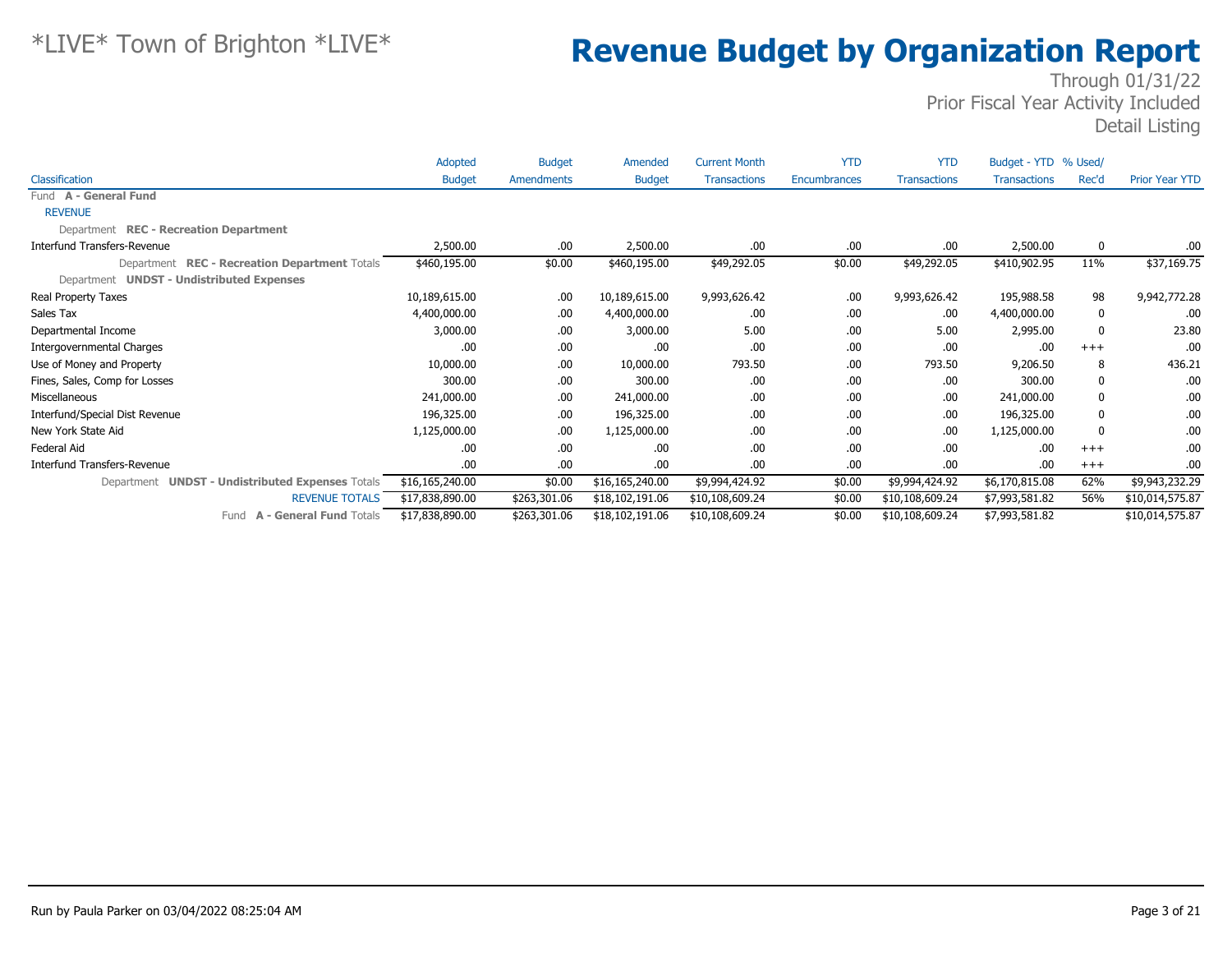|                                                      | Adopted        | <b>Budget</b> | Amended        | <b>Current Month</b> | <b>YTD</b>   | <b>YTD</b>          | Budget - YTD % Used/ |       |                       |
|------------------------------------------------------|----------------|---------------|----------------|----------------------|--------------|---------------------|----------------------|-------|-----------------------|
| Classification                                       | <b>Budget</b>  | Amendments    | <b>Budget</b>  | <b>Transactions</b>  | Encumbrances | <b>Transactions</b> | <b>Transactions</b>  | Rec'd | <b>Prior Year YTD</b> |
| Fund D - Highway Fund                                |                |               |                |                      |              |                     |                      |       |                       |
| <b>REVENUE</b>                                       |                |               |                |                      |              |                     |                      |       |                       |
| Department HWY - Highway Department                  |                |               |                |                      |              |                     |                      |       |                       |
| Real Property Taxes                                  | 4,327,055.00   | .00.          | 4,327,055.00   | 4,327,055.00         | .00          | 4,327,055.00        | .00                  | 100   | 4,244,945.00          |
| Departmental Income                                  | 2,630.00       | .00           | 2,630.00       | 185.00               | .00          | 185.00              | 2,445.00             |       | .00                   |
| Intergovernmental Charges                            | 533,880.00     | .00           | 533,880.00     | 169,980.00           | .00          | 169,980.00          | 363,900.00           | 32    | 155,879.89            |
| Use of Money and Property                            | 7,000.00       | .00.          | 7,000.00       | 113.25               | .00          | 113.25              | 6,886.75             |       | 46.96                 |
| Licenses and Permits                                 | 16,040.00      | .00.          | 16,040.00      | 2,000.00             | .00          | 2,000.00            | 14,040.00            | 12    | 2,225.00              |
| Fines, Sales, Comp for Losses                        | 72,355.00      | .00.          | 72,355.00      | 5,305.90             | .00          | 5,305.90            | 67,049.10            |       | 3,782.70              |
| Miscellaneous                                        | .00            | .00.          | .00            | .00.                 | .00          | .00                 | .00                  | $+++$ | .00                   |
| Interfund/Special Dist Revenue                       | 159,920.00     | .00.          | 159,920.00     | .00.                 | .00          | .00                 | 159,920.00           | 0     | .00                   |
| New York State Aid                                   | 291,435.00     | .00.          | 291,435.00     | .00.                 | .00          | .00                 | 291,435.00           | 0     | .00                   |
| Federal Aid                                          | .00            | .00           | .00            | .00.                 | .00          | .00.                | .00                  | $+++$ | .00                   |
| Interfund Transfers-Revenue                          | 16,730.00      | .00.          | 16,730.00      | .00.                 | .00          | .00.                | 16,730.00            | 0     | .00                   |
| <b>HWY - Highway Department Totals</b><br>Department | \$5,427,045.00 | \$0.00        | \$5,427,045.00 | \$4,504,639.15       | \$0.00       | \$4,504,639.15      | \$922,405.85         | 83%   | \$4,406,879.55        |
| <b>REVENUE TOTALS</b>                                | \$5,427,045.00 | \$0.00        | \$5,427,045.00 | \$4,504,639.15       | \$0.00       | \$4,504,639.15      | \$922,405.85         | 83%   | \$4,406,879.55        |
| <b>D - Highway Fund Totals</b><br>Fund               | \$5,427,045.00 | \$0.00        | \$5,427,045.00 | \$4,504,639.15       | \$0.00       | \$4,504,639.15      | \$922,405.85         |       | \$4,406,879.55        |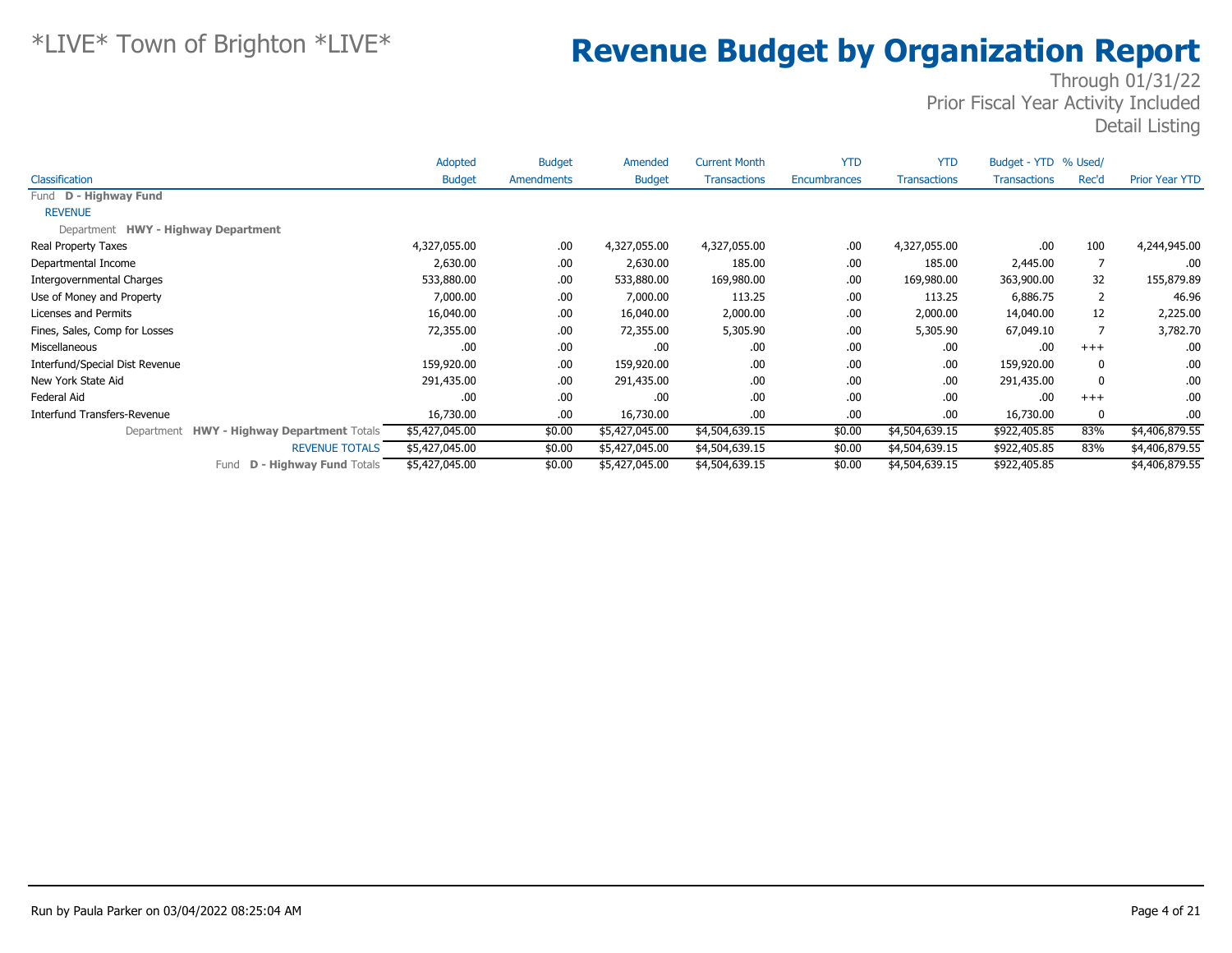|                                                     | Adopted       | <b>Budget</b>     | Amended       | <b>Current Month</b> | <b>YTD</b>   | <b>YTD</b>          | Budget - YTD % Used/ |          |                       |
|-----------------------------------------------------|---------------|-------------------|---------------|----------------------|--------------|---------------------|----------------------|----------|-----------------------|
| Classification                                      | <b>Budget</b> | <b>Amendments</b> | <b>Budget</b> | <b>Transactions</b>  | Encumbrances | <b>Transactions</b> | <b>Transactions</b>  | Rec'd    | <b>Prior Year YTD</b> |
| Fund H - Capital Projects Fund                      |               |                   |               |                      |              |                     |                      |          |                       |
| <b>REVENUE</b>                                      |               |                   |               |                      |              |                     |                      |          |                       |
| Use of Money and Property                           | .00           | .00               | .00.          | .00                  | .00          | .00.                | .00                  | $+++$    | .00                   |
| Miscellaneous                                       | .00           | .00.              | .00           | .00                  | .00          | .00                 | .00                  | $^{+++}$ | .00.                  |
| <b>Interfund Transfers-Revenue</b>                  | .00           | .00.              | .00           | .00                  | .00          | .00                 | .00                  | $^{+++}$ | .00                   |
| Department BLDGS - Faciity Improvemtns              |               |                   |               |                      |              |                     |                      |          |                       |
| Use of Money and Property                           | .00           | .00               | .00.          | .00                  | .00          | .00                 | .00                  | $^{++}$  | .00                   |
| Miscellaneous                                       | .00           | .00.              | .00           | .00                  | .00          | .00                 | .00                  | $^{+++}$ | .00.                  |
| Obligations                                         | .00           | .00.              | .00           | .00                  | .00          | .00                 | .00                  | $^{+++}$ | .00                   |
| Department BLDGS - Faciity Improvemtns Totals       | \$0.00        | \$0.00            | \$0.00        | \$0.00               | \$0.00       | \$0.00              | \$0.00               | $+++$    | \$0.00                |
| Department BRIDG - Bridge Construction/Repar        |               |                   |               |                      |              |                     |                      |          |                       |
| New York State Aid                                  | .00           | .00               | .00.          | .00                  | .00          | .00                 | .00                  | $^{++}$  | .00                   |
| Federal Aid                                         | .00           | .00.              | .00           | .00                  | .00          | .00                 | .00                  | $^{+++}$ | .00                   |
| <b>Interfund Transfers-Revenue</b>                  | .00           | .00.              | .00           | .00                  | .00          | .00                 | .00                  | $^{+++}$ | .00                   |
| Department BRIDG - Bridge Construction/Repar Totals | \$0.00        | \$0.00            | \$0.00        | \$0.00               | \$0.00       | \$0.00              | \$0.00               | $+++$    | \$0.00                |
| Department CANAL - Canal Development                |               |                   |               |                      |              |                     |                      |          |                       |
| Licenses and Permits                                | .00           | .00.              | .00           | .00                  | .00          | .00                 | .00                  | $^{+++}$ | .00                   |
| New York State Aid                                  | .00           | .00.              | .00           | .00                  | .00          | .00                 | .00                  | $^{+++}$ | .00                   |
| Department CANAL - Canal Development Totals         | \$0.00        | \$0.00            | \$0.00        | \$0.00               | \$0.00       | \$0.00              | \$0.00               | $^{+++}$ | \$0.00                |
| Department CAPRJ - Capital Projects                 |               |                   |               |                      |              |                     |                      |          |                       |
| Use of Money and Property                           | .00           | .00.              | .00.          | .00                  | .00          | .00                 | .00                  | $+++$    | .00                   |
| Miscellaneous                                       | .00           | .00.              | .00           | .00                  | .00          | .00                 | .00                  | $^{++}$  | .00                   |
| <b>Interfund Transfers-Revenue</b>                  | .00           | .00.              | .00           | .00                  | .00          | .00                 | .00                  | $^{+++}$ | .00                   |
| Department CAPRJ - Capital Projects Totals          | \$0.00        | \$0.00            | \$0.00        | \$0.00               | \$0.00       | \$0.00              | \$0.00               | $+++$    | \$0.00                |
| Department CULVT - Culvert                          |               |                   |               |                      |              |                     |                      |          |                       |
| Obligations                                         | .00           | .00.              | .00           | .00                  | .00          | .00.                | .00                  | $^{+++}$ | .00                   |
| Department CULVT - Culvert Totals                   | \$0.00        | \$0.00            | \$0.00        | \$0.00               | \$0.00       | \$0.00              | \$0.00               | $^{+++}$ | \$0.00                |
| Department DPWOP - DPW Operations Center            |               |                   |               |                      |              |                     |                      |          |                       |
| <b>Interfund Transfers-Revenue</b>                  | .00           | .00.              | .00           | .00                  | .00          | .00                 | .00                  | $^{+++}$ | .00                   |
| Obligations                                         | .00           | .00.              | .00           | .00                  | .00          | .00                 | .00                  | $^{+++}$ | .00                   |
| Department DPWOP - DPW Operations Center Totals     | \$0.00        | \$0.00            | \$0.00        | \$0.00               | \$0.00       | \$0.00              | \$0.00               | $^{+++}$ | \$0.00                |
| Department DRAIN - Drainage Project                 |               |                   |               |                      |              |                     |                      |          |                       |
| Obligations                                         | .00           | .00               | .00           | .00                  | .00          | .00                 | .00                  | $^{+++}$ | .00                   |
| Department DRAIN - Drainage Project Totals          | \$0.00        | \$0.00            | \$0.00        | \$0.00               | \$0.00       | \$0.00              | \$0.00               | $+++$    | \$0.00                |
| Department GIGP - Green Innovation GrantPrg         |               |                   |               |                      |              |                     |                      |          |                       |
| Use of Money and Property                           | .00           | .00.              | .00           | .00                  | .00          | .00                 | .00                  | $^{+++}$ | .00                   |
| New York State Aid                                  | .00           | .00.              | .00           | .00                  | .00          | .00                 | .00                  | $^{+++}$ | .00                   |
| Department GIGP - Green Innovation GrantPrg Totals  | \$0.00        | \$0.00            | \$0.00        | \$0.00               | \$0.00       | \$0.00              | \$0.00               | $+++$    | \$0.00                |
| Department LIBRY - Brighton Memorial Library        |               |                   |               |                      |              |                     |                      |          |                       |
| <b>Interfund Transfers-Revenue</b>                  | .00           | .00.              | .00           | .00                  | .00          | .00                 | .00                  | $+++$    | .00                   |
| Obligations                                         | .00           | .00.              | .00           | .00                  | .00          | .00                 | .00                  | $^{++}$  | .00                   |
|                                                     |               |                   |               |                      |              |                     |                      |          |                       |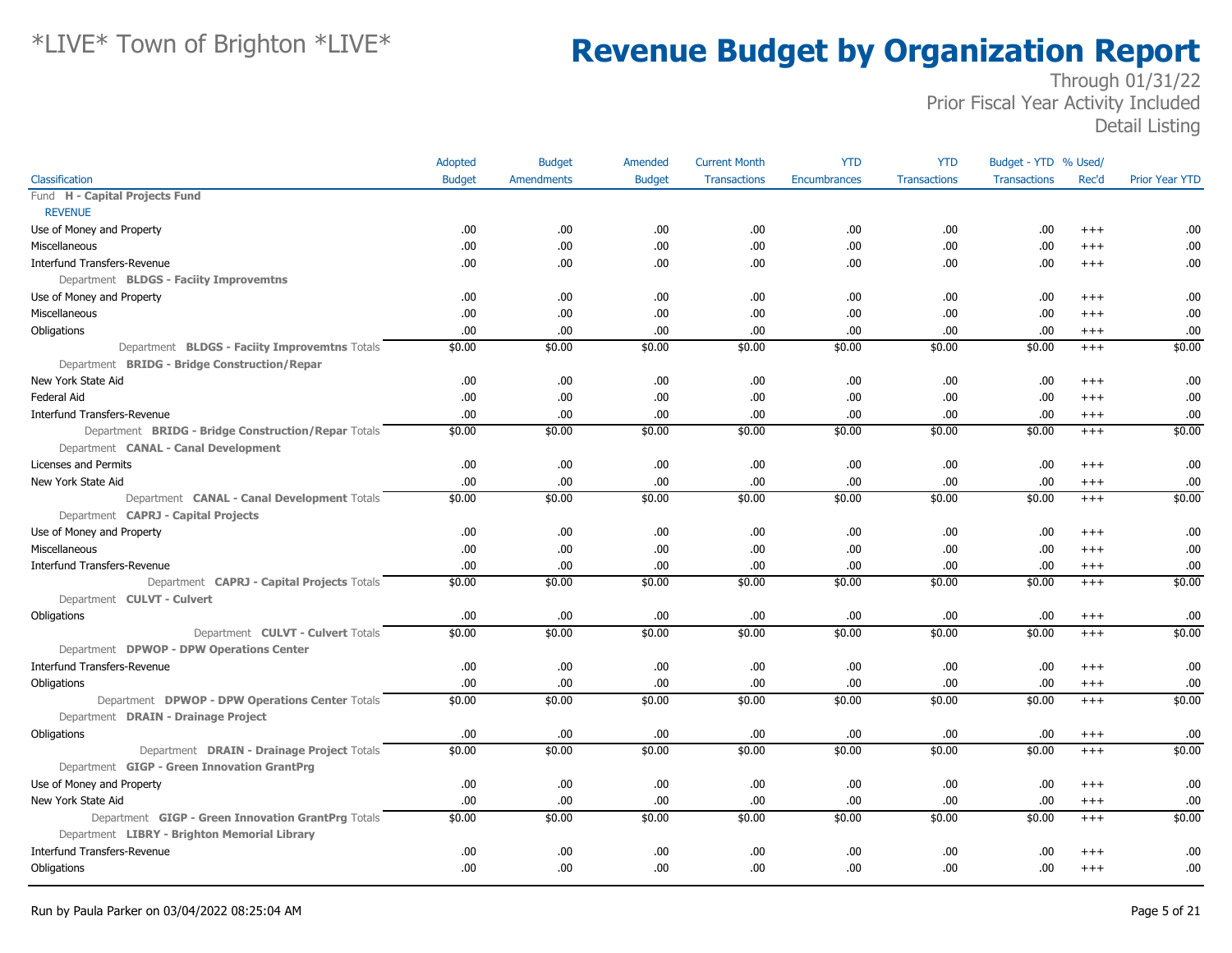|                                                     | Adopted       | <b>Budget</b>     | Amended       | <b>Current Month</b> | <b>YTD</b>          | <b>YTD</b>          | Budget - YTD % Used/ |          |                       |
|-----------------------------------------------------|---------------|-------------------|---------------|----------------------|---------------------|---------------------|----------------------|----------|-----------------------|
| Classification                                      | <b>Budget</b> | <b>Amendments</b> | <b>Budget</b> | <b>Transactions</b>  | <b>Encumbrances</b> | <b>Transactions</b> | <b>Transactions</b>  | Rec'd    | <b>Prior Year YTD</b> |
| Fund H - Capital Projects Fund                      |               |                   |               |                      |                     |                     |                      |          |                       |
| <b>REVENUE</b>                                      |               |                   |               |                      |                     |                     |                      |          |                       |
| Department LIBRY - Brighton Memorial Library Totals | \$0.00        | \$0.00            | \$0.00        | \$0.00               | \$0.00              | \$0.00              | \$0.00               | $^{+++}$ | \$0.00                |
| Department LOAD - Loader Purchase                   |               |                   |               |                      |                     |                     |                      |          |                       |
| Obligations                                         | .00           | .00               | .00           | .00                  | .00                 | .00.                | .00                  | $^{+++}$ | .00                   |
| Department LOAD - Loader Purchase Totals            | \$0.00        | \$0.00            | \$0.00        | \$0.00               | \$0.00              | \$0.00              | \$0.00               | $+++$    | \$0.00                |
| Department PARKS - Parks                            |               |                   |               |                      |                     |                     |                      |          |                       |
| <b>Intergovernmental Charges</b>                    | .00           | .00.              | .00.          | .00                  | .00                 | .00.                | .00                  | $^{++}$  | .00                   |
| Use of Money and Property                           | .00           | .00               | .00.          | .00                  | .00                 | .00.                | .00                  | $^{++}$  | .00                   |
| Miscellaneous                                       | .00           | .00               | .00           | .00                  | .00                 | .00                 | .00                  | $^{++}$  | .00                   |
| New York State Aid                                  | .00           | .00               | .00.          | .00                  | .00                 | .00                 | .00                  | $^{+++}$ | .00                   |
| <b>Federal Aid</b>                                  | .00           | .00               | .00           | .00                  | .00                 | .00.                | .00                  | $^{++}$  | .00                   |
| <b>Interfund Transfers-Revenue</b>                  | .00           | .00               | .00.          | .00                  | .00.                | .00                 | .00                  | $^{++}$  | .00                   |
| Obligations                                         | .00.          | .00               | .00.          | .00                  | .00                 | .00.                | .00                  | $^{+++}$ | .00                   |
| Department PARKS - Parks Totals                     | \$0.00        | \$0.00            | \$0.00        | \$0.00               | \$0.00              | \$0.00              | \$0.00               | $^{+++}$ | \$0.00                |
| Department PSFTY - Public Safety Wing               |               |                   |               |                      |                     |                     |                      |          |                       |
| <b>Interfund Transfers-Revenue</b>                  | .00           | .00               | .00           | .00                  | .00                 | .00                 | .00                  | $+++$    | .00                   |
| Obligations                                         | .00           | .00               | .00.          | .00                  | .00                 | .00                 | .00                  | $^{+++}$ | .00                   |
| Department PSFTY - Public Safety Wing Totals        | \$0.00        | \$0.00            | \$0.00        | \$0.00               | \$0.00              | \$0.00              | \$0.00               | $^{+++}$ | \$0.00                |
| Department REVAL - Revaluation Project              |               |                   |               |                      |                     |                     |                      |          |                       |
| Use of Money and Property                           | .00           | .00.              | .00           | .00                  | .00                 | .00                 | .00                  | $^{++}$  | .00                   |
| New York State Aid                                  | .00.          | .00.              | .00.          | .00                  | .00                 | .00.                | .00                  | $^{+++}$ | .00                   |
| <b>Interfund Transfers-Revenue</b>                  | .00.          | .00               | .00.          | .00                  | .00                 | .00.                | .00                  | $^{+++}$ | .00                   |
| Obligations                                         | .00           | .00               | .00           | .00                  | .00                 | .00.                | .00                  | $^{+++}$ | .00                   |
| Department REVAL - Revaluation Project Totals       | \$0.00        | \$0.00            | \$0.00        | \$0.00               | \$0.00              | \$0.00              | \$0.00               | $^{++}$  | \$0.00                |
| Department ROADS - Road Construction/Repair         |               |                   |               |                      |                     |                     |                      |          |                       |
| Use of Money and Property                           | .00           | .00               | .00.          | .00                  | .00                 | .00.                | .00                  | $+++$    | .00                   |
| New York State Aid                                  | .00           | .00               | .00           | .00                  | .00                 | .00.                | .00                  | $^{++}$  | .00                   |
| <b>Federal Aid</b>                                  | .00           | .00.              | .00           | .00                  | .00                 | .00                 | .00                  | $^{++}$  | .00                   |
| <b>Interfund Transfers-Revenue</b>                  | .00.          | .00.              | .00.          | .00                  | .00                 | .00.                | .00                  | $^{+++}$ | .00                   |
| Obligations                                         | .00           | .00               | .00.          | .00                  | .00.                | .00.                | .00                  | $^{+++}$ | .00                   |
| Department ROADS - Road Construction/Repair Totals  | \$0.00        | \$0.00            | \$0.00        | \$0.00               | \$0.00              | \$0.00              | \$0.00               | $+++$    | \$0.00                |
| Department SEWER - Consolidated Sewer Dist          |               |                   |               |                      |                     |                     |                      |          |                       |
| <b>Intergovernmental Charges</b>                    | .00.          | .00               | .00.          | .00                  | .00                 | .00.                | .00                  | $^{+++}$ | .00                   |
| New York State Aid                                  | .00           | .00               | .00           | .00                  | .00                 | .00.                | .00                  | $^{++}$  | .00                   |
| <b>Federal Aid</b>                                  | .00           | .00.              | .00.          | .00                  | .00                 | .00                 | .00                  | $^{++}$  | .00                   |
| Interfund Transfers-Revenue                         | .00.          | .00               | .00           | .00                  | .00                 | .00.                | .00                  | $^{+++}$ | .00                   |
| Obligations                                         | .00           | .00.              | .00.          | .00                  | .00.                | .00.                | .00                  | $^{+++}$ | .00                   |
| Department SEWER - Consolidated Sewer Dist Totals   | \$0.00        | \$0.00            | \$0.00        | \$0.00               | \$0.00              | \$0.00              | \$0.00               | $^{+++}$ | \$0.00                |
| Department SWALK - Townwide Sidewalk Network        |               |                   |               |                      |                     |                     |                      |          |                       |
| Use of Money and Property                           | .00.          | .00               | .00.          | .00                  | .00                 | .00.                | .00                  | $^{+++}$ | .00                   |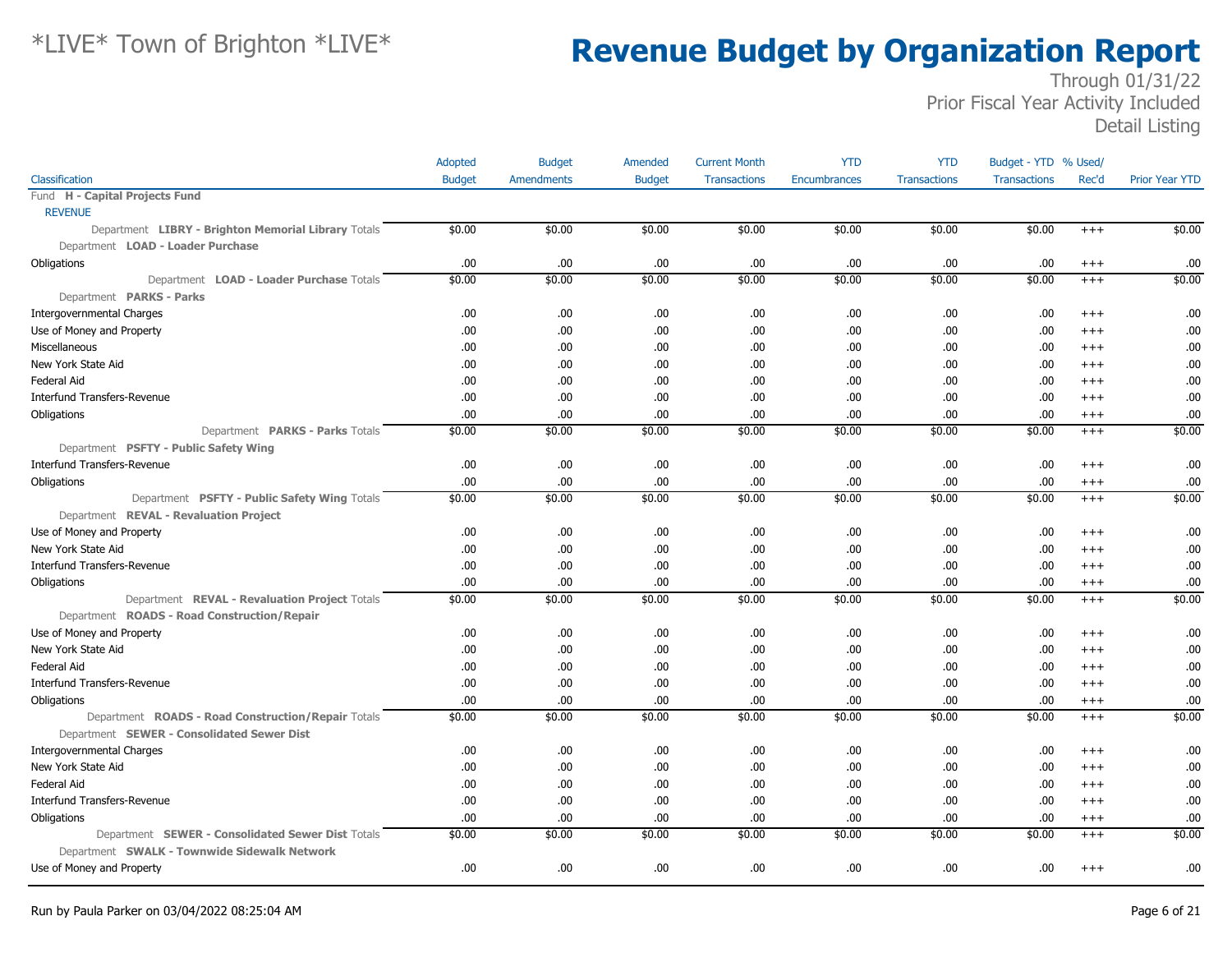|                                                     | Adopted       | <b>Budget</b> | Amended       | <b>Current Month</b> | <b>YTD</b>   | <b>YTD</b>          | Budget - YTD % Used/ |          |                       |
|-----------------------------------------------------|---------------|---------------|---------------|----------------------|--------------|---------------------|----------------------|----------|-----------------------|
| Classification                                      | <b>Budget</b> | Amendments    | <b>Budget</b> | <b>Transactions</b>  | Encumbrances | <b>Transactions</b> | <b>Transactions</b>  | Rec'd    | <b>Prior Year YTD</b> |
| Fund H - Capital Projects Fund                      |               |               |               |                      |              |                     |                      |          |                       |
| <b>REVENUE</b>                                      |               |               |               |                      |              |                     |                      |          |                       |
| Department SWALK - Townwide Sidewalk Network        |               |               |               |                      |              |                     |                      |          |                       |
| New York State Aid                                  | .00.          | .00.          | .00.          | .00                  | .00          | .00.                | .00                  | $^{+++}$ | .00                   |
| <b>Interfund Transfers-Revenue</b>                  | .00.          | .00.          | .00.          | .00                  | .00.         | .00.                | .00                  | $+++$    | .00                   |
| Department SWALK - Townwide Sidewalk Network Totals | \$0.00        | \$0.00        | \$0.00        | \$0.00               | \$0.00       | \$0.00              | \$0.00               | $+++$    | \$0.00                |
| Department SWEEP - Street Sweeper                   |               |               |               |                      |              |                     |                      |          |                       |
| Obligations                                         | .00.          | .00.          | .00           | .00                  | .00.         | .00.                | .00                  | $+++$    | .00                   |
| Department SWEEP - Street Sweeper Totals            | \$0.00        | \$0.00        | \$0.00        | \$0.00               | \$0.00       | \$0.00              | \$0.00               | $+++$    | \$0.00                |
| Department TECH - Technology Improvements           |               |               |               |                      |              |                     |                      |          |                       |
| Interfund Transfers-Revenue                         | .00           | .00.          | .00.          | .00                  | .00          | .00.                | .00                  | $^{+++}$ | .00                   |
| Obligations                                         | .00.          | .00.          | .00.          | .00                  | .00          | .00.                | .00                  | $+++$    | .00                   |
| Department TECH - Technology Improvements Totals    | \$0.00        | \$0.00        | \$0.00        | \$0.00               | \$0.00       | \$0.00              | \$0.00               | $+++$    | \$0.00                |
| Department <b>TRACT - Tractor Purchase</b>          |               |               |               |                      |              |                     |                      |          |                       |
| Obligations                                         | .00.          | .00.          | .00.          | .00                  | .00.         | .00.                | .00                  | $^{+++}$ | .00                   |
| Department <b>TRACT - Tractor Purchase</b> Totals   | \$0.00        | \$0.00        | \$0.00        | \$0.00               | \$0.00       | \$0.00              | \$0.00               | $^{+++}$ | \$0.00                |
| Department TRUCK - Truck Purchase                   |               |               |               |                      |              |                     |                      |          |                       |
| Miscellaneous                                       | .00.          | .00.          | .00           | .00                  | .00.         | .00.                | .00                  | $^{+++}$ | .00                   |
| Interfund Transfers-Revenue                         | .00.          | .00.          | .00.          | .00                  | .00          | .00.                | .00                  | $+++$    | .00                   |
| Obligations                                         | .00.          | .00.          | .00           | .00                  | .00          | .00.                | .00                  | $+++$    | .00                   |
| Department TRUCK - Truck Purchase Totals            | \$0.00        | \$0.00        | \$0.00        | \$0.00               | \$0.00       | \$0.00              | \$0.00               | $+++$    | \$0.00                |
| <b>REVENUE TOTALS</b>                               | \$0.00        | \$0.00        | \$0.00        | \$0.00               | \$0.00       | \$0.00              | \$0.00               | $+++$    | \$0.00                |
| Fund H - Capital Projects Fund Totals               | \$0.00        | \$0.00        | \$0.00        | \$0.00               | \$0.00       | \$0.00              | \$0.00               |          | \$0.00                |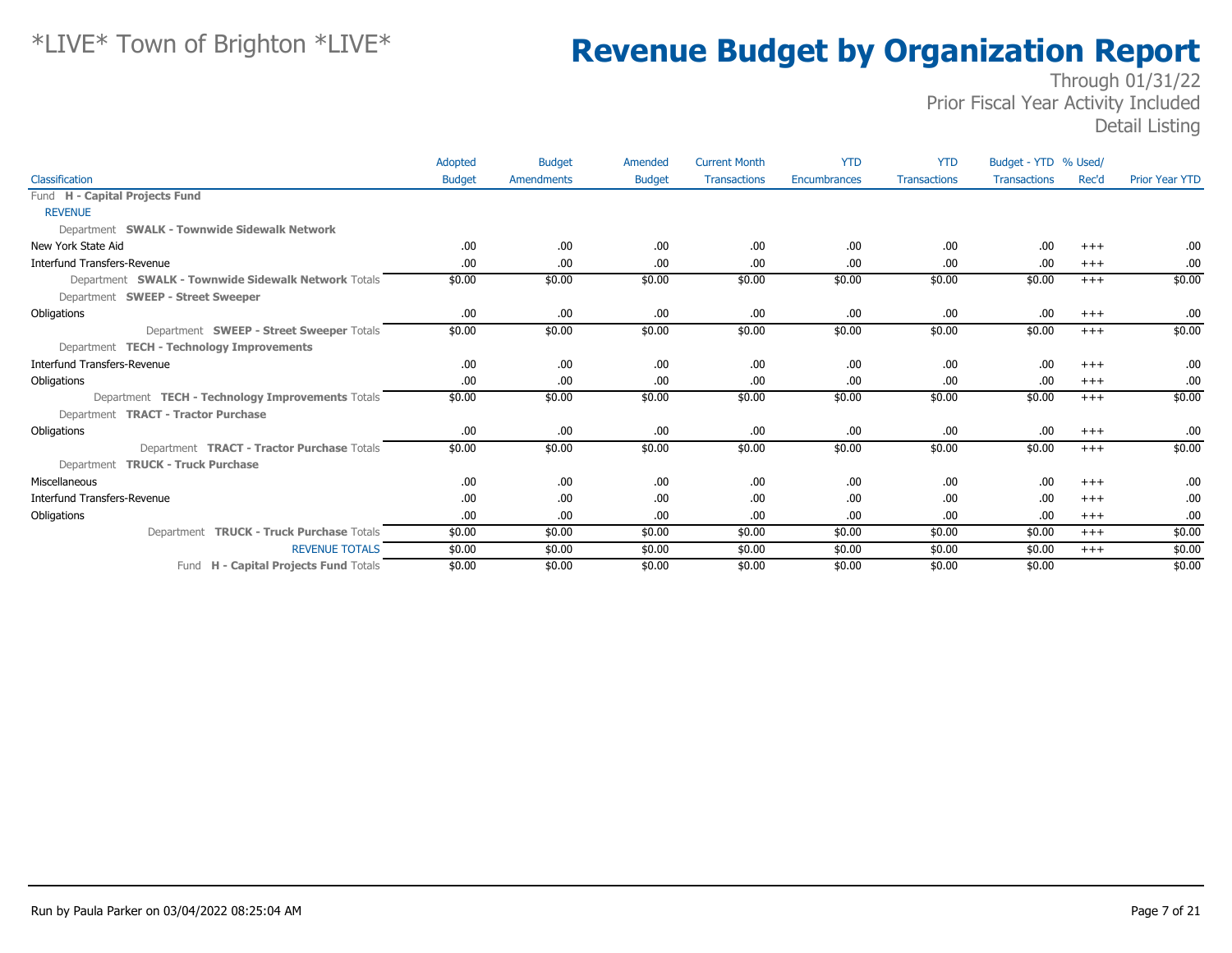|                                                     | Adopted        | <b>Budget</b> | Amended        | <b>Current Month</b> | <b>YTD</b>          | <b>YTD</b>          | Budget - YTD % Used/ |       |                       |
|-----------------------------------------------------|----------------|---------------|----------------|----------------------|---------------------|---------------------|----------------------|-------|-----------------------|
| Classification                                      | <b>Budget</b>  | Amendments    | <b>Budget</b>  | <b>Transactions</b>  | <b>Encumbrances</b> | <b>Transactions</b> | Transactions         | Rec'd | <b>Prior Year YTD</b> |
| Fund L - Library Fund                               |                |               |                |                      |                     |                     |                      |       |                       |
| <b>REVENUE</b>                                      |                |               |                |                      |                     |                     |                      |       |                       |
| Department LIBRY - Brighton Memorial Library        |                |               |                |                      |                     |                     |                      |       |                       |
| Real Property Taxes                                 | 2,133,355.00   | .00.          | 2,133,355.00   | 2,133,355.00         | .00                 | 2,133,355.00        | .00                  | 100   | 2,002,455.00          |
| Departmental Income                                 | 72,000.00      | .00           | 72,000.00      | 4,806.50             | .00                 | 4,806.50            | 67,193.50            |       | 3,276.82              |
| Use of Money and Property                           | 2,000.00       | .00           | 2,000.00       | 43.58                | .00                 | 43.58               | 1,956.42             | 2     | 9.41                  |
| Fines, Sales, Comp for Losses                       | 1,000.00       | .00           | 1,000.00       | 66.00                | .00                 | 66.00               | 934.00               |       | 18.50                 |
| Miscellaneous                                       | .00            | .00           | .00            | 10.80                | .00.                | 10.80               | (10.80)              | $+++$ | 17.25                 |
| New York State Aid                                  | 10,455.00      | .00           | 10,455.00      | .00                  | .00                 | .00                 | 10,455.00            | 0     | .00.                  |
| Federal Aid                                         | .00            | .00           | .00            | .00                  | .00                 | .00                 | .00                  | $+++$ | .00.                  |
| Interfund Transfers-Revenue                         | .00.           | .00           | .00            | .00                  | .00                 | .00                 | .00                  | $+++$ | .00.                  |
| Department LIBRY - Brighton Memorial Library Totals | \$2,218,810.00 | \$0.00        | \$2,218,810.00 | \$2,138,281.88       | \$0.00              | \$2,138,281.88      | \$80,528.12          | 96%   | \$2,005,776.98        |
| <b>REVENUE TOTALS</b>                               | \$2,218,810.00 | \$0.00        | \$2,218,810.00 | \$2,138,281.88       | \$0.00              | \$2,138,281.88      | \$80,528.12          | 96%   | \$2,005,776.98        |
| <b>L - Library Fund Totals</b><br>Fund              | \$2,218,810.00 | \$0.00        | \$2,218,810.00 | \$2,138,281.88       | \$0.00              | \$2,138,281.88      | \$80,528.12          |       | \$2,005,776.98        |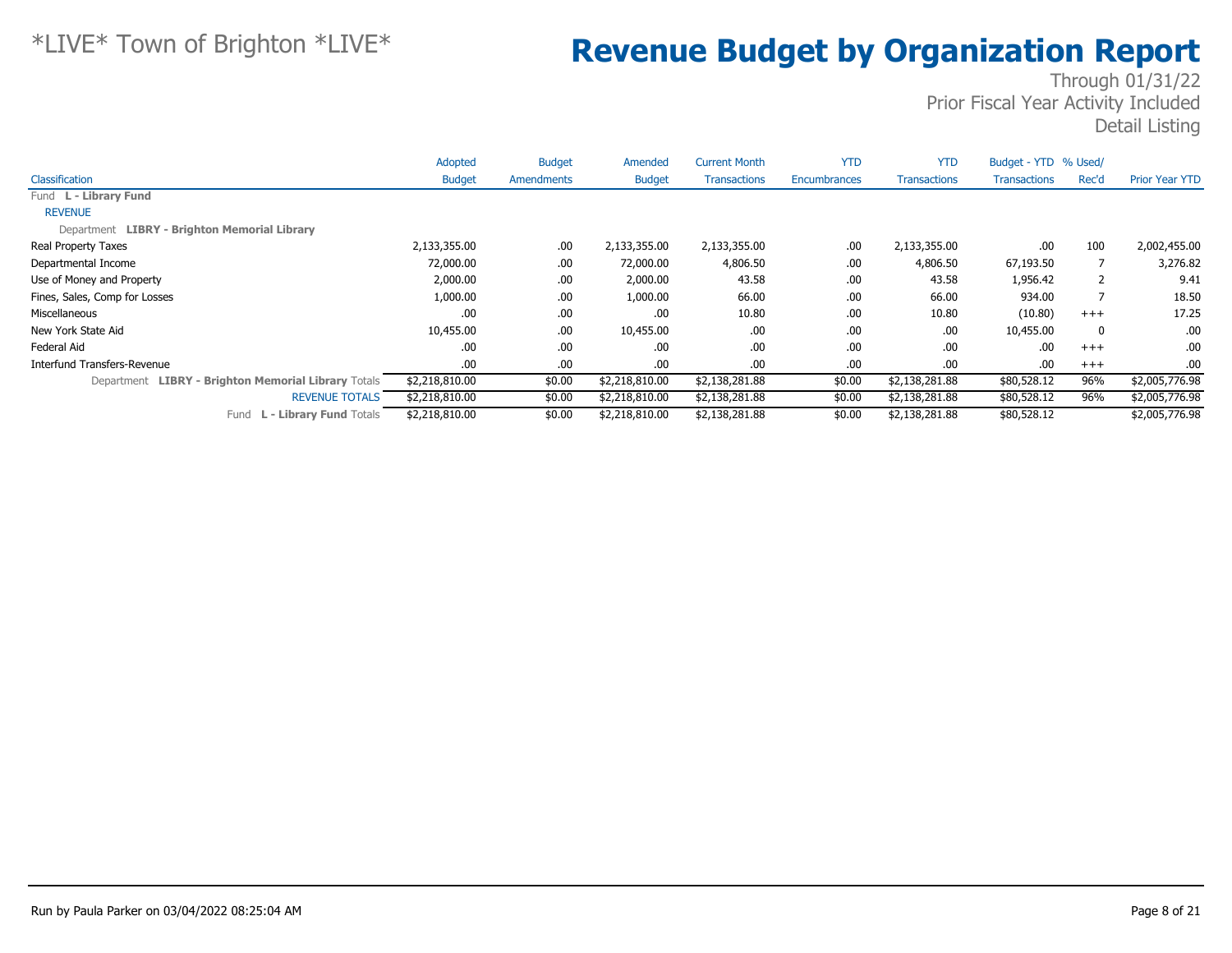|                                                         | Adopted       | <b>Budget</b> | Amended       | <b>Current Month</b> | <b>YTD</b>   | <b>YTD</b>          | Budget - YTD % Used/ |       |                       |
|---------------------------------------------------------|---------------|---------------|---------------|----------------------|--------------|---------------------|----------------------|-------|-----------------------|
| Classification                                          | <b>Budget</b> | Amendments    | <b>Budget</b> | <b>Transactions</b>  | Encumbrances | <b>Transactions</b> | <b>Transactions</b>  | Rec'd | <b>Prior Year YTD</b> |
| Fund SA - Ambulance Special Dist                        |               |               |               |                      |              |                     |                      |       |                       |
| <b>REVENUE</b>                                          |               |               |               |                      |              |                     |                      |       |                       |
| Department AMBUD - Ambulance Special Dist               |               |               |               |                      |              |                     |                      |       |                       |
| Real Property Taxes                                     | 429,925.00    | .00           | 429,925.00    | 429,925.94           | .00          | 429,925.94          | (.94)                | 100   | 379,673.15            |
| Use of Money and Property                               | 125.00        | .00           | 125.00        | 3.10                 | .00          | 3.10                | 121.90               |       | 5.24                  |
| Fines, Sales, Comp for Losses                           | .00           | .00.          | .00           | .00                  | .00          | .00                 | .00                  | $+++$ | .00.                  |
| Miscellaneous                                           | .00           | .00           | .00           | .00                  | .00          | .00                 | .00                  | $+++$ | .00.                  |
| Interfund Transfers-Revenue                             | .00           | .00           | .00           | .00                  | .00          | .00                 | .00                  | $+++$ | .00                   |
| Department <b>AMBUD - Ambulance Special Dist Totals</b> | \$430,050.00  | \$0.00        | \$430,050.00  | \$429,929.04         | \$0.00       | \$429,929.04        | \$120.96             | 100%  | \$379,678.39          |
| <b>REVENUE TOTALS</b>                                   | \$430,050.00  | \$0.00        | \$430,050.00  | \$429,929.04         | \$0.00       | \$429,929.04        | \$120.96             | 100%  | \$379,678.39          |
| Fund SA - Ambulance Special Dist Totals                 | \$430,050,00  | \$0.00        | \$430,050,00  | \$429,929.04         | \$0.00       | \$429,929.04        | \$120.96             |       | \$379,678.39          |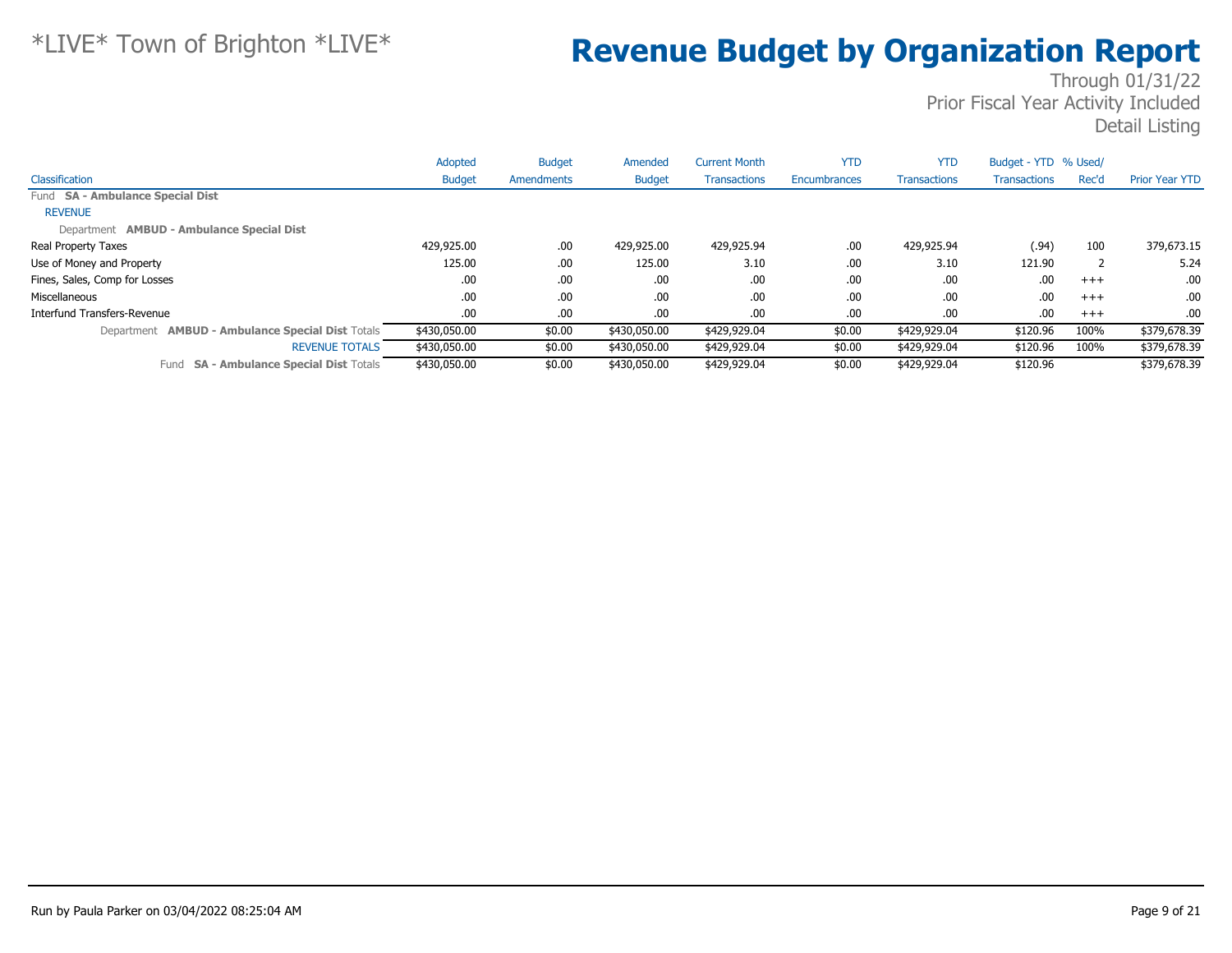|                                                             | Adopted       | <b>Budget</b> | Amended       | <b>Current Month</b> | YTD          | <b>YTD</b>          | Budget - YTD % Used/ |       |                       |
|-------------------------------------------------------------|---------------|---------------|---------------|----------------------|--------------|---------------------|----------------------|-------|-----------------------|
| Classification                                              | <b>Budget</b> | Amendments    | <b>Budget</b> | <b>Transactions</b>  | Encumbrances | <b>Transactions</b> | <b>Transactions</b>  | Rec'd | <b>Prior Year YTD</b> |
| Fund SB - Business Improvement Dist                         |               |               |               |                      |              |                     |                      |       |                       |
| <b>REVENUE</b>                                              |               |               |               |                      |              |                     |                      |       |                       |
| Department BID - Business Improvement Dist                  |               |               |               |                      |              |                     |                      |       |                       |
| Real Property Taxes                                         | 1,535.00      | .00.          | 1,535.00      | 1,535.00             | .00          | 1,535.00            | .00                  | 100   | 1,530.00              |
| Use of Money and Property                                   | .00.          | .00.          | .00.          | .08                  | .00.         | .08                 | (.08)                | $+++$ | $.08\,$               |
| Interfund Transfers-Revenue                                 | .00.          | .00           | .00.          | .00                  | .00          | .00                 | .00                  | $+++$ | .00.                  |
| <b>BID - Business Improvement Dist Totals</b><br>Department | \$1,535.00    | \$0.00        | \$1,535.00    | \$1,535.08           | \$0.00       | \$1,535.08          | $($ \$0.08)          | 100%  | \$1,530.08            |
| <b>REVENUE TOTALS</b>                                       | \$1,535.00    | \$0.00        | \$1,535.00    | \$1,535.08           | \$0.00       | \$1,535.08          | (\$0.08)             | 100%  | \$1,530.08            |
| <b>SB - Business Improvement Dist Totals</b><br>Fund        | \$1,535.00    | \$0.00        | \$1,535.00    | \$1,535.08           | \$0.00       | \$1,535.08          | (\$0.08)             |       | \$1,530.08            |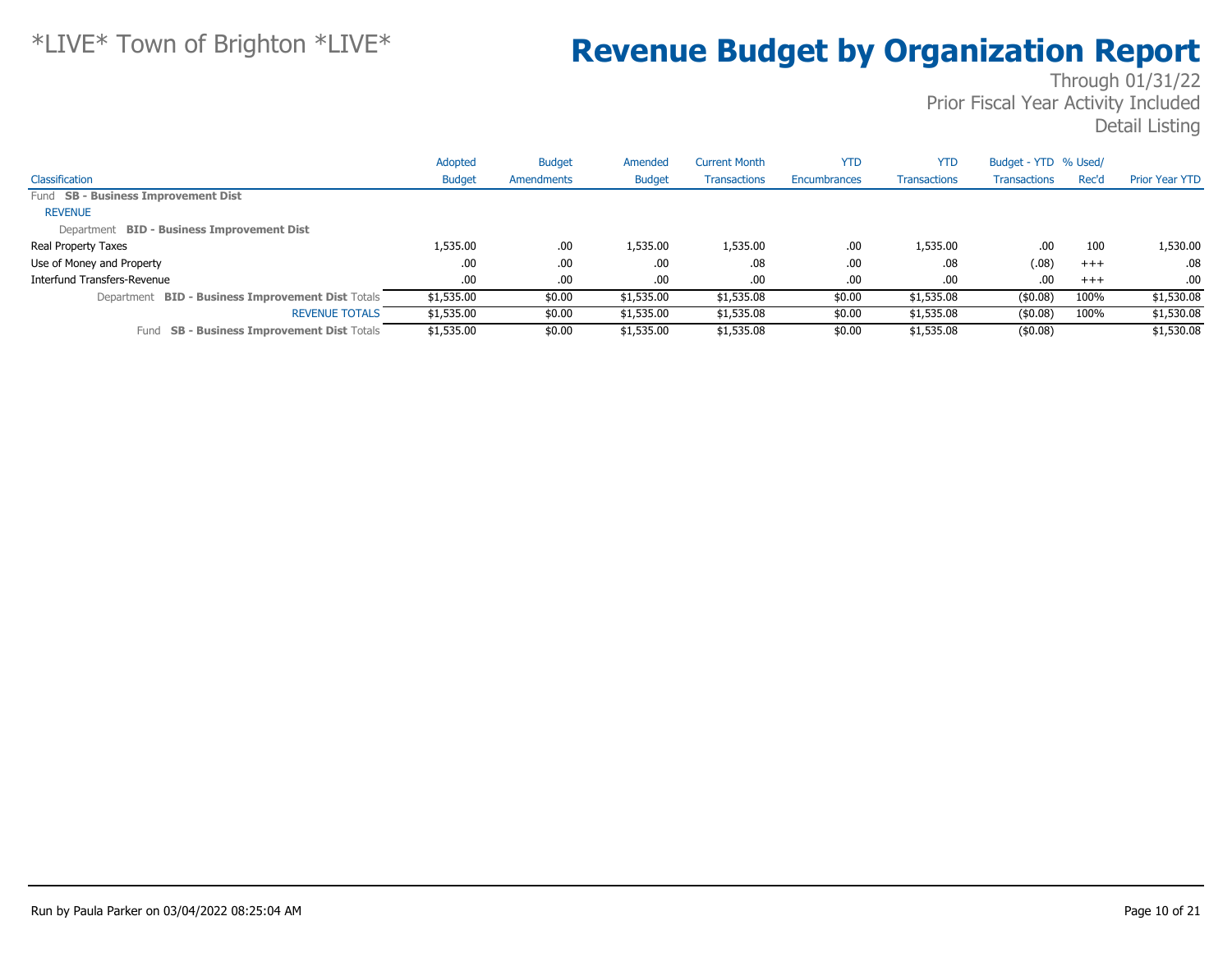|                                                    | Adopted       | <b>Budget</b> | Amended       | <b>Current Month</b> | <b>YTD</b>          | <b>YTD</b>          | Budget - YTD % Used/ |          |                       |
|----------------------------------------------------|---------------|---------------|---------------|----------------------|---------------------|---------------------|----------------------|----------|-----------------------|
| Classification                                     | <b>Budget</b> | Amendments    | <b>Budget</b> | <b>Transactions</b>  | <b>Encumbrances</b> | <b>Transactions</b> | Transactions         | Rec'd    | <b>Prior Year YTD</b> |
| Fund SD - Drainage District Funds                  |               |               |               |                      |                     |                     |                      |          |                       |
| <b>REVENUE</b>                                     |               |               |               |                      |                     |                     |                      |          |                       |
| Department DRAND - Drainage Special Dists          |               |               |               |                      |                     |                     |                      |          |                       |
| <b>Real Property Taxes</b>                         | 6,015.00      | .00           | 6,015.00      | 6,015.00             | .00                 | 6,015.00            | .00                  | 100      | 6,215.00              |
| Departmental Income                                | .00           | .00           | .00           | .00                  | .00                 | .00                 | .00                  | $+++$    | .00                   |
| Use of Money and Property                          | .00           | .00           | .00           | .69                  | .00                 | .69                 | (.69)                | $+++$    | .70                   |
| Fines, Sales, Comp for Losses                      | .00           | .00           | .00           | .00                  | .00                 | .00                 | .00                  | $+++$    | .00.                  |
| Interfund Transfers-Revenue                        | 320.00        | .00           | 320.00        | .00                  | .00                 | .00                 | 320.00               | $\bf{0}$ | .00.                  |
| Department DRAND - Drainage Special Dists Totals   | \$6,335.00    | \$0.00        | \$6,335.00    | \$6,015.69           | \$0.00              | \$6,015.69          | \$319.31             | 95%      | \$6,215.70            |
| <b>REVENUE TOTALS</b>                              | \$6,335.00    | \$0.00        | \$6,335.00    | \$6,015.69           | \$0.00              | \$6,015.69          | \$319.31             | 95%      | \$6,215.70            |
| <b>SD - Drainage District Funds Totals</b><br>Fund | \$6,335.00    | \$0.00        | \$6,335.00    | \$6,015.69           | \$0.00              | \$6,015.69          | \$319.31             |          | \$6,215,70            |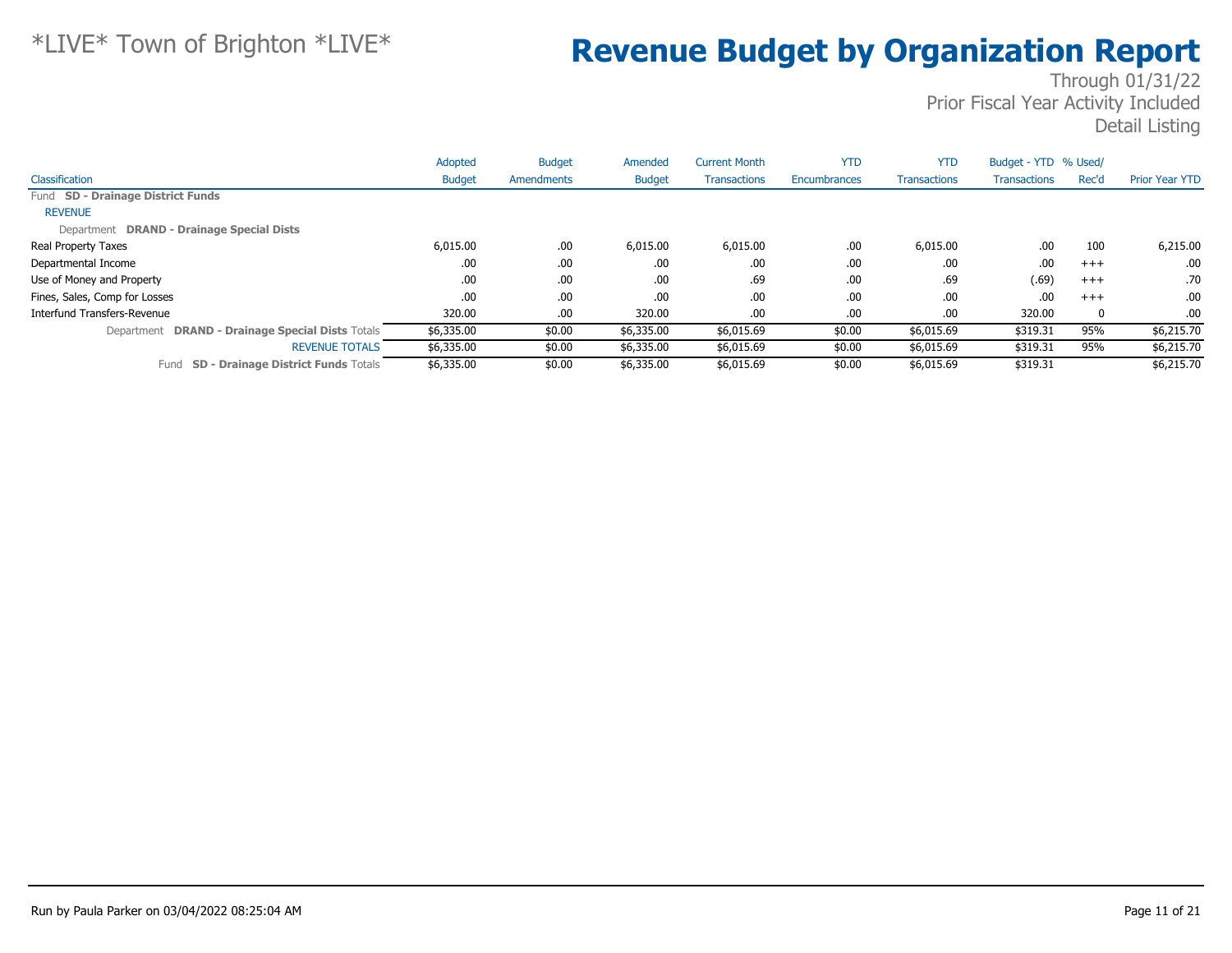|                                                      | Adopted       | <b>Budget</b> | Amended       | <b>Current Month</b> | <b>YTD</b>          | <b>YTD</b>          | Budget - YTD % Used/ |          |                       |
|------------------------------------------------------|---------------|---------------|---------------|----------------------|---------------------|---------------------|----------------------|----------|-----------------------|
| Classification                                       | <b>Budget</b> | Amendments    | <b>Budget</b> | <b>Transactions</b>  | <b>Encumbrances</b> | <b>Transactions</b> | <b>Transactions</b>  | Rec'd    | <b>Prior Year YTD</b> |
| Fund SF - Fire Prevention Districts                  |               |               |               |                      |                     |                     |                      |          |                       |
| <b>REVENUE</b>                                       |               |               |               |                      |                     |                     |                      |          |                       |
| Department FIRED - Fire Control Special Dsts         |               |               |               |                      |                     |                     |                      |          |                       |
| Real Property Taxes                                  | 103,750.00    | .00.          | 103,750.00    | 103,750.00           | .00                 | 103,750.00          | .00                  | 100      | 1,705,161.93          |
| Use of Money and Property                            | .00           | .00.          | .00.          | 5.50                 | .00                 | 5.50                | (5.50)               | $^{+++}$ | .00.                  |
| Fines, Sales, Comp for Losses                        | .00           | .00.          | .00           | .00                  | .00                 | .00                 | .00                  | $^{+++}$ | .00.                  |
| Miscellaneous                                        | .00           | .00.          | .00.          | .00                  | .00                 | .00                 | .00                  | $^{+++}$ | .00.                  |
| New York State Aid                                   | .00           | .00.          | .00           | .00                  | .00                 | .00                 | .00                  | $^{+++}$ | .00.                  |
| Interfund Transfers-Revenue                          | .00.          | .00.          | .00.          | .00                  | .00                 | .00                 | .00                  | $+++$    | .00.                  |
| Department FIRED - Fire Control Special Dsts Totals  | \$103,750.00  | \$0.00        | \$103,750.00  | \$103,755.50         | \$0.00              | \$103,755.50        | $($ \$5.50)          | 100%     | \$1,705,161.93        |
| <b>REVENUE TOTALS</b>                                | \$103,750.00  | \$0.00        | \$103,750.00  | \$103,755.50         | \$0.00              | \$103,755.50        | $($ \$5.50)          | 100%     | \$1,705,161.93        |
| <b>SF - Fire Prevention Districts Totals</b><br>Fund | \$103,750.00  | \$0.00        | \$103,750.00  | \$103,755.50         | \$0.00              | \$103,755.50        | $($ \$5.50)          |          | \$1,705,161.93        |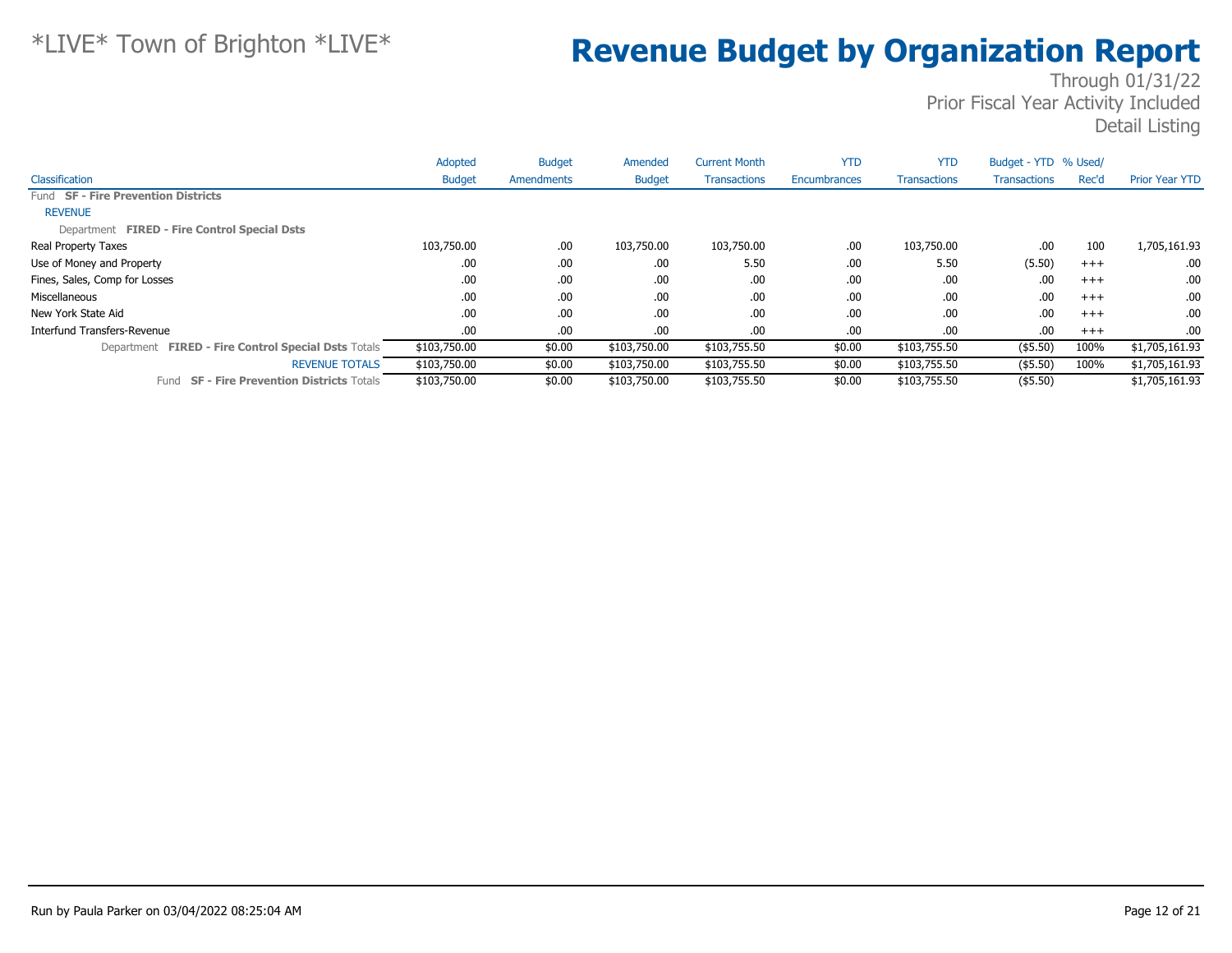|                                                     | Adopted       | <b>Budget</b> | Amended       | <b>Current Month</b> | <b>YTD</b>   | <b>YTD</b>          | Budget - YTD % Used/ |       |                       |
|-----------------------------------------------------|---------------|---------------|---------------|----------------------|--------------|---------------------|----------------------|-------|-----------------------|
| Classification                                      | <b>Budget</b> | Amendments    | <b>Budget</b> | <b>Transactions</b>  | Encumbrances | <b>Transactions</b> | <b>Transactions</b>  | Rec'd | <b>Prior Year YTD</b> |
| Fund SK - Sidewalk District                         |               |               |               |                      |              |                     |                      |       |                       |
| <b>REVENUE</b>                                      |               |               |               |                      |              |                     |                      |       |                       |
| Department SWLKD - Consolidated Sidewalk Dst        |               |               |               |                      |              |                     |                      |       |                       |
| Real Property Taxes                                 | 221,425.00    | .00.          | 221,425.00    | 221,425.00           | .00          | 221,425.00          | .00                  | 100   | 166,545.00            |
| Departmental Income                                 | .00           | .00.          | .00           | .00                  | .00          | .00                 | .00                  | $+++$ | .00.                  |
| Use of Money and Property                           | .00           | .00.          | .00.          | 1.89                 | .00          | 1.89                | (1.89)               | $+++$ | 1.80                  |
| Fines, Sales, Comp for Losses                       | .00           | .00.          | .00.          | .00                  | .00          | .00                 | .00                  | $+++$ | .00.                  |
| Miscellaneous                                       | .00           | .00.          | .00.          | .00                  | .00          | .00                 | .00                  | $+++$ | .00.                  |
| Interfund Transfers-Revenue                         | .00           | .00.          | .00.          | .00                  | .00          | .00                 | .00                  | $+++$ | $.00 \cdot$           |
| Department SWLKD - Consolidated Sidewalk Dst Totals | \$221,425.00  | \$0.00        | \$221,425.00  | \$221,426.89         | \$0.00       | \$221,426.89        | ( \$1.89)            | 100%  | \$166,546.80          |
| <b>REVENUE TOTALS</b>                               | \$221,425.00  | \$0.00        | \$221,425.00  | \$221,426.89         | \$0.00       | \$221,426.89        | ( \$1.89)            | 100%  | \$166,546.80          |
| <b>SK - Sidewalk District Totals</b><br>Fund        | \$221,425.00  | \$0.00        | \$221,425.00  | \$221,426.89         | \$0.00       | \$221,426.89        | ( \$1.89)            |       | \$166,546.80          |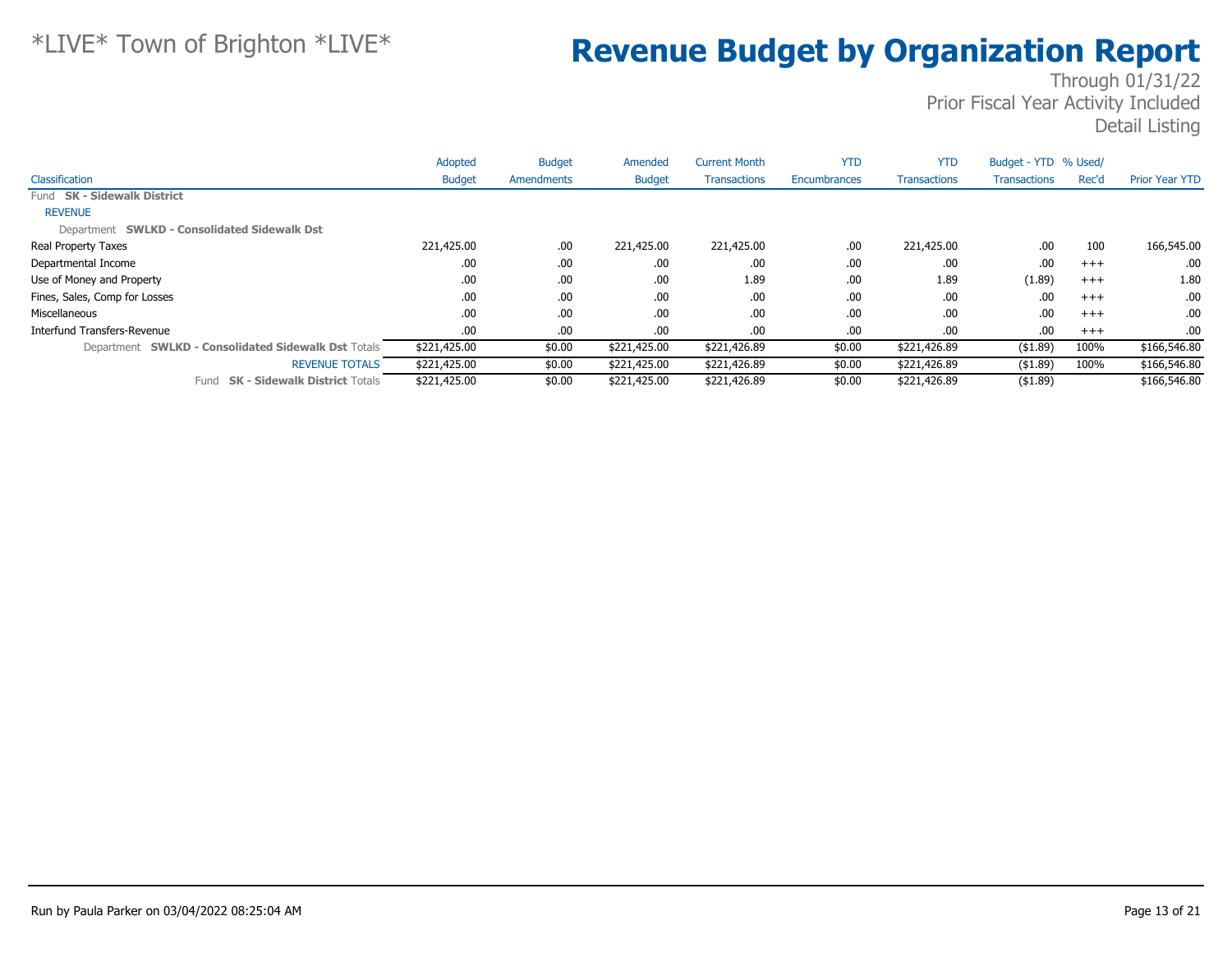|                                                      | Adopted       | <b>Budget</b> | Amended       | <b>Current Month</b> | <b>YTD</b>          | <b>YTD</b>          | Budget - YTD % Used/ |          |                       |
|------------------------------------------------------|---------------|---------------|---------------|----------------------|---------------------|---------------------|----------------------|----------|-----------------------|
| Classification                                       | <b>Budget</b> | Amendments    | <b>Budget</b> | <b>Transactions</b>  | <b>Encumbrances</b> | <b>Transactions</b> | Transactions         | Rec'd    | <b>Prior Year YTD</b> |
| Fund SL - Street Lighting Districts                  |               |               |               |                      |                     |                     |                      |          |                       |
| <b>REVENUE</b>                                       |               |               |               |                      |                     |                     |                      |          |                       |
| Department LGHTD - Lighting Special Dists            |               |               |               |                      |                     |                     |                      |          |                       |
| <b>Real Property Taxes</b>                           | 362,165.00    | .00           | 362,165.00    | 362,169.15           | .00                 | 362,169.15          | (4.15)               | 100      | 353,696.68            |
| Departmental Income                                  | .00.          | .00           | .00           | .00                  | .00                 | .00                 | .00                  | $+++$    | .00.                  |
| Use of Money and Property                            | .00           | .00           | .00           | 4.90                 | .00                 | 4.90                | (4.90)               | $^{+++}$ | 5.36                  |
| Licenses and Permits                                 | .00           | .00           | .00           | .00                  | .00                 | .00                 | .00                  | $+++$    | .00.                  |
| Miscellaneous                                        | .00.          | .00           | .00           | .00                  | .00                 | .00                 | .00                  | $+++$    | .00.                  |
| Department LGHTD - Lighting Special Dists Totals     | \$362,165.00  | \$0.00        | \$362,165.00  | \$362,174.05         | \$0.00              | \$362,174.05        | $($ \$9.05)          | 100%     | \$353,702.04          |
| <b>REVENUE TOTALS</b>                                | \$362,165.00  | \$0.00        | \$362,165.00  | \$362,174.05         | \$0.00              | \$362,174.05        | $($ \$9.05)          | 100%     | \$353,702.04          |
| <b>SL - Street Lighting Districts Totals</b><br>Fund | \$362,165.00  | \$0.00        | \$362,165.00  | \$362,174.05         | \$0.00              | \$362,174.05        | $($ \$9.05)          |          | \$353,702.04          |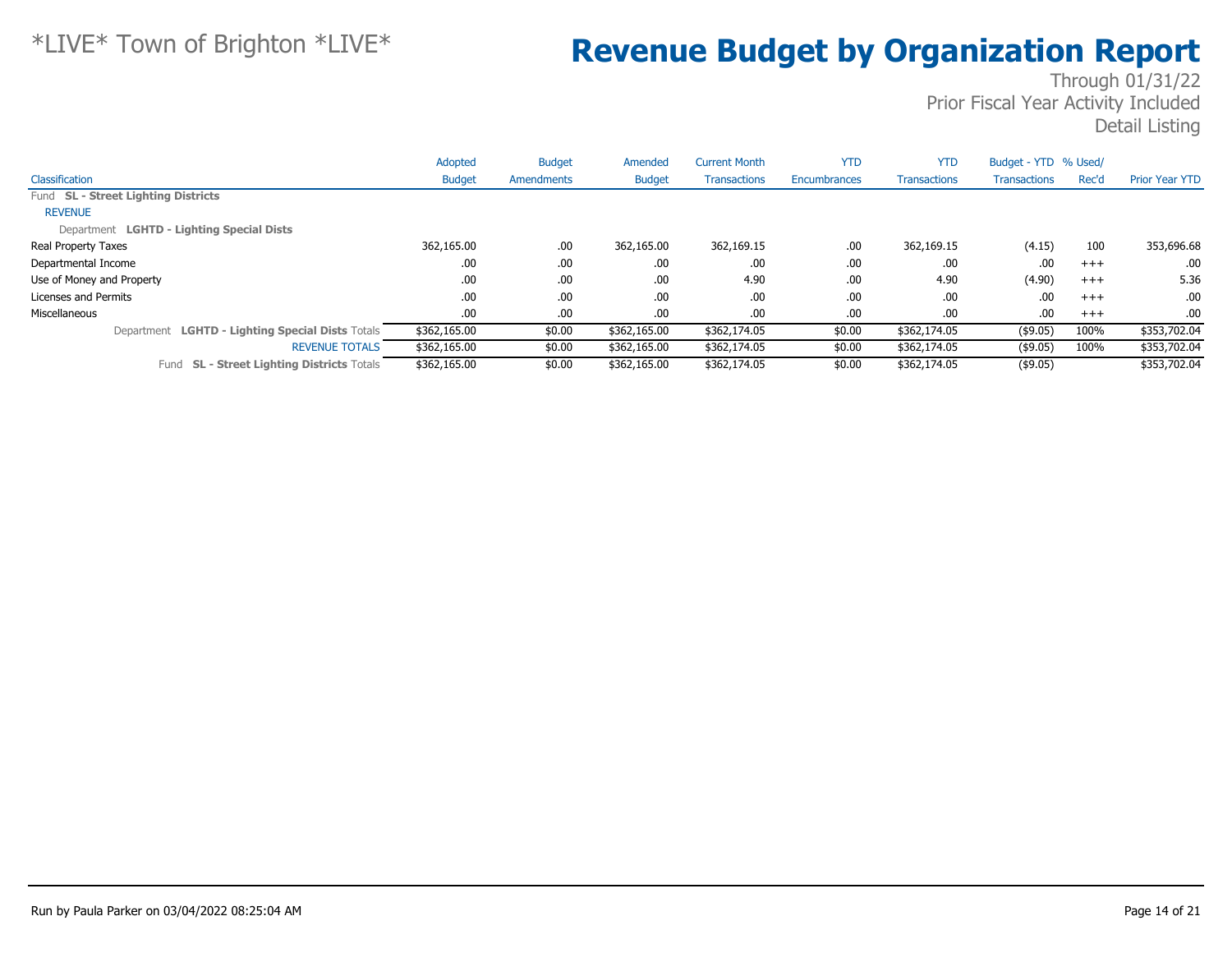|                                                      | Adopted       | <b>Budget</b>     | Amended       | Current Month       | <b>YTD</b>   | <b>YTD</b>          | Budget - YTD % Used/ |       |                       |
|------------------------------------------------------|---------------|-------------------|---------------|---------------------|--------------|---------------------|----------------------|-------|-----------------------|
| Classification                                       | <b>Budget</b> | <b>Amendments</b> | <b>Budget</b> | <b>Transactions</b> | Encumbrances | <b>Transactions</b> | <b>Transactions</b>  | Rec'd | <b>Prior Year YTD</b> |
| Fund SM - Sidewalk Snow Removal Dst                  |               |                   |               |                     |              |                     |                      |       |                       |
| <b>REVENUE</b>                                       |               |                   |               |                     |              |                     |                      |       |                       |
| Department SNOWD - Sidewalk Snow Removl Dist         |               |                   |               |                     |              |                     |                      |       |                       |
| Real Property Taxes                                  | 69,365.00     | .00.              | 69,365.00     | 69,365.00           | .00          | 69,365.00           | .00                  | 100   | 63,120.00             |
| Departmental Income                                  | .00           | .00.              | .00.          | .00                 | .00          | .00                 | .00                  | $+++$ | .00                   |
| Use of Money and Property                            | .00           | .00.              | .00.          | 2.01                | .00          | 2.01                | (2.01)               | $+++$ | 1.39                  |
| Department SNOWD - Sidewalk Snow Removl Dist Totals  | \$69,365.00   | \$0.00            | \$69,365.00   | \$69,367.01         | \$0.00       | \$69,367.01         | ( \$2.01)            | 100%  | \$63,121.39           |
| <b>REVENUE TOTALS</b>                                | \$69,365.00   | \$0.00            | \$69,365.00   | \$69,367.01         | \$0.00       | \$69,367.01         | ( \$2.01)            | 100%  | \$63,121.39           |
| <b>SM - Sidewalk Snow Removal Dst Totals</b><br>Fund | \$69,365.00   | \$0.00            | \$69,365.00   | \$69,367.01         | \$0.00       | \$69,367.01         | $($ \$2.01)          |       | \$63,121.39           |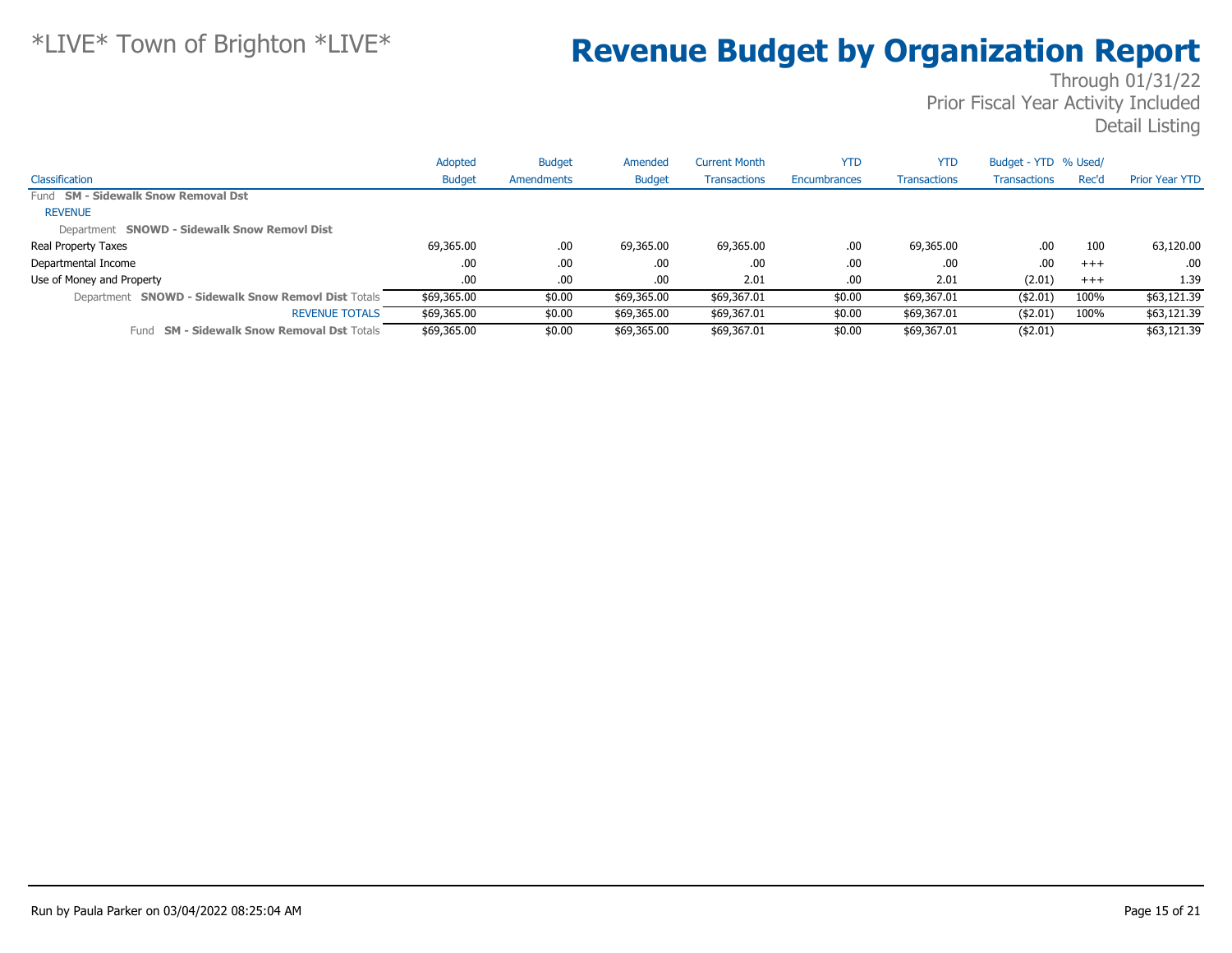|                                                      | Adopted       | <b>Budget</b> | Amended       | <b>Current Month</b> | <b>YTD</b>   | <b>YTD</b>          | Budget - YTD % Used/ |       |                       |
|------------------------------------------------------|---------------|---------------|---------------|----------------------|--------------|---------------------|----------------------|-------|-----------------------|
| Classification                                       | <b>Budget</b> | Amendments    | <b>Budget</b> | <b>Transactions</b>  | Encumbrances | <b>Transactions</b> | <b>Transactions</b>  | Rec'd | <b>Prior Year YTD</b> |
| Fund SN - Neighborhood Improve Dist                  |               |               |               |                      |              |                     |                      |       |                       |
| <b>REVENUE</b>                                       |               |               |               |                      |              |                     |                      |       |                       |
| Department NID - Neighborhood Improve Dist           |               |               |               |                      |              |                     |                      |       |                       |
| Real Property Taxes                                  | 4,250.00      | .00.          | 4,250.00      | 4,250.00             | .00          | 4,250.00            | .00                  | 100   | 4,235.00              |
| Use of Money and Property                            | .00           | .00.          | .00           | .42                  | .00          | .42                 | (.42)                | $+++$ | .37                   |
| Fines, Sales, Comp for Losses                        | .00           | .00.          | .00           | .00.                 | .00          | .00                 | .00                  | $+++$ | .00                   |
| Interfund Transfers-Revenue                          | .00           | .00.          | .00.          | .00.                 | .00          | .00                 | .00                  | $+++$ | .00                   |
| Department NID - Neighborhood Improve Dist Totals    | \$4,250.00    | \$0.00        | \$4,250.00    | \$4,250.42           | \$0.00       | \$4,250.42          | (\$0.42)             | 100%  | \$4,235.37            |
| <b>REVENUE TOTALS</b>                                | \$4,250.00    | \$0.00        | \$4,250.00    | \$4,250.42           | \$0.00       | \$4,250.42          | (\$0.42)             | 100%  | \$4,235.37            |
| <b>SN - Neighborhood Improve Dist Totals</b><br>Fund | \$4,250,00    | \$0.00        | \$4,250.00    | \$4,250.42           | \$0.00       | \$4,250.42          | (\$0.42)             |       | \$4,235.37            |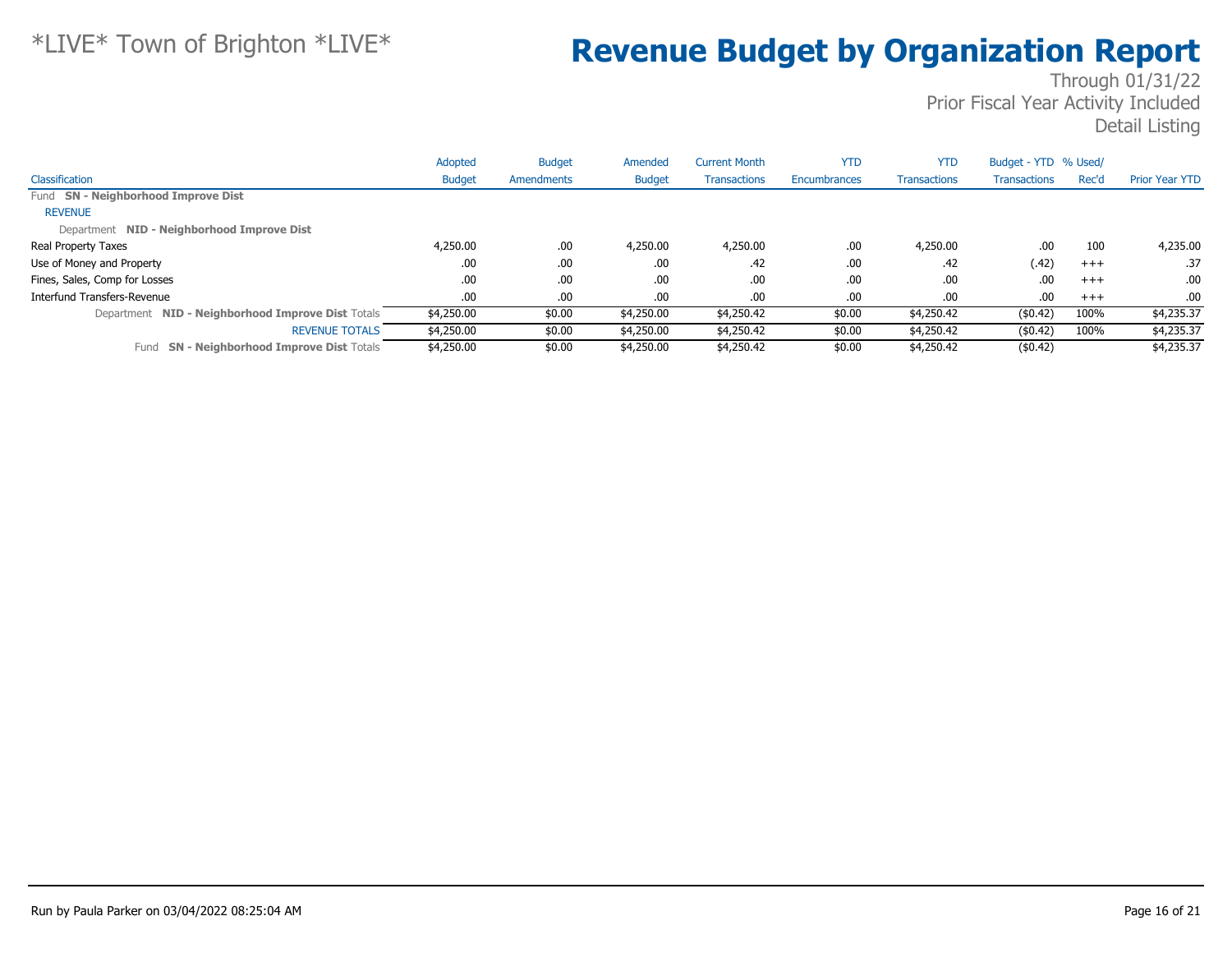|                                                 | Adopted       | <b>Budget</b> | Amended       | <b>Current Month</b> | <b>YTD</b>   | <b>YTD</b>          | Budget - YTD % Used/ |       |                       |
|-------------------------------------------------|---------------|---------------|---------------|----------------------|--------------|---------------------|----------------------|-------|-----------------------|
| Classification                                  | <b>Budget</b> | Amendments    | <b>Budget</b> | <b>Transactions</b>  | Encumbrances | <b>Transactions</b> | <b>Transactions</b>  | Rec'd | <b>Prior Year YTD</b> |
| Fund SP - Park Special District                 |               |               |               |                      |              |                     |                      |       |                       |
| <b>REVENUE</b>                                  |               |               |               |                      |              |                     |                      |       |                       |
| Department PARKD - Park Special District        |               |               |               |                      |              |                     |                      |       |                       |
| Real Property Taxes                             | 4,175.00      | .00.          | 4,175.00      | 4,175.00             | .00          | 4,175.00            | .00                  | 100   | 4,165.00              |
| Departmental Income                             | .00           | .00.          | .00.          | .00                  | .00          | .00.                | .00                  | $+++$ | .00.                  |
| Use of Money and Property                       | .00           | .00           | .00.          | .20                  | .00.         | .20                 | (.20)                | $+++$ | .19                   |
| Miscellaneous                                   | .00           | .00           | .00.          | .00                  | .00          | .00.                | .00                  | $+++$ | .00                   |
| Department PARKD - Park Special District Totals | \$4,175.00    | \$0.00        | \$4,175.00    | \$4,175.20           | \$0.00       | \$4,175.20          | $($ \$0.20)          | 100%  | \$4,165.19            |
| <b>REVENUE TOTALS</b>                           | \$4,175.00    | \$0.00        | \$4,175.00    | \$4,175.20           | \$0.00       | \$4,175.20          | $($ \$0.20)          | 100%  | \$4,165.19            |
| Fund SP - Park Special District Totals          | \$4,175.00    | \$0.00        | \$4,175,00    | \$4,175.20           | \$0.00       | \$4,175.20          | (\$0.20)             |       | \$4,165.19            |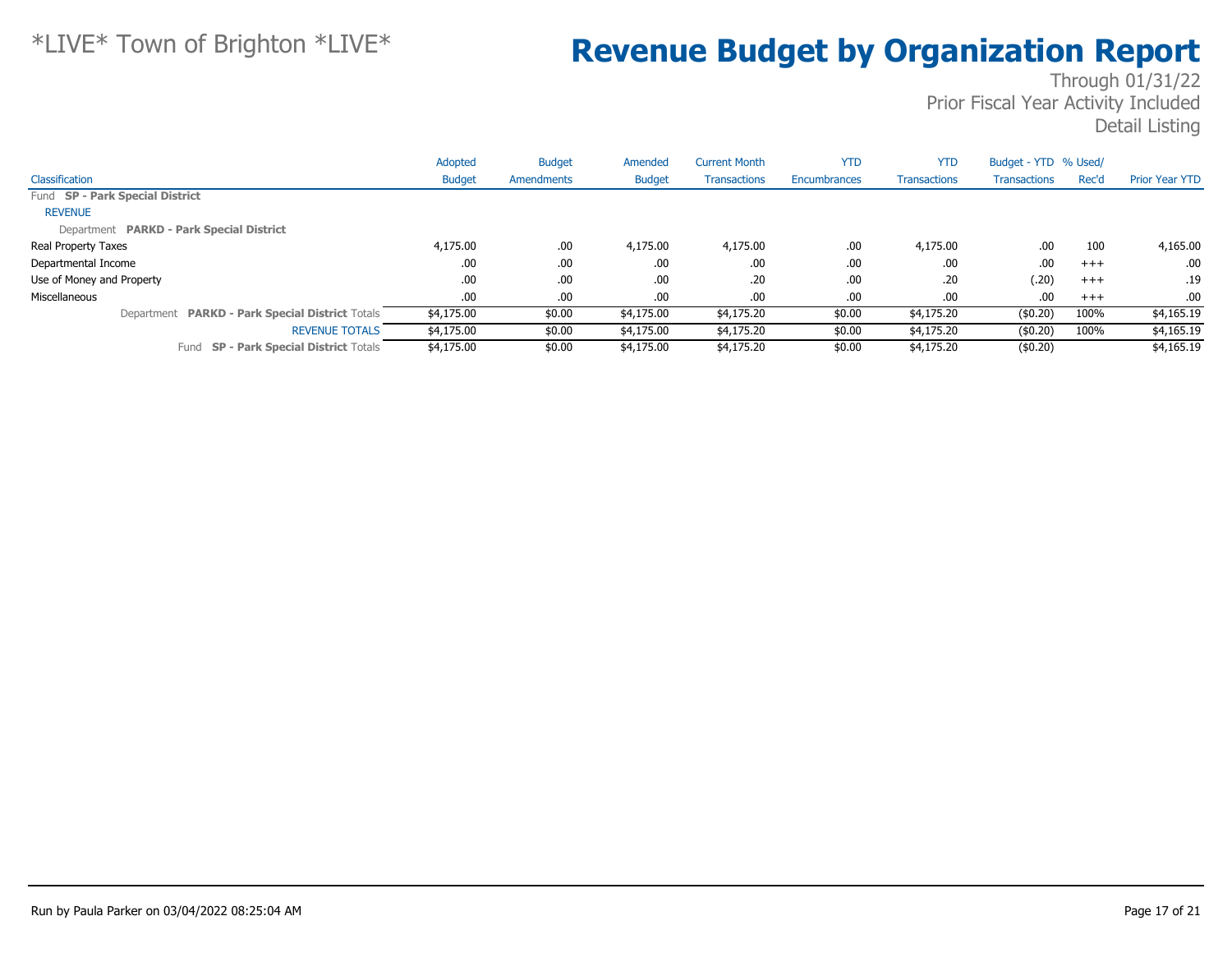|                                                              | Adopted        | <b>Budget</b> | Amended        | Current Month       | YTD          | <b>YTD</b>          | Budget - YTD % Used/ |          |                       |
|--------------------------------------------------------------|----------------|---------------|----------------|---------------------|--------------|---------------------|----------------------|----------|-----------------------|
| Classification                                               | <b>Budget</b>  | Amendments    | <b>Budget</b>  | <b>Transactions</b> | Encumbrances | <b>Transactions</b> | Transactions         | Rec'd    | <b>Prior Year YTD</b> |
| Fund SR - Refuse Removal Districts                           |                |               |                |                     |              |                     |                      |          |                       |
| <b>REVENUE</b>                                               |                |               |                |                     |              |                     |                      |          |                       |
| Department RFUSD - Refuse Removal Districts                  |                |               |                |                     |              |                     |                      |          |                       |
| Real Property Taxes                                          | 1,158,290.00   | .00.          | 1,158,290.00   | 1,158,290.00        | .00          | 1,158,290.00        | .00                  | 100      | 1,084,520.00          |
| Use of Money and Property                                    | $.00\,$        | $.00 \,$      | $.00 \cdot$    | 2.03                | .00.         | 2.03                | (2.03)               | $^{+++}$ | 3.07                  |
| <b>RFUSD - Refuse Removal Districts Totals</b><br>Department | \$1,158,290.00 | \$0.00        | \$1,158,290.00 | \$1,158,292.03      | \$0.00       | \$1,158,292.03      | ( \$2.03)            | 100%     | \$1,084,523.07        |
| <b>REVENUE TOTALS</b>                                        | \$1,158,290.00 | \$0.00        | \$1,158,290.00 | \$1,158,292.03      | \$0.00       | \$1,158,292.03      | ( \$2.03)            | 100%     | \$1,084,523.07        |
| <b>SR - Refuse Removal Districts Totals</b><br>Fund          | \$1,158,290.00 | \$0.00        | \$1,158,290.00 | \$1,158,292.03      | \$0.00       | \$1,158,292.03      | ( \$2.03)            |          | \$1,084,523.07        |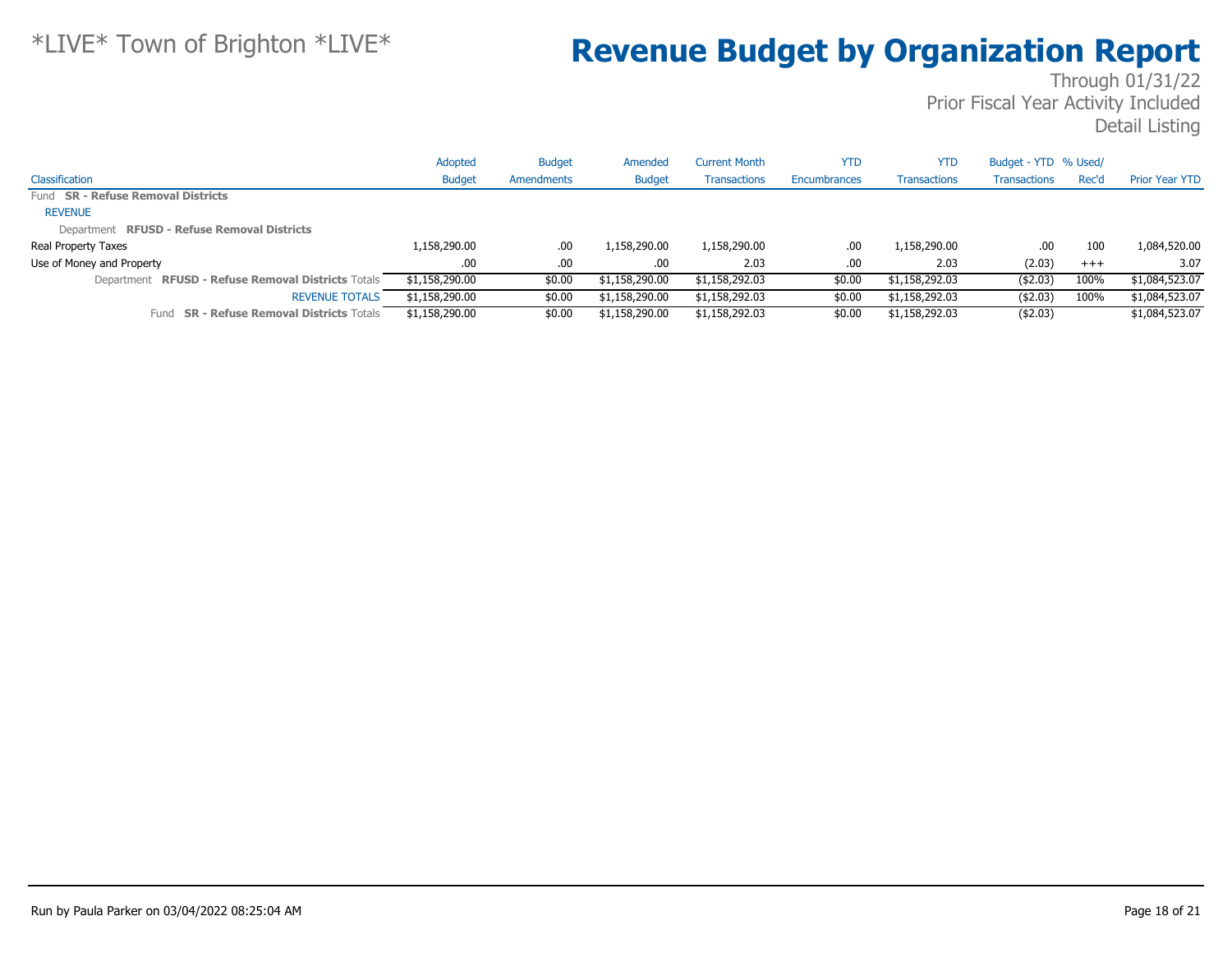|                                                             | Adopted        | <b>Budget</b> | Amended        | <b>Current Month</b> | <b>YTD</b>   | <b>YTD</b>          | Budget - YTD % Used/ |          |                       |
|-------------------------------------------------------------|----------------|---------------|----------------|----------------------|--------------|---------------------|----------------------|----------|-----------------------|
| <b>Classification</b>                                       | <b>Budget</b>  | Amendments    | <b>Budget</b>  | <b>Transactions</b>  | Encumbrances | <b>Transactions</b> | <b>Transactions</b>  | Rec'd    | <b>Prior Year YTD</b> |
| Fund SS - Consolidated Sewer Dist                           |                |               |                |                      |              |                     |                      |          |                       |
| <b>REVENUE</b>                                              |                |               |                |                      |              |                     |                      |          |                       |
| Use of Money and Property                                   | .00            | .00           | .00.           | .00                  | .00          | .00                 | .00                  | $+++$    | .00.                  |
| Department SEWER - Consolidated Sewer Dist                  |                |               |                |                      |              |                     |                      |          |                       |
| Real Property Taxes                                         | 1,734,600.00   | .00           | 1,734,600.00   | 1,734,600.00         | .00          | 1,734,600.00        | .00                  | 100      | 1,751,615.00          |
| Departmental Income                                         | 23,485.00      | .00           | 23,485.00      | 72.85                | .00          | 72.85               | 23,412.15            | 0        | 89.50                 |
| Intergovernmental Charges                                   | .00            | .00           | .00            | .00                  | .00          | .00                 | .00                  | $+++$    | .00                   |
| Use of Money and Property                                   | 1,500.00       | .00           | 1,500.00       | 87.90                | .00          | 87.90               | 1,412.10             | 6        | 18.05                 |
| Licenses and Permits                                        | .00            | .00           | .00            | .00                  | .00          | .00                 | .00                  | $+++$    | .00.                  |
| Fines, Sales, Comp for Losses                               | 75,600.00      | .00           | 75,600.00      | .00                  | .00          | .00                 | 75,600.00            | 0        | 7,600.00              |
| Miscellaneous                                               | .00            | .00           | .00.           | .00                  | .00          | .00                 | .00                  | $+++$    | .00                   |
| Interfund/Special Dist Revenue                              | .00            | .00           | .00            | .00                  | .00          | .00                 | .00                  | $+++$    | .00.                  |
| New York State Aid                                          | .00            | .00           | .00.           | .00                  | .00          | .00                 | .00                  | $^{+++}$ | .00.                  |
| Federal Aid                                                 | .00            | .00           | .00            | .00                  | .00          | .00                 | .00                  | $+++$    | .00.                  |
| Interfund Transfers-Revenue                                 | 13,895.00      | .00           | 13,895.00      | .00                  | .00          | .00                 | 13,895.00            | 0        | .00.                  |
| <b>SEWER - Consolidated Sewer Dist Totals</b><br>Department | \$1,849,080.00 | \$0.00        | \$1,849,080.00 | \$1,734,760.75       | \$0.00       | \$1,734,760.75      | \$114,319.25         | 94%      | \$1,759,322.55        |
| <b>REVENUE TOTALS</b>                                       | \$1,849,080.00 | \$0.00        | \$1,849,080.00 | \$1,734,760.75       | \$0.00       | \$1,734,760.75      | \$114,319.25         | 94%      | \$1,759,322.55        |
| <b>SS - Consolidated Sewer Dist Totals</b><br>Fund          | \$1,849,080.00 | \$0.00        | \$1,849,080.00 | \$1,734,760.75       | \$0.00       | \$1,734,760.75      | \$114,319.25         |          | \$1,759,322.55        |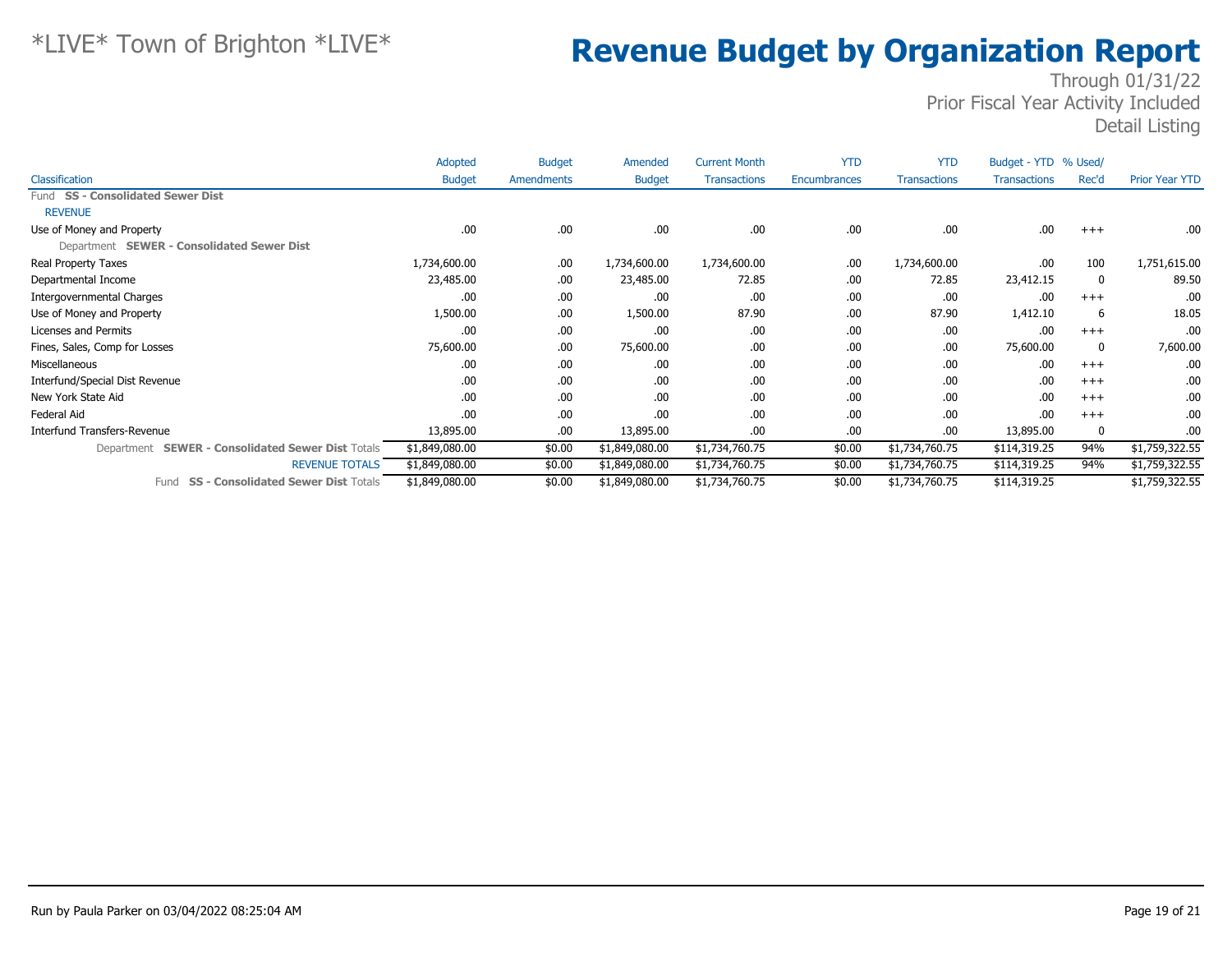|                                                             | Adopted       | <b>Budget</b> | Amended       | <b>Current Month</b> | <b>YTD</b>   | <b>YTD</b>          | Budget - YTD % Used/ |       |                       |
|-------------------------------------------------------------|---------------|---------------|---------------|----------------------|--------------|---------------------|----------------------|-------|-----------------------|
| Classification                                              | <b>Budget</b> | Amendments    | <b>Budget</b> | <b>Transactions</b>  | Encumbrances | <b>Transactions</b> | <b>Transactions</b>  | Rec'd | <b>Prior Year YTD</b> |
| Fund SW - Consolidated Water Dist                           |               |               |               |                      |              |                     |                      |       |                       |
| <b>REVENUE</b>                                              |               |               |               |                      |              |                     |                      |       |                       |
| Use of Money and Property                                   | .00.          | .00           | .00           | 1,206.00             | .00          | 1,206.00            | (1,206.00)           | $+++$ | 1,212.00              |
| Department WATRD - Consolidated Water Dist                  |               |               |               |                      |              |                     |                      |       |                       |
| Real Property Taxes                                         | .00.          | .00           | .00.          | .00                  | .00          | .00                 | .00                  | $+++$ | .00.                  |
| Departmental Income                                         | .00           | .00.          | .00.          | .00                  | .00          | .00                 | .00                  | $+++$ | .00.                  |
| Use of Money and Property                                   | 32,910.00     | .00.          | 32,910.00     | 17,191.91            | .00          | 17,191.91           | 15,718.09            | 52    | 17,191.91             |
| Miscellaneous                                               | .00           | .00           | .00.          | .00                  | .00          | .00                 | .00                  | $+++$ | .00                   |
| <b>WATRD - Consolidated Water Dist Totals</b><br>Department | \$32,910.00   | \$0.00        | \$32,910.00   | \$17,191.91          | \$0.00       | \$17,191.91         | \$15,718.09          | 52%   | \$17,191.91           |
| <b>REVENUE TOTALS</b>                                       | \$32,910.00   | \$0.00        | \$32,910.00   | \$18,397.91          | \$0.00       | \$18,397.91         | \$14,512.09          | 56%   | \$18,403.91           |
| <b>SW - Consolidated Water Dist Totals</b><br>Fund          | \$32,910.00   | \$0.00        | \$32,910.00   | \$18,397.91          | \$0.00       | \$18,397.91         | \$14,512.09          |       | \$18,403.91           |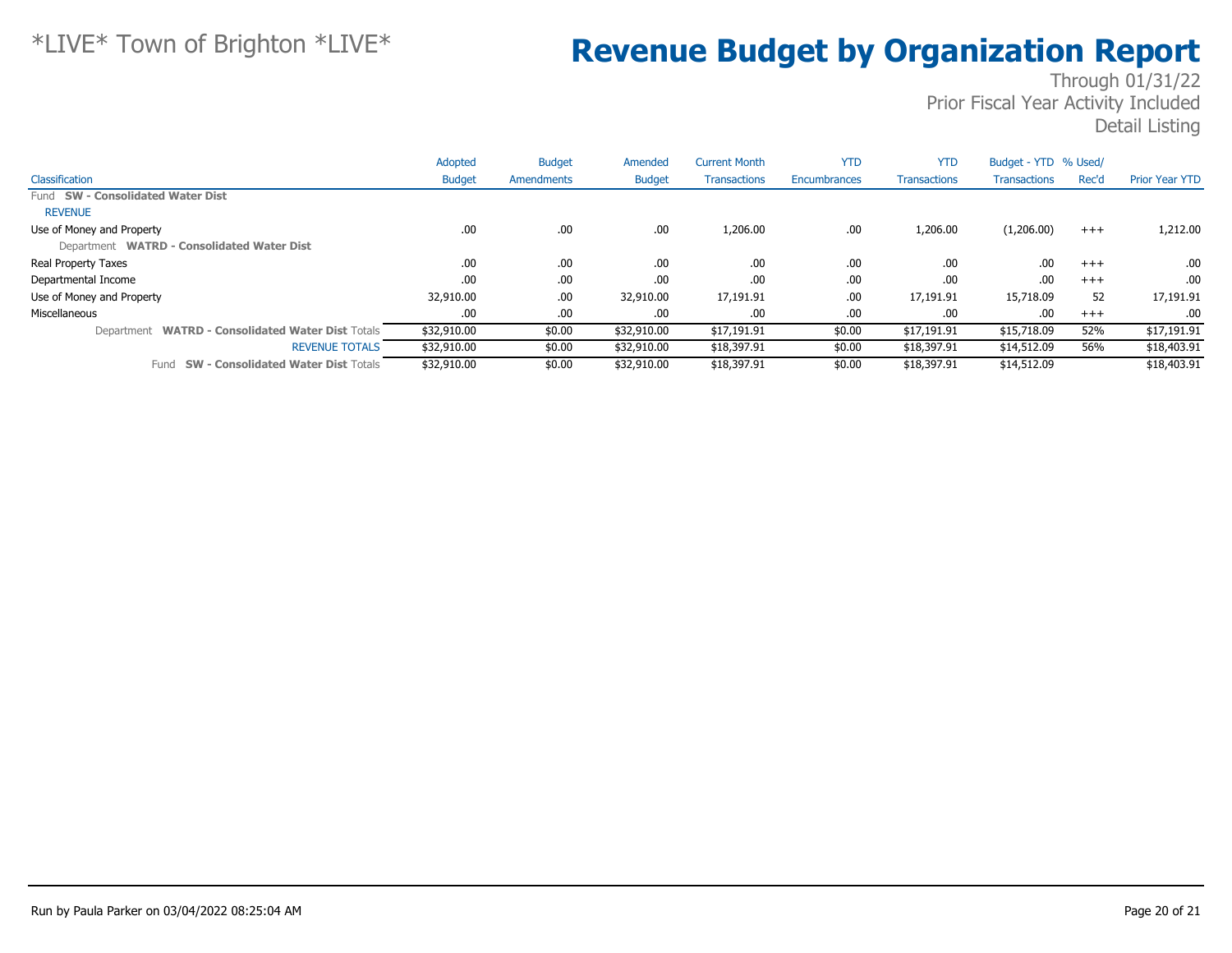|                                       | Adopted         | <b>Budget</b> | Amended         | <b>Current Month</b> | <b>YTD</b>   | <b>YTD</b>          | Budget - YTD % Used/ |          |                       |
|---------------------------------------|-----------------|---------------|-----------------|----------------------|--------------|---------------------|----------------------|----------|-----------------------|
| Classification                        | <b>Budget</b>   | Amendments    | <b>Budget</b>   | <b>Transactions</b>  | Encumbrances | <b>Transactions</b> | <b>Transactions</b>  | Rec'd    | <b>Prior Year YTD</b> |
| Fund V - Debt Service Fund            |                 |               |                 |                      |              |                     |                      |          |                       |
| <b>REVENUE</b>                        |                 |               |                 |                      |              |                     |                      |          |                       |
| Department DEBT - Debt Service        |                 |               |                 |                      |              |                     |                      |          |                       |
| Use of Money and Property             | .00.            | .00           | .00             | 8.23                 | .00          | 8.23                | (8.23)               | $^{+++}$ | 10.29                 |
| Miscellaneous                         | .00.            | .00.          | .00             | .00                  | .00          | .00.                | .00                  | $+++$    | .00                   |
| Interfund Transfers-Revenue           | .00.            | .00.          | .00.            | .00                  | .00          | .00.                | .00                  | $+++$    | .00                   |
| Department DEBT - Debt Service Totals | \$0.00          | \$0.00        | \$0.00          | \$8.23               | \$0.00       | \$8.23              | (\$8.23)             | $+++$    | \$10.29               |
| <b>REVENUE TOTALS</b>                 | \$0.00          | \$0.00        | \$0.00          | \$8.23               | \$0.00       | \$8.23              | $($ \$8.23)          | $^{+++}$ | \$10.29               |
| Fund V - Debt Service Fund Totals     | \$0.00          | \$0.00        | \$0.00          | \$8.23               | \$0.00       | \$8.23              | (\$8.23)             |          | \$10.29               |
| <b>Grand Totals</b>                   | \$29,728,075.00 | \$263,301.06  | \$29,991,376.06 | \$20,865,618.07      | \$0.00       | \$20,865,618.07     | \$9,125,757.99       |          | \$21,973,849.11       |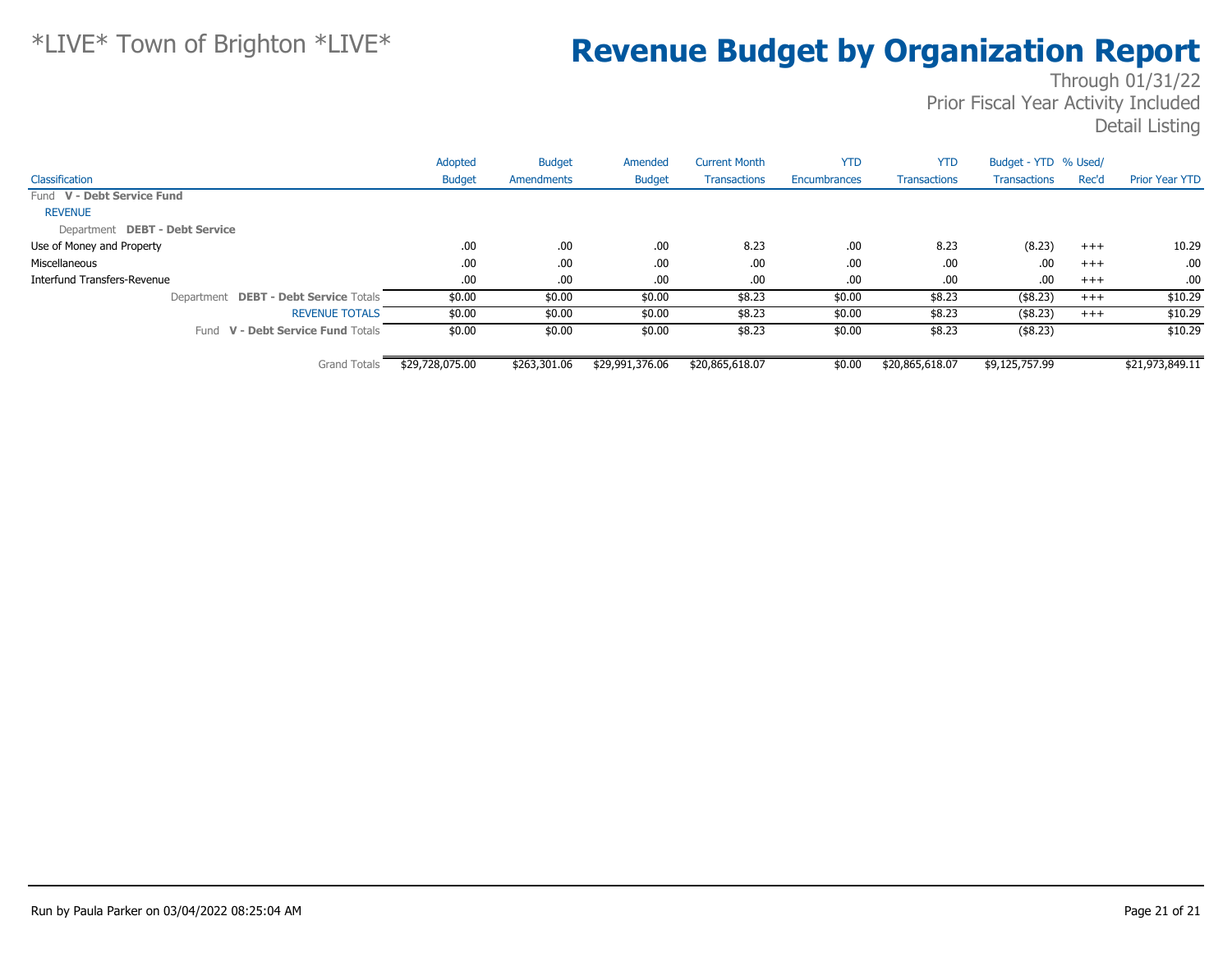|                                                     | Adopted       | <b>Budget</b>     | Amended       | <b>Current Month</b> | <b>YTD</b>   | <b>YTD</b>          | Budget - YTD % Used/ |              |                       |
|-----------------------------------------------------|---------------|-------------------|---------------|----------------------|--------------|---------------------|----------------------|--------------|-----------------------|
| Classification                                      | <b>Budget</b> | <b>Amendments</b> | <b>Budget</b> | <b>Transactions</b>  | Encumbrances | <b>Transactions</b> | <b>Transactions</b>  | Rec'd        | <b>Prior Year YTD</b> |
| Fund A - General Fund                               |               |                   |               |                      |              |                     |                      |              |                       |
| <b>EXPENSE</b>                                      |               |                   |               |                      |              |                     |                      |              |                       |
| Department ASSOR - Town Assessor                    |               |                   |               |                      |              |                     |                      |              |                       |
| Sub-Department 1355 - Assessor Office               |               |                   |               |                      |              |                     |                      |              |                       |
| Personal Services - Wages                           | 163,120.00    | .00               | 163,120.00    | 14,000.38            | .00.         | 14,000.38           | 149,119.62           | 9            | 12,169.62             |
| Equipment and Capital Outlay                        | .00.          | .00               | .00           | .00                  | .00          | .00                 | .00                  | $^{+++}$     | .00                   |
| Supplies and Contractual Exp                        | 45,180.00     | 3,625.25          | 48,805.25     | .00.                 | 14,095.25    | .00.                | 34,710.00            | 29           | 200.00                |
| <b>Utility Expenses</b>                             | 480.00        | .00.              | 480.00        | .00                  | 480.00       | .00                 | .00                  | 100          | .00                   |
| Principal on Indebtedness                           | .00           | .00.              | .00.          | .00                  | .00          | .00                 | .00                  | $^{++}$      | .00                   |
| Interest on Indebtedness                            | .00.          | .00.              | .00.          | .00                  | .00          | .00                 | .00                  | $+++$        | .00                   |
| <b>Employee Benefits</b>                            | 77,670.00     | .00.              | 77,670.00     | 7,964.21             | .00          | 7,964.21            | 69,705.79            | 10           | 7,495.72              |
| Interfund Transfers - Expense                       | .00           | .00.              | .00           | .00.                 | .00          | .00                 | .00                  | $^{++}$      | .00                   |
| Sub-Department 1355 - Assessor Office Totals        | \$286,450.00  | \$3,625.25        | \$290,075.25  | \$21,964.59          | \$14,575.25  | \$21,964.59         | \$253,535.41         | 13%          | \$19,865.34           |
| Department ASSOR - Town Assessor Totals             | \$286,450.00  | \$3,625.25        | \$290,075.25  | \$21,964.59          | \$14,575.25  | \$21,964.59         | \$253,535.41         | 13%          | \$19,865.34           |
| Department ATTY - Attorney to the Town              |               |                   |               |                      |              |                     |                      |              |                       |
| Sub-Department 1420 - Attorney to the Town          |               |                   |               |                      |              |                     |                      |              |                       |
| Personal Services - Wages                           | 98,575.00     | .00               | 98,575.00     | 7,582.52             | .00          | 7,582.52            | 90,992.48            | 8            | 7,063.04              |
| Supplies and Contractual Exp                        | 152,890.00    | .00.              | 152,890.00    | .00                  | 1,488.00     | .00                 | 151,402.00           | $\mathbf{1}$ | 2,821.00              |
| <b>Employee Benefits</b>                            | 21,165.00     | .00.              | 21,165.00     | 580.06               | .00          | 580.06              | 20,584.94            | 3            | 540.32                |
| Sub-Department 1420 - Attorney to the Town Totals   | \$272,630.00  | \$0.00            | \$272,630.00  | \$8,162.58           | \$1,488.00   | \$8,162.58          | \$262,979.42         | 4%           | \$10,424.36           |
| Department ATTY - Attorney to the Town Totals       | \$272,630.00  | \$0.00            | \$272,630.00  | \$8,162.58           | \$1,488.00   | \$8,162.58          | \$262,979.42         | 4%           | \$10,424.36           |
| Department BOARD - Town Council                     |               |                   |               |                      |              |                     |                      |              |                       |
| Sub-Department 1010 - Town Council                  |               |                   |               |                      |              |                     |                      |              |                       |
| Personal Services - Wages                           | 97,885.00     | .00               | 97,885.00     | 7,529.52             | .00          | 7,529.52            | 90,355.48            | 8            | 7,381.84              |
| Supplies and Contractual Exp                        | 10,120.00     | .00.              | 10,120.00     | 504.00               | 7,616.00     | 504.00              | 2,000.00             | 80           | .00                   |
| <b>Employee Benefits</b>                            | 85,595.00     | .00.              | 85,595.00     | 11,585.88            | .00.         | 11,585.88           | 74,009.12            | 14           | 7,661.68              |
| Sub-Department 1010 - Town Council Totals           | \$193,600.00  | \$0.00            | \$193,600.00  | \$19,619.40          | \$7,616.00   | \$19,619.40         | \$166,364.60         | 14%          | \$15,043.52           |
| Department BOARD - Town Council Totals              | \$193,600.00  | \$0.00            | \$193,600.00  | \$19,619.40          | \$7,616.00   | \$19,619.40         | \$166,364.60         | 14%          | \$15,043.52           |
| Department CABLE - Brighton Cable Commission        |               |                   |               |                      |              |                     |                      |              |                       |
| Sub-Department 8060 - Cable Television              |               |                   |               |                      |              |                     |                      |              |                       |
| Equipment and Capital Outlay                        | 6,000.00      | .00.              | 6,000.00      | .00                  | .00          | .00                 | 6,000.00             | $\mathbf 0$  | .00                   |
| Supplies and Contractual Exp                        | 53,500.00     | .00.              | 53,500.00     | .00                  | 52,000.00    | .00                 | 1,500.00             | 97           | .00                   |
| <b>Utility Expenses</b>                             | .00           | .00.              | .00.          | .00                  | .00          | .00                 | .00.                 | $^{+++}$     | .00                   |
| Sub-Department 8060 - Cable Television Totals       | \$59,500.00   | \$0.00            | \$59,500.00   | \$0.00               | \$52,000.00  | \$0.00              | \$7,500.00           | 87%          | \$0.00                |
| Department CABLE - Brighton Cable Commission Totals | \$59,500.00   | \$0.00            | \$59,500.00   | \$0.00               | \$52,000.00  | \$0.00              | \$7,500.00           | 87%          | \$0.00                |
| Department CLERK - Town Clerk                       |               |                   |               |                      |              |                     |                      |              |                       |
| Sub-Department 1330 - Receiver of Taxes             |               |                   |               |                      |              |                     |                      |              |                       |
| Personal Services - Wages                           | 82,995.00     | .00.              | 82,995.00     | 6,284.46             | .00.         | 6,284.46            | 76,710.54            | 8            | 6,161.36              |
| Equipment and Capital Outlay                        | .00.          | .00.              | .00.          | .00                  | .00          | .00                 | .00                  | $+++$        | .00                   |
| Supplies and Contractual Exp                        | 13,605.00     | .00.              | 13,605.00     | .00                  | .00          | .00                 | 13,605.00            | $\mathbf 0$  | .00                   |
| Commercial Insurance                                | .00           | .00               | .00.          | .00                  | .00          | .00                 | .00                  | $^{+++}$     | .00                   |
|                                                     |               |                   |               |                      |              |                     |                      |              |                       |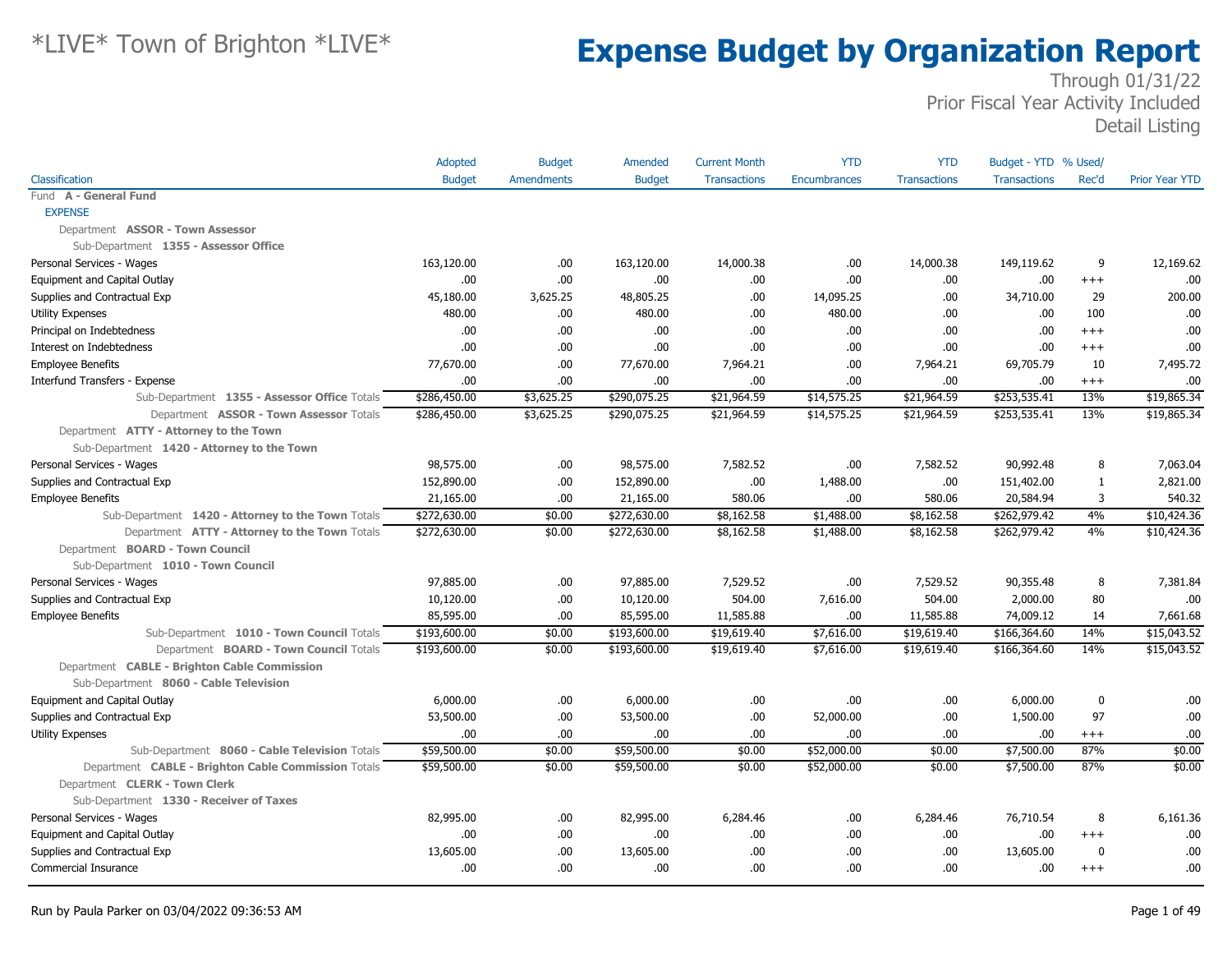|                                                  | Adopted       | <b>Budget</b>     | Amended       | <b>Current Month</b> | <b>YTD</b>   | <b>YTD</b>          | Budget - YTD % Used/ |                |                       |
|--------------------------------------------------|---------------|-------------------|---------------|----------------------|--------------|---------------------|----------------------|----------------|-----------------------|
| Classification                                   | <b>Budget</b> | <b>Amendments</b> | <b>Budget</b> | <b>Transactions</b>  | Encumbrances | <b>Transactions</b> | <b>Transactions</b>  | Rec'd          | <b>Prior Year YTD</b> |
| Fund A - General Fund                            |               |                   |               |                      |              |                     |                      |                |                       |
| <b>EXPENSE</b>                                   |               |                   |               |                      |              |                     |                      |                |                       |
| Department CLERK - Town Clerk                    |               |                   |               |                      |              |                     |                      |                |                       |
| Sub-Department 1330 - Receiver of Taxes          |               |                   |               |                      |              |                     |                      |                |                       |
| <b>Employee Benefits</b>                         | 34,680.00     | .00.              | 34,680.00     | 3,530.68             | .00          | 3,530.68            | 31,149.32            | 10             | 3,374.86              |
| Sub-Department 1330 - Receiver of Taxes Totals   | \$131,280.00  | \$0.00            | \$131,280.00  | \$9,815.14           | \$0.00       | \$9,815.14          | \$121,464.86         | 7%             | \$9,536.22            |
| Sub-Department 1410 - Town Clerk's Office        |               |                   |               |                      |              |                     |                      |                |                       |
| Personal Services - Wages                        | 148,695.00    | .00.              | 148,695.00    | 9,615.55             | .00          | 9,615.55            | 139,079.45           | 6              | 10,535.04             |
| Equipment and Capital Outlay                     | 1,500.00      | 763.62            | 2,263.62      | .00                  | 763.62       | .00                 | 1,500.00             | 34             | .00                   |
| Supplies and Contractual Exp                     | 30,685.00     | .00               | 30,685.00     | 257.57               | .00          | 257.57              | 30,427.43            | 1              | 2,330.09              |
| <b>Utility Expenses</b>                          | 480.00        | .00               | 480.00        | .00.                 | .00          | .00                 | 480.00               | $\bf{0}$       | .00                   |
| <b>Employee Benefits</b>                         | 24,885.00     | .00               | 24,885.00     | 719.60               | .00          | 719.60              | 24,165.40            | 3              | 788.26                |
| Sub-Department 1410 - Town Clerk's Office Totals | \$206,245.00  | \$763.62          | \$207,008.62  | \$10,592.72          | \$763.62     | \$10,592.72         | \$195,652.28         | 5%             | \$13,653.39           |
| Sub-Department 1450 - Elections                  |               |                   |               |                      |              |                     |                      |                |                       |
| Supplies and Contractual Exp                     | .00           | .00.              | .00.          | .00                  | .00          | .00                 | .00                  | $^{+++}$       | .00                   |
| Sub-Department 1450 - Elections Totals           | \$0.00        | \$0.00            | \$0.00        | \$0.00               | \$0.00       | \$0.00              | \$0.00               | $^{+++}$       | \$0.00                |
| Sub-Department 1610 - Central Services           |               |                   |               |                      |              |                     |                      |                |                       |
| Personal Services - Wages                        | 32,080.00     | .00.              | 32,080.00     | 1,959.63             | .00          | 1,959.63            | 30,120.37            | 6              | 1,407.89              |
| Equipment and Capital Outlay                     | .00           | .00.              | .00.          | .00                  | .00          | .00                 | .00                  | $^{+++}$       | .00                   |
| Supplies and Contractual Exp                     | 39,680.00     | .00               | 39,680.00     | 127.79               | .00          | 127.79              | 39,552.21            | $\mathbf 0$    | 4,120.75              |
| <b>Utility Expenses</b>                          | .00.          | .00               | .00.          | .00                  | .00          | .00                 | .00                  | $+++$          | .00                   |
| <b>Employee Benefits</b>                         | 2,455.00      | .00               | 2,455.00      | 149.92               | .00          | 149.92              | 2,305.08             | 6              | 107.71                |
| Sub-Department 1610 - Central Services Totals    | \$74,215.00   | \$0.00            | \$74,215.00   | \$2,237.34           | \$0.00       | \$2,237.34          | \$71,977.66          | 3%             | \$5,636.35            |
| Department CLERK - Town Clerk Totals             | \$411,740.00  | \$763.62          | \$412,503.62  | \$22,645.20          | \$763.62     | \$22,645.20         | \$389,094.80         | 6%             | \$28,825.96           |
| Department DPW - Public Works Department         |               |                   |               |                      |              |                     |                      |                |                       |
| Sub-Department 1490 - Public Works Office        |               |                   |               |                      |              |                     |                      |                |                       |
| Personal Services - Wages                        | 377,435.00    | .00.              | 377,435.00    | 28,437.20            | .00          | 28,437.20           | 348,997.80           | 8              | 27,030.96             |
| Equipment and Capital Outlay                     | 7,500.00      | (7,500.00)        | .00.          | .00                  | .00          | .00                 | .00                  | $+++$          | 254.38                |
| Supplies and Contractual Exp                     | 35,570.00     | 83,480.26         | 119,050.26    | 2,702.12             | 79,896.26    | 2,702.12            | 36,451.88            | 69             | 2,707.77              |
| <b>Utility Expenses</b>                          | 480.00        | .00               | 480.00        | .00                  | 480.00       | .00                 | .00                  | 100            | .00                   |
| <b>Employee Benefits</b>                         | 163,165.00    | .00.              | 163,165.00    | 14,054.76            | .00          | 14,054.76           | 149,110.24           | 9              | 15,076.60             |
| Sub-Department 1490 - Public Works Office Totals | \$584,150.00  | \$75,980.26       | \$660,130.26  | \$45,194.08          | \$80,376.26  | \$45,194.08         | \$534,559.92         | 19%            | \$45,069.71           |
| Sub-Department 1620 - Facility Operations        |               |                   |               |                      |              |                     |                      |                |                       |
| Personal Services - Wages                        | 154,060.00    | .00.              | 154,060.00    | 8,755.42             | .00          | 8,755.42            | 145,304.58           | 6              | 8,470.72              |
| Equipment and Capital Outlay                     | 3,600.00      | 4,700.00          | 8,300.00      | .00.                 | 5,200.00     | .00                 | 3,100.00             | 63             | .00                   |
| Supplies and Contractual Exp                     | 80,955.00     | 3,000.00          | 83,955.00     | 1,762.49             | 45,905.07    | 1,762.49            | 36,287.44            | 57             | 1,415.15              |
| <b>Utility Expenses</b>                          | 115,930.00    | .00.              | 115,930.00    | 132.33               | 2,747.67     | 132.33              | 113,050.00           | $\overline{2}$ | 329.67                |
| <b>Commercial Insurance</b>                      | 18,680.00     | .00               | 18,680.00     | 7,280.61             | .00          | 7,280.61            | 11,399.39            | 39             | 6,389.73              |
| Principal on Indebtedness                        | 110,200.00    | .00.              | 110,200.00    | .00                  | .00          | .00                 | 110,200.00           | 0              | .00                   |
| Interest on Indebtedness                         | 4,210.00      | .00.              | 4,210.00      | .00                  | .00          | .00                 | 4,210.00             | $\bf{0}$       | .00                   |
| <b>Employee Benefits</b>                         | 65,560.00     | .00.              | 65,560.00     | 6,854.42             | .00          | 6,854.42            | 58,705.58            | 10             | 6,604.80              |
|                                                  |               |                   |               |                      |              |                     |                      |                |                       |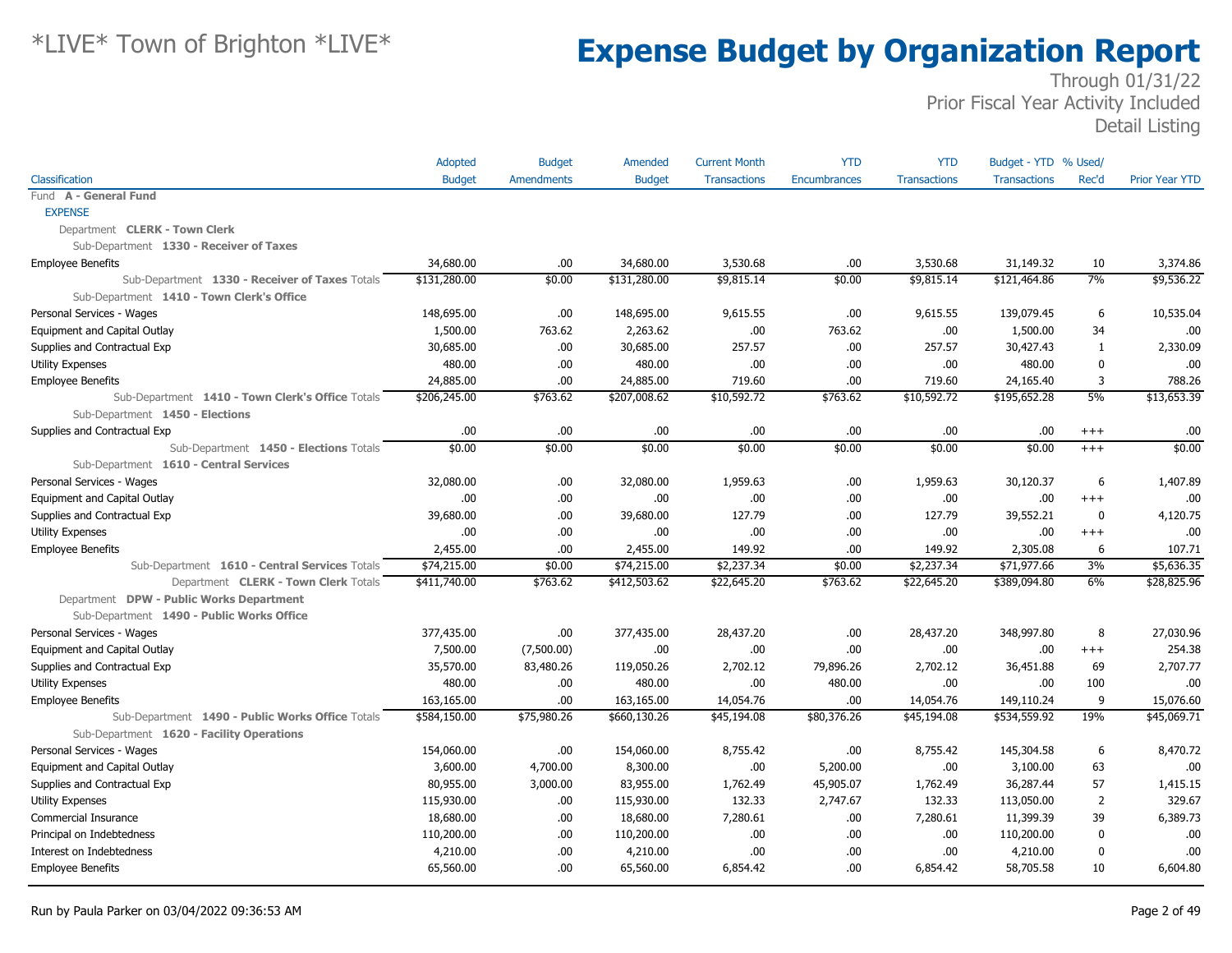|                                                       | Adopted       | <b>Budget</b>     | Amended       | <b>Current Month</b> | <b>YTD</b>   | <b>YTD</b>          | Budget - YTD % Used/ |                |                       |
|-------------------------------------------------------|---------------|-------------------|---------------|----------------------|--------------|---------------------|----------------------|----------------|-----------------------|
| Classification                                        | <b>Budget</b> | <b>Amendments</b> | <b>Budget</b> | <b>Transactions</b>  | Encumbrances | <b>Transactions</b> | <b>Transactions</b>  | Rec'd          | <b>Prior Year YTD</b> |
| Fund A - General Fund                                 |               |                   |               |                      |              |                     |                      |                |                       |
| <b>EXPENSE</b>                                        |               |                   |               |                      |              |                     |                      |                |                       |
| Department DPW - Public Works Department              |               |                   |               |                      |              |                     |                      |                |                       |
| Sub-Department 1620 - Facility Operations             |               |                   |               |                      |              |                     |                      |                |                       |
| Interfund Transfers - Expense                         | .00           | .00               | .00.          | .00.                 | .00.         | .00.                | .00                  | $+++$          | .00                   |
| Sub-Department 1620 - Facility Operations Totals      | \$553,195.00  | \$7,700.00        | \$560,895.00  | \$24,785.27          | \$53,852.74  | \$24,785.27         | \$482,256.99         | 14%            | $\sqrt{$23,210.07}$   |
| Sub-Department 3410 - Fire Marshal's Office           |               |                   |               |                      |              |                     |                      |                |                       |
| Personal Services - Wages                             | 126,905.00    | .00               | 126,905.00    | 7,886.23             | .00.         | 7,886.23            | 119,018.77           | 6              | 8,311.13              |
| Equipment and Capital Outlay                          | .00           | .00               | .00.          | .00.                 | .00          | .00                 | .00                  | $+++$          | .00                   |
| Supplies and Contractual Exp                          | 12,625.00     | .00               | 12,625.00     | .00                  | 2,774.00     | .00                 | 9,851.00             | 22             | 90.00                 |
| <b>Utility Expenses</b>                               | 3,420.00      | .00.              | 3,420.00      | .00                  | 3,420.00     | .00                 | .00                  | 100            | .00                   |
| Commercial Insurance                                  | .00           | .00.              | .00.          | .00.                 | .00.         | .00.                | .00                  | $+++$          | .00                   |
| <b>Employee Benefits</b>                              | 43,505.00     | .00               | 43,505.00     | 4,172.11             | .00          | 4,172.11            | 39,332.89            | 10             | 4.034.65              |
| Sub-Department 3410 - Fire Marshal's Office Totals    | \$186,455.00  | \$0.00            | \$186,455.00  | \$12,058.34          | \$6,194.00   | \$12,058.34         | \$168,202.66         | 10%            | \$12,435.78           |
| Sub-Department 5182 - Townwide Street Lighting        |               |                   |               |                      |              |                     |                      |                |                       |
| Equipment and Capital Outlay                          | .00           | 125,000.00        | 125,000.00    | .00                  | .00          | .00.                | 125,000.00           | 0              | .00                   |
| Supplies and Contractual Exp                          | 11,000.00     | 12,900.00         | 23,900.00     | .00.                 | 22,600.00    | .00                 | 1,300.00             | 95             | .00                   |
| <b>Utility Expenses</b>                               | 117,885.00    | .00.              | 117,885.00    | .00.                 | .00.         | .00.                | 117,885.00           | $\bf{0}$       | .00                   |
| Sub-Department 5182 - Townwide Street Lighting Totals | \$128,885.00  | \$137,900.00      | \$266,785.00  | \$0.00               | \$22,600.00  | \$0.00              | \$244,185.00         | 8%             | \$0.00                |
| Sub-Department 5410 - Townwide Sidewalks              |               |                   |               |                      |              |                     |                      |                |                       |
| Equipment and Capital Outlay                          | .00           | 21,883.62         | 21,883.62     | .00.                 | 11,587.54    | .00.                | 10,296.08            | 53             | .00                   |
| Supplies and Contractual Exp                          | 26,720.00     | 12,876.90         | 39,596.90     | (100.00)             | 12,876.90    | (100.00)            | 26,820.00            | 32             | .00                   |
| Interfund Transfers - Expense                         | .00           | .00               | .00.          | .00.                 | .00.         | .00.                | .00.                 | $^{+++}$       | .00                   |
| Sub-Department 5410 - Townwide Sidewalks Totals       | \$26,720.00   | \$34,760.52       | \$61,480.52   | ( \$100.00)          | \$24,464.44  | $($ \$100.00)       | \$37,116.08          | 40%            | \$0.00                |
| Sub-Department 5415 - Sidewalk Snow Removal           |               |                   |               |                      |              |                     |                      |                |                       |
| Personal Services - Wages                             | 26,235.00     | .00               | 26,235.00     | 9,730.76             | .00.         | 9,730.76            | 16,504.24            | 37             | 3,182.99              |
| Supplies and Contractual Exp                          | 5,040.00      | .00               | 5,040.00      | .00                  | 1,490.00     | .00                 | 3,550.00             | 30             | .00                   |
| Sub-Department 5415 - Sidewalk Snow Removal Totals    | \$31,275.00   | \$0.00            | \$31,275.00   | \$9,730.76           | \$1,490.00   | \$9,730.76          | \$20,054.24          | 36%            | \$3,182.99            |
| Sub-Department 8020 - Building/Planning Office        |               |                   |               |                      |              |                     |                      |                |                       |
| Personal Services - Wages                             | 426,995.00    | .00.              | 426,995.00    | 30,403.00            | .00.         | 30,403.00           | 396,592.00           | $\overline{7}$ | 29,782.32             |
| Equipment and Capital Outlay                          | 750.00        | 24,131.52         | 24,881.52     | .00                  | 24,131.52    | .00                 | 750.00               | 97             | .00                   |
| Supplies and Contractual Exp                          | 44,525.00     | 119,513.56        | 164,038.56    | .00.                 | 35,443.56    | .00.                | 128,595.00           | 22             | 143.03                |
| <b>Utility Expenses</b>                               | 1,080.00      | .00.              | 1,080.00      | .00.                 | 1,080.00     | .00                 | .00                  | 100            | .00                   |
| Principal on Indebtedness                             | .00           | .00               | .00.          | .00                  | .00.         | .00                 | .00                  | $+++$          | .00                   |
| Interest on Indebtedness                              | .00           | .00.              | .00           | .00                  | .00          | .00                 | .00                  | $^{+++}$       | .00                   |
| <b>Employee Benefits</b>                              | 145,735.00    | .00.              | 145,735.00    | 13,452.50            | .00          | 13,452.50           | 132,282.50           | 9              | 12,894.80             |
| Sub-Department 8020 - Building/Planning Office Totals | \$619,085.00  | \$143,645.08      | \$762,730.08  | \$43,855.50          | \$60,655.08  | \$43,855.50         | \$658,219.50         | 14%            | \$42,820.15           |
| Sub-Department 8510 - Streetscape Improvements        |               |                   |               |                      |              |                     |                      |                |                       |
| Equipment and Capital Outlay                          | .00           | .00.              | .00.          | .00.                 | .00.         | .00.                | .00                  | $^{++}$        | .00                   |
| Supplies and Contractual Exp                          | 48,990.00     | 314.25            | 49,304.25     | .00.                 | 314.25       | .00.                | 48,990.00            | $\mathbf{1}$   | .00.                  |
| Interfund Transfers - Expense                         | .00           | .00               | .00.          | .00.                 | .00.         | .00.                | .00.                 | $^{++}$        | .00                   |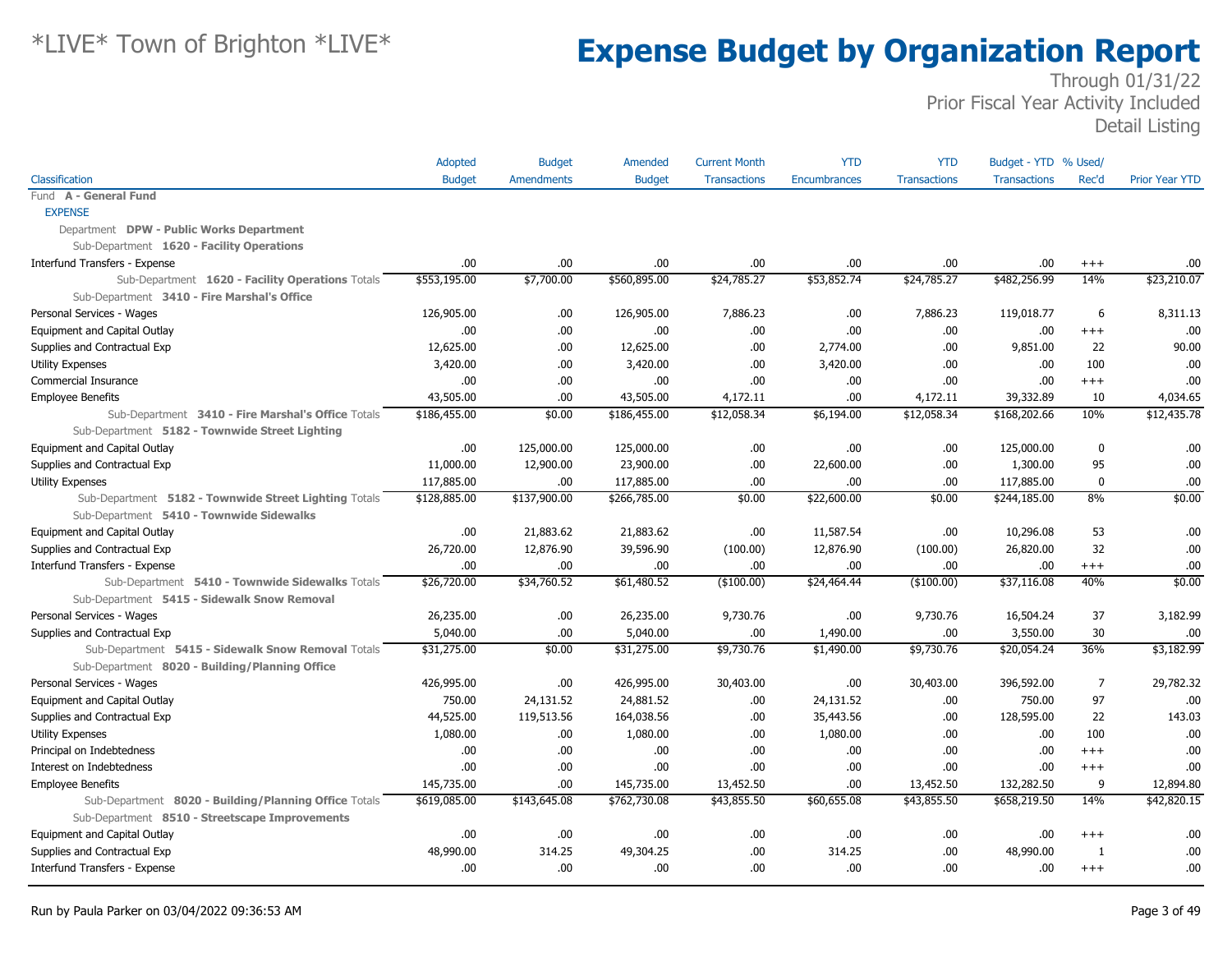|                                                                 | Adopted        | <b>Budget</b>     | Amended        | <b>Current Month</b> | <b>YTD</b>          | <b>YTD</b>          | Budget - YTD % Used/ |                |                       |
|-----------------------------------------------------------------|----------------|-------------------|----------------|----------------------|---------------------|---------------------|----------------------|----------------|-----------------------|
| Classification                                                  | <b>Budget</b>  | <b>Amendments</b> | <b>Budget</b>  | <b>Transactions</b>  | <b>Encumbrances</b> | <b>Transactions</b> | <b>Transactions</b>  | Rec'd          | <b>Prior Year YTD</b> |
| Fund A - General Fund                                           |                |                   |                |                      |                     |                     |                      |                |                       |
| <b>EXPENSE</b>                                                  |                |                   |                |                      |                     |                     |                      |                |                       |
| Department DPW - Public Works Department                        |                |                   |                |                      |                     |                     |                      |                |                       |
| Sub-Department 8510 - Streetscape Improvements<br><b>Totals</b> | \$48,990.00    | \$314.25          | \$49,304.25    | \$0.00               | \$314.25            | \$0.00              | \$48,990.00          | $1\%$          | \$0.00                |
| Sub-Department 8560 - Tree Replacement Program                  |                |                   |                |                      |                     |                     |                      |                |                       |
| Supplies and Contractual Exp                                    | 129,970.00     | 8,244.40          | 138,214.40     | .00                  | 8,244.40            | .00.                | 129,970.00           | 6              | .00                   |
| Sub-Department 8560 - Tree Replacement Program<br>Totals        | \$129,970.00   | \$8,244.40        | \$138,214.40   | \$0.00               | \$8,244.40          | \$0.00              | \$129,970.00         | 6%             | \$0.00                |
| Sub-Department 8982 - Green Brighton Task Force                 |                |                   |                |                      |                     |                     |                      |                |                       |
| Supplies and Contractual Exp                                    | .00            | .00               | .00            | .00                  | .00.                | .00.                | .00.                 | $^{++}$        | .00                   |
| Sub-Department 8982 - Green Brighton Task Force Totals          | \$0.00         | \$0.00            | \$0.00         | \$0.00               | \$0.00              | \$0.00              | \$0.00               | $+++$          | \$0.00                |
| Department DPW - Public Works Department Totals                 | \$2,308,725.00 | \$408,544.51      | \$2,717,269.51 | \$135,523.95         | \$258,191.17        | \$135,523.95        | \$2,323,554.39       | 14%            | \$126,718.70          |
| Department FINCE - Finance Department                           |                |                   |                |                      |                     |                     |                      |                |                       |
| Sub-Department 1310 - Finance Office                            |                |                   |                |                      |                     |                     |                      |                |                       |
| Personal Services - Wages                                       | 299,715.00     | .00.              | 299,715.00     | 22,478.58            | .00.                | 22,478.58           | 277,236.42           | $\overline{7}$ | 22,458.98             |
| Equipment and Capital Outlay                                    | .00.           | .00               | .00            | .00                  | .00.                | .00.                | .00.                 | $+++$          | .00                   |
| Supplies and Contractual Exp                                    | 79,440.00      | 2,250.00          | 81,690.00      | 21,729.75            | 46,701.53           | 21,729.75           | 13,258.72            | 84             | 21,136.32             |
| <b>Employee Benefits</b>                                        | 110,985.00     | .00.              | 110,985.00     | 8,426.20             | .00.                | 8,426.20            | 102,558.80           | 8              | 9,689.38              |
| Sub-Department 1310 - Finance Office Totals                     | \$490,140.00   | \$2,250.00        | \$492,390.00   | \$52,634.53          | \$46,701.53         | \$52,634.53         | \$393,053.94         | 20%            | \$53,284.68           |
| Sub-Department 1320 - Independent Audit                         |                |                   |                |                      |                     |                     |                      |                |                       |
| Supplies and Contractual Exp                                    | 28,200.00      | .00.              | 28,200.00      | .00                  | .00.                | .00                 | 28,200.00            | 0              | .00                   |
| Sub-Department 1320 - Independent Audit Totals                  | \$28,200.00    | \$0.00            | \$28,200.00    | \$0.00               | \$0.00              | \$0.00              | \$28,200.00          | $0\%$          | \$0.00                |
| Department FINCE - Finance Department Totals                    | \$518,340.00   | \$2,250.00        | \$520,590.00   | \$52,634.53          | \$46,701.53         | \$52,634.53         | \$421,253.94         | 19%            | \$53,284.68           |
| Department HIST - Town Historian                                |                |                   |                |                      |                     |                     |                      |                |                       |
| Sub-Department 7510 - Town Historian                            |                |                   |                |                      |                     |                     |                      |                |                       |
| Personal Services - Wages                                       | 5,285.00       | .00.              | 5,285.00       | 406.46               | .00.                | 406.46              | 4,878.54             | 8              | 398.46                |
| Equipment and Capital Outlay                                    | .00.           | .00               | .00            | .00                  | .00.                | .00                 | .00.                 | $+++$          | .00                   |
| Supplies and Contractual Exp                                    | 850.00         | .00.              | 850.00         | .00                  | .00.                | .00.                | 850.00               | 0              | .00                   |
| <b>Employee Benefits</b>                                        | 10,155.00      | .00               | 10,155.00      | 1,563.92             | .00.                | 1,563.92            | 8,591.08             | 15             | 1,490.32              |
| Sub-Department 7510 - Town Historian Totals                     | \$16,290.00    | \$0.00            | \$16,290.00    | \$1,970.38           | \$0.00              | \$1,970.38          | \$14,319.62          | 12%            | \$1,888.78            |
| Sub-Department 7515 - Historic Preservation Com                 |                |                   |                |                      |                     |                     |                      |                |                       |
| Equipment and Capital Outlay                                    | .00.           | 00.               | .00            | .00                  | .00                 | .00.                | .00                  | $^{++}$        | .00                   |
| Supplies and Contractual Exp                                    | 10,100.00      | 3,500.00          | 13,600.00      | .00                  | 3,500.00            | .00.                | 10,100.00            | 26             | .00                   |
| Interfund Transfers - Expense                                   | .00.           | .00               | .00            | .00                  | .00.                | .00.                | .00.                 | $^{+++}$       | .00                   |
| Sub-Department 7515 - Historic Preservation Com Totals          | \$10,100.00    | \$3,500.00        | \$13,600.00    | \$0.00               | \$3,500.00          | \$0.00              | \$10,100.00          | 26%            | \$0.00                |
| Department HIST - Town Historian Totals                         | \$26,390.00    | \$3,500.00        | \$29,890.00    | \$1,970.38           | \$3,500.00          | \$1,970.38          | \$24,419.62          | 18%            | \$1,888.78            |
| Department HWY - Highway Department                             |                |                   |                |                      |                     |                     |                      |                |                       |
| Sub-Department 3310 - Traffic Signs/Markings                    |                |                   |                |                      |                     |                     |                      |                |                       |
| Personal Services - Wages                                       | 46,170.00      | .00.              | 46,170.00      | 4,619.03             | .00.                | 4,619.03            | 41,550.97            | 10             | 3,964.58              |
| Equipment and Capital Outlay                                    | 7,100.00       | .00.              | 7,100.00       | .00                  | .00                 | .00                 | 7,100.00             | $\mathbf 0$    | .00                   |
| Supplies and Contractual Exp                                    | 58,050.00      | 6,654.88          | 64,704.88      | .00                  | 39,904.88           | .00.                | 24,800.00            | 62             | .00                   |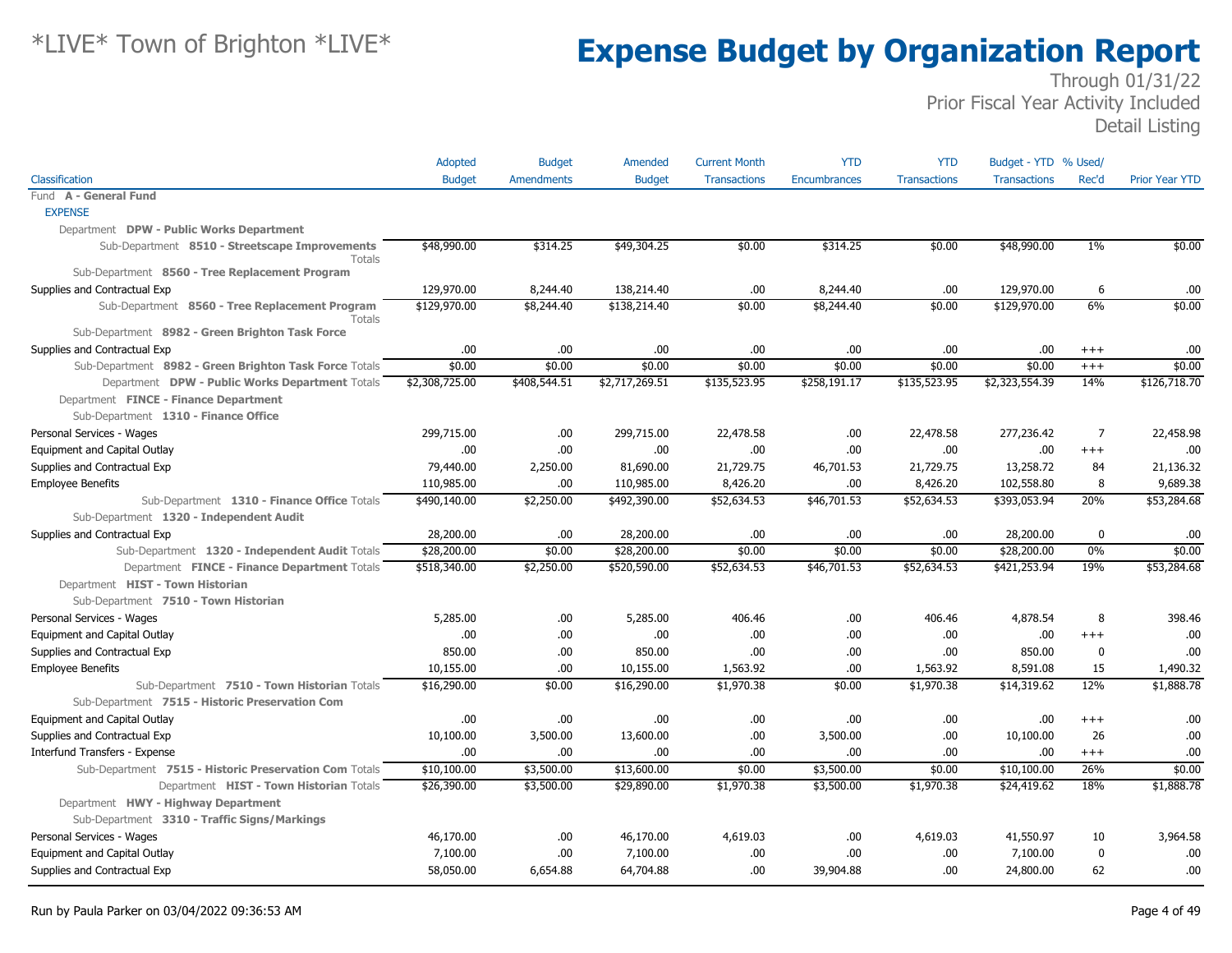|                                                     | Adopted       | <b>Budget</b> | Amended       | <b>Current Month</b> | <b>YTD</b>          | <b>YTD</b>          | Budget - YTD % Used/ |                |                       |
|-----------------------------------------------------|---------------|---------------|---------------|----------------------|---------------------|---------------------|----------------------|----------------|-----------------------|
| Classification                                      | <b>Budget</b> | Amendments    | <b>Budget</b> | <b>Transactions</b>  | <b>Encumbrances</b> | <b>Transactions</b> | <b>Transactions</b>  | Rec'd          | <b>Prior Year YTD</b> |
| Fund A - General Fund                               |               |               |               |                      |                     |                     |                      |                |                       |
| <b>EXPENSE</b>                                      |               |               |               |                      |                     |                     |                      |                |                       |
| Department HWY - Highway Department                 |               |               |               |                      |                     |                     |                      |                |                       |
| Sub-Department 3310 - Traffic Signs/Markings        |               |               |               |                      |                     |                     |                      |                |                       |
| <b>Utility Expenses</b>                             | 150.00        | .00           | 150.00        | .00                  | .00                 | .00                 | 150.00               | 0              | .00.                  |
| Sub-Department 3310 - Traffic Signs/Markings Totals | \$111,470.00  | \$6,654.88    | \$118,124.88  | \$4,619.03           | \$39,904.88         | \$4,619.03          | \$73,600.97          | 38%            | \$3,964.58            |
| Sub-Department 5010 - Highway Superintendent        |               |               |               |                      |                     |                     |                      |                |                       |
| Personal Services - Wages                           | 131,670.00    | .00           | 131,670.00    | 10,051.60            | .00                 | 10,051.60           | 121,618.40           | 8              | 9,855.24              |
| Sub-Department 5010 - Highway Superintendent Totals | \$131,670.00  | \$0.00        | \$131,670.00  | \$10,051.60          | \$0.00              | \$10,051.60         | \$121,618.40         | 8%             | \$9,855.24            |
| Sub-Department 5132 - Highway/Sewer Facility        |               |               |               |                      |                     |                     |                      |                |                       |
| Personal Services - Wages                           | 30,335.00     | .00           | 30,335.00     | 804.75               | .00.                | 804.75              | 29,530.25            | 3              | 8,849.14              |
| Equipment and Capital Outlay                        | 600.00        | 5,410.25      | 6,010.25      | .00                  | 5,410.25            | .00                 | 600.00               | 90             | .00                   |
| Supplies and Contractual Exp                        | 58,650.00     | 27,595.00     | 86,245.00     | 1,574.73             | 38,016.27           | 1,574.73            | 46,654.00            | 46             | 1,572.39              |
| <b>Utility Expenses</b>                             | 61,190.00     | .00.          | 61,190.00     | 88.23                | 8,051.77            | 88.23               | 53,050.00            | 13             | 101.38                |
| Commercial Insurance                                | 18,870.00     | .00           | 18,870.00     | 7,201.82             | .00.                | 7,201.82            | 11,668.18            | 38             | 7,602.73              |
| Principal on Indebtedness                           | 38,650.00     | .00.          | 38,650.00     | .00                  | .00.                | .00                 | 38,650.00            | $\bf{0}$       | .00                   |
| Interest on Indebtedness                            | 2,290.00      | .00           | 2,290.00      | 238.27               | 00.                 | 238.27              | 2,051.73             | 10             | 372.27                |
| <b>Employee Benefits</b>                            | 2,325.00      | .00           | 2,325.00      | 54.18                | .00                 | 54.18               | 2,270.82             | $\overline{2}$ | 590.53                |
| Interfund Transfers - Expense                       | .00           | .00           | .00.          | .00.                 | .00                 | .00                 | .00.                 | $+++$          | .00                   |
| Sub-Department 5132 - Highway/Sewer Facility Totals | \$212,910.00  | \$33,005.25   | \$245,915.25  | \$9,961.98           | \$51,478.29         | \$9,961.98          | \$184,474.98         | 25%            | \$19,088.44           |
| Sub-Department 7110 - Parks                         |               |               |               |                      |                     |                     |                      |                |                       |
| Personal Services - Wages                           | 31,605.00     | .00.          | 31,605.00     | .00                  | .00.                | .00                 | 31,605.00            | 0              | 5,776.24              |
| Equipment and Capital Outlay                        | 8,575.00      | .00.          | 8,575.00      | .00                  | .00                 | .00                 | 8,575.00             | $\mathbf 0$    | .00                   |
| Supplies and Contractual Exp                        | 27,600.00     | .00           | 27,600.00     | 7.98                 | 5,893.14            | 7.98                | 21,698.88            | 21             | .00                   |
| <b>Utility Expenses</b>                             | 2,590.00      | .00.          | 2,590.00      | .00                  | 600.00              | .00                 | 1,990.00             | 23             | .00                   |
| Principal on Indebtedness                           | .00.          | .00           | .00.          | .00                  | .00                 | .00                 | .00.                 | $+++$          | .00                   |
| Interest on Indebtedness                            | .00           | .00.          | .00.          | .00                  | .00                 | .00                 | .00.                 | $+++$          | .00                   |
| Interfund Transfers - Expense                       | .00.          | .00           | .00.          | .00                  | .00.                | .00                 | .00.                 | $+++$          | .00                   |
| Sub-Department 7110 - Parks Totals                  | \$70,370.00   | \$0.00        | \$70,370.00   | \$7.98               | \$6,493.14          | \$7.98              | \$63,868.88          | 9%             | \$5,776.24            |
| Sub-Department 8160 - Town Landfill                 |               |               |               |                      |                     |                     |                      |                |                       |
| Personal Services - Wages                           | 645,400.00    | .00.          | 645,400.00    | 32,036.12            | .00.                | 32,036.12           | 613,363.88           | 5              | 16,274.49             |
| <b>Equipment and Capital Outlay</b>                 | 1,925.00      | .00           | 1,925.00      | .00                  | .00.                | .00                 | 1,925.00             | $\mathbf 0$    | .00                   |
| Supplies and Contractual Exp                        | 41,500.00     | 1,400.00      | 42,900.00     | 89.00                | 24,510.00           | 89.00               | 18,301.00            | 57             | 595.90                |
| <b>Utility Expenses</b>                             | 5,200.00      | .00.          | 5,200.00      | 88.23                | 1,611.77            | 88.23               | 3,500.00             | 33             | .00                   |
| Commercial Insurance                                | .00           | .00           | .00.          | .00                  | .00.                | .00                 | .00.                 | $+++$          | .00                   |
| <b>Employee Benefits</b>                            | .00.          | .00           | .00.          | .00                  | .00                 | .00                 | .00.                 | $+++$          | .00                   |
| Interfund Transfers - Expense                       | .00           | .00           | .00.          | .00                  | 00.                 | .00                 | .00.                 | $^{+++}$       | .00.                  |
| Sub-Department 8160 - Town Landfill Totals          | \$694,025.00  | \$1,400.00    | \$695,425.00  | \$32,213.35          | \$26,121.77         | \$32,213.35         | \$637,089.88         | 8%             | \$16,870.39           |
| Sub-Department 8760 - Emergency Disaster            |               |               |               |                      |                     |                     |                      |                |                       |
| Personal Services - Wages                           | .00.          | .00           | .00           | .00                  | .00                 | .00                 | .00.                 | $+++$          | .00                   |
| Supplies and Contractual Exp                        | .00           | .00           | .00.          | .00                  | 00.                 | .00                 | .00.                 | $+++$          | .00                   |
|                                                     |               |               |               |                      |                     |                     |                      |                |                       |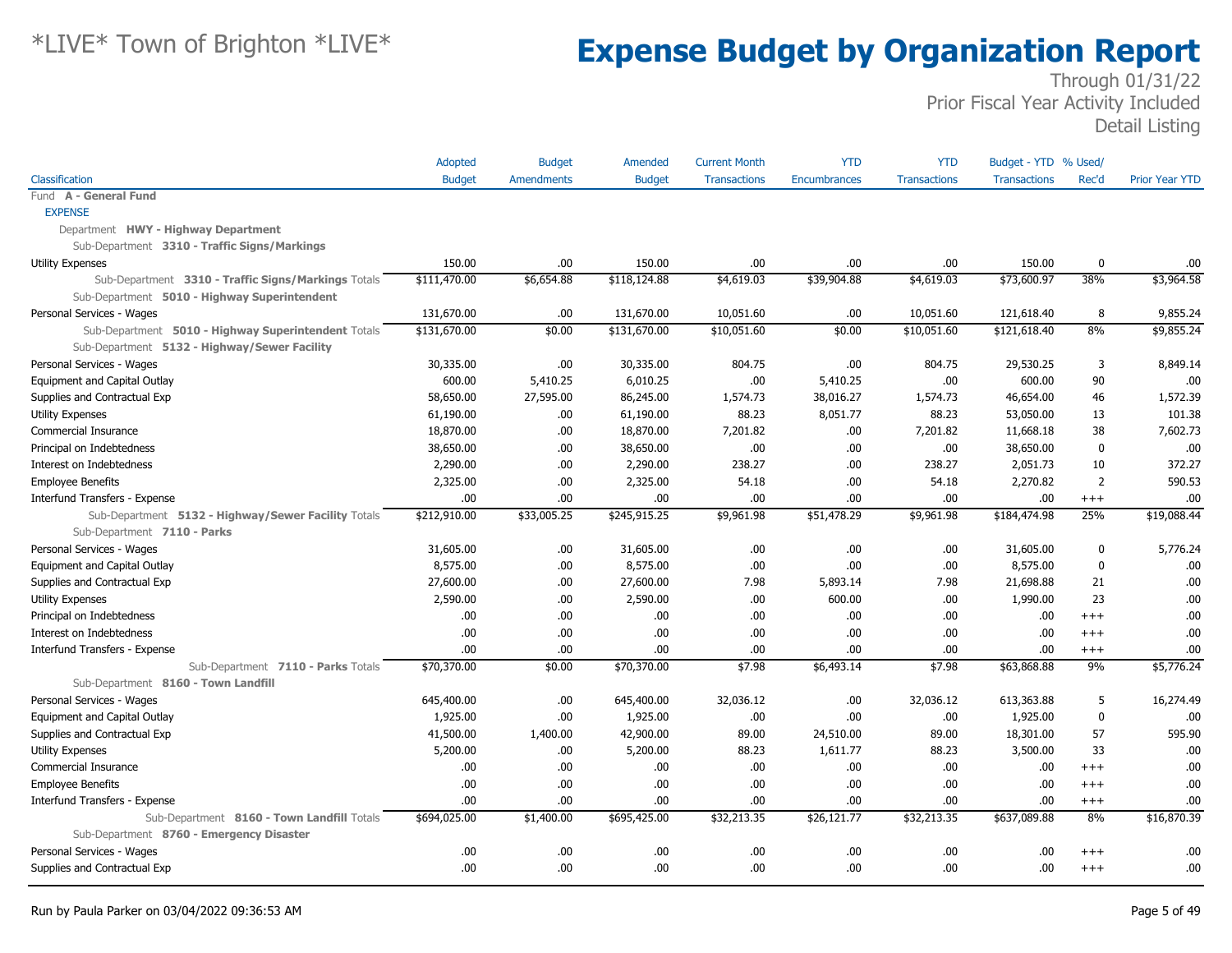|                                                   | Adopted        | <b>Budget</b>     | Amended        | <b>Current Month</b> | <b>YTD</b>          | <b>YTD</b>          | Budget - YTD % Used/ |                |                       |
|---------------------------------------------------|----------------|-------------------|----------------|----------------------|---------------------|---------------------|----------------------|----------------|-----------------------|
| Classification                                    | <b>Budget</b>  | <b>Amendments</b> | <b>Budget</b>  | <b>Transactions</b>  | <b>Encumbrances</b> | <b>Transactions</b> | <b>Transactions</b>  | Rec'd          | <b>Prior Year YTD</b> |
| Fund A - General Fund                             |                |                   |                |                      |                     |                     |                      |                |                       |
| <b>EXPENSE</b>                                    |                |                   |                |                      |                     |                     |                      |                |                       |
| Department HWY - Highway Department               |                |                   |                |                      |                     |                     |                      |                |                       |
| Sub-Department 8760 - Emergency Disaster          |                |                   |                |                      |                     |                     |                      |                |                       |
| <b>Employee Benefits</b>                          | .00.           | .00.              | .00            | .00                  | .00                 | .00.                | .00                  | $^{+++}$       | .00                   |
| Sub-Department 8760 - Emergency Disaster Totals   | \$0.00         | \$0.00            | \$0.00         | \$0.00               | \$0.00              | \$0.00              | \$0.00               | $+++$          | \$0.00                |
| Sub-Department 9000 - Employee Benefits           |                |                   |                |                      |                     |                     |                      |                |                       |
| Personal Services - Wages                         | .00            | .00.              | .00            | .00.                 | .00                 | .00.                | .00                  | $^{+++}$       | .00                   |
| <b>Commercial Insurance</b>                       | .00.           | .00.              | .00            | .00.                 | .00                 | .00.                | .00                  | $^{+++}$       | .00                   |
| <b>Employee Benefits</b>                          | 350,920.00     | .00               | 350,920.00     | 11,839.72            | 12,860.52           | 11,839.72           | 326,219.76           | 7              | 10,450.74             |
| Sub-Department 9000 - Employee Benefits Totals    | \$350,920.00   | \$0.00            | \$350,920.00   | \$11,839.72          | \$12,860.52         | \$11,839.72         | \$326,219.76         | 7%             | \$10,450.74           |
| Department HWY - Highway Department Totals        | \$1,571,365.00 | \$41,060.13       | \$1,612,425.13 | \$68,693.66          | \$136,858.60        | \$68,693.66         | \$1,406,872.87       | 13%            | \$66,005.63           |
| Department INFO - Information Systems             |                |                   |                |                      |                     |                     |                      |                |                       |
| Sub-Department 1680 - Information Systems         |                |                   |                |                      |                     |                     |                      |                |                       |
| Personal Services - Wages                         | 158,845.00     | .00.              | 158,845.00     | 12,180.44            | .00                 | 12,180.44           | 146,664.56           | 8              | 11,361.80             |
| Equipment and Capital Outlay                      | 53,200.00      | 708.06            | 53,908.06      | .00.                 | 8,510.31            | .00                 | 45,397.75            | 16             | 1,484.26              |
| Supplies and Contractual Exp                      | 59,940.00      | .00.              | 59,940.00      | .00.                 | 46,115.53           | .00.                | 13,824.47            | 77             | 14,991.36             |
| <b>Utility Expenses</b>                           | 20,040.00      | .00.              | 20,040.00      | .00.                 | 1,560.00            | .00.                | 18,480.00            | 8              | .00                   |
| <b>Employee Benefits</b>                          | 68,485.00      | .00.              | 68,485.00      | 7,947.77             | .00                 | 7,947.77            | 60,537.23            | 12             | 7,610.16              |
| Sub-Department 1680 - Information Systems Totals  | \$360,510.00   | \$708.06          | \$361,218.06   | \$20,128.21          | \$56,185.84         | \$20,128.21         | \$284,904.01         | 21%            | \$35,447.58           |
| Department INFO - Information Systems Totals      | \$360,510.00   | \$708.06          | \$361,218.06   | \$20,128.21          | \$56,185.84         | \$20,128.21         | \$284,904.01         | 21%            | \$35,447.58           |
| Department JSTCE - Town Justices                  |                |                   |                |                      |                     |                     |                      |                |                       |
| Sub-Department 1110 - Town Justices               |                |                   |                |                      |                     |                     |                      |                |                       |
| Personal Services - Wages                         | 329,460.00     | .00.              | 329,460.00     | 21,493.40            | .00                 | 21,493.40           | 307,966.60           | $\overline{7}$ | 20,480.28             |
| Equipment and Capital Outlay                      | .00            | 11,210.98         | 11,210.98      | .00                  | .00                 | .00.                | 11,210.98            | $\mathbf 0$    | .00                   |
| Supplies and Contractual Exp                      | 35,245.00      | 252.66            | 35,497.66      | 765.97               | 252.66              | 765.97              | 34,479.03            | 3              | .00                   |
| <b>Utility Expenses</b>                           | 960.00         | .00.              | 960.00         | 44.12                | 555.88              | 44.12               | 360.00               | 62             | 50.69                 |
| <b>Employee Benefits</b>                          | 120,480.00     | .00.              | 120,480.00     | 11,286.84            | .00                 | 11,286.84           | 109,193.16           | 9              | 10,750.92             |
| Sub-Department 1110 - Town Justices Totals        | \$486,145.00   | \$11,463.64       | \$497,608.64   | \$33,590.33          | \$808.54            | \$33,590.33         | \$463,209.77         | 7%             | \$31,281.89           |
| Department JSTCE - Town Justices Totals           | \$486,145.00   | \$11,463.64       | \$497,608.64   | \$33,590.33          | \$808.54            | \$33,590.33         | \$463,209.77         | 7%             | \$31,281.89           |
| Department PARKS - Parks                          |                |                   |                |                      |                     |                     |                      |                |                       |
| Sub-Department 7021 - Parks Administration        |                |                   |                |                      |                     |                     |                      |                |                       |
| Personal Services - Wages                         | 395,040.00     | .00.              | 395,040.00     | 24,329.14            | .00                 | 24,329.14           | 370,710.86           | 6              | 22,098.10             |
| Equipment and Capital Outlay                      | 12,500.00      | 30,600.00         | 43,100.00      | .00.                 | 40,600.00           | .00                 | 2,500.00             | 94             | .00                   |
| Supplies and Contractual Exp                      | 8,430.00       | 571.96            | 9,001.96       | 1,464.38             | 4,336.04            | 1,464.38            | 3,201.54             | 64             | .00                   |
| <b>Utility Expenses</b>                           | 2,880.00       | .00.              | 2,880.00       | .00.                 | 2,880.00            | .00                 | .00.                 | 100            | .00                   |
| Commercial Insurance                              | 16,130.00      | .00.              | 16,130.00      | 6,012.01             | .00                 | 6,012.01            | 10,117.99            | 37             | 5,736.28              |
| Principal on Indebtedness                         | 14,165.00      | .00.              | 14,165.00      | .00.                 | .00                 | .00                 | 14,165.00            | 0              | .00                   |
| Interest on Indebtedness                          | 890.00         | .00.              | 890.00         | 258.57               | .00                 | 258.57              | 631.43               | 29             | 297.60                |
| <b>Employee Benefits</b>                          | 113,240.00     | .00.              | 113,240.00     | 6,595.70             | 3,410.85            | 6,595.70            | 103,233.45           | 9              | 6,294.17              |
| Sub-Department 7021 - Parks Administration Totals | \$563,275.00   | \$31,171.96       | \$594,446.96   | \$38,659.80          | \$51,226.89         | \$38,659.80         | \$504,560.27         | 15%            | \$34,426.15           |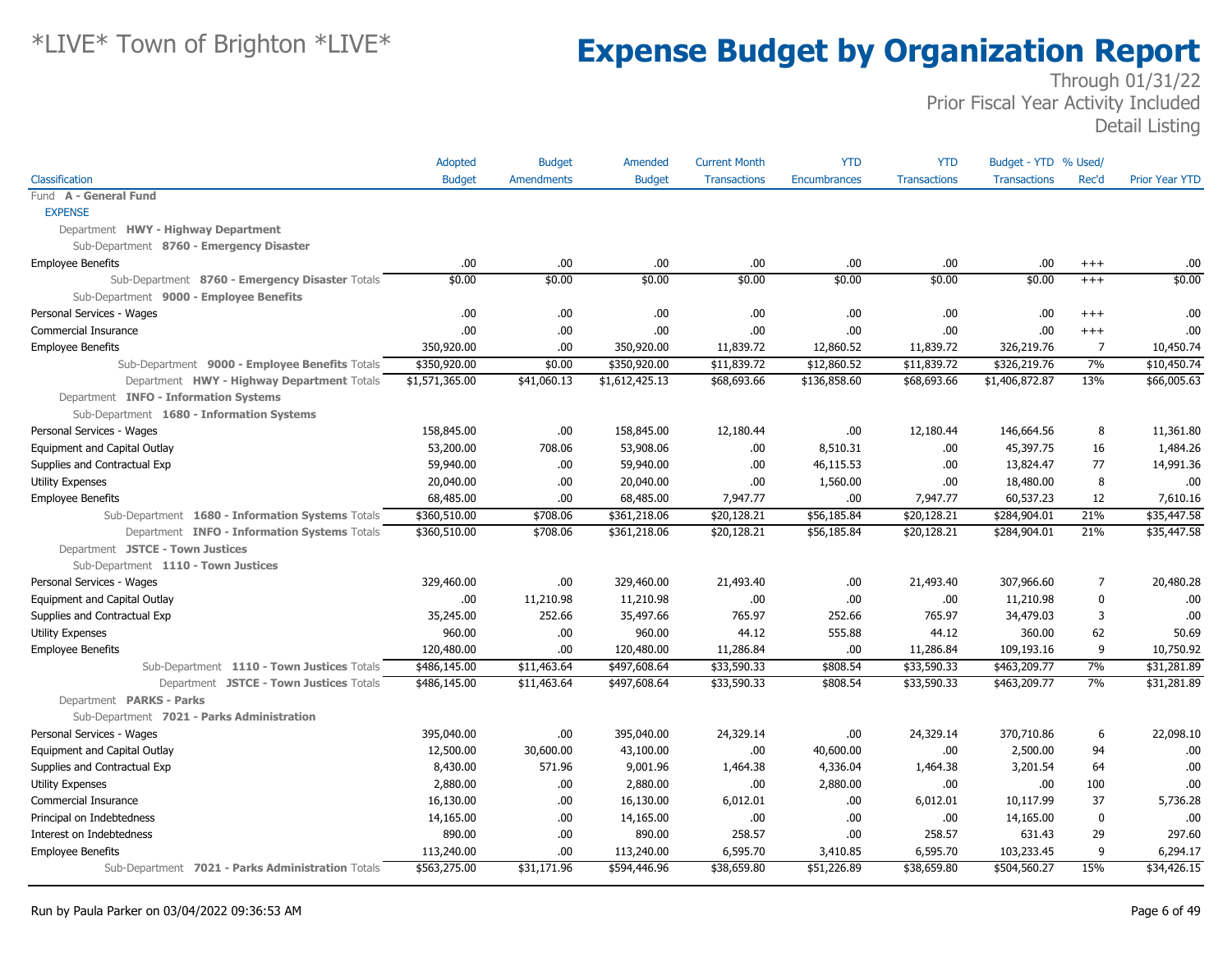|                                                                       | <b>Adopted</b> | <b>Budget</b>     | Amended       | <b>Current Month</b> | <b>YTD</b>          | <b>YTD</b>          | Budget - YTD % Used/ |              |                       |
|-----------------------------------------------------------------------|----------------|-------------------|---------------|----------------------|---------------------|---------------------|----------------------|--------------|-----------------------|
| Classification                                                        | <b>Budget</b>  | <b>Amendments</b> | <b>Budget</b> | <b>Transactions</b>  | <b>Encumbrances</b> | <b>Transactions</b> | <b>Transactions</b>  | Rec'd        | <b>Prior Year YTD</b> |
| Fund A - General Fund                                                 |                |                   |               |                      |                     |                     |                      |              |                       |
| <b>EXPENSE</b>                                                        |                |                   |               |                      |                     |                     |                      |              |                       |
| Department PARKS - Parks                                              |                |                   |               |                      |                     |                     |                      |              |                       |
| Sub-Department 7100 - Park Acquisition & Development                  |                |                   |               |                      |                     |                     |                      |              |                       |
| Equipment and Capital Outlay                                          | .00            | .00.              | .00           | .00                  | .00                 | .00.                | .00.                 | $^{+++}$     | .00                   |
| Principal on Indebtedness                                             | 445,000.00     | .00               | 445,000.00    | .00                  | .00                 | .00.                | 445,000.00           | 0            | .00                   |
| Interest on Indebtedness                                              | 50,580.00      | .00.              | 50,580.00     | 2,856.25             | .00                 | 2,856.25            | 47,723.75            | 6            | 3,118.75              |
| Sub-Department 7100 - Park Acquisition & Development<br><b>Totals</b> | \$495,580.00   | \$0.00            | \$495,580.00  | \$2,856.25           | \$0.00              | \$2,856.25          | \$492,723.75         | $1\%$        | \$3,118.75            |
| Sub-Department 7115 - Buckland Park                                   |                |                   |               |                      |                     |                     |                      |              |                       |
| Personal Services - Wages                                             | 8,400.00       | .00.              | 8,400.00      | .00                  | .00                 | .00.                | 8,400.00             | $\mathbf 0$  | .00                   |
| Equipment and Capital Outlay                                          | 54,000.00      | .00.              | 54,000.00     | .00                  | .00                 | .00.                | 54,000.00            | $\mathbf{0}$ | .00                   |
| Supplies and Contractual Exp                                          | 77,495.00      | .00.              | 77,495.00     | 551.75               | 4,947.17            | 551.75              | 71,996.08            | 7            | .00                   |
| <b>Utility Expenses</b>                                               | 27,775.00      | .00.              | 27,775.00     | 1,622.40             | 7,932.60            | 1,622.40            | 18,220.00            | 34           | 769.64                |
| Commercial Insurance                                                  | .00.           | .00.              | .00.          | .00                  | .00                 | .00.                | .00.                 | $++++$       | .00                   |
| <b>Employee Benefits</b>                                              | 645.00         | .00               | 645.00        | .00                  | .00                 | .00.                | 645.00               | $\mathbf 0$  | .00                   |
| Sub-Department 7115 - Buckland Park Totals                            | \$168,315.00   | \$0.00            | \$168,315.00  | \$2,174.15           | \$12,879.77         | \$2,174.15          | \$153,261.08         | 9%           | \$769.64              |
| Sub-Department 7116 - Buckland Farmhouse                              |                |                   |               |                      |                     |                     |                      |              |                       |
| Equipment and Capital Outlay                                          | .00.           | .00               | .00.          | .00                  | .00                 | .00                 | .00.                 | $^{+++}$     | .00                   |
| Supplies and Contractual Exp                                          | 5,220.00       | .00               | 5,220.00      | 109.53               | 600.00              | 109.53              | 4,510.47             | 14           | 104.31                |
| <b>Utility Expenses</b>                                               | 6,745.00       | .00               | 6,745.00      | 88.23                | 1,531.77            | 88.23               | 5,125.00             | 24           | .00                   |
| Sub-Department 7116 - Buckland Farmhouse Totals                       | \$11,965.00    | \$0.00            | \$11,965.00   | \$197.76             | \$2,131.77          | \$197.76            | \$9,635.47           | 19%          | \$104.31              |
| Sub-Department 7117 - Buckland Park Expansion                         |                |                   |               |                      |                     |                     |                      |              |                       |
| Equipment and Capital Outlay                                          | .00.           | .00               | .00.          | .00                  | .00                 | .00.                | .00.                 | $+++$        | .00                   |
| Supplies and Contractual Exp                                          | .00.           | .00               | .00           | .00                  | .00                 | .00                 | .00.                 | $^{+++}$     | .00                   |
| Sub-Department 7117 - Buckland Park Expansion Totals                  | \$0.00         | \$0.00            | \$0.00        | \$0.00               | \$0.00              | \$0.00              | \$0.00               | $+++$        | \$0.00                |
| Sub-Department 7120 - Brighton Town Park                              |                |                   |               |                      |                     |                     |                      |              |                       |
| Personal Services - Wages                                             | 8,400.00       | .00               | 8,400.00      | .00                  | .00                 | .00                 | 8,400.00             | 0            | .00                   |
| Equipment and Capital Outlay                                          | 2,500.00       | .00               | 2,500.00      | .00                  | 910.00              | .00                 | 1,590.00             | 36           | .00                   |
| Supplies and Contractual Exp                                          | 41,935.00      | 227.95            | 42,162.95     | 389.61               | 11,161.76           | 389.61              | 30,611.58            | 27           | .00                   |
| <b>Utility Expenses</b>                                               | 16,285.00      | .00.              | 16,285.00     | 249.49               | 4,150.51            | 249.49              | 11,885.00            | 27           | 72.50                 |
| <b>Employee Benefits</b>                                              | 645.00         | .00               | 645.00        | .00                  | .00                 | .00.                | 645.00               | $\mathbf 0$  | .00                   |
| Interfund Transfers - Expense                                         | .00.           | .00               | .00           | .00                  | .00                 | .00.                | .00.                 | $^{+++}$     | .00                   |
| Sub-Department 7120 - Brighton Town Park Totals                       | \$69,765.00    | \$227.95          | \$69,992.95   | \$639.10             | \$16,222.27         | \$639.10            | \$53,131.58          | 24%          | \$72.50               |
| Sub-Department 7122 - Corbett's Glen Park                             |                |                   |               |                      |                     |                     |                      |              |                       |
| Equipment and Capital Outlay                                          | .00            | .00               | .00           | .00                  | .00                 | .00                 | .00                  | $^{+++}$     | .00                   |
| Supplies and Contractual Exp                                          | 12,500.00      | .00.              | 12,500.00     | .00                  | .00                 | .00.                | 12,500.00            | 0            | .00                   |
| <b>Utility Expenses</b>                                               | 60.00          | .00               | 60.00         | .00                  | .00                 | .00                 | 60.00                | 0            | 56.78                 |
| Sub-Department 7122 - Corbett's Glen Park Totals                      | \$12,560.00    | \$0.00            | \$12,560.00   | \$0.00               | \$0.00              | \$0.00              | \$12,560.00          | $0\%$        | \$56.78               |
| Sub-Department 7123 - Lynch Woods Nature Park                         |                |                   |               |                      |                     |                     |                      |              |                       |
| Supplies and Contractual Exp                                          | 100.00         | .00               | 100.00        | .00                  | .00                 | .00.                | 100.00               | 0            | .00                   |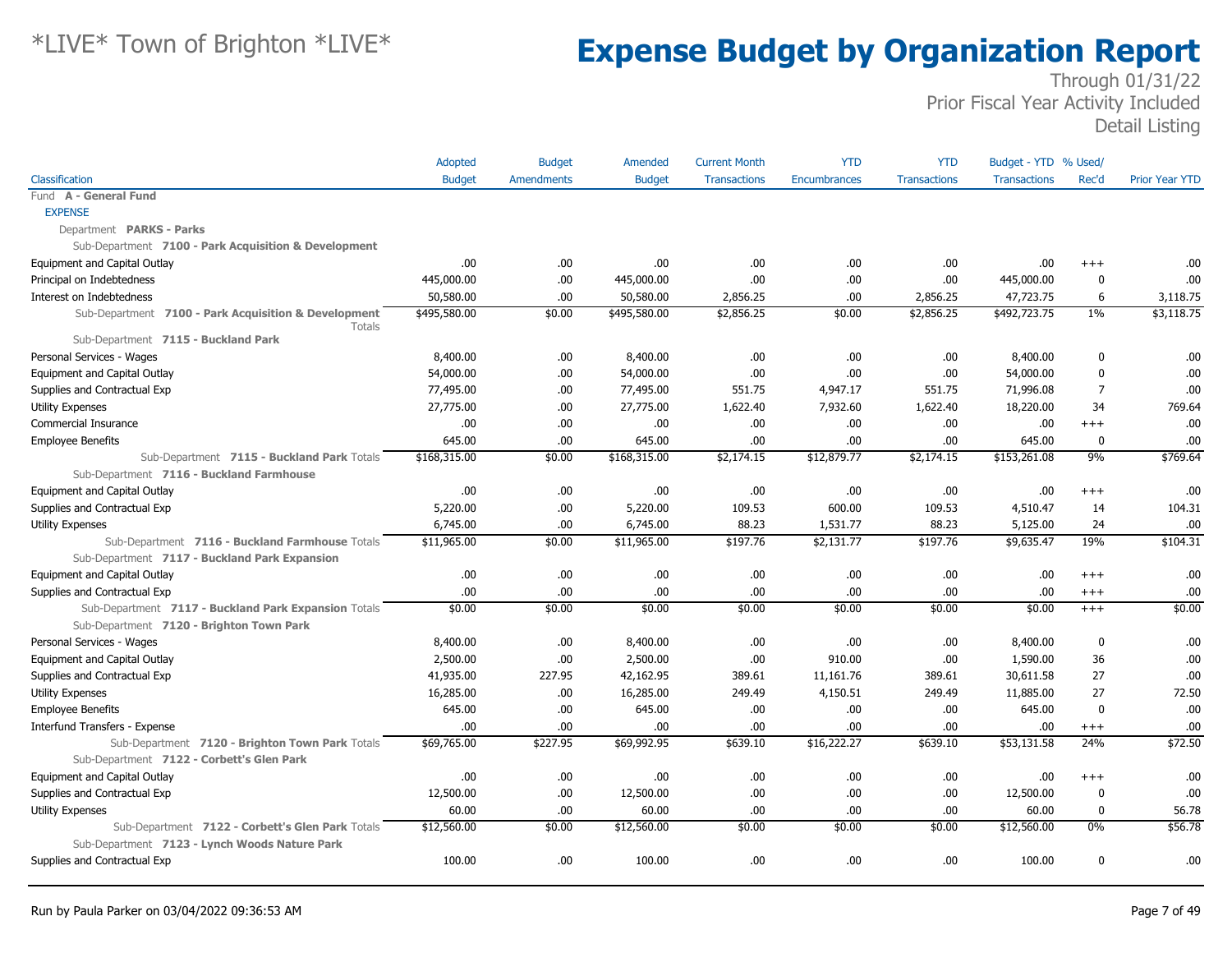|                                                       | Adopted        | <b>Budget</b>     | Amended        | <b>Current Month</b> | <b>YTD</b>   | <b>YTD</b>          | Budget - YTD % Used/ |                  |                       |
|-------------------------------------------------------|----------------|-------------------|----------------|----------------------|--------------|---------------------|----------------------|------------------|-----------------------|
| Classification                                        | <b>Budget</b>  | <b>Amendments</b> | <b>Budget</b>  | <b>Transactions</b>  | Encumbrances | <b>Transactions</b> | <b>Transactions</b>  | Rec'd            | <b>Prior Year YTD</b> |
| Fund A - General Fund                                 |                |                   |                |                      |              |                     |                      |                  |                       |
| <b>EXPENSE</b>                                        |                |                   |                |                      |              |                     |                      |                  |                       |
| Department PARKS - Parks                              |                |                   |                |                      |              |                     |                      |                  |                       |
| Sub-Department 7123 - Lynch Woods Nature Park         |                |                   |                |                      |              |                     |                      |                  |                       |
| <b>Utility Expenses</b>                               | 30.00          | .00               | 30.00          | .00                  | .00          | .00.                | 30.00                | 0                | 28.39                 |
| Sub-Department 7123 - Lynch Woods Nature Park Totals  | \$130.00       | \$0.00            | \$130.00       | \$0.00               | \$0.00       | \$0.00              | \$130.00             | 0%               | \$28.39               |
| Sub-Department 7124 - Lehigh Valley Trail             |                |                   |                |                      |              |                     |                      |                  |                       |
| Supplies and Contractual Exp                          | 250.00         | .00.              | 250.00         | .00.                 | .00          | .00.                | 250.00               | $\mathbf{0}$     | .00                   |
| <b>Utility Expenses</b>                               | 5.00           | .00               | 5.00           | .00.                 | .00          | .00.                | 5.00                 | $\pmb{0}$        | 1.00                  |
| Sub-Department 7124 - Lehigh Valley Trail Totals      | \$255.00       | \$0.00            | \$255.00       | \$0.00               | \$0.00       | \$0.00              | \$255.00             | 0%               | \$1.00                |
| Sub-Department 7125 - Meridian Centre Park            |                |                   |                |                      |              |                     |                      |                  |                       |
| Personal Services - Wages                             | 16,800.00      | .00.              | 16,800.00      | .00.                 | .00          | .00.                | 16,800.00            | $\boldsymbol{0}$ | .00                   |
| Equipment and Capital Outlay                          | .00            | .00               | .00            | .00.                 | .00          | .00.                | .00                  | $^{+++}$         | .00                   |
| Supplies and Contractual Exp                          | 42,080.00      | .00.              | 42,080.00      | 30.85                | 5,406.24     | 30.85               | 36,642.91            | 13               | .00                   |
| <b>Utility Expenses</b>                               | 3,055.00       | .00.              | 3,055.00       | .00.                 | 900.00       | .00.                | 2,155.00             | 29               | 130.21                |
| <b>Employee Benefits</b>                              | 1,290.00       | .00               | 1,290.00       | .00.                 | .00          | .00.                | 1,290.00             | $\mathbf 0$      | .00                   |
| Sub-Department 7125 - Meridian Centre Park Totals     | \$63,225.00    | \$0.00            | \$63,225.00    | \$30.85              | \$6,306.24   | \$30.85             | \$56,887.91          | 10%              | \$130.21              |
| Sub-Department 7126 - Frankel Park                    |                |                   |                |                      |              |                     |                      |                  |                       |
| Equipment and Capital Outlay                          | .00.           | .00               | .00            | .00.                 | .00          | .00.                | .00                  | $^{+++}$         | .00                   |
| Supplies and Contractual Exp                          | 6,000.00       | .00               | 6,000.00       | .00.                 | .00          | .00.                | 6,000.00             | $\Omega$         | .00                   |
| <b>Utility Expenses</b>                               | 60.00          | .00               | 60.00          | .00.                 | .00          | .00.                | 60.00                | 0                | 56.78                 |
| Sub-Department 7126 - Frankel Park Totals             | \$6,060.00     | \$0.00            | \$6,060.00     | \$0.00               | \$0.00       | \$0.00              | \$6,060.00           | $0\%$            | \$56.78               |
| Sub-Department 8984 - Veteran's Memorial Proj.        |                |                   |                |                      |              |                     |                      |                  |                       |
| Supplies and Contractual Exp                          | 3,100.00       | .00.              | 3,100.00       | .00.                 | .00          | .00.                | 3,100.00             | $\mathbf{0}$     | .00                   |
| <b>Utility Expenses</b>                               | .00            | .00               | .00            | .00.                 | .00          | .00.                | .00                  | $^{+++}$         | .00                   |
| Sub-Department 8984 - Veteran's Memorial Proj. Totals | \$3,100.00     | \$0.00            | \$3,100.00     | \$0.00               | \$0.00       | \$0.00              | \$3,100.00           | 0%               | \$0.00                |
| Department PARKS - Parks Totals                       | \$1,394,230.00 | \$31,399.91       | \$1,425,629.91 | \$44,557.91          | \$88,766.94  | \$44,557.91         | \$1,292,305.06       | 9%               | \$38,764.51           |
| Department POLCE - Police Department                  |                |                   |                |                      |              |                     |                      |                  |                       |
| Sub-Department 3120 - Police Department               |                |                   |                |                      |              |                     |                      |                  |                       |
| Personal Services - Wages                             | 5,138,635.00   | .00               | 5,138,635.00   | 365,390.32           | .00          | 365,390.32          | 4,773,244.68         | 7                | 355,511.73            |
| Equipment and Capital Outlay                          | 171,600.00     | 2,041.57          | 173,641.57     | .00.                 | 15,896.34    | .00.                | 157,745.23           | 9                | .00                   |
| Supplies and Contractual Exp                          | 279,260.00     | 13,284.14         | 292,544.14     | 17,671.74            | 126,393.65   | 17,671.74           | 148,478.75           | 49               | 16,402.77             |
| <b>Utility Expenses</b>                               | 13,100.00      | 1,680.19          | 14,780.19      | .00.                 | 7,180.19     | .00.                | 7,600.00             | 49               | 123.11                |
| Commercial Insurance                                  | 170,140.00     | .00.              | 170,140.00     | 61,499.85            | .00          | 61,499.85           | 108,640.15           | 36               | 62,664.07             |
| <b>Employee Benefits</b>                              | 3,295,700.00   | .00.              | 3,295,700.00   | 285,437.96           | 38,246.10    | 285,437.96          | 2,972,015.94         | 10               | 265,786.14            |
| Interfund Transfers - Expense                         | .00            | .00               | .00.           | .00.                 | .00          | .00                 | .00                  | $^{+++}$         | .00                   |
| Sub-Department 3120 - Police Department Totals        | \$9,068,435.00 | \$17,005.90       | \$9,085,440.90 | \$729,999.87         | \$187,716.28 | \$729,999.87        | \$8,167,724.75       | 10%              | \$700,487.82          |
| Sub-Department 3121 - Part-Time Police                |                |                   |                |                      |              |                     |                      |                  |                       |
| Personal Services - Wages                             | 59,510.00      | .00.              | 59,510.00      | 2,773.60             | .00          | 2,773.60            | 56,736.40            | 5                | 1,395.87              |
| Equipment and Capital Outlay                          | 1,000.00       | .00               | 1,000.00       | .00                  | .00          | .00.                | 1,000.00             | $\mathbf 0$      | .00                   |
| Supplies and Contractual Exp                          | 7,500.00       | .00               | 7,500.00       | .00.                 | .00          | .00.                | 7,500.00             | $\boldsymbol{0}$ | .00                   |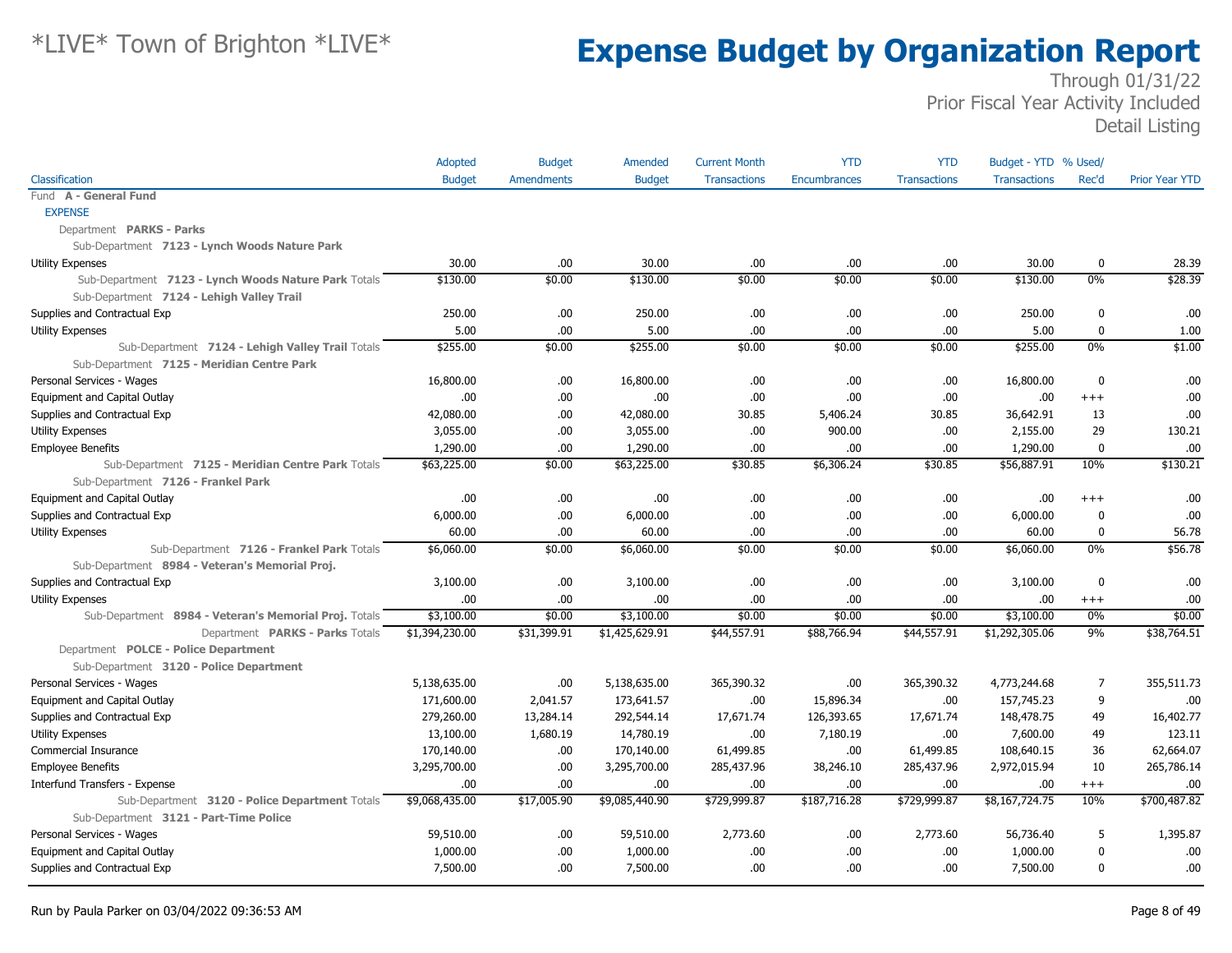| Classification<br><b>Budget</b><br>Amendments<br><b>Budget</b><br><b>Encumbrances</b><br><b>Transactions</b><br><b>Transactions</b><br>Rec'd<br><b>Prior Year YTD</b><br><b>Transactions</b><br>Fund A - General Fund<br><b>EXPENSE</b><br>Department POLCE - Police Department<br>Sub-Department 3121 - Part-Time Police<br>4,555.00<br>.00<br>4,555.00<br>.00<br>.00<br>.00<br>4,555.00<br>0<br><b>Employee Benefits</b><br>.00<br>\$72,565.00<br>\$72,565.00<br>\$2,773.60<br>\$2,773.60<br>\$69,791.40<br>4%<br>\$1,395.87<br>\$0.00<br>\$0.00<br>Sub-Department 3121 - Part-Time Police Totals<br>Sub-Department 3125 - Proceeds-Forfeited Propty<br>Personal Services - Wages<br>.00.<br>.00.<br>.00.<br>.00<br>.00<br>.00<br>.00<br>.00<br>$++++$<br>.00<br>.00<br>.00<br>.00<br>.00<br>Equipment and Capital Outlay<br>.00<br>.00<br>.00<br>$+++$<br>Supplies and Contractual Exp<br>.00<br>3,500.00<br>3,500.00<br>.00<br>.00<br>3,500.00<br>$\mathbf 0$<br>.00<br>.00<br>.00<br>.00.<br>.00<br>.00<br>.00<br>.00<br>.00<br>.00<br>Utility Expenses<br>$+++$<br><b>Employee Benefits</b><br>.00<br>.00<br>.00.<br>.00<br>.00<br>.00<br>.00<br>.00<br>$++++$<br>.00<br>.00.<br>.00<br>.00.<br>.00<br>.00<br>Interfund Transfers - Expense<br>.00<br>.00<br>$^{+++}$<br>$0\%$<br>Sub-Department 3125 - Proceeds-Forfeited Propty Totals<br>\$0.00<br>\$3,500.00<br>\$3,500.00<br>\$0.00<br>\$0.00<br>\$0.00<br>\$3,500.00<br>\$0.00<br>Sub-Department 3510 - Animal Control<br>1,902.30<br>.00<br>Personal Services - Wages<br>53,100.00<br>.00.<br>53,100.00<br>1,902.30<br>51,197.70<br>3,007.05<br>4<br>400.00<br>.00<br>400.00<br>400.00<br>.00<br>Equipment and Capital Outlay<br>.00<br>.00<br>.00<br>0<br>16,655.00<br>.00<br>.00<br>.00<br>32<br>.00<br>Supplies and Contractual Exp<br>16,655.00<br>5,371.00<br>11,284.00<br>\$70,155.00<br>\$0.00<br>\$70,155.00<br>\$1,902.30<br>\$5,371.00<br>\$1,902.30<br>\$62,881.70<br>10%<br>\$3,007.05<br>Sub-Department 3510 - Animal Control Totals<br>10%<br>\$704,890.74<br>Department POLCE - Police Department Totals<br>\$9,211,155.00<br>\$20,505.90<br>\$9,231,660.90<br>\$734,675.77<br>\$193,087.28<br>\$734,675.77<br>\$8,303,897.85<br>Department PRSNL - Personnel Department<br>Sub-Department 1430 - Personnel Office<br>99,245.00<br>.00.<br>7,523.48<br>.00<br>7,523.48<br>91,721.52<br>8<br>6,285.61<br>Personal Services - Wages<br>99,245.00<br>.00<br>.00<br>.00<br>.00<br>.00<br>.00<br>.00<br>Equipment and Capital Outlay<br>.00<br>$++++$<br>29,690.00<br>.00.<br>.00<br>.00<br>.00<br>Supplies and Contractual Exp<br>29,690.00<br>29,690.00<br>0<br>.00<br>37,120.00<br>4,085.30<br><b>Employee Benefits</b><br>.00<br>37,120.00<br>.00<br>4,085.30<br>33,034.70<br>11<br>3,847.68<br>7%<br>\$10,133.29<br>Sub-Department 1430 - Personnel Office Totals<br>\$166,055.00<br>\$0.00<br>\$166,055.00<br>\$11,608.78<br>\$0.00<br>\$11,608.78<br>\$154,446.22<br>7%<br>Department PRSNL - Personnel Department Totals<br>\$166,055.00<br>\$0.00<br>\$166,055.00<br>\$11,608.78<br>\$0.00<br>\$11,608.78<br>\$154,446.22<br>\$10,133.29<br>Department REC - Recreation Department<br>Sub-Department 6772 - Senior Citizens Program<br>Personal Services - Wages<br>97,575.00<br>.00.<br>97,575.00<br>6,305.18<br>.00<br>6,305.18<br>91,269.82<br>6<br>5,649.00<br>500.00<br>.00.<br>500.00<br>500.00<br>.00<br>Equipment and Capital Outlay<br>.00<br>.00<br>.00<br>0<br>52,520.86<br>47,880.00<br>Supplies and Contractual Exp<br>50,480.00<br>2,040.86<br>.00<br>4,640.86<br>.00<br>9<br>.00<br>.00<br>.00.<br>.00<br>.00<br>.00<br>.00<br>.00<br>.00<br>Utility Expenses<br>$^{+++}$<br>7,450.00<br>7,450.00<br>449.63<br>449.63<br>7,000.37<br>399.53<br>.00.<br>.00<br><b>Employee Benefits</b><br>6<br>7%<br>\$156,005.00<br>\$2,040.86<br>\$158,045.86<br>\$6,754.81<br>\$4,640.86<br>\$6,754.81<br>\$146,650.19<br>\$6,048.53<br>Sub-Department 6772 - Senior Citizens Program Totals<br>Sub-Department 7020 - Rec Dept Administration<br>Personal Services - Wages<br>251,975.00<br>251,975.00<br>16,093.72<br>.00<br>16,093.72<br>235,881.28<br>17,290.15<br>.00<br>6<br>Equipment and Capital Outlay<br>.00<br>.00<br>.00<br>.00<br>.00<br>.00<br>.00<br>.00<br>$++++$<br>Supplies and Contractual Exp<br>106,500.00<br>32,738.57<br>139,238.57<br>6,195.00<br>32,998.57<br>6,195.00<br>100,045.00<br>28<br>1,722.60<br>555.88<br>57.92<br><b>Utility Expenses</b><br>9,480.00<br>.00<br>9,480.00<br>44.12<br>44.12<br>8,880.00<br>6 | Adopted | <b>Budget</b> | Amended | <b>Current Month</b> | <b>YTD</b> | <b>YTD</b> | Budget - YTD % Used/ |  |
|----------------------------------------------------------------------------------------------------------------------------------------------------------------------------------------------------------------------------------------------------------------------------------------------------------------------------------------------------------------------------------------------------------------------------------------------------------------------------------------------------------------------------------------------------------------------------------------------------------------------------------------------------------------------------------------------------------------------------------------------------------------------------------------------------------------------------------------------------------------------------------------------------------------------------------------------------------------------------------------------------------------------------------------------------------------------------------------------------------------------------------------------------------------------------------------------------------------------------------------------------------------------------------------------------------------------------------------------------------------------------------------------------------------------------------------------------------------------------------------------------------------------------------------------------------------------------------------------------------------------------------------------------------------------------------------------------------------------------------------------------------------------------------------------------------------------------------------------------------------------------------------------------------------------------------------------------------------------------------------------------------------------------------------------------------------------------------------------------------------------------------------------------------------------------------------------------------------------------------------------------------------------------------------------------------------------------------------------------------------------------------------------------------------------------------------------------------------------------------------------------------------------------------------------------------------------------------------------------------------------------------------------------------------------------------------------------------------------------------------------------------------------------------------------------------------------------------------------------------------------------------------------------------------------------------------------------------------------------------------------------------------------------------------------------------------------------------------------------------------------------------------------------------------------------------------------------------------------------------------------------------------------------------------------------------------------------------------------------------------------------------------------------------------------------------------------------------------------------------------------------------------------------------------------------------------------------------------------------------------------------------------------------------------------------------------------------------------------------------------------------------------------------------------------------------------------------------------------------------------------------------------------------------------------------------------------------------------------------------------------------------------------------------------------------------------------------------------------------------------------------------------------------------------------------------------------------------------------------------------------------------------------------------------------------------------------------------------------------------------------------------------------------------------------------------------------------------------------------------------------------------------------------------|---------|---------------|---------|----------------------|------------|------------|----------------------|--|
|                                                                                                                                                                                                                                                                                                                                                                                                                                                                                                                                                                                                                                                                                                                                                                                                                                                                                                                                                                                                                                                                                                                                                                                                                                                                                                                                                                                                                                                                                                                                                                                                                                                                                                                                                                                                                                                                                                                                                                                                                                                                                                                                                                                                                                                                                                                                                                                                                                                                                                                                                                                                                                                                                                                                                                                                                                                                                                                                                                                                                                                                                                                                                                                                                                                                                                                                                                                                                                                                                                                                                                                                                                                                                                                                                                                                                                                                                                                                                                                                                                                                                                                                                                                                                                                                                                                                                                                                                                                                                                                                  |         |               |         |                      |            |            |                      |  |
|                                                                                                                                                                                                                                                                                                                                                                                                                                                                                                                                                                                                                                                                                                                                                                                                                                                                                                                                                                                                                                                                                                                                                                                                                                                                                                                                                                                                                                                                                                                                                                                                                                                                                                                                                                                                                                                                                                                                                                                                                                                                                                                                                                                                                                                                                                                                                                                                                                                                                                                                                                                                                                                                                                                                                                                                                                                                                                                                                                                                                                                                                                                                                                                                                                                                                                                                                                                                                                                                                                                                                                                                                                                                                                                                                                                                                                                                                                                                                                                                                                                                                                                                                                                                                                                                                                                                                                                                                                                                                                                                  |         |               |         |                      |            |            |                      |  |
|                                                                                                                                                                                                                                                                                                                                                                                                                                                                                                                                                                                                                                                                                                                                                                                                                                                                                                                                                                                                                                                                                                                                                                                                                                                                                                                                                                                                                                                                                                                                                                                                                                                                                                                                                                                                                                                                                                                                                                                                                                                                                                                                                                                                                                                                                                                                                                                                                                                                                                                                                                                                                                                                                                                                                                                                                                                                                                                                                                                                                                                                                                                                                                                                                                                                                                                                                                                                                                                                                                                                                                                                                                                                                                                                                                                                                                                                                                                                                                                                                                                                                                                                                                                                                                                                                                                                                                                                                                                                                                                                  |         |               |         |                      |            |            |                      |  |
|                                                                                                                                                                                                                                                                                                                                                                                                                                                                                                                                                                                                                                                                                                                                                                                                                                                                                                                                                                                                                                                                                                                                                                                                                                                                                                                                                                                                                                                                                                                                                                                                                                                                                                                                                                                                                                                                                                                                                                                                                                                                                                                                                                                                                                                                                                                                                                                                                                                                                                                                                                                                                                                                                                                                                                                                                                                                                                                                                                                                                                                                                                                                                                                                                                                                                                                                                                                                                                                                                                                                                                                                                                                                                                                                                                                                                                                                                                                                                                                                                                                                                                                                                                                                                                                                                                                                                                                                                                                                                                                                  |         |               |         |                      |            |            |                      |  |
|                                                                                                                                                                                                                                                                                                                                                                                                                                                                                                                                                                                                                                                                                                                                                                                                                                                                                                                                                                                                                                                                                                                                                                                                                                                                                                                                                                                                                                                                                                                                                                                                                                                                                                                                                                                                                                                                                                                                                                                                                                                                                                                                                                                                                                                                                                                                                                                                                                                                                                                                                                                                                                                                                                                                                                                                                                                                                                                                                                                                                                                                                                                                                                                                                                                                                                                                                                                                                                                                                                                                                                                                                                                                                                                                                                                                                                                                                                                                                                                                                                                                                                                                                                                                                                                                                                                                                                                                                                                                                                                                  |         |               |         |                      |            |            |                      |  |
|                                                                                                                                                                                                                                                                                                                                                                                                                                                                                                                                                                                                                                                                                                                                                                                                                                                                                                                                                                                                                                                                                                                                                                                                                                                                                                                                                                                                                                                                                                                                                                                                                                                                                                                                                                                                                                                                                                                                                                                                                                                                                                                                                                                                                                                                                                                                                                                                                                                                                                                                                                                                                                                                                                                                                                                                                                                                                                                                                                                                                                                                                                                                                                                                                                                                                                                                                                                                                                                                                                                                                                                                                                                                                                                                                                                                                                                                                                                                                                                                                                                                                                                                                                                                                                                                                                                                                                                                                                                                                                                                  |         |               |         |                      |            |            |                      |  |
|                                                                                                                                                                                                                                                                                                                                                                                                                                                                                                                                                                                                                                                                                                                                                                                                                                                                                                                                                                                                                                                                                                                                                                                                                                                                                                                                                                                                                                                                                                                                                                                                                                                                                                                                                                                                                                                                                                                                                                                                                                                                                                                                                                                                                                                                                                                                                                                                                                                                                                                                                                                                                                                                                                                                                                                                                                                                                                                                                                                                                                                                                                                                                                                                                                                                                                                                                                                                                                                                                                                                                                                                                                                                                                                                                                                                                                                                                                                                                                                                                                                                                                                                                                                                                                                                                                                                                                                                                                                                                                                                  |         |               |         |                      |            |            |                      |  |
|                                                                                                                                                                                                                                                                                                                                                                                                                                                                                                                                                                                                                                                                                                                                                                                                                                                                                                                                                                                                                                                                                                                                                                                                                                                                                                                                                                                                                                                                                                                                                                                                                                                                                                                                                                                                                                                                                                                                                                                                                                                                                                                                                                                                                                                                                                                                                                                                                                                                                                                                                                                                                                                                                                                                                                                                                                                                                                                                                                                                                                                                                                                                                                                                                                                                                                                                                                                                                                                                                                                                                                                                                                                                                                                                                                                                                                                                                                                                                                                                                                                                                                                                                                                                                                                                                                                                                                                                                                                                                                                                  |         |               |         |                      |            |            |                      |  |
|                                                                                                                                                                                                                                                                                                                                                                                                                                                                                                                                                                                                                                                                                                                                                                                                                                                                                                                                                                                                                                                                                                                                                                                                                                                                                                                                                                                                                                                                                                                                                                                                                                                                                                                                                                                                                                                                                                                                                                                                                                                                                                                                                                                                                                                                                                                                                                                                                                                                                                                                                                                                                                                                                                                                                                                                                                                                                                                                                                                                                                                                                                                                                                                                                                                                                                                                                                                                                                                                                                                                                                                                                                                                                                                                                                                                                                                                                                                                                                                                                                                                                                                                                                                                                                                                                                                                                                                                                                                                                                                                  |         |               |         |                      |            |            |                      |  |
|                                                                                                                                                                                                                                                                                                                                                                                                                                                                                                                                                                                                                                                                                                                                                                                                                                                                                                                                                                                                                                                                                                                                                                                                                                                                                                                                                                                                                                                                                                                                                                                                                                                                                                                                                                                                                                                                                                                                                                                                                                                                                                                                                                                                                                                                                                                                                                                                                                                                                                                                                                                                                                                                                                                                                                                                                                                                                                                                                                                                                                                                                                                                                                                                                                                                                                                                                                                                                                                                                                                                                                                                                                                                                                                                                                                                                                                                                                                                                                                                                                                                                                                                                                                                                                                                                                                                                                                                                                                                                                                                  |         |               |         |                      |            |            |                      |  |
|                                                                                                                                                                                                                                                                                                                                                                                                                                                                                                                                                                                                                                                                                                                                                                                                                                                                                                                                                                                                                                                                                                                                                                                                                                                                                                                                                                                                                                                                                                                                                                                                                                                                                                                                                                                                                                                                                                                                                                                                                                                                                                                                                                                                                                                                                                                                                                                                                                                                                                                                                                                                                                                                                                                                                                                                                                                                                                                                                                                                                                                                                                                                                                                                                                                                                                                                                                                                                                                                                                                                                                                                                                                                                                                                                                                                                                                                                                                                                                                                                                                                                                                                                                                                                                                                                                                                                                                                                                                                                                                                  |         |               |         |                      |            |            |                      |  |
|                                                                                                                                                                                                                                                                                                                                                                                                                                                                                                                                                                                                                                                                                                                                                                                                                                                                                                                                                                                                                                                                                                                                                                                                                                                                                                                                                                                                                                                                                                                                                                                                                                                                                                                                                                                                                                                                                                                                                                                                                                                                                                                                                                                                                                                                                                                                                                                                                                                                                                                                                                                                                                                                                                                                                                                                                                                                                                                                                                                                                                                                                                                                                                                                                                                                                                                                                                                                                                                                                                                                                                                                                                                                                                                                                                                                                                                                                                                                                                                                                                                                                                                                                                                                                                                                                                                                                                                                                                                                                                                                  |         |               |         |                      |            |            |                      |  |
|                                                                                                                                                                                                                                                                                                                                                                                                                                                                                                                                                                                                                                                                                                                                                                                                                                                                                                                                                                                                                                                                                                                                                                                                                                                                                                                                                                                                                                                                                                                                                                                                                                                                                                                                                                                                                                                                                                                                                                                                                                                                                                                                                                                                                                                                                                                                                                                                                                                                                                                                                                                                                                                                                                                                                                                                                                                                                                                                                                                                                                                                                                                                                                                                                                                                                                                                                                                                                                                                                                                                                                                                                                                                                                                                                                                                                                                                                                                                                                                                                                                                                                                                                                                                                                                                                                                                                                                                                                                                                                                                  |         |               |         |                      |            |            |                      |  |
|                                                                                                                                                                                                                                                                                                                                                                                                                                                                                                                                                                                                                                                                                                                                                                                                                                                                                                                                                                                                                                                                                                                                                                                                                                                                                                                                                                                                                                                                                                                                                                                                                                                                                                                                                                                                                                                                                                                                                                                                                                                                                                                                                                                                                                                                                                                                                                                                                                                                                                                                                                                                                                                                                                                                                                                                                                                                                                                                                                                                                                                                                                                                                                                                                                                                                                                                                                                                                                                                                                                                                                                                                                                                                                                                                                                                                                                                                                                                                                                                                                                                                                                                                                                                                                                                                                                                                                                                                                                                                                                                  |         |               |         |                      |            |            |                      |  |
|                                                                                                                                                                                                                                                                                                                                                                                                                                                                                                                                                                                                                                                                                                                                                                                                                                                                                                                                                                                                                                                                                                                                                                                                                                                                                                                                                                                                                                                                                                                                                                                                                                                                                                                                                                                                                                                                                                                                                                                                                                                                                                                                                                                                                                                                                                                                                                                                                                                                                                                                                                                                                                                                                                                                                                                                                                                                                                                                                                                                                                                                                                                                                                                                                                                                                                                                                                                                                                                                                                                                                                                                                                                                                                                                                                                                                                                                                                                                                                                                                                                                                                                                                                                                                                                                                                                                                                                                                                                                                                                                  |         |               |         |                      |            |            |                      |  |
|                                                                                                                                                                                                                                                                                                                                                                                                                                                                                                                                                                                                                                                                                                                                                                                                                                                                                                                                                                                                                                                                                                                                                                                                                                                                                                                                                                                                                                                                                                                                                                                                                                                                                                                                                                                                                                                                                                                                                                                                                                                                                                                                                                                                                                                                                                                                                                                                                                                                                                                                                                                                                                                                                                                                                                                                                                                                                                                                                                                                                                                                                                                                                                                                                                                                                                                                                                                                                                                                                                                                                                                                                                                                                                                                                                                                                                                                                                                                                                                                                                                                                                                                                                                                                                                                                                                                                                                                                                                                                                                                  |         |               |         |                      |            |            |                      |  |
|                                                                                                                                                                                                                                                                                                                                                                                                                                                                                                                                                                                                                                                                                                                                                                                                                                                                                                                                                                                                                                                                                                                                                                                                                                                                                                                                                                                                                                                                                                                                                                                                                                                                                                                                                                                                                                                                                                                                                                                                                                                                                                                                                                                                                                                                                                                                                                                                                                                                                                                                                                                                                                                                                                                                                                                                                                                                                                                                                                                                                                                                                                                                                                                                                                                                                                                                                                                                                                                                                                                                                                                                                                                                                                                                                                                                                                                                                                                                                                                                                                                                                                                                                                                                                                                                                                                                                                                                                                                                                                                                  |         |               |         |                      |            |            |                      |  |
|                                                                                                                                                                                                                                                                                                                                                                                                                                                                                                                                                                                                                                                                                                                                                                                                                                                                                                                                                                                                                                                                                                                                                                                                                                                                                                                                                                                                                                                                                                                                                                                                                                                                                                                                                                                                                                                                                                                                                                                                                                                                                                                                                                                                                                                                                                                                                                                                                                                                                                                                                                                                                                                                                                                                                                                                                                                                                                                                                                                                                                                                                                                                                                                                                                                                                                                                                                                                                                                                                                                                                                                                                                                                                                                                                                                                                                                                                                                                                                                                                                                                                                                                                                                                                                                                                                                                                                                                                                                                                                                                  |         |               |         |                      |            |            |                      |  |
|                                                                                                                                                                                                                                                                                                                                                                                                                                                                                                                                                                                                                                                                                                                                                                                                                                                                                                                                                                                                                                                                                                                                                                                                                                                                                                                                                                                                                                                                                                                                                                                                                                                                                                                                                                                                                                                                                                                                                                                                                                                                                                                                                                                                                                                                                                                                                                                                                                                                                                                                                                                                                                                                                                                                                                                                                                                                                                                                                                                                                                                                                                                                                                                                                                                                                                                                                                                                                                                                                                                                                                                                                                                                                                                                                                                                                                                                                                                                                                                                                                                                                                                                                                                                                                                                                                                                                                                                                                                                                                                                  |         |               |         |                      |            |            |                      |  |
|                                                                                                                                                                                                                                                                                                                                                                                                                                                                                                                                                                                                                                                                                                                                                                                                                                                                                                                                                                                                                                                                                                                                                                                                                                                                                                                                                                                                                                                                                                                                                                                                                                                                                                                                                                                                                                                                                                                                                                                                                                                                                                                                                                                                                                                                                                                                                                                                                                                                                                                                                                                                                                                                                                                                                                                                                                                                                                                                                                                                                                                                                                                                                                                                                                                                                                                                                                                                                                                                                                                                                                                                                                                                                                                                                                                                                                                                                                                                                                                                                                                                                                                                                                                                                                                                                                                                                                                                                                                                                                                                  |         |               |         |                      |            |            |                      |  |
|                                                                                                                                                                                                                                                                                                                                                                                                                                                                                                                                                                                                                                                                                                                                                                                                                                                                                                                                                                                                                                                                                                                                                                                                                                                                                                                                                                                                                                                                                                                                                                                                                                                                                                                                                                                                                                                                                                                                                                                                                                                                                                                                                                                                                                                                                                                                                                                                                                                                                                                                                                                                                                                                                                                                                                                                                                                                                                                                                                                                                                                                                                                                                                                                                                                                                                                                                                                                                                                                                                                                                                                                                                                                                                                                                                                                                                                                                                                                                                                                                                                                                                                                                                                                                                                                                                                                                                                                                                                                                                                                  |         |               |         |                      |            |            |                      |  |
|                                                                                                                                                                                                                                                                                                                                                                                                                                                                                                                                                                                                                                                                                                                                                                                                                                                                                                                                                                                                                                                                                                                                                                                                                                                                                                                                                                                                                                                                                                                                                                                                                                                                                                                                                                                                                                                                                                                                                                                                                                                                                                                                                                                                                                                                                                                                                                                                                                                                                                                                                                                                                                                                                                                                                                                                                                                                                                                                                                                                                                                                                                                                                                                                                                                                                                                                                                                                                                                                                                                                                                                                                                                                                                                                                                                                                                                                                                                                                                                                                                                                                                                                                                                                                                                                                                                                                                                                                                                                                                                                  |         |               |         |                      |            |            |                      |  |
|                                                                                                                                                                                                                                                                                                                                                                                                                                                                                                                                                                                                                                                                                                                                                                                                                                                                                                                                                                                                                                                                                                                                                                                                                                                                                                                                                                                                                                                                                                                                                                                                                                                                                                                                                                                                                                                                                                                                                                                                                                                                                                                                                                                                                                                                                                                                                                                                                                                                                                                                                                                                                                                                                                                                                                                                                                                                                                                                                                                                                                                                                                                                                                                                                                                                                                                                                                                                                                                                                                                                                                                                                                                                                                                                                                                                                                                                                                                                                                                                                                                                                                                                                                                                                                                                                                                                                                                                                                                                                                                                  |         |               |         |                      |            |            |                      |  |
|                                                                                                                                                                                                                                                                                                                                                                                                                                                                                                                                                                                                                                                                                                                                                                                                                                                                                                                                                                                                                                                                                                                                                                                                                                                                                                                                                                                                                                                                                                                                                                                                                                                                                                                                                                                                                                                                                                                                                                                                                                                                                                                                                                                                                                                                                                                                                                                                                                                                                                                                                                                                                                                                                                                                                                                                                                                                                                                                                                                                                                                                                                                                                                                                                                                                                                                                                                                                                                                                                                                                                                                                                                                                                                                                                                                                                                                                                                                                                                                                                                                                                                                                                                                                                                                                                                                                                                                                                                                                                                                                  |         |               |         |                      |            |            |                      |  |
|                                                                                                                                                                                                                                                                                                                                                                                                                                                                                                                                                                                                                                                                                                                                                                                                                                                                                                                                                                                                                                                                                                                                                                                                                                                                                                                                                                                                                                                                                                                                                                                                                                                                                                                                                                                                                                                                                                                                                                                                                                                                                                                                                                                                                                                                                                                                                                                                                                                                                                                                                                                                                                                                                                                                                                                                                                                                                                                                                                                                                                                                                                                                                                                                                                                                                                                                                                                                                                                                                                                                                                                                                                                                                                                                                                                                                                                                                                                                                                                                                                                                                                                                                                                                                                                                                                                                                                                                                                                                                                                                  |         |               |         |                      |            |            |                      |  |
|                                                                                                                                                                                                                                                                                                                                                                                                                                                                                                                                                                                                                                                                                                                                                                                                                                                                                                                                                                                                                                                                                                                                                                                                                                                                                                                                                                                                                                                                                                                                                                                                                                                                                                                                                                                                                                                                                                                                                                                                                                                                                                                                                                                                                                                                                                                                                                                                                                                                                                                                                                                                                                                                                                                                                                                                                                                                                                                                                                                                                                                                                                                                                                                                                                                                                                                                                                                                                                                                                                                                                                                                                                                                                                                                                                                                                                                                                                                                                                                                                                                                                                                                                                                                                                                                                                                                                                                                                                                                                                                                  |         |               |         |                      |            |            |                      |  |
|                                                                                                                                                                                                                                                                                                                                                                                                                                                                                                                                                                                                                                                                                                                                                                                                                                                                                                                                                                                                                                                                                                                                                                                                                                                                                                                                                                                                                                                                                                                                                                                                                                                                                                                                                                                                                                                                                                                                                                                                                                                                                                                                                                                                                                                                                                                                                                                                                                                                                                                                                                                                                                                                                                                                                                                                                                                                                                                                                                                                                                                                                                                                                                                                                                                                                                                                                                                                                                                                                                                                                                                                                                                                                                                                                                                                                                                                                                                                                                                                                                                                                                                                                                                                                                                                                                                                                                                                                                                                                                                                  |         |               |         |                      |            |            |                      |  |
|                                                                                                                                                                                                                                                                                                                                                                                                                                                                                                                                                                                                                                                                                                                                                                                                                                                                                                                                                                                                                                                                                                                                                                                                                                                                                                                                                                                                                                                                                                                                                                                                                                                                                                                                                                                                                                                                                                                                                                                                                                                                                                                                                                                                                                                                                                                                                                                                                                                                                                                                                                                                                                                                                                                                                                                                                                                                                                                                                                                                                                                                                                                                                                                                                                                                                                                                                                                                                                                                                                                                                                                                                                                                                                                                                                                                                                                                                                                                                                                                                                                                                                                                                                                                                                                                                                                                                                                                                                                                                                                                  |         |               |         |                      |            |            |                      |  |
|                                                                                                                                                                                                                                                                                                                                                                                                                                                                                                                                                                                                                                                                                                                                                                                                                                                                                                                                                                                                                                                                                                                                                                                                                                                                                                                                                                                                                                                                                                                                                                                                                                                                                                                                                                                                                                                                                                                                                                                                                                                                                                                                                                                                                                                                                                                                                                                                                                                                                                                                                                                                                                                                                                                                                                                                                                                                                                                                                                                                                                                                                                                                                                                                                                                                                                                                                                                                                                                                                                                                                                                                                                                                                                                                                                                                                                                                                                                                                                                                                                                                                                                                                                                                                                                                                                                                                                                                                                                                                                                                  |         |               |         |                      |            |            |                      |  |
|                                                                                                                                                                                                                                                                                                                                                                                                                                                                                                                                                                                                                                                                                                                                                                                                                                                                                                                                                                                                                                                                                                                                                                                                                                                                                                                                                                                                                                                                                                                                                                                                                                                                                                                                                                                                                                                                                                                                                                                                                                                                                                                                                                                                                                                                                                                                                                                                                                                                                                                                                                                                                                                                                                                                                                                                                                                                                                                                                                                                                                                                                                                                                                                                                                                                                                                                                                                                                                                                                                                                                                                                                                                                                                                                                                                                                                                                                                                                                                                                                                                                                                                                                                                                                                                                                                                                                                                                                                                                                                                                  |         |               |         |                      |            |            |                      |  |
|                                                                                                                                                                                                                                                                                                                                                                                                                                                                                                                                                                                                                                                                                                                                                                                                                                                                                                                                                                                                                                                                                                                                                                                                                                                                                                                                                                                                                                                                                                                                                                                                                                                                                                                                                                                                                                                                                                                                                                                                                                                                                                                                                                                                                                                                                                                                                                                                                                                                                                                                                                                                                                                                                                                                                                                                                                                                                                                                                                                                                                                                                                                                                                                                                                                                                                                                                                                                                                                                                                                                                                                                                                                                                                                                                                                                                                                                                                                                                                                                                                                                                                                                                                                                                                                                                                                                                                                                                                                                                                                                  |         |               |         |                      |            |            |                      |  |
|                                                                                                                                                                                                                                                                                                                                                                                                                                                                                                                                                                                                                                                                                                                                                                                                                                                                                                                                                                                                                                                                                                                                                                                                                                                                                                                                                                                                                                                                                                                                                                                                                                                                                                                                                                                                                                                                                                                                                                                                                                                                                                                                                                                                                                                                                                                                                                                                                                                                                                                                                                                                                                                                                                                                                                                                                                                                                                                                                                                                                                                                                                                                                                                                                                                                                                                                                                                                                                                                                                                                                                                                                                                                                                                                                                                                                                                                                                                                                                                                                                                                                                                                                                                                                                                                                                                                                                                                                                                                                                                                  |         |               |         |                      |            |            |                      |  |
|                                                                                                                                                                                                                                                                                                                                                                                                                                                                                                                                                                                                                                                                                                                                                                                                                                                                                                                                                                                                                                                                                                                                                                                                                                                                                                                                                                                                                                                                                                                                                                                                                                                                                                                                                                                                                                                                                                                                                                                                                                                                                                                                                                                                                                                                                                                                                                                                                                                                                                                                                                                                                                                                                                                                                                                                                                                                                                                                                                                                                                                                                                                                                                                                                                                                                                                                                                                                                                                                                                                                                                                                                                                                                                                                                                                                                                                                                                                                                                                                                                                                                                                                                                                                                                                                                                                                                                                                                                                                                                                                  |         |               |         |                      |            |            |                      |  |
|                                                                                                                                                                                                                                                                                                                                                                                                                                                                                                                                                                                                                                                                                                                                                                                                                                                                                                                                                                                                                                                                                                                                                                                                                                                                                                                                                                                                                                                                                                                                                                                                                                                                                                                                                                                                                                                                                                                                                                                                                                                                                                                                                                                                                                                                                                                                                                                                                                                                                                                                                                                                                                                                                                                                                                                                                                                                                                                                                                                                                                                                                                                                                                                                                                                                                                                                                                                                                                                                                                                                                                                                                                                                                                                                                                                                                                                                                                                                                                                                                                                                                                                                                                                                                                                                                                                                                                                                                                                                                                                                  |         |               |         |                      |            |            |                      |  |
|                                                                                                                                                                                                                                                                                                                                                                                                                                                                                                                                                                                                                                                                                                                                                                                                                                                                                                                                                                                                                                                                                                                                                                                                                                                                                                                                                                                                                                                                                                                                                                                                                                                                                                                                                                                                                                                                                                                                                                                                                                                                                                                                                                                                                                                                                                                                                                                                                                                                                                                                                                                                                                                                                                                                                                                                                                                                                                                                                                                                                                                                                                                                                                                                                                                                                                                                                                                                                                                                                                                                                                                                                                                                                                                                                                                                                                                                                                                                                                                                                                                                                                                                                                                                                                                                                                                                                                                                                                                                                                                                  |         |               |         |                      |            |            |                      |  |
|                                                                                                                                                                                                                                                                                                                                                                                                                                                                                                                                                                                                                                                                                                                                                                                                                                                                                                                                                                                                                                                                                                                                                                                                                                                                                                                                                                                                                                                                                                                                                                                                                                                                                                                                                                                                                                                                                                                                                                                                                                                                                                                                                                                                                                                                                                                                                                                                                                                                                                                                                                                                                                                                                                                                                                                                                                                                                                                                                                                                                                                                                                                                                                                                                                                                                                                                                                                                                                                                                                                                                                                                                                                                                                                                                                                                                                                                                                                                                                                                                                                                                                                                                                                                                                                                                                                                                                                                                                                                                                                                  |         |               |         |                      |            |            |                      |  |
|                                                                                                                                                                                                                                                                                                                                                                                                                                                                                                                                                                                                                                                                                                                                                                                                                                                                                                                                                                                                                                                                                                                                                                                                                                                                                                                                                                                                                                                                                                                                                                                                                                                                                                                                                                                                                                                                                                                                                                                                                                                                                                                                                                                                                                                                                                                                                                                                                                                                                                                                                                                                                                                                                                                                                                                                                                                                                                                                                                                                                                                                                                                                                                                                                                                                                                                                                                                                                                                                                                                                                                                                                                                                                                                                                                                                                                                                                                                                                                                                                                                                                                                                                                                                                                                                                                                                                                                                                                                                                                                                  |         |               |         |                      |            |            |                      |  |
|                                                                                                                                                                                                                                                                                                                                                                                                                                                                                                                                                                                                                                                                                                                                                                                                                                                                                                                                                                                                                                                                                                                                                                                                                                                                                                                                                                                                                                                                                                                                                                                                                                                                                                                                                                                                                                                                                                                                                                                                                                                                                                                                                                                                                                                                                                                                                                                                                                                                                                                                                                                                                                                                                                                                                                                                                                                                                                                                                                                                                                                                                                                                                                                                                                                                                                                                                                                                                                                                                                                                                                                                                                                                                                                                                                                                                                                                                                                                                                                                                                                                                                                                                                                                                                                                                                                                                                                                                                                                                                                                  |         |               |         |                      |            |            |                      |  |
|                                                                                                                                                                                                                                                                                                                                                                                                                                                                                                                                                                                                                                                                                                                                                                                                                                                                                                                                                                                                                                                                                                                                                                                                                                                                                                                                                                                                                                                                                                                                                                                                                                                                                                                                                                                                                                                                                                                                                                                                                                                                                                                                                                                                                                                                                                                                                                                                                                                                                                                                                                                                                                                                                                                                                                                                                                                                                                                                                                                                                                                                                                                                                                                                                                                                                                                                                                                                                                                                                                                                                                                                                                                                                                                                                                                                                                                                                                                                                                                                                                                                                                                                                                                                                                                                                                                                                                                                                                                                                                                                  |         |               |         |                      |            |            |                      |  |
|                                                                                                                                                                                                                                                                                                                                                                                                                                                                                                                                                                                                                                                                                                                                                                                                                                                                                                                                                                                                                                                                                                                                                                                                                                                                                                                                                                                                                                                                                                                                                                                                                                                                                                                                                                                                                                                                                                                                                                                                                                                                                                                                                                                                                                                                                                                                                                                                                                                                                                                                                                                                                                                                                                                                                                                                                                                                                                                                                                                                                                                                                                                                                                                                                                                                                                                                                                                                                                                                                                                                                                                                                                                                                                                                                                                                                                                                                                                                                                                                                                                                                                                                                                                                                                                                                                                                                                                                                                                                                                                                  |         |               |         |                      |            |            |                      |  |
|                                                                                                                                                                                                                                                                                                                                                                                                                                                                                                                                                                                                                                                                                                                                                                                                                                                                                                                                                                                                                                                                                                                                                                                                                                                                                                                                                                                                                                                                                                                                                                                                                                                                                                                                                                                                                                                                                                                                                                                                                                                                                                                                                                                                                                                                                                                                                                                                                                                                                                                                                                                                                                                                                                                                                                                                                                                                                                                                                                                                                                                                                                                                                                                                                                                                                                                                                                                                                                                                                                                                                                                                                                                                                                                                                                                                                                                                                                                                                                                                                                                                                                                                                                                                                                                                                                                                                                                                                                                                                                                                  |         |               |         |                      |            |            |                      |  |
|                                                                                                                                                                                                                                                                                                                                                                                                                                                                                                                                                                                                                                                                                                                                                                                                                                                                                                                                                                                                                                                                                                                                                                                                                                                                                                                                                                                                                                                                                                                                                                                                                                                                                                                                                                                                                                                                                                                                                                                                                                                                                                                                                                                                                                                                                                                                                                                                                                                                                                                                                                                                                                                                                                                                                                                                                                                                                                                                                                                                                                                                                                                                                                                                                                                                                                                                                                                                                                                                                                                                                                                                                                                                                                                                                                                                                                                                                                                                                                                                                                                                                                                                                                                                                                                                                                                                                                                                                                                                                                                                  |         |               |         |                      |            |            |                      |  |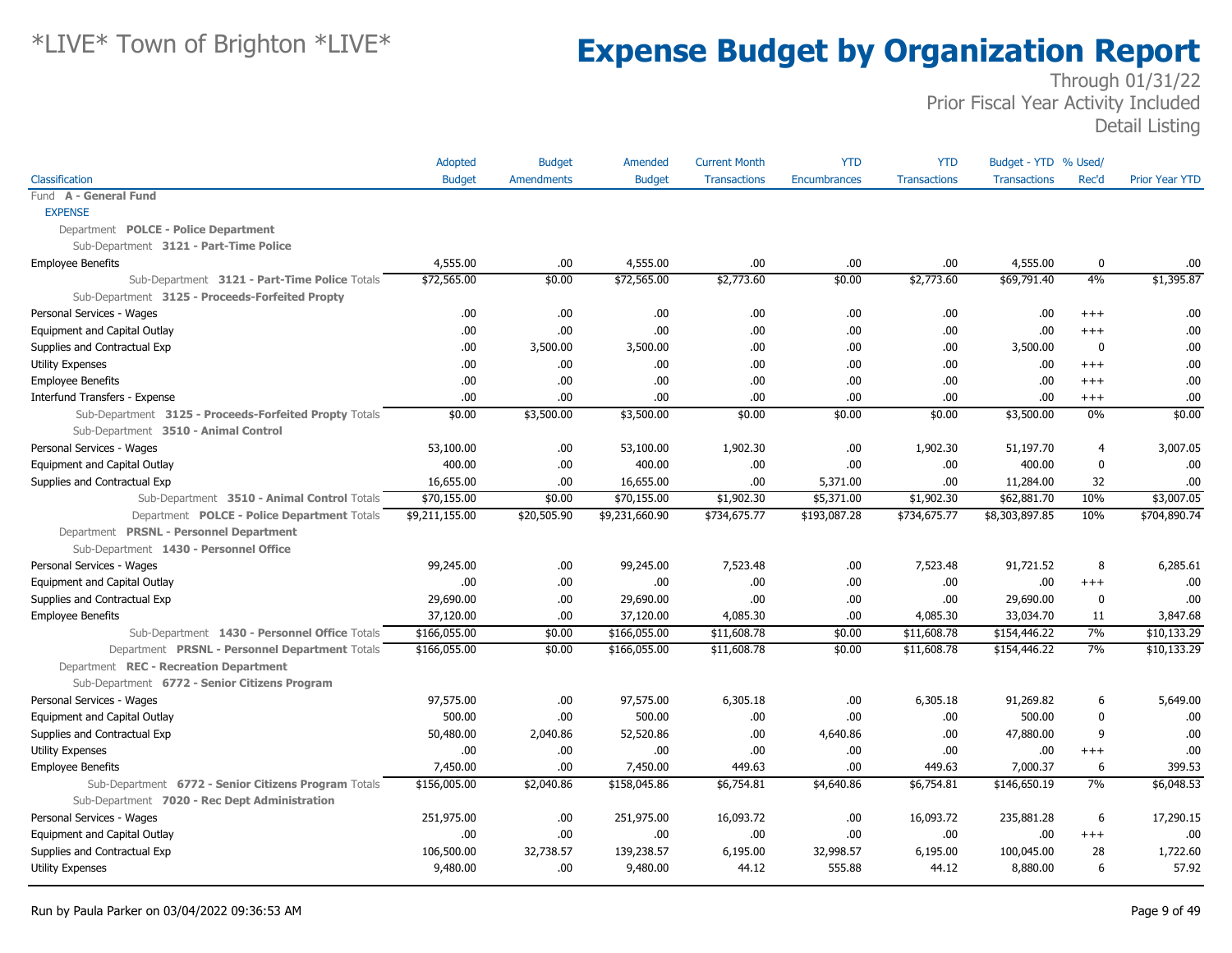|                                                      | Adopted        | <b>Budget</b>     | Amended        | <b>Current Month</b> | <b>YTD</b>   | <b>YTD</b>          | Budget - YTD % Used/ |                |                       |
|------------------------------------------------------|----------------|-------------------|----------------|----------------------|--------------|---------------------|----------------------|----------------|-----------------------|
| Classification                                       | <b>Budget</b>  | <b>Amendments</b> | <b>Budget</b>  | <b>Transactions</b>  | Encumbrances | <b>Transactions</b> | <b>Transactions</b>  | Rec'd          | <b>Prior Year YTD</b> |
| Fund A - General Fund                                |                |                   |                |                      |              |                     |                      |                |                       |
| <b>EXPENSE</b>                                       |                |                   |                |                      |              |                     |                      |                |                       |
| Department REC - Recreation Department               |                |                   |                |                      |              |                     |                      |                |                       |
| Sub-Department 7020 - Rec Dept Administration        |                |                   |                |                      |              |                     |                      |                |                       |
| Commercial Insurance                                 | 8,060.00       | .00.              | 8,060.00       | 2,840.77             | .00.         | 2,840.77            | 5,219.23             | 35             | 3,017.46              |
| <b>Employee Benefits</b>                             | 176,715.00     | .00               | 176,715.00     | 18,409.19            | 4,361.40     | 18,409.19           | 153,944.41           | 13             | 17,795.04             |
| Interfund Transfers - Expense                        | .00.           | .00               | .00.           | .00.                 | .00.         | .00                 | .00                  | $^{+++}$       | .00                   |
| Sub-Department 7020 - Rec Dept Administration Totals | \$552,730.00   | \$32,738.57       | \$585,468.57   | \$43,582.80          | \$37,915.85  | \$43,582.80         | \$503,969.92         | 14%            | \$39,883.17           |
| Sub-Department 7140 - Playground Programs            |                |                   |                |                      |              |                     |                      |                |                       |
| Personal Services - Wages                            | 89,790.00      | .00               | 89,790.00      | .00                  | .00          | .00                 | 89,790.00            | 0              | .00                   |
| Equipment and Capital Outlay                         | 00.            | .00               | .00.           | .00.                 | .00.         | .00.                | .00                  | $^{+++}$       | .00                   |
| Supplies and Contractual Exp                         | 3,850.00       | .00.              | 3,850.00       | .00.                 | .00.         | .00                 | 3,850.00             | 0              | 12.78                 |
| <b>Utility Expenses</b>                              | 00.            | .00.              | .00.           | .00                  | .00          | .00                 | .00                  | $^{+++}$       | .00                   |
| <b>Employee Benefits</b>                             | 6,870.00       | .00               | 6,870.00       | .00                  | .00          | .00                 | 6,870.00             | 0              | .00                   |
| Sub-Department 7140 - Playground Programs Totals     | \$100,510.00   | \$0.00            | \$100,510.00   | \$0.00               | \$0.00       | \$0.00              | \$100,510.00         | 0%             | \$12.78               |
| Sub-Department 7310 - Recreation Programs            |                |                   |                |                      |              |                     |                      |                |                       |
| Personal Services - Wages                            | 137,390.00     | .00.              | 137,390.00     | 1,985.44             | .00          | 1,985.44            | 135,404.56           | 1              | 227.50                |
| Equipment and Capital Outlay                         | 1,200.00       | .00               | 1,200.00       | .00                  | .00.         | .00                 | 1,200.00             | $\mathbf 0$    | .00                   |
| Supplies and Contractual Exp                         | 151,555.00     | .00               | 151,555.00     | 700.00               | 61,993.95    | 700.00              | 88,861.05            | 41             | .00                   |
| <b>Utility Expenses</b>                              | 1,200.00       | .00               | 1,200.00       | .00                  | 1,200.00     | .00                 | .00.                 | 100            | .00                   |
| <b>Employee Benefits</b>                             | 10,510.00      | .00               | 10,510.00      | 151.90               | .00.         | 151.90              | 10,358.10            | 1              | 17.40                 |
| Sub-Department 7310 - Recreation Programs Totals     | \$301,855.00   | \$0.00            | \$301,855.00   | \$2,837.34           | \$63,193.95  | \$2,837.34          | \$235,823.71         | 22%            | \$244.90              |
| Sub-Department 7550 - Celebrations                   |                |                   |                |                      |              |                     |                      |                |                       |
| Personal Services - Wages                            | .00            | .00               | .00.           | .00.                 | .00.         | .00.                | .00.                 | $^{+++}$       | .00                   |
| Supplies and Contractual Exp                         | 23,475.00      | .00               | 23,475.00      | 390.00               | .00          | 390.00              | 23,085.00            | $\overline{2}$ | 367.00                |
| <b>Employee Benefits</b>                             | .00.           | .00               | .00            | .00                  | .00.         | .00                 | .00                  | $^{+++}$       | .00                   |
| Sub-Department 7550 - Celebrations Totals            | \$23,475.00    | \$0.00            | \$23,475.00    | \$390.00             | \$0.00       | \$390.00            | \$23,085.00          | 2%             | \$367.00              |
| Sub-Department 8981 - Farmers' Market                |                |                   |                |                      |              |                     |                      |                |                       |
| Personal Services - Wages                            | 3,410.00       | .00               | 3,410.00       | .00.                 | .00.         | .00                 | 3,410.00             | $\mathbf 0$    | .00.                  |
| Supplies and Contractual Exp                         | 18,205.00      | .00               | 18,205.00      | 147.00               | 441.00       | 147.00              | 17,617.00            | 3              | .00                   |
| <b>Utility Expenses</b>                              | 4,965.00       | .00               | 4,965.00       | 93.82                | 1,106.18     | 93.82               | 3,765.00             | 24             | .00                   |
| Commercial Insurance                                 | .00            | .00.              | .00.           | .00.                 | .00.         | .00.                | .00.                 | $+++$          | .00                   |
| <b>Employee Benefits</b>                             | 260.00         | .00               | 260.00         | .00.                 | .00.         | .00.                | 260.00               | 0              | .00                   |
| Sub-Department 8981 - Farmers' Market Totals         | \$26,840.00    | \$0.00            | \$26,840,00    | \$240.82             | \$1,547.18   | \$240.82            | \$25,052.00          | 7%             | \$0.00                |
| Sub-Department 8983 - Community Garden               |                |                   |                |                      |              |                     |                      |                |                       |
| Supplies and Contractual Exp                         | 1,150.00       | .00.              | 1,150.00       | .00                  | .00.         | .00.                | 1,150.00             | 0              | .00                   |
| <b>Utility Expenses</b>                              | .00.           | .00               | .00            | .00.                 | .00.         | .00.                | .00.                 | $+++$          | .00                   |
| Sub-Department 8983 - Community Garden Totals        | \$1,150.00     | \$0.00            | \$1,150.00     | \$0.00               | \$0.00       | \$0.00              | \$1,150.00           | 0%             | \$0.00                |
| Department REC - Recreation Department Totals        | \$1,162,565.00 | \$34,779.43       | \$1,197,344.43 | \$53,805.77          | \$107,297.84 | \$53,805.77         | \$1,036,240.82       | 13%            | \$46,556.38           |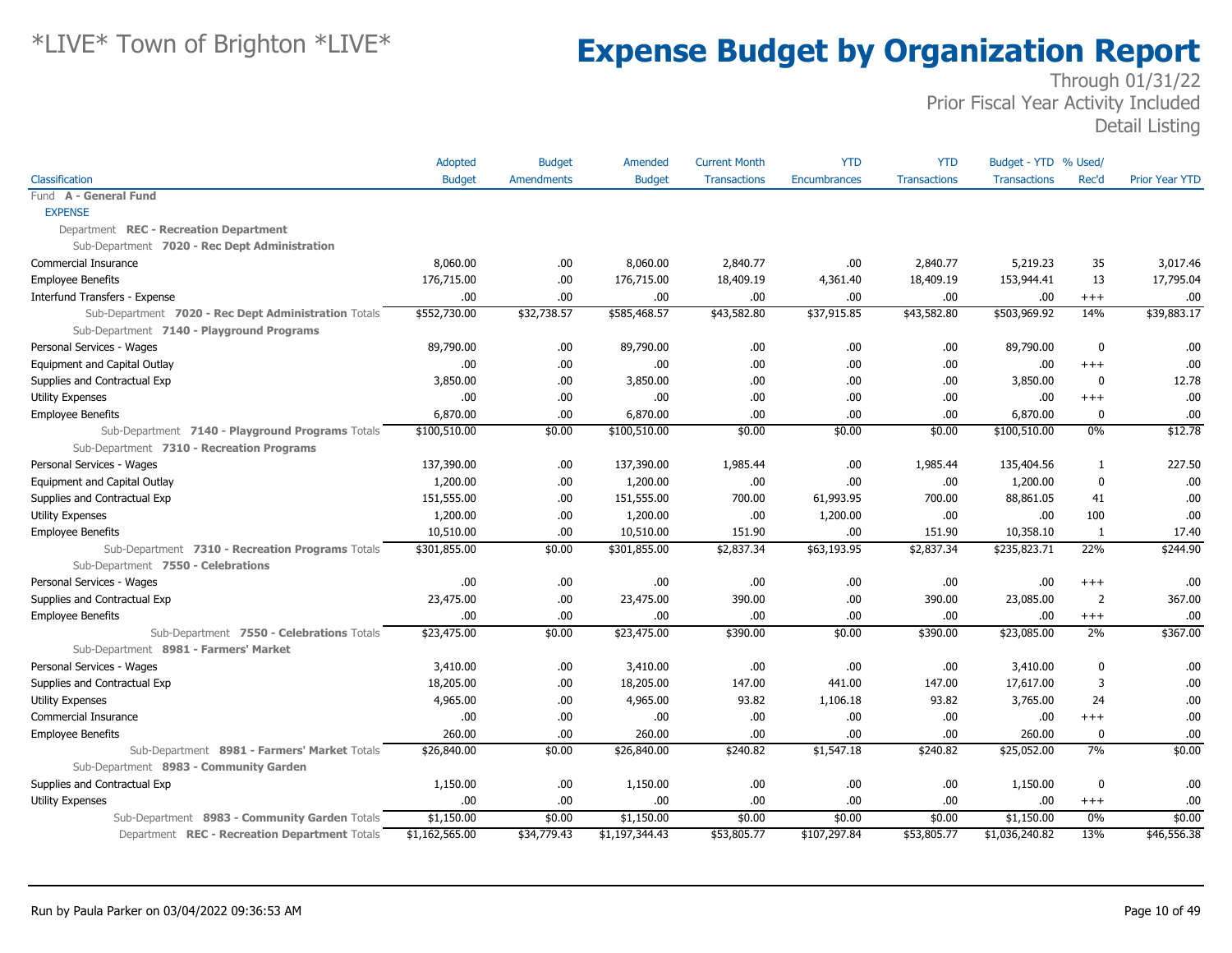|                                                    | Adopted       | <b>Budget</b> | Amended       | <b>Current Month</b> | <b>YTD</b>   | <b>YTD</b>          | Budget - YTD % Used/ |                |                       |
|----------------------------------------------------|---------------|---------------|---------------|----------------------|--------------|---------------------|----------------------|----------------|-----------------------|
| Classification                                     | <b>Budget</b> | Amendments    | <b>Budget</b> | <b>Transactions</b>  | Encumbrances | <b>Transactions</b> | <b>Transactions</b>  | Rec'd          | <b>Prior Year YTD</b> |
| Fund A - General Fund                              |               |               |               |                      |              |                     |                      |                |                       |
| <b>EXPENSE</b>                                     |               |               |               |                      |              |                     |                      |                |                       |
| Department SUPVR - Town Supervisor                 |               |               |               |                      |              |                     |                      |                |                       |
| Sub-Department 1220 - Town Supervisor              |               |               |               |                      |              |                     |                      |                |                       |
| Personal Services - Wages                          | 257,250.00    | .00           | 257,250.00    | 13,633.54            | .00.         | 13,633.54           | 243,616.46           | 5              | 13,120.36             |
| Equipment and Capital Outlay                       | 500.00        | .00           | 500.00        | .00                  | .00          | .00                 | 500.00               | $\mathbf 0$    | .00                   |
| Supplies and Contractual Exp                       | 32,480.00     | 370.00        | 32,850.00     | .00                  | 370.00       | .00                 | 32,480.00            | -1             | 200,00                |
| <b>Utility Expenses</b>                            | 00.           | .00           | .00.          | .00                  | .00          | .00                 | .00.                 | $+++$          | .00                   |
| <b>Employee Benefits</b>                           | 114,460.00    | .00           | 114,460.00    | 7,540.02             | .00          | 7,540.02            | 106,919.98           | $\overline{7}$ | 7,250.26              |
| Sub-Department 1220 - Town Supervisor Totals       | \$404,690.00  | \$370.00      | \$405,060.00  | \$21,173.56          | \$370.00     | \$21,173.56         | \$383,516.44         | 5%             | \$20,570.62           |
| Department SUPVR - Town Supervisor Totals          | \$404,690.00  | \$370.00      | \$405,060.00  | \$21,173.56          | \$370.00     | \$21,173.56         | \$383,516.44         | 5%             | \$20,570.62           |
| Department UNDST - Undistributed Expenses          |               |               |               |                      |              |                     |                      |                |                       |
| Interfund Transfers - Expense                      | .00           | .00           | .00.          | .00                  | .00          | .00                 | .00                  | $^{++}$        | .00                   |
| Sub-Department 1375 - Credit Card Fees             |               |               |               |                      |              |                     |                      |                |                       |
| Supplies and Contractual Exp                       | 16,500.00     | .00           | 16,500.00     | 743.47               | .00          | 743.47              | 15,756.53            | 5              | 392.64                |
| Sub-Department 1375 - Credit Card Fees Totals      | \$16,500.00   | \$0.00        | \$16,500.00   | \$743.47             | \$0.00       | \$743.47            | \$15,756.53          | 5%             | \$392.64              |
| Sub-Department 1910 - Unallocated Insurance        |               |               |               |                      |              |                     |                      |                |                       |
| Commercial Insurance                               | 46,245.00     | .00           | 46,245.00     | 15,058.32            | .00.         | 15,058.32           | 31,186.68            | 33             | 18,189.09             |
| Interfund Transfers - Expense                      | .00.          | .00           | .00.          | .00                  | .00.         | .00                 | .00.                 | $^{+++}$       | .00                   |
| Sub-Department 1910 - Unallocated Insurance Totals | \$46,245.00   | \$0.00        | \$46,245.00   | \$15,058.32          | \$0.00       | \$15,058.32         | \$31,186.68          | 33%            | \$18,189.09           |
| Sub-Department 1920 - Association Dues             |               |               |               |                      |              |                     |                      |                |                       |
| Supplies and Contractual Exp                       | 1,800.00      | .00           | 1,800.00      | 1,650.00             | .00          | 1,650.00            | 150.00               | 92             | .00                   |
| Sub-Department 1920 - Association Dues Totals      | \$1,800.00    | \$0.00        | \$1,800.00    | \$1,650.00           | \$0.00       | \$1,650.00          | \$150.00             | 92%            | \$0.00                |
| Sub-Department 1930 - Judgements and Claims        |               |               |               |                      |              |                     |                      |                |                       |
| Supplies and Contractual Exp                       | .00.          | .00           | .00.          | .00                  | .00.         | .00                 | .00.                 | $^{+++}$       | .00                   |
| Sub-Department 1930 - Judgements and Claims Totals | \$0.00        | \$0.00        | \$0.00        | \$0.00               | \$0.00       | \$0.00              | \$0.00               | $^{+++}$       | \$0.00                |
| Sub-Department 1950 - Taxes and Assessments        |               |               |               |                      |              |                     |                      |                |                       |
| Supplies and Contractual Exp                       | .00.          | .00           | .00.          | .00                  | .00          | .00                 | .00                  | $^{+++}$       | .00                   |
| <b>Utility Expenses</b>                            | 4,700.00      | .00           | 4,700.00      | .00                  | .00          | .00                 | 4,700.00             | 0              | 3,755.41              |
| Interfund Transfers - Expense                      | .00           | .00           | .00.          | .00                  | .00          | .00                 | .00                  | $^{+++}$       | .00                   |
| Sub-Department 1950 - Taxes and Assessments Totals | \$4,700.00    | \$0.00        | \$4,700.00    | \$0.00               | \$0.00       | \$0.00              | \$4,700.00           | $0\%$          | \$3,755.41            |
| Sub-Department 1990 - Contingent Account           |               |               |               |                      |              |                     |                      |                |                       |
| Equipment and Capital Outlay                       | .00           | .00           | .00.          | .00                  | .00.         | .00                 | .00.                 | $^{+++}$       | .00                   |
| Supplies and Contractual Exp                       | 30,000.00     | .00           | 30,000.00     | .00                  | .00.         | .00                 | 30,000.00            | 0              | .00                   |
| Sub-Department 1990 - Contingent Account Totals    | \$30,000.00   | \$0.00        | \$30,000.00   | \$0.00               | \$0.00       | \$0.00              | \$30,000.00          | $0\%$          | \$0.00                |
| Sub-Department 8760 - Emergency Disaster           |               |               |               |                      |              |                     |                      |                |                       |
| Personal Services - Wages                          | .00           | .00           | .00.          | .00                  | .00          | .00                 | .00                  | $^{++}$        | .00                   |
| Supplies and Contractual Exp                       | .00.          | .00           | .00.          | .00                  | .00.         | .00                 | .00.                 | $^{+++}$       | .00                   |
| <b>Employee Benefits</b>                           | .00.          | .00           | .00.          | .00                  | .00.         | .00                 | .00.                 | $^{+++}$       | .00                   |
| Sub-Department 8760 - Emergency Disaster Totals    | \$0.00        | \$0.00        | \$0.00        | \$0.00               | \$0.00       | \$0.00              | \$0.00               | $+++$          | \$0.00                |
|                                                    |               |               |               |                      |              |                     |                      |                |                       |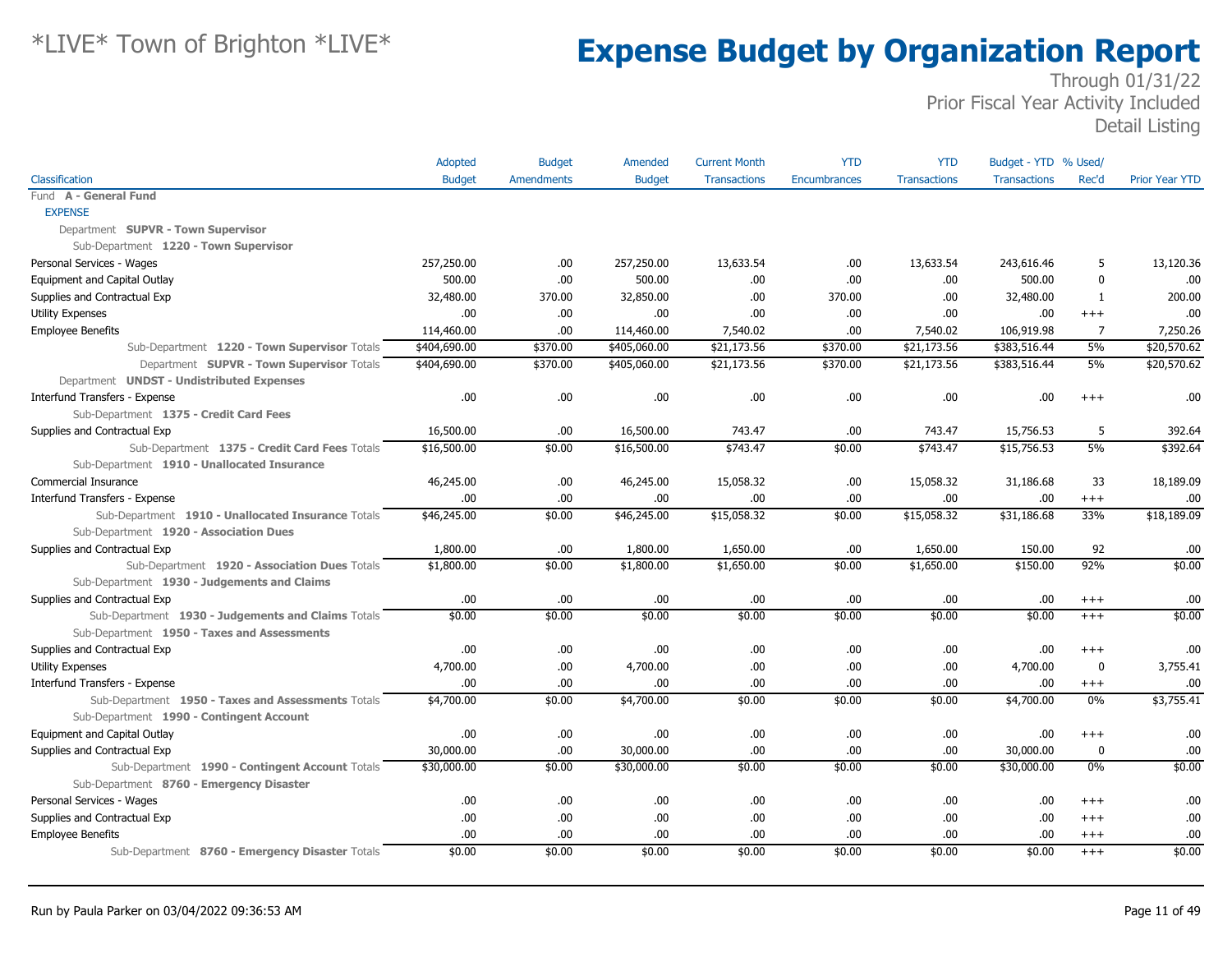|                                                  | Adopted         | <b>Budget</b>     | Amended         | <b>Current Month</b> | <b>YTD</b>          | <b>YTD</b>          | Budget - YTD % Used/ |       |                       |
|--------------------------------------------------|-----------------|-------------------|-----------------|----------------------|---------------------|---------------------|----------------------|-------|-----------------------|
| Classification                                   | <b>Budget</b>   | <b>Amendments</b> | <b>Budget</b>   | <b>Transactions</b>  | <b>Encumbrances</b> | <b>Transactions</b> | <b>Transactions</b>  | Rec'd | <b>Prior Year YTD</b> |
| Fund A - General Fund                            |                 |                   |                 |                      |                     |                     |                      |       |                       |
| <b>EXPENSE</b>                                   |                 |                   |                 |                      |                     |                     |                      |       |                       |
| Department UNDST - Undistributed Expenses        |                 |                   |                 |                      |                     |                     |                      |       |                       |
| Sub-Department 9000 - Employee Benefits          |                 |                   |                 |                      |                     |                     |                      |       |                       |
| Personal Services - Wages                        | 25,000.00       | .00               | 25,000.00       | .00                  | .00                 | .00                 | 25,000.00            | 0     | .00.                  |
| Supplies and Contractual Exp                     | .00             | .00               | .00             | .00                  | .00.                | .00                 | .00                  | $+++$ | 45.00                 |
| Commercial Insurance                             | .00             | .00               | .00             | .00                  | .00                 | .00                 | .00                  | $+++$ | .00.                  |
| <b>Employee Benefits</b>                         | 176,075.00      | .00.              | 176,075.00      | 27,902.53            | 20,856.42           | 27,902.53           | 127,316.05           | 28    | 25,994.38             |
| Interfund Transfers - Expense                    | .00.            | .00.              | .00             | .00                  | .00                 | .00                 | .00                  | $+++$ | .00                   |
| Sub-Department 9000 - Employee Benefits Totals   | \$201,075.00    | \$0.00            | \$201,075.00    | \$27,902.53          | \$20,856.42         | \$27,902.53         | \$152,316.05         | 24%   | \$26,039.38           |
| Department UNDST - Undistributed Expenses Totals | \$300,320.00    | \$0.00            | \$300,320.00    | \$45,354.32          | \$20,856.42         | \$45,354.32         | \$234,109.26         | 22%   | \$48,376.52           |
| <b>EXPENSE TOTALS</b>                            | \$19,134,410.00 | \$558,970.45      | \$19,693,380.45 | \$1,296,108.94       | \$989,067.03        | \$1,296,108.94      | \$17,408,204.48      | 12%   | \$1,258,078.50        |
| <b>A - General Fund Totals</b><br>Fund           | \$19,134,410.00 | \$558,970.45      | \$19,693,380.45 | \$1,296,108.94       | \$989,067.03        | \$1,296,108.94      | \$17,408,204.48      |       | \$1,258,078.50        |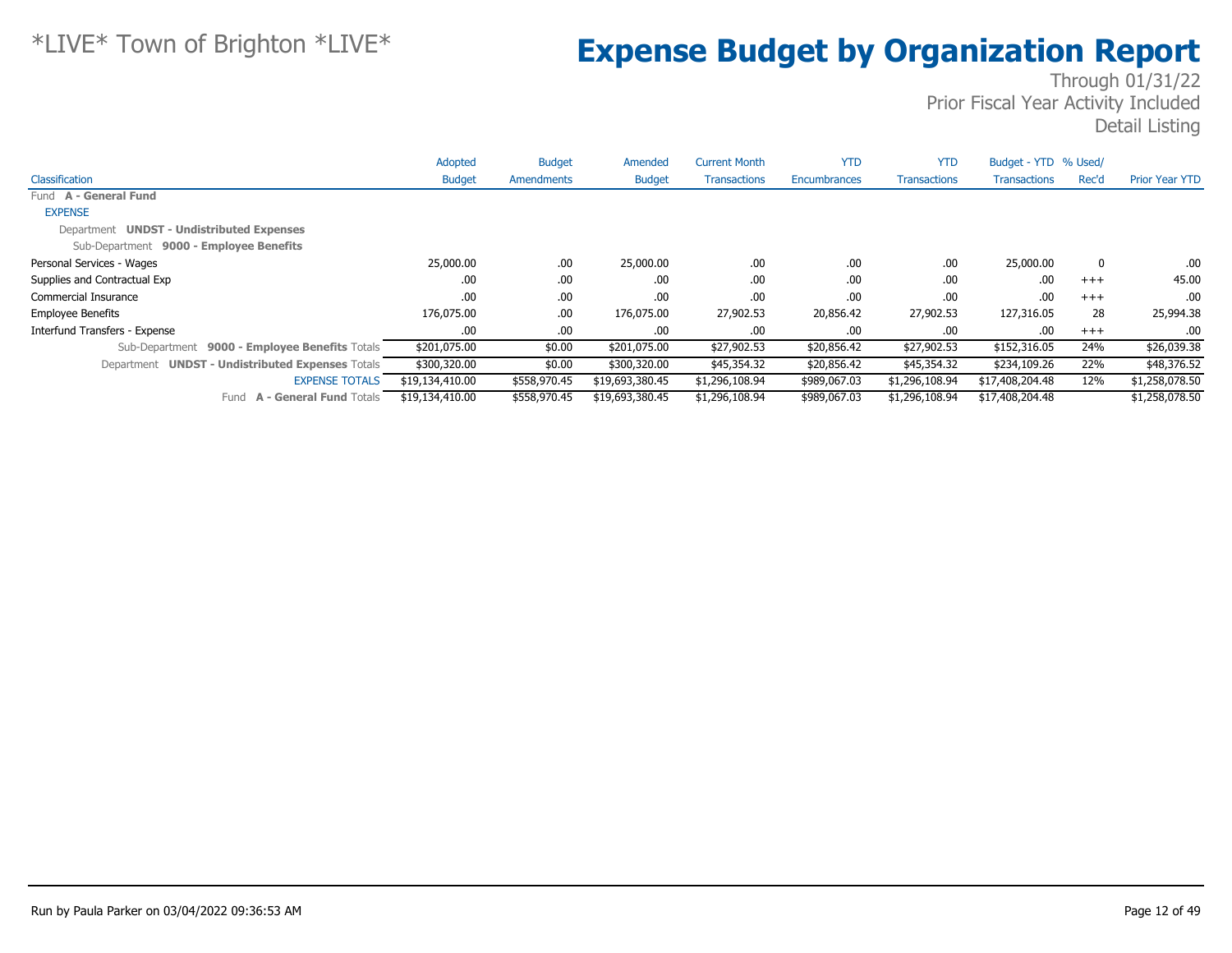|                                                                           | <b>Adopted</b> | <b>Budget</b>     | Amended        | <b>Current Month</b> | <b>YTD</b>   | <b>YTD</b>          | Budget - YTD % Used/ |                |                       |
|---------------------------------------------------------------------------|----------------|-------------------|----------------|----------------------|--------------|---------------------|----------------------|----------------|-----------------------|
| Classification                                                            | <b>Budget</b>  | <b>Amendments</b> | <b>Budget</b>  | <b>Transactions</b>  | Encumbrances | <b>Transactions</b> | <b>Transactions</b>  | Rec'd          | <b>Prior Year YTD</b> |
| Fund D - Highway Fund                                                     |                |                   |                |                      |              |                     |                      |                |                       |
| <b>EXPENSE</b>                                                            |                |                   |                |                      |              |                     |                      |                |                       |
| Department HWY - Highway Department                                       |                |                   |                |                      |              |                     |                      |                |                       |
| Sub-Department 5110 - Road Repair                                         |                |                   |                |                      |              |                     |                      |                |                       |
| Personal Services - Wages                                                 | 1,524,035.00   | .00               | 1,524,035.00   | 51,031.41            | .00.         | 51,031.41           | 1,473,003.59         | 3              | 78,238.57             |
| Equipment and Capital Outlay                                              | 230,775.00     | .00               | 230,775.00     | .00                  | .00.         | .00                 | 230,775.00           | 0              | .00                   |
| Supplies and Contractual Exp                                              | 710,755.00     | 2,482.20          | 713,237.20     | 499.93               | 704,458.27   | 499.93              | 8,279.00             | 99             | 319.66                |
| Commercial Insurance                                                      | .00            | .00               | .00.           | .00                  | .00.         | .00                 | .00.                 | $^{+++}$       | .00                   |
| Principal on Indebtedness                                                 | 57,000.00      | .00               | 57,000.00      | .00                  | .00.         | .00                 | 57,000.00            | 0              | .00                   |
| Interest on Indebtedness                                                  | 10,900.00      | .00               | 10,900.00      | 2,337.13             | .00.         | 2,337.13            | 8,562.87             | 21             | 1,750.00              |
| Interfund Transfers - Expense                                             | .00            | .00               | .00.           | .00                  | .00.         | .00                 | .00.                 | $^{+++}$       | .00                   |
| Sub-Department 5110 - Road Repair Totals<br>Sub-Department 5120 - Bridges | \$2,533,465.00 | \$2,482.20        | \$2,535,947.20 | \$53,868.47          | \$704,458.27 | \$53,868.47         | \$1,777,620.46       | 30%            | \$80,308.23           |
| Personal Services - Wages                                                 | 500.00         | .00.              | 500.00         | .00.                 | .00.         | .00                 | 500.00               | 0              | .00                   |
| Supplies and Contractual Exp                                              | 450.00         | .00.              | 450.00         | .00                  | .00.         | .00.                | 450.00               | 0              | .00                   |
| Interest on Indebtedness                                                  | .00            | .00               | .00.           | .00                  | .00.         | .00                 | .00.                 | $^{+++}$       | .00                   |
| Interfund Transfers - Expense                                             | .00            | .00               | .00.           | .00                  | .00.         | .00                 | .00.                 | $^{+++}$       | .00                   |
| Sub-Department 5120 - Bridges Totals                                      | \$950.00       | \$0.00            | \$950.00       | \$0.00               | \$0.00       | \$0.00              | \$950.00             | $0\%$          | \$0.00                |
| Sub-Department 5130 - Machinery                                           |                |                   |                |                      |              |                     |                      |                |                       |
| Personal Services - Wages                                                 | 240,930.00     | .00               | 240,930.00     | 23,136.55            | .00.         | 23,136.55           | 217,793.45           | 10             | 19,548.66             |
| Equipment and Capital Outlay                                              | 21,600.00      | .00               | 21,600.00      | .00                  | .00.         | .00                 | 21,600.00            | $\mathbf 0$    | 421.26                |
| Supplies and Contractual Exp                                              | 588,570.00     | 6,912.72          | 595,482.72     | 14,839.82            | 492,145.40   | 14,839.82           | 88,497.50            | 85             | 20,098.06             |
| Commercial Insurance                                                      | .00            | .00.              | .00            | .00                  | .00.         | .00                 | .00.                 | $^{+++}$       | .00                   |
| Principal on Indebtedness                                                 | 365,840.00     | .00.              | 365,840.00     | .00                  | .00.         | .00                 | 365,840.00           | 0              | .00                   |
| Interest on Indebtedness                                                  | 56,190.00      | .00               | 56,190.00      | 12,956.81            | .00.         | 12,956.81           | 43,233.19            | 23             | 11,317.40             |
| Interfund Transfers - Expense                                             | .00            | .00               | .00            | .00                  | .00.         | .00                 | .00.                 | $^{+++}$       | .00                   |
| Sub-Department 5130 - Machinery Totals                                    | \$1,273,130.00 | \$6,912.72        | \$1,280,042.72 | \$50,933.18          | \$492,145.40 | \$50,933.18         | \$736,964.14         | 42%            | \$51,385.38           |
| Sub-Department 5140 - Highway Administration                              |                |                   |                |                      |              |                     |                      |                |                       |
| Personal Services - Wages                                                 | 90,510.00      | .00               | 90,510.00      | 5,891.58             | .00.         | 5,891.58            | 84,618.42            | $\overline{7}$ | 5,861.85              |
| Equipment and Capital Outlay                                              | 6,300.00       | 69.84             | 6,369.84       | .00                  | 2,047.55     | .00                 | 4,322.29             | 32             | .00                   |
| Supplies and Contractual Exp                                              | 14,605.00      | .00               | 14,605.00      | 1,805.00             | 9,468.80     | 1,805.00            | 3,331.20             | 77             | 1,634.00              |
| Commercial Insurance                                                      | 72,895.00      | .00               | 72,895.00      | 26,561.45            | .00.         | 26,561.45           | 46,333.55            | 36             | 26,571.85             |
| Interfund Transfers - Expense                                             | .00            | .00               | .00.           | .00                  | .00.         | .00                 | .00.                 | $^{+++}$       | .00                   |
| Sub-Department 5140 - Highway Administration Totals                       | \$184,310.00   | \$69.84           | \$184,379.84   | \$34,258.03          | \$11,516.35  | \$34,258.03         | \$138,605.46         | 25%            | \$34,067.70           |
| Sub-Department 5142 - Snow/Ice Control                                    |                |                   |                |                      |              |                     |                      |                |                       |
| Personal Services - Wages                                                 | 324,780.00     | .00               | 324,780.00     | 77,898.66            | .00.         | 77,898.66           | 246,881.34           | 24             | 42,903.91             |
| Equipment and Capital Outlay                                              | .00            | .00               | .00.           | .00                  | 3,847.10     | .00                 | (3,847.10)           | $^{+++}$       | .00                   |
| Supplies and Contractual Exp                                              | 343,985.00     | 4,600.00          | 348,585.00     | 919.55               | 321,290.45   | 919.55              | 26,375.00            | 92             | .00                   |
| Utility Expenses                                                          | 480.00         | .00               | 480.00         | .00                  | 480.00       | .00.                | .00                  | 100            | .00                   |
| Interfund Transfers - Expense                                             | .00            | .00               | .00.           | .00                  | .00.         | .00                 | .00.                 | $^{+++}$       | .00                   |
| Sub-Department 5142 - Snow/Ice Control Totals                             | \$669,245.00   | \$4,600.00        | \$673,845.00   | \$78,818.21          | \$325,617.55 | \$78,818.21         | \$269,409.24         | 60%            | \$42,903.91           |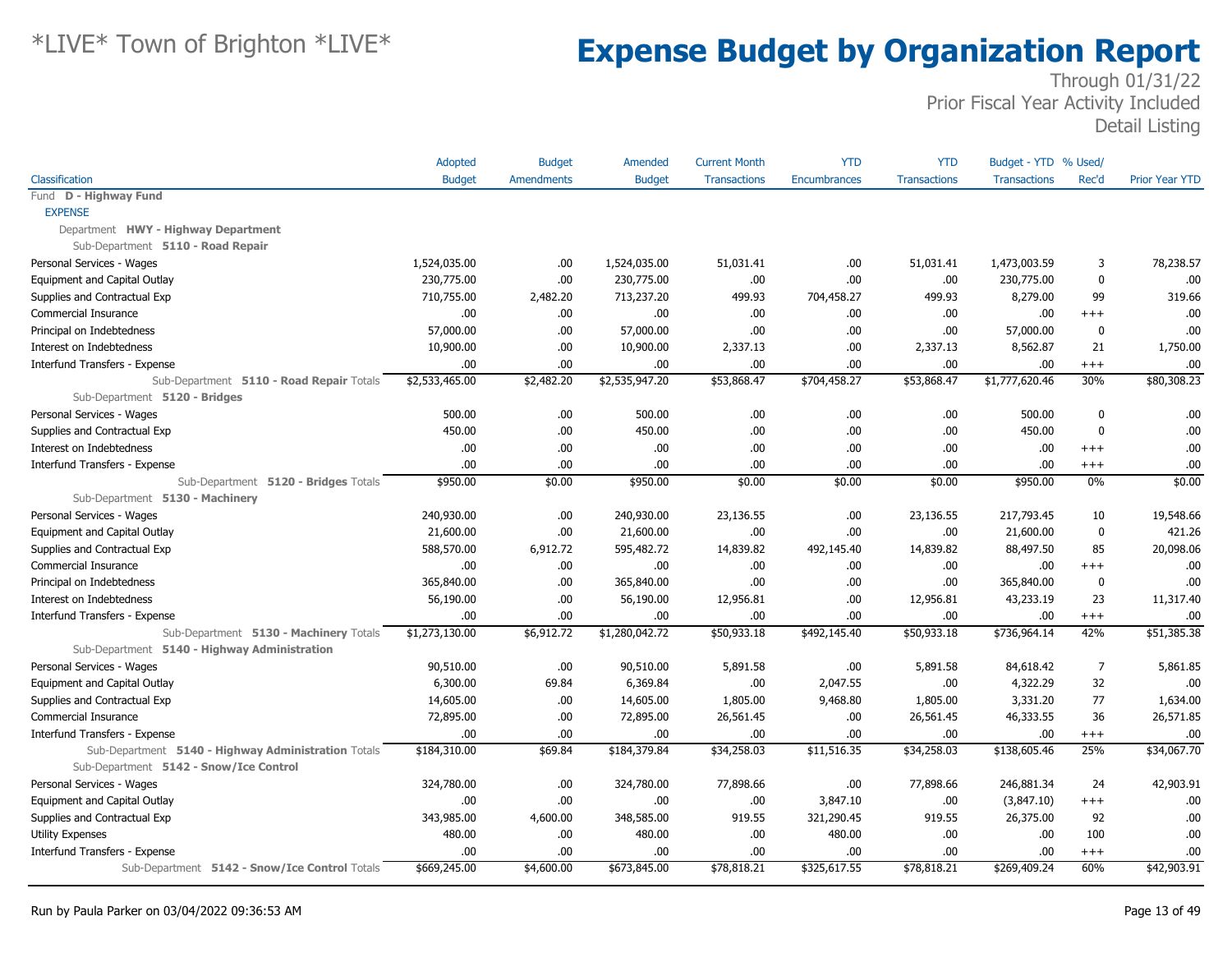|                                                      | Adopted        | <b>Budget</b> | Amended        | <b>Current Month</b> | <b>YTD</b>     | <b>YTD</b>          | Budget - YTD % Used/ |       |                       |
|------------------------------------------------------|----------------|---------------|----------------|----------------------|----------------|---------------------|----------------------|-------|-----------------------|
| <b>Classification</b>                                | <b>Budget</b>  | Amendments    | <b>Budget</b>  | <b>Transactions</b>  | Encumbrances   | <b>Transactions</b> | <b>Transactions</b>  | Rec'd | <b>Prior Year YTD</b> |
| Fund D - Highway Fund                                |                |               |                |                      |                |                     |                      |       |                       |
| <b>EXPENSE</b>                                       |                |               |                |                      |                |                     |                      |       |                       |
| Department HWY - Highway Department                  |                |               |                |                      |                |                     |                      |       |                       |
| Sub-Department 8760 - Emergency Disaster             |                |               |                |                      |                |                     |                      |       |                       |
| Personal Services - Wages                            | .00            | .00.          | .00.           | .00                  | .00            | .00                 | .00                  | $+++$ | .00.                  |
| Supplies and Contractual Exp                         | .00            | .00.          | .00.           | .00                  | .00            | .00                 | .00                  | $+++$ | .00                   |
| <b>Employee Benefits</b>                             | .00            | .00           | .00.           | .00                  | .00            | .00                 | .00                  | $+++$ | .00                   |
| Sub-Department 8760 - Emergency Disaster Totals      | \$0.00         | \$0.00        | \$0.00         | \$0.00               | \$0.00         | \$0.00              | \$0.00               | $+++$ | \$0.00                |
| Sub-Department 9000 - Employee Benefits              |                |               |                |                      |                |                     |                      |       |                       |
| Personal Services - Wages                            | 36,560.00      | .00.          | 36,560.00      | 18,580.32            | .00            | 18,580.32           | 17,979.68            | 51    | 17,415.00             |
| Supplies and Contractual Exp                         | 3,000.00       | .00.          | 3,000.00       | .00                  | .00            | .00                 | 3,000.00             | 0     | .00.                  |
| Commercial Insurance                                 | .00            | .00.          | .00            | .00                  | .00            | .00                 | .00                  | $+++$ | .00.                  |
| <b>Employee Benefits</b>                             | 1,176,385.00   | .00.          | 1,176,385.00   | 149,864.15           | 44,284.95      | 149,864.15          | 982,235.90           | 17    | 140,644.54            |
| Interfund Transfers - Expense                        | .00            | .00.          | .00.           | .00                  | .00            | .00                 | .00                  | $+++$ | .00                   |
| 9000 - Employee Benefits Totals<br>Sub-Department    | \$1,215,945.00 | \$0.00        | \$1,215,945.00 | \$168,444.47         | \$44,284.95    | \$168,444.47        | \$1,003,215.58       | 17%   | \$158,059.54          |
| <b>HWY - Highway Department Totals</b><br>Department | \$5,877,045.00 | \$14,064.76   | \$5,891,109.76 | \$386,322.36         | \$1,578,022.52 | \$386,322.36        | \$3,926,764.88       | 33%   | \$366,724.76          |
| <b>EXPENSE TOTALS</b>                                | \$5,877,045.00 | \$14,064.76   | \$5,891,109.76 | \$386,322.36         | \$1,578,022.52 | \$386,322.36        | \$3,926,764.88       | 33%   | \$366,724.76          |
| <b>D - Highway Fund Totals</b><br>Fund               | \$5,877,045.00 | \$14,064.76   | \$5,891,109.76 | \$386,322.36         | \$1,578,022.52 | \$386,322.36        | \$3,926,764.88       |       | \$366,724.76          |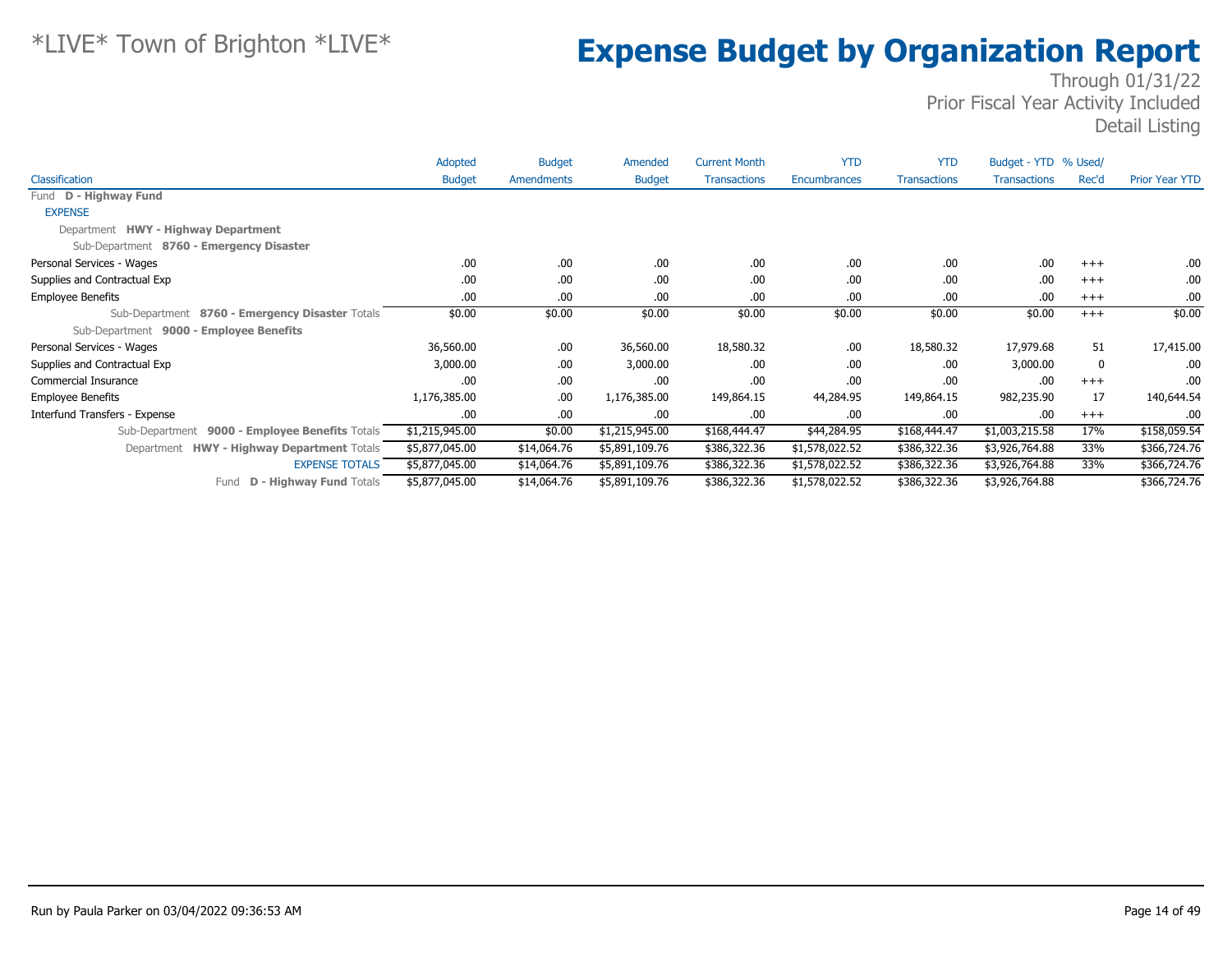|                                                                   | Adopted       | <b>Budget</b>     | Amended       | <b>Current Month</b> | <b>YTD</b>   | <b>YTD</b>          | Budget - YTD % Used/ |          |                       |
|-------------------------------------------------------------------|---------------|-------------------|---------------|----------------------|--------------|---------------------|----------------------|----------|-----------------------|
| Classification                                                    | <b>Budget</b> | <b>Amendments</b> | <b>Budget</b> | <b>Transactions</b>  | Encumbrances | <b>Transactions</b> | <b>Transactions</b>  | Rec'd    | <b>Prior Year YTD</b> |
| Fund H - Capital Projects Fund                                    |               |                   |               |                      |              |                     |                      |          |                       |
| <b>EXPENSE</b>                                                    |               |                   |               |                      |              |                     |                      |          |                       |
| Department BLDGS - Faciity Improvemtns                            |               |                   |               |                      |              |                     |                      |          |                       |
| Sub-Department <b>ALARM - Fire Alarm</b>                          |               |                   |               |                      |              |                     |                      |          |                       |
| Equipment and Capital Outlay                                      | .00.          | .00.              | .00.          | .00                  | .00          | .00                 | .00                  | $+++$    | .00.                  |
| Supplies and Contractual Exp                                      | .00.          | .00               | .00           | .00                  | .00          | .00                 | .00                  | $+++$    | .00                   |
| Interfund Transfers - Expense                                     | .00.          | .00               | .00.          | .00                  | .00          | .00                 | .00                  | $^{+++}$ | .00.                  |
| Sub-Department ALARM - Fire Alarm Totals                          | \$0.00        | \$0.00            | \$0.00        | \$0.00               | \$0.00       | \$0.00              | \$0.00               | $+++$    | \$0.00                |
| Sub-Department CONCT - Library/Town Hall Connect                  |               |                   |               |                      |              |                     |                      |          |                       |
| Supplies and Contractual Exp                                      | .00           | .00               | .00.          | .00                  | .00          | .00                 | .00                  | $+++$    | .00                   |
| Interfund Transfers - Expense                                     | .00.          | .00               | .00.          | .00.                 | .00          | .00                 | .00                  | $^{+++}$ | .00                   |
| Sub-Department CONCT - Library/Town Hall Connect<br>Totals        | \$0.00        | \$0.00            | \$0.00        | \$0.00               | \$0.00       | \$0.00              | \$0.00               | $+ + +$  | \$0.00                |
| Sub-Department FUELD - Fuel Depot Replacement                     |               |                   |               |                      |              |                     |                      |          |                       |
| Equipment and Capital Outlay                                      | .00.          | .00.              | .00.          | .00                  | .00          | .00                 | .00                  | $+++$    | .00.                  |
| Supplies and Contractual Exp                                      | .00.          | .00               | .00.          | .00                  | .00          | .00                 | .00                  | $+++$    | .00.                  |
| Interfund Transfers - Expense                                     | .00.          | .00               | .00.          | .00.                 | .00          | .00                 | .00                  | $^{+++}$ | .00.                  |
| Sub-Department FUELD - Fuel Depot Replacement Totals              | \$0.00        | \$0.00            | \$0.00        | \$0.00               | \$0.00       | \$0.00              | \$0.00               | $+++$    | \$0.00                |
| Sub-Department ROOF - Roof Replacement                            |               |                   |               |                      |              |                     |                      |          |                       |
| Equipment and Capital Outlay                                      | .00.          | .00               | .00.          | .00                  | .00          | .00                 | .00                  | $+++$    | .00                   |
| Supplies and Contractual Exp                                      | .00.          | .00               | .00.          | .00                  | .00          | .00                 | .00                  | $^{+++}$ | .00                   |
| Sub-Department ROOF - Roof Replacement Totals                     | \$0.00        | \$0.00            | \$0.00        | \$0.00               | \$0.00       | \$0.00              | \$0.00               | $+++$    | \$0.00                |
| Sub-Department SALTR - Salt Barn Roof Replacemnt                  |               |                   |               |                      |              |                     |                      |          |                       |
| Equipment and Capital Outlay                                      | .00.          | .00.              | .00.          | .00.                 | .00          | .00                 | .00                  | $+++$    | .00                   |
| Supplies and Contractual Exp                                      | .00.          | .00               | .00.          | .00                  | .00          | .00                 | .00                  | $+++$    | .00                   |
| Interfund Transfers - Expense                                     | .00.          | .00               | .00.          | .00.                 | .00          | .00                 | .00                  | $+++$    | .00                   |
| Sub-Department SALTR - Salt Barn Roof Replacemnt<br><b>Totals</b> | \$0.00        | \$0.00            | \$0.00        | \$0.00               | \$0.00       | \$0.00              | \$0.00               | $+++$    | \$0.00                |
| Department BLDGS - Faciity Improvemtns Totals                     | \$0.00        | \$0.00            | \$0.00        | \$0.00               | \$0.00       | \$0.00              | \$0.00               | $^{+++}$ | \$0.00                |
| Department BRIDG - Bridge Construction/Repar                      |               |                   |               |                      |              |                     |                      |          |                       |
| Sub-Department CORWN - CORWIN RD BRIDGE                           |               |                   |               |                      |              |                     |                      |          |                       |
| Equipment and Capital Outlay                                      | .00.          | .00               | .00.          | .00                  | .00          | .00                 | .00                  | $+++$    | .00                   |
| Supplies and Contractual Exp                                      | .00.          | .00               | .00.          | .00                  | .00          | .00                 | .00                  | $^{+++}$ | .00                   |
| Sub-Department CORWN - CORWIN RD BRIDGE Totals                    | \$0.00        | \$0.00            | \$0.00        | \$0.00               | \$0.00       | \$0.00              | \$0.00               | $^{+++}$ | \$0.00                |
| Department BRIDG - Bridge Construction/Repar Totals               | \$0.00        | \$0.00            | \$0.00        | \$0.00               | \$0.00       | \$0.00              | \$0.00               | $+++$    | \$0.00                |
| Department CANAL - Canal Development                              |               |                   |               |                      |              |                     |                      |          |                       |
| Sub-Department DOCK - Boat Dock and Put                           |               |                   |               |                      |              |                     |                      |          |                       |
| Equipment and Capital Outlay                                      | .00.          | .00               | .00.          | .00                  | .00          | .00                 | .00                  | $^{+++}$ | .00                   |
| Sub-Department DOCK - Boat Dock and Put Totals                    | \$0.00        | \$0.00            | \$0.00        | \$0.00               | \$0.00       | \$0.00              | \$0.00               | $+++$    | \$0.00                |
| Department CANAL - Canal Development Totals                       | \$0.00        | \$0.00            | \$0.00        | \$0.00               | \$0.00       | \$0.00              | \$0.00               | $+++$    | \$0.00                |
| Department CAPRJ - Capital Projects                               |               |                   |               |                      |              |                     |                      |          |                       |
| Interfund Transfers - Expense                                     | .00.          | .00               | .00.          | .00                  | .00          | .00                 | .00                  | $^{+++}$ | .00.                  |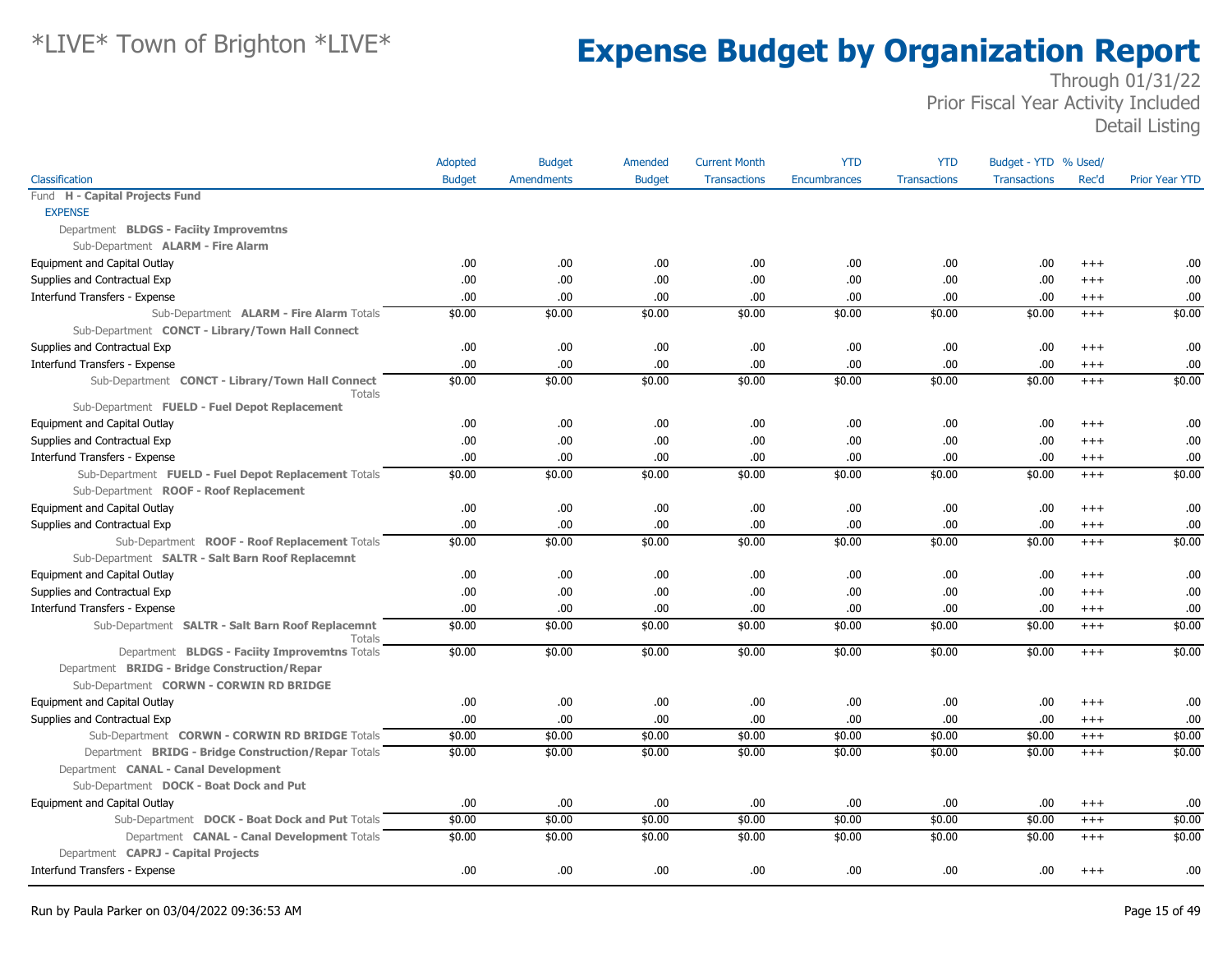|                                                       | Adopted       | <b>Budget</b>     | Amended       | <b>Current Month</b> | <b>YTD</b>          | <b>YTD</b>          | Budget - YTD % Used/ |          |                       |
|-------------------------------------------------------|---------------|-------------------|---------------|----------------------|---------------------|---------------------|----------------------|----------|-----------------------|
| Classification                                        | <b>Budget</b> | <b>Amendments</b> | <b>Budget</b> | <b>Transactions</b>  | <b>Encumbrances</b> | <b>Transactions</b> | <b>Transactions</b>  | Rec'd    | <b>Prior Year YTD</b> |
| Fund H - Capital Projects Fund                        |               |                   |               |                      |                     |                     |                      |          |                       |
| <b>EXPENSE</b>                                        |               |                   |               |                      |                     |                     |                      |          |                       |
| Department CAPRJ - Capital Projects                   |               |                   |               |                      |                     |                     |                      |          |                       |
| Sub-Department SNKTG - Const Sen. Keating Blvd        |               |                   |               |                      |                     |                     |                      |          |                       |
| Supplies and Contractual Exp                          | .00.          | .00.              | .00.          | .00                  | .00                 | .00.                | .00.                 | $+++$    | .00                   |
| Interfund Transfers - Expense                         | .00.          | .00               | .00.          | .00                  | .00                 | .00                 | .00.                 | $+++$    | .00                   |
| Sub-Department SNKTG - Const Sen. Keating Blvd Totals | \$0.00        | \$0.00            | \$0.00        | \$0.00               | \$0.00              | \$0.00              | \$0.00               | $+++$    | \$0.00                |
| Department CAPRJ - Capital Projects Totals            | \$0.00        | \$0.00            | \$0.00        | \$0.00               | \$0.00              | \$0.00              | \$0.00               | $^{+++}$ | \$0.00                |
| Department CULVT - Culvert                            |               |                   |               |                      |                     |                     |                      |          |                       |
| Sub-Department FAIR - Fairfield Rd. Culvert           |               |                   |               |                      |                     |                     |                      |          |                       |
| Equipment and Capital Outlay                          | .00.          | .00.              | .00.          | .00                  | .00                 | .00.                | .00.                 | $^{+++}$ | .00                   |
| Supplies and Contractual Exp                          | .00           | .00               | .00.          | .00                  | .00                 | .00                 | .00.                 | $^{+++}$ | .00                   |
| Interfund Transfers - Expense                         | .00.          | .00               | .00           | .00                  | .00                 | .00                 | .00.                 | $^{+++}$ | .00                   |
| Sub-Department FAIR - Fairfield Rd. Culvert Totals    | \$0.00        | \$0.00            | \$0.00        | \$0.00               | \$0.00              | \$0.00              | \$0.00               | $+++$    | \$0.00                |
| Department CULVT - Culvert Totals                     | \$0.00        | \$0.00            | \$0.00        | \$0.00               | \$0.00              | \$0.00              | \$0.00               | $^{+++}$ | \$0.00                |
| Department DPWOP - DPW Operations Center              |               |                   |               |                      |                     |                     |                      |          |                       |
| Sub-Department HVAC - HVAC                            |               |                   |               |                      |                     |                     |                      |          |                       |
| Equipment and Capital Outlay                          | .00.          | .00.              | .00.          | .00                  | .00                 | .00                 | .00.                 | $^{+++}$ | .00                   |
| Supplies and Contractual Exp                          | .00           | .00               | .00.          | .00                  | .00                 | .00                 | .00.                 | $+++$    | .00                   |
| Interfund Transfers - Expense                         | .00.          | .00               | .00           | .00                  | .00                 | .00                 | .00.                 | $^{+++}$ | .00                   |
| Sub-Department HVAC - HVAC Totals                     | \$0.00        | \$0.00            | \$0.00        | \$0.00               | \$0.00              | \$0.00              | \$0.00               | $^{+++}$ | \$0.00                |
| Sub-Department ROOF - Roof Replacement                |               |                   |               |                      |                     |                     |                      |          |                       |
| Equipment and Capital Outlay                          | .00.          | .00.              | .00.          | .00                  | .00                 | .00.                | .00.                 | $+++$    | .00                   |
| Supplies and Contractual Exp                          | .00.          | .00               | .00.          | .00                  | .00                 | .00                 | .00.                 | $^{+++}$ | .00                   |
| Interfund Transfers - Expense                         | .00.          | .00.              | .00.          | .00                  | .00                 | .00.                | .00.                 | $^{+++}$ | .00                   |
| Sub-Department ROOF - Roof Replacement Totals         | \$0.00        | \$0.00            | \$0.00        | \$0.00               | \$0.00              | \$0.00              | \$0.00               | $+++$    | \$0.00                |
| Sub-Department SIDE - Siding                          |               |                   |               |                      |                     |                     |                      |          |                       |
| Equipment and Capital Outlay                          | .00           | .00               | .00.          | .00                  | .00                 | .00                 | .00.                 | $+++$    | .00                   |
| Supplies and Contractual Exp                          | .00           | .00.              | .00           | .00                  | .00                 | .00                 | .00.                 | $^{+++}$ | .00                   |
| Interfund Transfers - Expense                         | .00           | .00               | .00           | .00                  | .00                 | .00.                | .00.                 | $+++$    | .00                   |
| Sub-Department SIDE - Siding Totals                   | \$0.00        | \$0.00            | \$0.00        | \$0.00               | \$0.00              | \$0.00              | \$0.00               | $^{+++}$ | \$0.00                |
| Sub-Department WIND - Windows Replacement             |               |                   |               |                      |                     |                     |                      |          |                       |
| Equipment and Capital Outlay                          | .00.          | .00               | .00.          | .00                  | .00                 | .00.                | .00                  | $^{++}$  | .00                   |
| Supplies and Contractual Exp                          | .00.          | .00               | .00.          | .00                  | .00                 | .00                 | .00.                 | $^{+++}$ | .00                   |
| Interfund Transfers - Expense                         | .00.          | .00               | .00.          | .00                  | .00                 | .00                 | .00.                 | $^{+++}$ | .00                   |
| Sub-Department WIND - Windows Replacement Totals      | \$0.00        | \$0.00            | \$0.00        | \$0.00               | \$0.00              | \$0.00              | \$0.00               | $^{+++}$ | \$0.00                |
| Department DPWOP - DPW Operations Center Totals       | \$0.00        | \$0.00            | \$0.00        | \$0.00               | \$0.00              | \$0.00              | \$0.00               | $^{+++}$ | \$0.00                |
| Department DRAIN - Drainage Project                   |               |                   |               |                      |                     |                     |                      |          |                       |
| Sub-Department SUSQU - Susquehanna Drainage Proj      |               |                   |               |                      |                     |                     |                      |          |                       |
| Supplies and Contractual Exp                          | .00.          | .00               | .00.          | .00                  | .00                 | .00                 | .00                  | $+++$    | .00                   |
| Interfund Transfers - Expense                         | .00.          | .00               | .00           | .00                  | .00                 | .00.                | .00.                 | $^{+++}$ | .00                   |
|                                                       |               |                   |               |                      |                     |                     |                      |          |                       |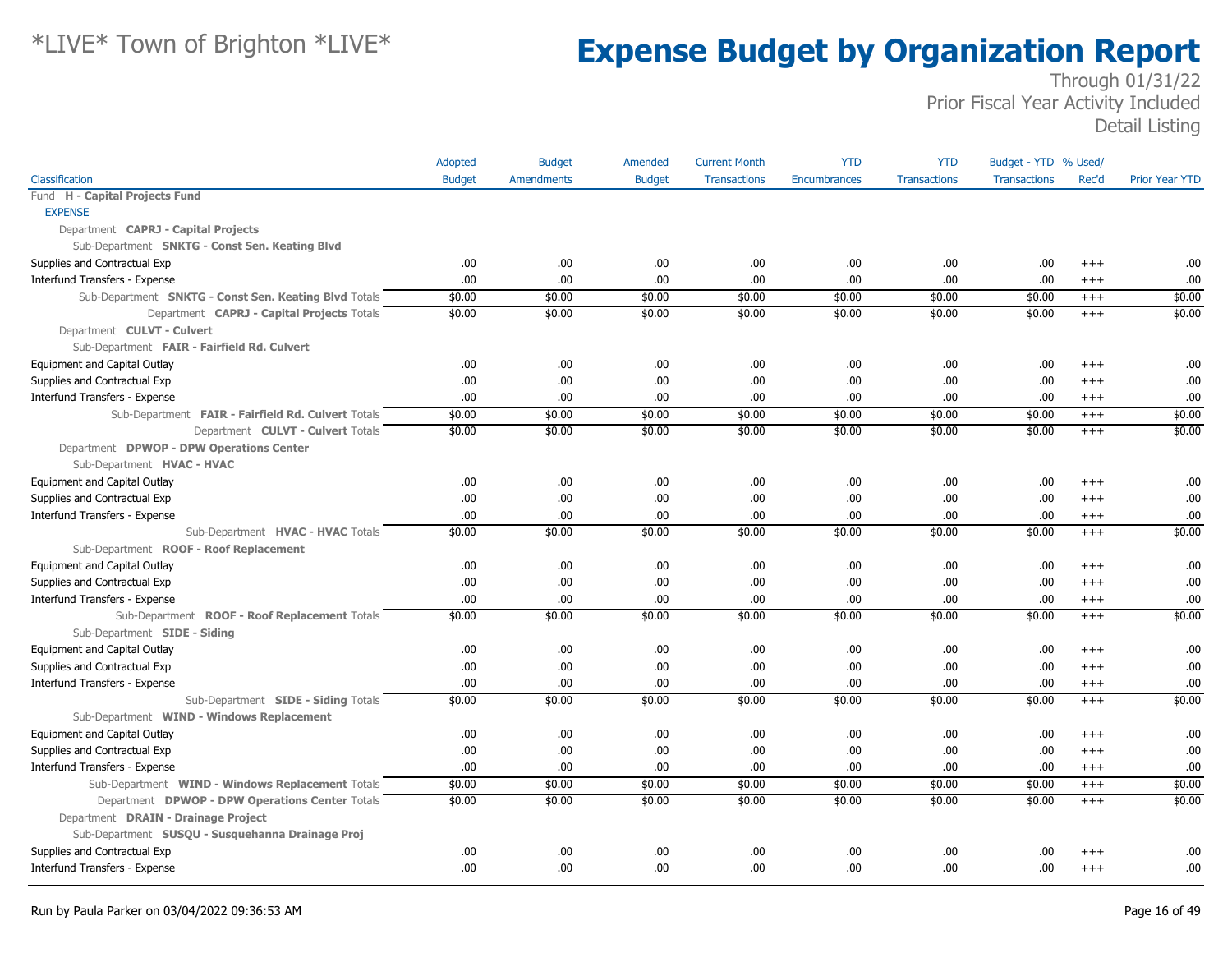|                                                                   | Adopted       | <b>Budget</b>     | Amended       | <b>Current Month</b> | <b>YTD</b>   | <b>YTD</b>          | Budget - YTD % Used/ |          |                       |
|-------------------------------------------------------------------|---------------|-------------------|---------------|----------------------|--------------|---------------------|----------------------|----------|-----------------------|
| Classification                                                    | <b>Budget</b> | <b>Amendments</b> | <b>Budget</b> | <b>Transactions</b>  | Encumbrances | <b>Transactions</b> | <b>Transactions</b>  | Rec'd    | <b>Prior Year YTD</b> |
| Fund H - Capital Projects Fund                                    |               |                   |               |                      |              |                     |                      |          |                       |
| <b>EXPENSE</b>                                                    |               |                   |               |                      |              |                     |                      |          |                       |
| Department DRAIN - Drainage Project                               |               |                   |               |                      |              |                     |                      |          |                       |
| Sub-Department SUSQU - Susquehanna Drainage Proj<br><b>Totals</b> | \$0.00        | \$0.00            | \$0.00        | \$0.00               | \$0.00       | \$0.00              | \$0.00               | $^{+++}$ | \$0.00                |
| Department DRAIN - Drainage Project Totals                        | \$0.00        | \$0.00            | \$0.00        | \$0.00               | \$0.00       | \$0.00              | \$0.00               | $+++$    | \$0.00                |
| Department GIGP - Green Innovation GrantPrg                       |               |                   |               |                      |              |                     |                      |          |                       |
| Sub-Department MAGSP - Monroe Ave Green St. Prog                  |               |                   |               |                      |              |                     |                      |          |                       |
| Equipment and Capital Outlay                                      | .00           | .00.              | .00           | .00.                 | .00          | .00.                | .00                  | $^{+++}$ | .00                   |
| Supplies and Contractual Exp                                      | .00           | .00.              | .00           | .00.                 | .00          | .00.                | .00                  | $^{+++}$ | .00                   |
| Sub-Department MAGSP - Monroe Ave Green St. Prog<br>Totals        | \$0.00        | \$0.00            | \$0.00        | \$0.00               | \$0.00       | \$0.00              | \$0.00               | $^{+++}$ | \$0.00                |
| Department GIGP - Green Innovation GrantPrg Totals                | \$0.00        | \$0.00            | \$0.00        | \$0.00               | \$0.00       | \$0.00              | \$0.00               | $+++$    | \$0.00                |
| Department LIBRY - Brighton Memorial Library                      |               |                   |               |                      |              |                     |                      |          |                       |
| Sub-Department CONCT - Library/Town Hall Connect                  |               |                   |               |                      |              |                     |                      |          |                       |
| Supplies and Contractual Exp                                      | .00           | .00.              | .00           | .00.                 | .00          | .00                 | .00                  | $^{+++}$ | .00                   |
| Sub-Department CONCT - Library/Town Hall Connect<br>Totals        | \$0.00        | \$0.00            | \$0.00        | \$0.00               | \$0.00       | \$0.00              | \$0.00               | $+++$    | \$0.00                |
| Sub-Department HVAC - HVAC                                        |               |                   |               |                      |              |                     |                      |          |                       |
| Equipment and Capital Outlay                                      | .00           | .00.              | .00           | .00.                 | .00          | .00.                | .00                  | $^{+++}$ | .00                   |
| Supplies and Contractual Exp                                      | .00           | .00.              | .00           | .00.                 | .00          | .00.                | .00                  | $^{+++}$ | .00                   |
| Interfund Transfers - Expense                                     | .00           | .00.              | .00           | .00                  | .00          | .00.                | .00                  | $^{+++}$ | .00                   |
| Sub-Department HVAC - HVAC Totals                                 | \$0.00        | \$0.00            | \$0.00        | \$0.00               | \$0.00       | \$0.00              | \$0.00               | $+++$    | \$0.00                |
| Sub-Department HVAC2 - HVAC Replacement 2016                      |               |                   |               |                      |              |                     |                      |          |                       |
| Equipment and Capital Outlay                                      | .00           | .00.              | .00           | .00.                 | .00          | .00.                | .00                  | $^{+++}$ | .00                   |
| Supplies and Contractual Exp                                      | .00           | .00.              | .00           | .00.                 | .00          | .00.                | .00                  | $^{+++}$ | .00                   |
| Sub-Department HVAC2 - HVAC Replacement 2016 Totals               | \$0.00        | \$0.00            | \$0.00        | \$0.00               | \$0.00       | \$0.00              | \$0.00               | $+++$    | \$0.00                |
| Sub-Department ROOF - Roof Replacement                            |               |                   |               |                      |              |                     |                      |          |                       |
| Equipment and Capital Outlay                                      | .00           | .00.              | .00           | .00                  | .00          | .00.                | .00                  | $^{+++}$ | .00                   |
| Supplies and Contractual Exp                                      | .00           | .00.              | .00           | .00.                 | .00          | .00.                | .00                  | $^{+++}$ | .00                   |
| Sub-Department ROOF - Roof Replacement Totals                     | \$0.00        | \$0.00            | \$0.00        | \$0.00               | \$0.00       | \$0.00              | \$0.00               | $^{+++}$ | \$0.00                |
| Department LIBRY - Brighton Memorial Library Totals               | \$0.00        | \$0.00            | \$0.00        | \$0.00               | \$0.00       | \$0.00              | \$0.00               | $+++$    | \$0.00                |
| Department LOAD - Loader Purchase                                 |               |                   |               |                      |              |                     |                      |          |                       |
| Sub-Department LDR17 - Loader 2017                                |               |                   |               |                      |              |                     |                      |          |                       |
| Equipment and Capital Outlay                                      | .00.          | .00.              | .00           | .00.                 | .00          | .00.                | .00                  | $^{+++}$ | .00                   |
| Supplies and Contractual Exp                                      | .00           | .00.              | .00           | .00.                 | .00          | .00.                | .00                  | $^{+++}$ | .00                   |
| Interfund Transfers - Expense                                     | .00           | .00.              | .00           | .00.                 | .00          | .00.                | .00                  | $^{+++}$ | .00                   |
| Sub-Department LDR17 - Loader 2017 Totals                         | \$0.00        | \$0.00            | \$0.00        | \$0.00               | \$0.00       | \$0.00              | \$0.00               | $+++$    | \$0.00                |
| Sub-Department LDR20 - Loader 2020                                |               |                   |               |                      |              |                     |                      |          |                       |
| Equipment and Capital Outlay                                      | .00.          | .00.              | .00           | .00.                 | .00          | .00                 | .00                  | $^{+++}$ | .00                   |
| Supplies and Contractual Exp                                      | .00           | .00.              | .00           | .00                  | .00          | .00.                | .00                  | $^{+++}$ | .00                   |
| Interfund Transfers - Expense                                     | .00           | .00.              | .00           | .00                  | .00          | .00                 | .00                  | $^{+++}$ | .00                   |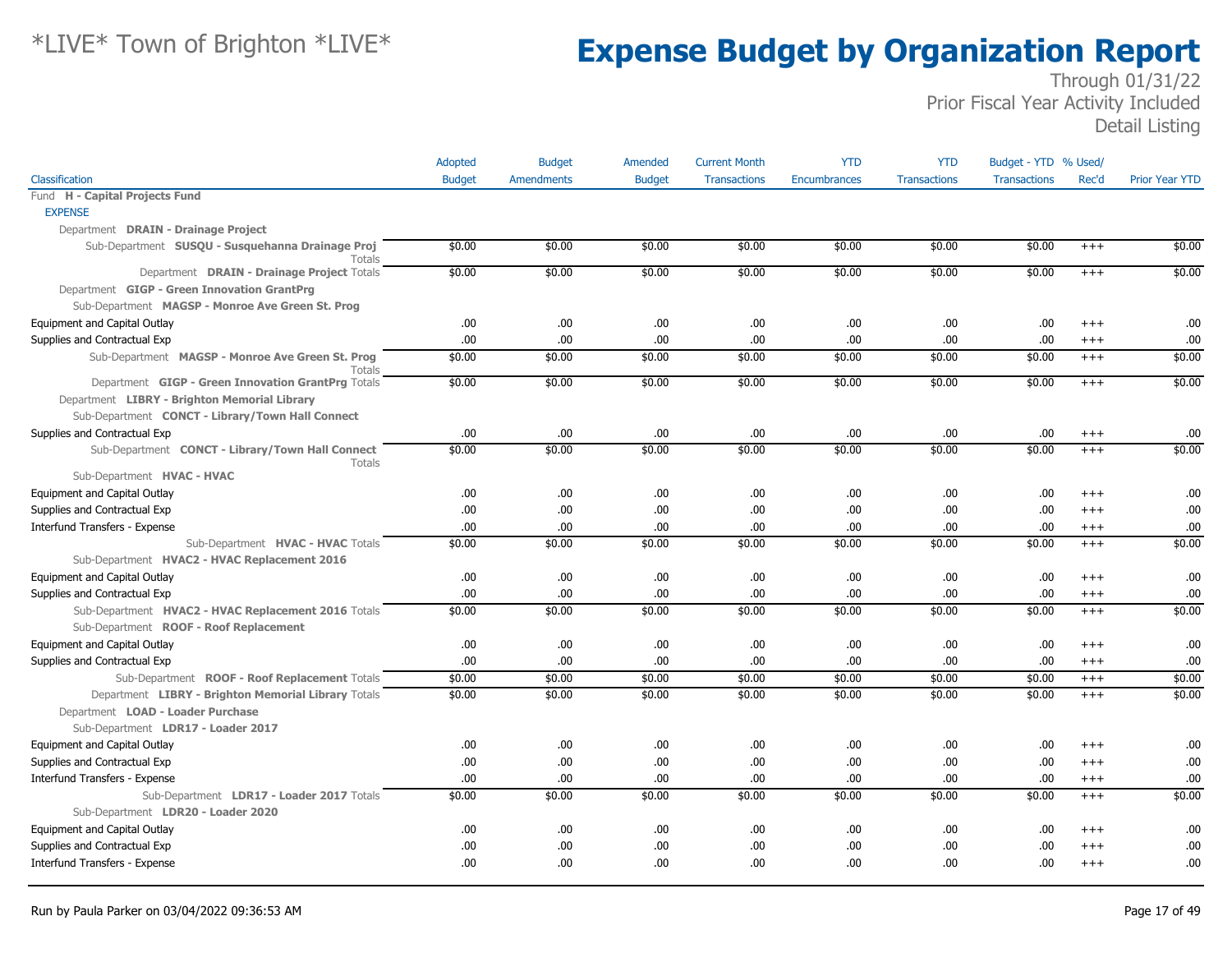|                                                                   | Adopted       | <b>Budget</b>     | Amended       | <b>Current Month</b> | <b>YTD</b>          | <b>YTD</b>          | Budget - YTD % Used/ |          |                       |
|-------------------------------------------------------------------|---------------|-------------------|---------------|----------------------|---------------------|---------------------|----------------------|----------|-----------------------|
| Classification                                                    | <b>Budget</b> | <b>Amendments</b> | <b>Budget</b> | <b>Transactions</b>  | <b>Encumbrances</b> | <b>Transactions</b> | <b>Transactions</b>  | Rec'd    | <b>Prior Year YTD</b> |
| Fund H - Capital Projects Fund                                    |               |                   |               |                      |                     |                     |                      |          |                       |
| <b>EXPENSE</b>                                                    |               |                   |               |                      |                     |                     |                      |          |                       |
| Department LOAD - Loader Purchase                                 |               |                   |               |                      |                     |                     |                      |          |                       |
| Sub-Department LDR20 - Loader 2020 Totals                         | \$0.00        | \$0.00            | \$0.00        | \$0.00               | \$0.00              | \$0.00              | \$0.00               | $+++$    | \$0.00                |
| Department LOAD - Loader Purchase Totals                          | \$0.00        | \$0.00            | \$0.00        | \$0.00               | \$0.00              | \$0.00              | \$0.00               | $+++$    | \$0.00                |
| Department PARKS - Parks                                          |               |                   |               |                      |                     |                     |                      |          |                       |
| Sub-Department BPAME - Buckland Park Amenities                    |               |                   |               |                      |                     |                     |                      |          |                       |
| Equipment and Capital Outlay                                      | .00.          | .00.              | .00.          | .00                  | .00.                | .00                 | .00.                 | $^{++}$  | .00                   |
| Supplies and Contractual Exp                                      | .00.          | .00.              | .00.          | .00                  | .00.                | .00                 | .00.                 | $^{+++}$ | .00                   |
| Sub-Department BPAME - Buckland Park Amenities<br><b>Totals</b>   | \$0.00        | \$0.00            | \$0.00        | \$0.00               | \$0.00              | \$0.00              | \$0.00               | $+++$    | \$0.00                |
| Sub-Department CGLEN - Corbett's Glen Acquir/Dev                  |               |                   |               |                      |                     |                     |                      |          |                       |
| Equipment and Capital Outlay                                      | .00.          | .00.              | .00.          | .00                  | .00                 | .00                 | .00.                 | $+++$    | .00                   |
| Supplies and Contractual Exp                                      | .00           | .00               | .00           | .00                  | .00                 | .00                 | .00.                 | $+++$    | .00                   |
| Sub-Department CGLEN - Corbett's Glen Acquir/Dev<br><b>Totals</b> | \$0.00        | \$0.00            | \$0.00        | \$0.00               | \$0.00              | \$0.00              | \$0.00               | $+++$    | \$0.00                |
| Sub-Department EWTRL - Elmwood/Westfall Trail                     |               |                   |               |                      |                     |                     |                      |          |                       |
| Equipment and Capital Outlay                                      | .00.          | .00.              | .00           | .00                  | .00.                | .00                 | .00.                 | $+++$    | .00                   |
| Supplies and Contractual Exp                                      | .00.          | .00               | .00           | .00                  | .00.                | .00                 | .00.                 | $^{+++}$ | .00                   |
| Interfund Transfers - Expense                                     | .00           | .00.              | .00           | .00                  | .00.                | .00                 | .00                  | $^{+++}$ | .00                   |
| Sub-Department EWTRL - Elmwood/Westfall Trail Totals              | \$0.00        | \$0.00            | \$0.00        | \$0.00               | \$0.00              | \$0.00              | \$0.00               | $+++$    | \$0.00                |
| Sub-Department FARMH - Restore Gonsen. Farmhouse                  |               |                   |               |                      |                     |                     |                      |          |                       |
| Equipment and Capital Outlay                                      | .00.          | .00.              | .00.          | .00                  | .00                 | .00                 | .00.                 | $^{++}$  | .00                   |
| Supplies and Contractual Exp                                      | .00           | .00               | .00.          | .00                  | .00                 | .00                 | .00                  | $+++$    | .00                   |
| Sub-Department FARMH - Restore Gonsen. Farmhouse<br>Totals        | \$0.00        | \$0.00            | \$0.00        | \$0.00               | \$0.00              | \$0.00              | \$0.00               | $+++$    | \$0.00                |
| Sub-Department FMRKT - Farmers Market Building                    |               |                   |               |                      |                     |                     |                      |          |                       |
| Equipment and Capital Outlay                                      | .00.          | .00.              | .00           | .00                  | .00.                | .00                 | .00.                 | $^{+++}$ | .00                   |
| Supplies and Contractual Exp                                      | .00           | 124,378.29        | 124,378.29    | .00                  | 124,378.29          | .00                 | .00.                 | 100      | .00                   |
| Sub-Department FMRKT - Farmers Market Building Totals             | \$0.00        | \$124,378.29      | \$124,378.29  | \$0.00               | \$124,378.29        | \$0.00              | \$0.00               | 100%     | \$0.00                |
| Sub-Department PLAN - Park Planning/Investigate                   |               |                   |               |                      |                     |                     |                      |          |                       |
| Supplies and Contractual Exp                                      | .00.          | .00.              | .00           | .00                  | .00.                | .00                 | .00.                 | $^{+++}$ | .00.                  |
| Interfund Transfers - Expense                                     | .00.          | .00.              | .00           | .00                  | .00                 | .00                 | .00.                 | $^{+++}$ | .00                   |
| Sub-Department PLAN - Park Planning/Investigate<br>Totals         | \$0.00        | \$0.00            | \$0.00        | \$0.00               | \$0.00              | \$0.00              | \$0.00               | $^{+++}$ | \$0.00                |
| Sub-Department PRK03 - 2003 Parkland Purch/Dev                    |               |                   |               |                      |                     |                     |                      |          |                       |
| Equipment and Capital Outlay                                      | .00           | .00.              | .00           | .00                  | .00.                | .00                 | .00.                 | $+++$    | .00                   |
| Supplies and Contractual Exp                                      | .00           | .00               | .00.          | .00                  | .00                 | .00                 | .00.                 | $^{+++}$ | .00                   |
| Sub-Department PRK03 - 2003 Parkland Purch/Dev<br><b>Totals</b>   | \$0.00        | \$0.00            | \$0.00        | \$0.00               | \$0.00              | \$0.00              | \$0.00               | $+++$    | \$0.00                |
| Sub-Department PRK18 - 2018 Parkland Purchase                     |               |                   |               |                      |                     |                     |                      |          |                       |
| Equipment and Capital Outlay                                      | .00           | .00.              | .00.          | .00                  | .00                 | .00                 | .00                  | $^{++}$  | .00                   |
| Supplies and Contractual Exp                                      | .00           | .00               | .00           | .00                  | .00                 | .00                 | .00.                 | $^{++}$  | .00                   |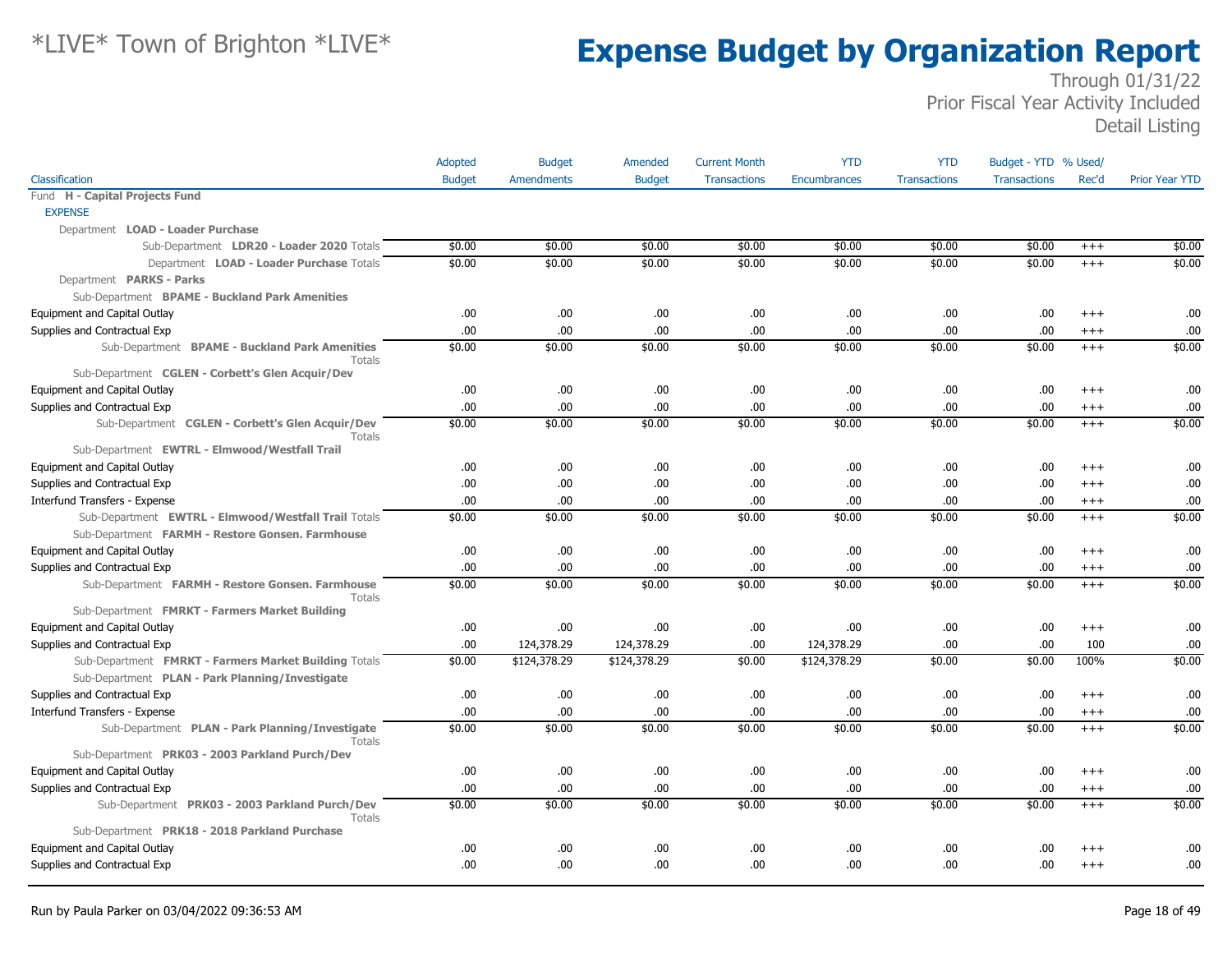|                                                                         | Adopted       | <b>Budget</b>     | Amended       | <b>Current Month</b> | <b>YTD</b>   | <b>YTD</b>          | Budget - YTD % Used/ |          |                       |
|-------------------------------------------------------------------------|---------------|-------------------|---------------|----------------------|--------------|---------------------|----------------------|----------|-----------------------|
| Classification                                                          | <b>Budget</b> | <b>Amendments</b> | <b>Budget</b> | <b>Transactions</b>  | Encumbrances | <b>Transactions</b> | <b>Transactions</b>  | Rec'd    | <b>Prior Year YTD</b> |
| Fund H - Capital Projects Fund                                          |               |                   |               |                      |              |                     |                      |          |                       |
| <b>EXPENSE</b>                                                          |               |                   |               |                      |              |                     |                      |          |                       |
| Department PARKS - Parks                                                |               |                   |               |                      |              |                     |                      |          |                       |
| Sub-Department PRK18 - 2018 Parkland Purchase                           |               |                   |               |                      |              |                     |                      |          |                       |
| Interfund Transfers - Expense                                           | .00           | .00               | .00.          | .00                  | .00          | .00                 | .00                  | $^{+++}$ | .00                   |
| Sub-Department PRK18 - 2018 Parkland Purchase Totals                    | \$0.00        | \$0.00            | \$0.00        | \$0.00               | \$0.00       | \$0.00              | \$0.00               | $+++$    | \$0.00                |
| Sub-Department TPTRL - Highland/Canal Trail                             |               |                   |               |                      |              |                     |                      |          |                       |
| Equipment and Capital Outlay                                            | .00           | .00.              | .00           | .00                  | .00          | .00.                | .00                  | $^{+++}$ | .00                   |
| Supplies and Contractual Exp                                            | .00           | 1,556.07          | 1,556.07      | .00.                 | 1,556.07     | .00                 | .00                  | 100      | .00                   |
| Sub-Department TPTRL - Highland/Canal Trail Totals                      | \$0.00        | \$1,556.07        | \$1,556.07    | \$0.00               | \$1,556.07   | \$0.00              | \$0.00               | 100%     | \$0.00                |
| Department PARKS - Parks Totals                                         | \$0.00        | \$125,934.36      | \$125,934.36  | \$0.00               | \$125,934.36 | \$0.00              | \$0.00               | 100%     | \$0.00                |
| Department PSFTY - Public Safety Wing                                   |               |                   |               |                      |              |                     |                      |          |                       |
| Sub-Department HVAC - HVAC                                              |               |                   |               |                      |              |                     |                      |          |                       |
| Equipment and Capital Outlay                                            | .00           | .00.              | .00.          | .00                  | .00.         | .00                 | .00                  | $+++$    | .00                   |
| Supplies and Contractual Exp                                            | .00           | .00.              | .00           | .00                  | .00          | .00.                | .00                  | $^{+++}$ | .00                   |
| Interfund Transfers - Expense                                           | .00           | .00.              | .00           | .00.                 | .00.         | .00.                | .00                  | $+++$    | .00                   |
| Sub-Department HVAC - HVAC Totals                                       | \$0.00        | \$0.00            | \$0.00        | \$0.00               | \$0.00       | \$0.00              | \$0.00               | $^{+++}$ | \$0.00                |
| Department PSFTY - Public Safety Wing Totals                            | \$0.00        | \$0.00            | \$0.00        | \$0.00               | \$0.00       | \$0.00              | \$0.00               | $+++$    | \$0.00                |
| Department REVAL - Revaluation Project                                  |               |                   |               |                      |              |                     |                      |          |                       |
| Supplies and Contractual Exp                                            | .00           | .00.              | .00           | .00.                 | .00          | .00.                | .00                  | $+++$    | .00                   |
| Sub-Department UPD07 - 2007 Assessment Update                           |               |                   |               |                      |              |                     |                      |          |                       |
| Supplies and Contractual Exp                                            | .00           | .00.              | .00.          | .00.                 | .00          | .00                 | .00                  | $^{++}$  | .00                   |
| Interfund Transfers - Expense                                           | .00           | .00.              | .00           | .00.                 | .00.         | .00                 | .00                  | $+++$    | .00                   |
| Sub-Department UPD07 - 2007 Assessment Update<br>Totals                 | \$0.00        | \$0.00            | \$0.00        | \$0.00               | \$0.00       | \$0.00              | \$0.00               | $^{+++}$ | \$0.00                |
| Sub-Department UPD18 - 2018 Assessment Update                           |               |                   |               |                      |              |                     |                      |          |                       |
| Equipment and Capital Outlay                                            | .00           | .00.              | .00           | .00.                 | .00.         | .00.                | .00                  | $^{+++}$ | .00                   |
| Supplies and Contractual Exp                                            | .00           | .00.              | .00           | .00.                 | .00          | .00.                | .00                  | $^{+++}$ | .00                   |
| Interfund Transfers - Expense                                           | .00           | .00.              | .00.          | .00.                 | .00.         | .00                 | .00                  | $++++$   | .00                   |
| Sub-Department UPD18 - 2018 Assessment Update<br><b>Totals</b>          | \$0.00        | \$0.00            | \$0.00        | \$0.00               | \$0.00       | \$0.00              | \$0.00               | $^{+++}$ | \$0.00                |
| Department REVAL - Revaluation Project Totals                           | \$0.00        | \$0.00            | \$0.00        | \$0.00               | \$0.00       | \$0.00              | \$0.00               | $^{+++}$ | \$0.00                |
| Department ROADS - Road Construction/Repair                             |               |                   |               |                      |              |                     |                      |          |                       |
| Sub-Department ACHIT - Ashbourne/Chelmsford/HillsideInt                 |               |                   |               |                      |              |                     |                      |          |                       |
| Equipment and Capital Outlay                                            | .00           | .00.              | .00           | .00.                 | .00          | .00                 | .00                  | $^{++}$  | .00                   |
| Supplies and Contractual Exp                                            | .00           | .00.              | .00           | .00                  | .00          | .00.                | .00                  | $^{+++}$ | .00                   |
| Sub-Department ACHIT-<br>Ashbourne/Chelmsford/HillsideInt Totals        | \$0.00        | \$0.00            | \$0.00        | \$0.00               | \$0.00       | \$0.00              | \$0.00               | $+++$    | \$0.00                |
| Sub-Department DUFF - Duffield&Dartford Rds Reconstruc                  |               |                   |               |                      |              |                     |                      |          |                       |
| Equipment and Capital Outlay                                            | .00           | .00.              | .00           | .00.                 | .00.         | .00.                | .00                  | $^{+++}$ | .00                   |
| Supplies and Contractual Exp                                            | .00           | .00.              | .00           | .00                  | .00          | .00.                | .00                  | $++++$   | .00                   |
| Sub-Department DUFF - Duffield&Dartford Rds<br><b>Reconstruc Totals</b> | \$0.00        | \$0.00            | \$0.00        | \$0.00               | \$0.00       | \$0.00              | \$0.00               | $+++$    | \$0.00                |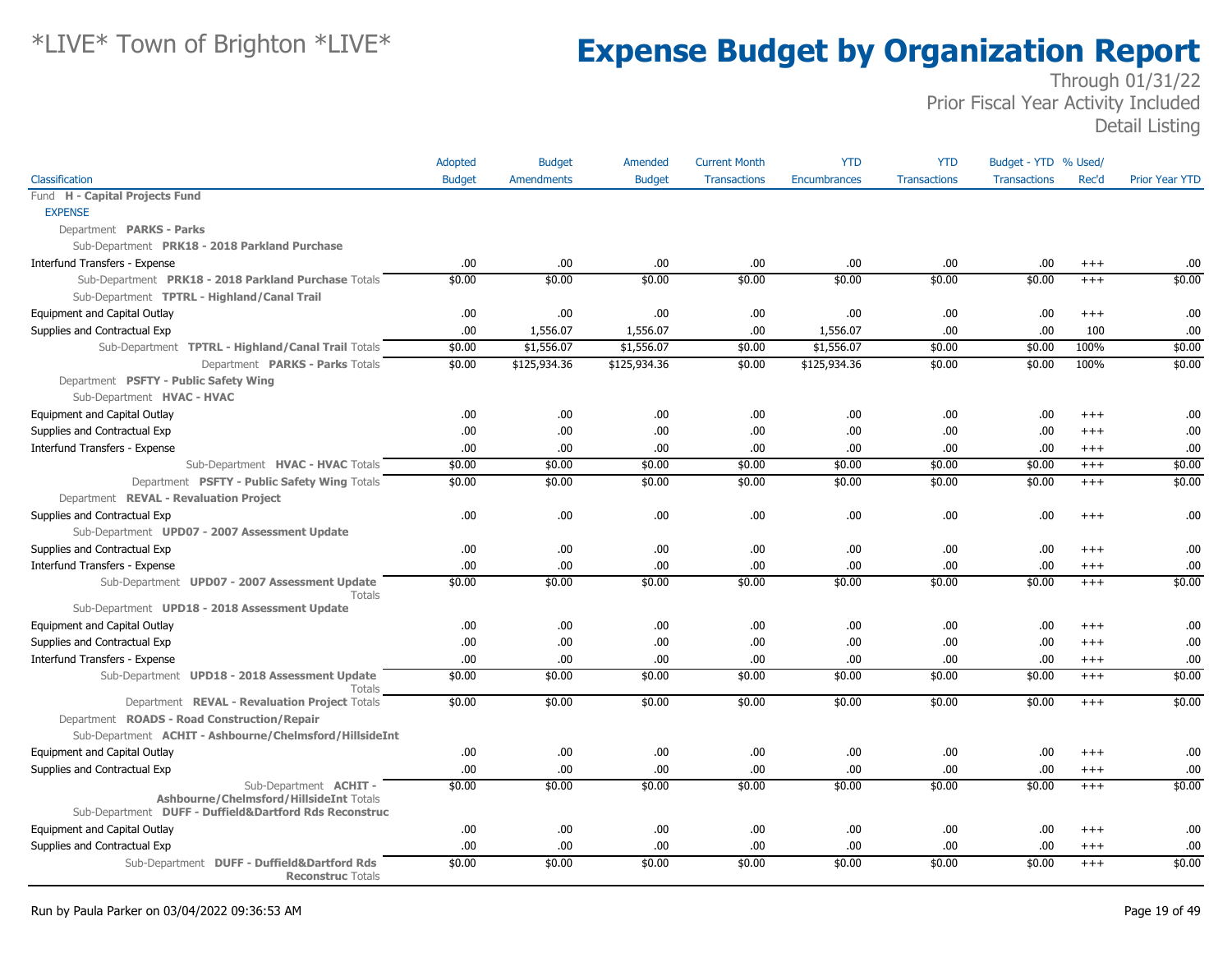|                                                                   | Adopted       | <b>Budget</b>     | Amended       | <b>Current Month</b> | <b>YTD</b>          | <b>YTD</b>          | Budget - YTD % Used/ |          |                       |
|-------------------------------------------------------------------|---------------|-------------------|---------------|----------------------|---------------------|---------------------|----------------------|----------|-----------------------|
| Classification                                                    | <b>Budget</b> | <b>Amendments</b> | <b>Budget</b> | <b>Transactions</b>  | <b>Encumbrances</b> | <b>Transactions</b> | <b>Transactions</b>  | Rec'd    | <b>Prior Year YTD</b> |
| Fund H - Capital Projects Fund                                    |               |                   |               |                      |                     |                     |                      |          |                       |
| <b>EXPENSE</b>                                                    |               |                   |               |                      |                     |                     |                      |          |                       |
| Department ROADS - Road Construction/Repair                       |               |                   |               |                      |                     |                     |                      |          |                       |
| Sub-Department HAVEN - Havens Road Repaving                       |               |                   |               |                      |                     |                     |                      |          |                       |
| Equipment and Capital Outlay                                      | .00           | .00               | .00.          | .00                  | .00                 | .00.                | .00                  | $+++$    | .00.                  |
| Supplies and Contractual Exp                                      | .00.          | .00.              | 00.           | .00                  | .00                 | .00                 | .00                  | $+++$    | .00                   |
| Interfund Transfers - Expense                                     | .00.          | .00.              | .00.          | .00                  | .00                 | .00                 | .00                  | $+++$    | .00.                  |
| Sub-Department HAVEN - Havens Road Repaving Totals                | \$0.00        | \$0.00            | \$0.00        | \$0.00               | \$0.00              | \$0.00              | \$0.00               | $^{+++}$ | \$0.00                |
| Sub-Department HGLND - Highland Ave Reconstruct                   |               |                   |               |                      |                     |                     |                      |          |                       |
| Equipment and Capital Outlay                                      | .00.          | .00.              | .00.          | .00.                 | .00                 | .00                 | .00                  | $+++$    | .00.                  |
| Supplies and Contractual Exp                                      | .00.          | .00               | .00.          | .00                  | .00                 | .00                 | .00                  | $+++$    | .00                   |
| Interfund Transfers - Expense                                     | .00.          | .00               | .00.          | .00.                 | .00                 | .00                 | .00                  | $^{+++}$ | .00                   |
| Sub-Department HGLND - Highland Ave Reconstruct                   | \$0.00        | \$0.00            | \$0.00        | \$0.00               | \$0.00              | \$0.00              | \$0.00               | $+++$    | \$0.00                |
| Totals<br>Sub-Department NIDHA - Homeacres Entranceway            |               |                   |               |                      |                     |                     |                      |          |                       |
| Equipment and Capital Outlay                                      | .00.          | .00               | .00.          | .00                  | .00                 | .00                 | .00                  | $+++$    | .00                   |
| Supplies and Contractual Exp                                      | .00.          | .00               | .00.          | .00.                 | .00                 | .00                 | .00                  | $+++$    | .00                   |
| Sub-Department NIDHA - Homeacres Entranceway Totals               | \$0.00        | \$0.00            | \$0.00        | \$0.00               | \$0.00              | \$0.00              | \$0.00               | $+++$    | \$0.00                |
| Sub-Department NLIMP - NrthLandImp-BlsmToBrncrft                  |               |                   |               |                      |                     |                     |                      |          |                       |
| Supplies and Contractual Exp                                      | .00.          | .00               | .00.          | .00                  | .00                 | .00                 | .00                  | $+++$    | .00                   |
| Interfund Transfers - Expense                                     | .00.          | .00.              | .00.          | .00                  | .00                 | .00                 | .00                  | $^{+++}$ | .00.                  |
| Sub-Department NLIMP - NrthLandImp-BlsmToBrncrft                  | \$0.00        | \$0.00            | \$0.00        | \$0.00               | \$0.00              | \$0.00              | \$0.00               | $+++$    | \$0.00                |
| Totals                                                            |               |                   |               |                      |                     |                     |                      |          |                       |
| Department ROADS - Road Construction/Repair Totals                | \$0.00        | \$0.00            | \$0.00        | \$0.00               | \$0.00              | \$0.00              | \$0.00               | $+++$    | \$0.00                |
| Department SEWER - Consolidated Sewer Dist                        |               |                   |               |                      |                     |                     |                      |          |                       |
| Sub-Department BLOSM - Blossom Rd Sewer Valve                     |               |                   |               |                      |                     |                     |                      |          |                       |
| Equipment and Capital Outlay                                      | .00.          | .00               | .00.          | .00                  | .00                 | .00                 | .00                  | $^{+++}$ | .00                   |
| Supplies and Contractual Exp                                      | .00.          | .00               | .00.          | .00                  | .00                 | .00                 | .00                  | $+++$    | .00                   |
| Interfund Transfers - Expense                                     | .00.          | .00.              | .00.          | .00.                 | .00                 | .00                 | .00                  | $+++$    | .00                   |
| Sub-Department BLOSM - Blossom Rd Sewer Valve Totals              | \$0.00        | \$0.00            | \$0.00        | \$0.00               | \$0.00              | \$0.00              | \$0.00               | $+++$    | \$0.00                |
| Sub-Department EARS2 - Elmwood Ave Swr Phase II                   |               |                   |               |                      |                     |                     |                      |          |                       |
| Equipment and Capital Outlay                                      | .00.          | .00.              | .00.          | .00                  | .00                 | .00                 | .00                  | $+++$    | .00                   |
| Supplies and Contractual Exp                                      | .00.          | .00               | .00.          | .00                  | .00                 | .00                 | .00                  | $+++$    | .00                   |
| Interfund Transfers - Expense                                     | .00.          | .00               | .00.          | .00                  | .00                 | .00                 | .00                  | $+++$    | .00                   |
| Sub-Department EARS2 - Elmwood Ave Swr Phase II<br><b>Totals</b>  | \$0.00        | \$0.00            | \$0.00        | \$0.00               | \$0.00              | \$0.00              | \$0.00               | $+++$    | \$0.00                |
| Sub-Department EASWR - Elmwood Ave Sanitary Sewr                  |               |                   |               |                      |                     |                     |                      |          |                       |
| Equipment and Capital Outlay                                      | .00.          | .00               | .00.          | .00                  | .00                 | .00                 | .00                  | $+++$    | .00.                  |
| Supplies and Contractual Exp                                      | .00.          | .00               | .00.          | .00                  | .00                 | .00                 | .00                  | $+++$    | .00                   |
| Interfund Transfers - Expense                                     | .00.          | .00               | .00.          | .00                  | .00                 | .00                 | .00                  | $+++$    | .00                   |
| Sub-Department EASWR - Elmwood Ave Sanitary Sewr<br><b>Totals</b> | \$0.00        | \$0.00            | \$0.00        | \$0.00               | \$0.00              | \$0.00              | \$0.00               | $+++$    | \$0.00                |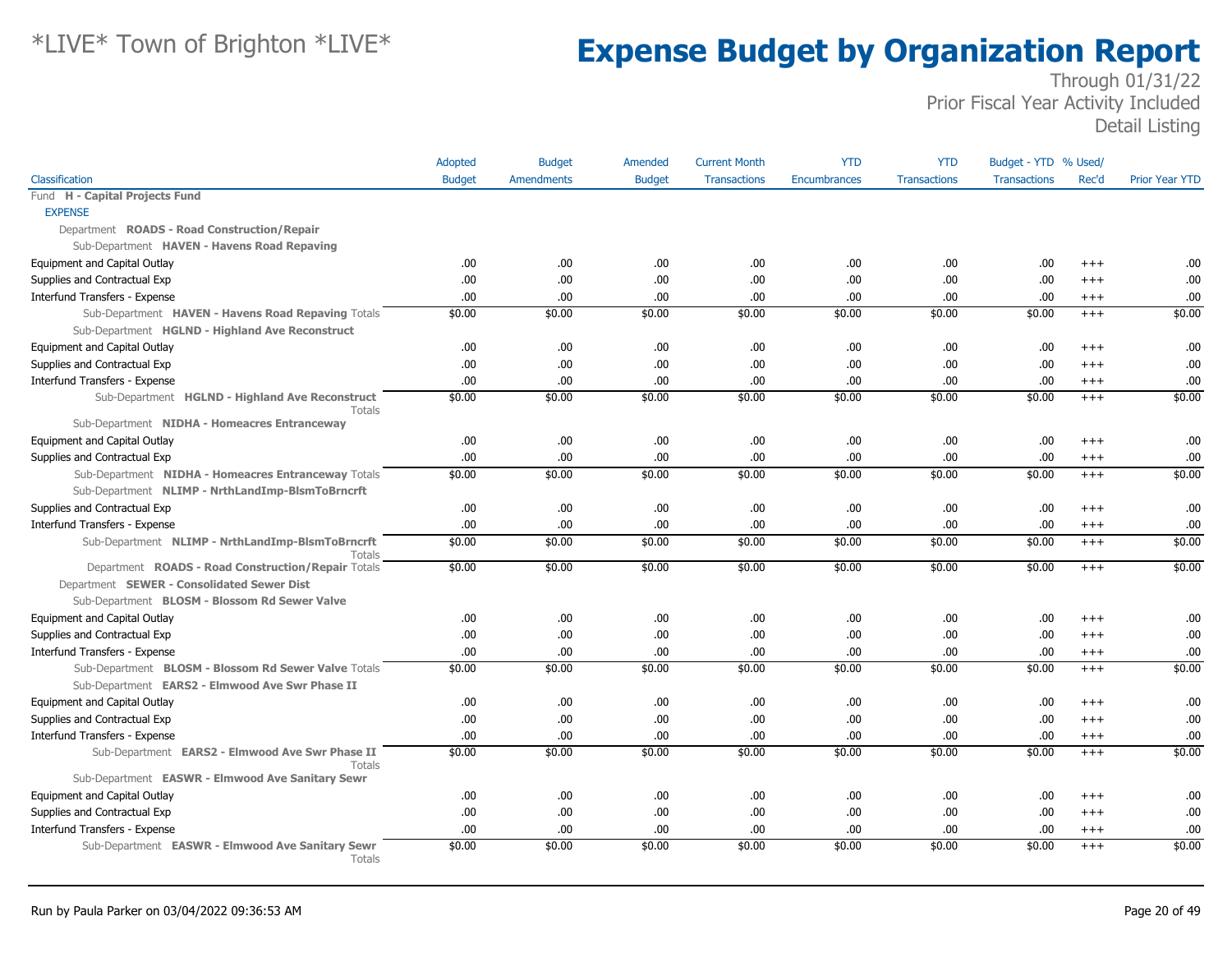|                                                                                           | Adopted       | <b>Budget</b>     | Amended        | <b>Current Month</b> | <b>YTD</b>          | <b>YTD</b>          | Budget - YTD % Used/ |                      |                       |
|-------------------------------------------------------------------------------------------|---------------|-------------------|----------------|----------------------|---------------------|---------------------|----------------------|----------------------|-----------------------|
| Classification                                                                            | <b>Budget</b> | <b>Amendments</b> | <b>Budget</b>  | <b>Transactions</b>  | <b>Encumbrances</b> | <b>Transactions</b> | <b>Transactions</b>  | Rec'd                | <b>Prior Year YTD</b> |
| Fund H - Capital Projects Fund                                                            |               |                   |                |                      |                     |                     |                      |                      |                       |
| <b>EXPENSE</b>                                                                            |               |                   |                |                      |                     |                     |                      |                      |                       |
| Department SEWER - Consolidated Sewer Dist                                                |               |                   |                |                      |                     |                     |                      |                      |                       |
| Sub-Department ELINE - East Ave. Sewer Relining                                           |               |                   |                |                      |                     |                     |                      |                      |                       |
| Equipment and Capital Outlay                                                              | .00           | .00               | .00.           | .00.                 | .00.                | .00                 | .00                  | $^{+++}$             | .00                   |
| Supplies and Contractual Exp                                                              | .00.          | .00               | .00.           | .00                  | .00                 | .00                 | .00                  | $+++$                | .00                   |
| Interfund Transfers - Expense                                                             | .00.          | .00               | .00.           | .00                  | .00                 | .00                 | .00.                 | $+++$                | .00                   |
| Sub-Department ELINE - East Ave. Sewer Relining Totals                                    | \$0.00        | \$0.00            | \$0.00         | \$0.00               | \$0.00              | \$0.00              | \$0.00               | $+++$                | \$0.00                |
| Sub-Department STORM - STORM SWR REPAIR/CONSTRUC                                          |               |                   |                |                      |                     |                     |                      |                      |                       |
| Equipment and Capital Outlay                                                              | .00.          | .00.              | .00.           | .00                  | .00                 | .00                 | .00                  | $^{+++}$             | .00                   |
| Supplies and Contractual Exp                                                              | .00.          | .00.              | .00.           | .00.                 | .00.                | .00                 | .00.                 | $+++$                | .00                   |
| Interfund Transfers - Expense                                                             | .00.          | .00               | .00.           | .00                  | .00                 | .00                 | .00.                 | $^{+++}$             | .00                   |
| Sub-Department STORM - STORM SWR                                                          | \$0.00        | \$0.00            | \$0.00         | \$0.00               | \$0.00              | \$0.00              | \$0.00               | $^{+++}$             | \$0.00                |
| <b>REPAIR/CONSTRUC Totals</b><br>Sub-Department WDRSS - Western Dr. Sanitary Swr          |               |                   |                |                      |                     |                     |                      |                      |                       |
| Equipment and Capital Outlay                                                              | .00.          | .00               | .00.           | .00                  | .00.                | .00                 | .00.                 | $+++$                | .00                   |
| Supplies and Contractual Exp                                                              | .00.          | .00               | .00.           | .00                  | .00                 | .00                 | .00                  | $+++$                | .00                   |
| Sub-Department WDRSS - Western Dr. Sanitary Swr<br>Totals                                 | \$0.00        | \$0.00            | \$0.00         | \$0.00               | \$0.00              | \$0.00              | \$0.00               | $+++$                | \$0.00                |
| Department SEWER - Consolidated Sewer Dist Totals                                         | \$0.00        | \$0.00            | \$0.00         | \$0.00               | \$0.00              | \$0.00              | \$0.00               | $+++$                | \$0.00                |
| Department SWALK - Townwide Sidewalk Network                                              |               |                   |                |                      |                     |                     |                      |                      |                       |
| Sub-Department TWALK - Townwide Sidewalk Constr                                           |               |                   |                |                      |                     |                     |                      |                      |                       |
| Equipment and Capital Outlay                                                              | .00.          | .00               | .00.           | .00                  | .00                 | .00                 | .00                  | $^{+++}$             | .00                   |
| Supplies and Contractual Exp                                                              | .00.          | .00.              | .00.           | .00                  | .00.                | .00                 | .00                  | $^{+++}$             | .00                   |
| Sub-Department TWALK - Townwide Sidewalk Constr<br>Totals                                 | \$0.00        | \$0.00            | \$0.00         | \$0.00               | \$0.00              | \$0.00              | \$0.00               | $+++$                | \$0.00                |
| Department SWALK - Townwide Sidewalk Network Totals<br>Department SWEEP - Street Sweeper  | \$0.00        | \$0.00            | \$0.00         | \$0.00               | \$0.00              | \$0.00              | \$0.00               | $+++$                | \$0.00                |
| Sub-Department SWP14 - St. Sweeper 2014                                                   |               |                   |                |                      |                     |                     |                      |                      |                       |
| Equipment and Capital Outlay                                                              | .00.          | .00               | .00.           | .00                  | .00.                | .00                 | .00                  | $+++$                | .00                   |
|                                                                                           | .00.          | .00.              | .00.           | .00                  | .00.                | .00                 | .00                  | $+++$                | .00                   |
| Supplies and Contractual Exp                                                              | .00.          |                   |                |                      |                     | .00.                | .00.                 |                      |                       |
| Interfund Transfers - Expense                                                             | \$0.00        | .00.<br>\$0.00    | .00.<br>\$0.00 | .00<br>\$0.00        | .00.<br>\$0.00      | \$0.00              |                      | $+++$                | .00<br>\$0.00         |
| Sub-Department SWP14 - St. Sweeper 2014 Totals<br>Sub-Department SWP15 - St. Sweeper 2015 |               |                   |                |                      |                     |                     | \$0.00               | $^{+++}$             |                       |
| Equipment and Capital Outlay                                                              | .00.          | .00               | .00.           | .00                  | .00                 | .00                 | .00.                 |                      | .00                   |
|                                                                                           | 00.           | .00.              | .00.           | .00                  | .00.                | .00                 | .00.                 | $+++$<br>$+++$       | .00                   |
| Supplies and Contractual Exp                                                              | .00.          | .00               | .00.           | .00                  | .00.                | .00                 | .00.                 |                      |                       |
| Interfund Transfers - Expense<br>Sub-Department SWP15 - St. Sweeper 2015 Totals           | \$0.00        | \$0.00            | \$0.00         | \$0.00               | \$0.00              | \$0.00              | \$0.00               | $^{+++}$<br>$^{+++}$ | .00<br>\$0.00         |
|                                                                                           |               |                   |                |                      |                     |                     |                      |                      |                       |
| Department SWEEP - Street Sweeper Totals                                                  | \$0.00        | \$0.00            | \$0.00         | \$0.00               | \$0.00              | \$0.00              | \$0.00               | $^{+++}$             | \$0.00                |
| Department THALL - Town Hall                                                              |               |                   |                |                      |                     |                     |                      |                      |                       |
| Sub-Department HVAC - HVAC                                                                |               |                   |                |                      |                     |                     |                      |                      |                       |
| Equipment and Capital Outlay                                                              | .00.          | .00.              | .00.           | .00                  | .00                 | .00                 | .00                  | $^{+++}$             | .00                   |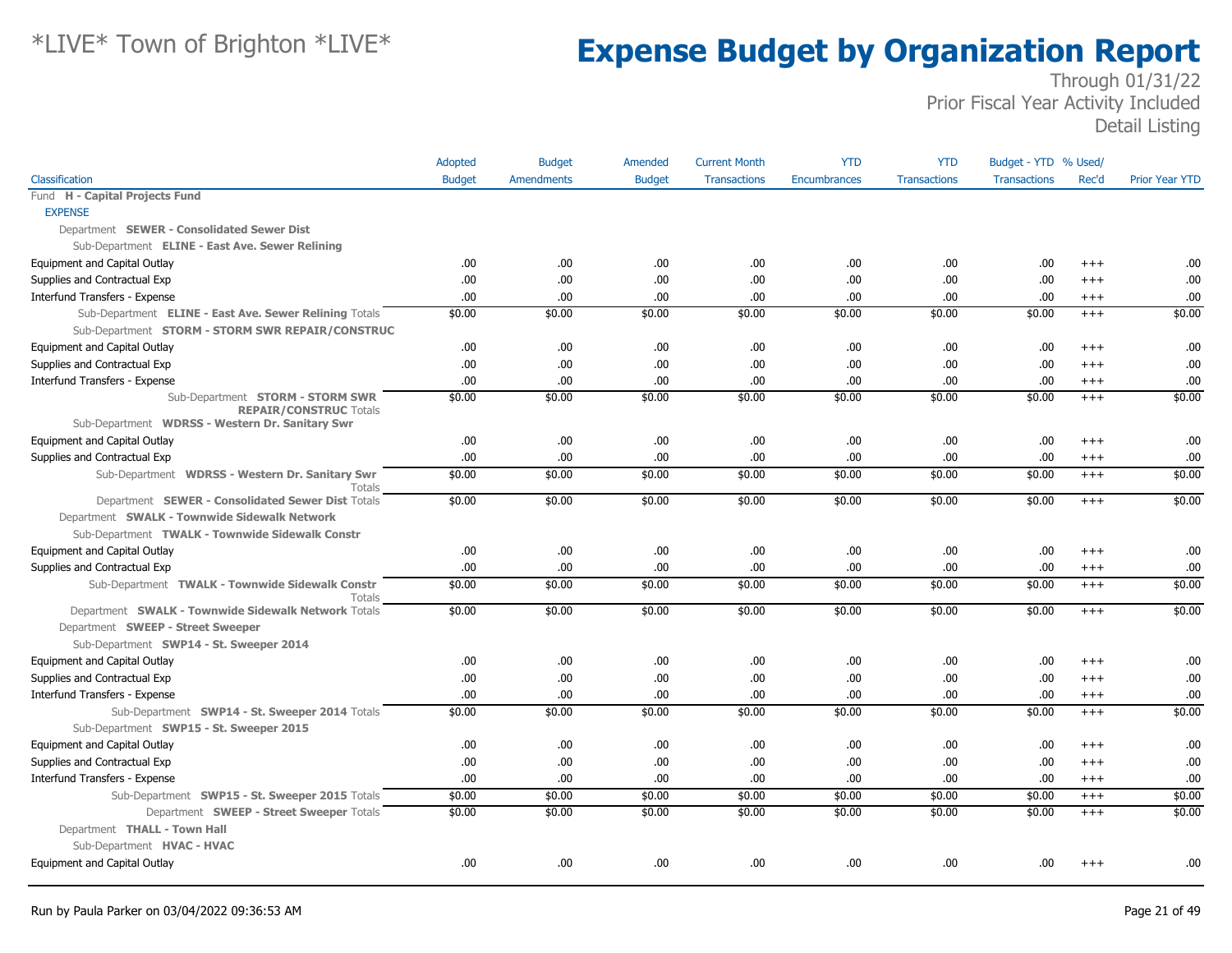|                                                   | Adopted       | <b>Budget</b>     | Amended       | <b>Current Month</b> | <b>YTD</b>          | <b>YTD</b>          | Budget - YTD % Used/ |          |                       |
|---------------------------------------------------|---------------|-------------------|---------------|----------------------|---------------------|---------------------|----------------------|----------|-----------------------|
| Classification                                    | <b>Budget</b> | <b>Amendments</b> | <b>Budget</b> | <b>Transactions</b>  | <b>Encumbrances</b> | <b>Transactions</b> | <b>Transactions</b>  | Rec'd    | <b>Prior Year YTD</b> |
| Fund H - Capital Projects Fund                    |               |                   |               |                      |                     |                     |                      |          |                       |
| <b>EXPENSE</b>                                    |               |                   |               |                      |                     |                     |                      |          |                       |
| Department THALL - Town Hall                      |               |                   |               |                      |                     |                     |                      |          |                       |
| Sub-Department HVAC - HVAC                        |               |                   |               |                      |                     |                     |                      |          |                       |
| Supplies and Contractual Exp                      | .00.          | .00.              | .00           | .00                  | .00.                | .00.                | .00.                 | $^{++}$  | .00.                  |
| Sub-Department HVAC - HVAC Totals                 | \$0.00        | \$0.00            | \$0.00        | \$0.00               | \$0.00              | \$0.00              | \$0.00               | $+++$    | \$0.00                |
| Department THALL - Town Hall Totals               | \$0.00        | \$0.00            | \$0.00        | \$0.00               | \$0.00              | \$0.00              | \$0.00               | $+++$    | \$0.00                |
| Department TRACT - Tractor Purchase               |               |                   |               |                      |                     |                     |                      |          |                       |
| Sub-Department TR17 - Tractor 2017                |               |                   |               |                      |                     |                     |                      |          |                       |
| <b>Equipment and Capital Outlay</b>               | .00.          | .00               | .00.          | .00                  | .00                 | .00                 | .00                  | $^{+++}$ | .00                   |
| Supplies and Contractual Exp                      | .00.          | .00               | .00.          | .00                  | .00                 | .00                 | .00                  | $^{+++}$ | .00                   |
| Interfund Transfers - Expense                     | .00           | .00               | .00.          | .00                  | .00.                | .00                 | .00                  | $^{+++}$ | .00.                  |
| Sub-Department TR17 - Tractor 2017 Totals         | \$0.00        | \$0.00            | \$0.00        | \$0.00               | \$0.00              | \$0.00              | \$0.00               | $^{+++}$ | \$0.00                |
| Department TRACT - Tractor Purchase Totals        | \$0.00        | \$0.00            | \$0.00        | \$0.00               | \$0.00              | \$0.00              | \$0.00               | $+++$    | \$0.00                |
| Department TRUCK - Truck Purchase                 |               |                   |               |                      |                     |                     |                      |          |                       |
| Sub-Department DMP16 - Dump Truck 2016            |               |                   |               |                      |                     |                     |                      |          |                       |
| Equipment and Capital Outlay                      | .00.          | .00               | .00           | .00                  | .00                 | .00                 | .00                  | $^{++}$  | .00.                  |
| Supplies and Contractual Exp                      | .00.          | .00               | .00.          | .00                  | .00                 | .00.                | .00                  | $^{++}$  | .00                   |
| Interfund Transfers - Expense                     | .00.          | .00               | .00.          | .00                  | .00                 | .00.                | .00                  | $^{+++}$ | .00                   |
| Sub-Department DMP16 - Dump Truck 2016 Totals     | \$0.00        | \$0.00            | \$0.00        | \$0.00               | \$0.00              | \$0.00              | \$0.00               | $^{+++}$ | \$0.00                |
| Sub-Department DMP17 - Dump Truck 2017            |               |                   |               |                      |                     |                     |                      |          |                       |
| Equipment and Capital Outlay                      | .00.          | .00               | .00.          | .00                  | .00                 | .00                 | .00                  | $^{++}$  | .00.                  |
| Supplies and Contractual Exp                      | .00           | .00               | .00.          | .00                  | .00                 | .00                 | .00                  | $^{++}$  | .00                   |
| Interfund Transfers - Expense                     | .00.          | .00               | .00.          | .00                  | .00                 | .00.                | .00                  | $^{++}$  | .00                   |
| Sub-Department DMP17 - Dump Truck 2017 Totals     | \$0.00        | \$0.00            | \$0.00        | \$0.00               | \$0.00              | \$0.00              | \$0.00               | $+++$    | \$0.00                |
| Sub-Department FLUSH - Flusher Truck 2016         |               |                   |               |                      |                     |                     |                      |          |                       |
| Equipment and Capital Outlay                      | .00           | .00               | .00.          | .00                  | .00                 | .00                 | .00                  | $^{+++}$ | .00.                  |
| Supplies and Contractual Exp                      | .00.          | .00               | .00.          | .00                  | .00                 | .00.                | .00                  | $+++$    | .00.                  |
| Interfund Transfers - Expense                     | .00.          | .00               | .00.          | .00                  | .00                 | .00                 | .00                  | $^{+++}$ | .00                   |
| Sub-Department FLUSH - Flusher Truck 2016 Totals  | \$0.00        | \$0.00            | \$0.00        | \$0.00               | \$0.00              | \$0.00              | \$0.00               | $^{++}$  | \$0.00                |
| Sub-Department HWY18 - Highway Trucks 2018        |               |                   |               |                      |                     |                     |                      |          |                       |
| Equipment and Capital Outlay                      | .00           | .00               | .00.          | .00                  | .00                 | .00                 | .00.                 | $+++$    | .00                   |
| Supplies and Contractual Exp                      | .00.          | .00               | .00.          | .00                  | .00                 | .00                 | .00                  | $^{++}$  | .00                   |
| Interfund Transfers - Expense                     | .00.          | .00               | .00.          | .00                  | .00                 | .00.                | .00                  | $^{++}$  | .00.                  |
| Sub-Department HWY18 - Highway Trucks 2018 Totals | \$0.00        | \$0.00            | \$0.00        | \$0.00               | \$0.00              | \$0.00              | \$0.00               | $+++$    | \$0.00                |
| Sub-Department HWY19 - Highway Trucks 2019        |               |                   |               |                      |                     |                     |                      |          |                       |
| <b>Equipment and Capital Outlay</b>               | .00.          | .00               | .00.          | .00                  | .00                 | .00                 | .00                  | $+++$    | .00.                  |
| Supplies and Contractual Exp                      | .00           | .00               | .00.          | .00                  | .00                 | .00                 | .00                  | $^{+++}$ | .00                   |
| Interfund Transfers - Expense                     | .00.          | .00               | .00.          | .00                  | .00                 | .00.                | .00                  | $^{+++}$ | .00.                  |
| Sub-Department HWY19 - Highway Trucks 2019 Totals | \$0.00        | \$0.00            | \$0.00        | \$0.00               | \$0.00              | \$0.00              | \$0.00               | $+++$    | \$0.00                |
|                                                   |               |                   |               |                      |                     |                     |                      |          |                       |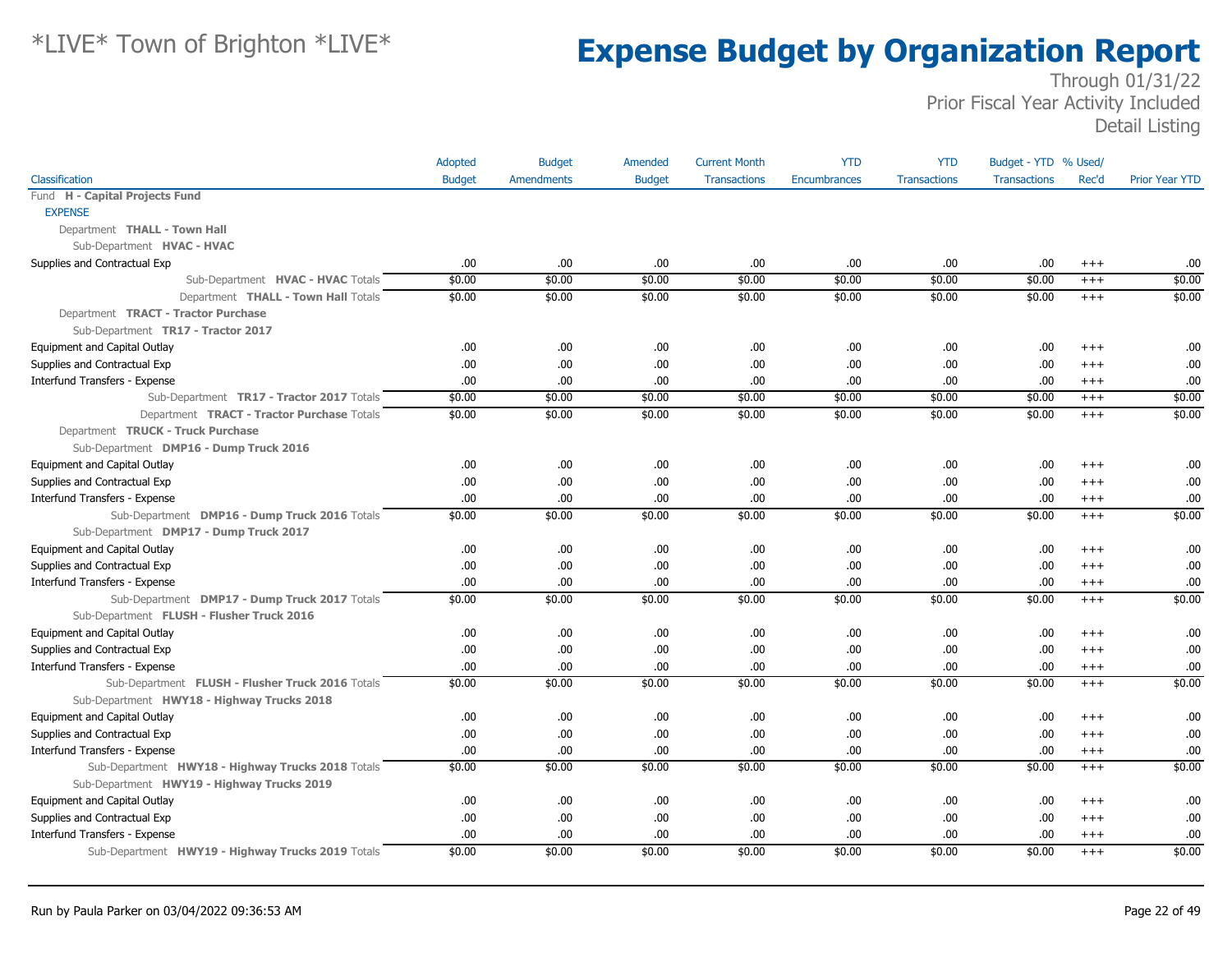|                                                                   | Adopted       | <b>Budget</b>     | Amended       | <b>Current Month</b> | <b>YTD</b>          | <b>YTD</b>          | Budget - YTD % Used/ |          |                       |
|-------------------------------------------------------------------|---------------|-------------------|---------------|----------------------|---------------------|---------------------|----------------------|----------|-----------------------|
| Classification                                                    | <b>Budget</b> | <b>Amendments</b> | <b>Budget</b> | <b>Transactions</b>  | <b>Encumbrances</b> | <b>Transactions</b> | <b>Transactions</b>  | Rec'd    | <b>Prior Year YTD</b> |
| Fund H - Capital Projects Fund                                    |               |                   |               |                      |                     |                     |                      |          |                       |
| <b>EXPENSE</b>                                                    |               |                   |               |                      |                     |                     |                      |          |                       |
| Department TRUCK - Truck Purchase                                 |               |                   |               |                      |                     |                     |                      |          |                       |
| Sub-Department HWY20 - Highway Trucks 2020                        |               |                   |               |                      |                     |                     |                      |          |                       |
| Equipment and Capital Outlay                                      | .00.          | .00               | .00.          | .00                  | .00                 | .00.                | .00.                 | $^{+++}$ | 39,053.83             |
| Supplies and Contractual Exp                                      | .00           | .00               | .00.          | .00                  | .00                 | .00                 | .00.                 | $+++$    | .00                   |
| Interfund Transfers - Expense                                     | .00           | .00               | .00.          | .00                  | .00                 | .00                 | .00.                 | $+++$    | .00                   |
| Sub-Department HWY20 - Highway Trucks 2020 Totals                 | \$0.00        | \$0.00            | \$0.00        | \$0.00               | \$0.00              | \$0.00              | \$0.00               | $+++$    | \$39,053.83           |
| Sub-Department HWY21 - Highway Trucks/Tractor 2021                |               |                   |               |                      |                     |                     |                      |          |                       |
| Equipment and Capital Outlay                                      | .00           | 535,615.06        | 535,615.06    | .00                  | 535,615.06          | .00.                | .00.                 | 100      | .00                   |
| Supplies and Contractual Exp                                      | .00.          | .00               | .00.          | .00                  | .00.                | .00.                | .00.                 | $+++$    | .00                   |
| Sub-Department HWY21 - Highway Trucks/Tractor 2021<br>Totals      | \$0.00        | \$535,615.06      | \$535,615.06  | \$0.00               | \$535,615.06        | \$0.00              | \$0.00               | 100%     | \$0.00                |
| Sub-Department PKU15 - PickUp Truck 2015                          |               |                   |               |                      |                     |                     |                      |          |                       |
| Equipment and Capital Outlay                                      | .00           | .00               | .00.          | .00                  | .00                 | .00                 | .00                  | $^{++}$  | .00                   |
| Supplies and Contractual Exp                                      | .00           | .00               | .00.          | .00                  | .00.                | .00.                | .00.                 | $+++$    | .00                   |
| Interfund Transfers - Expense                                     | .00           | .00               | .00.          | .00                  | .00                 | .00                 | .00.                 | $^{+++}$ | .00.                  |
| Sub-Department PKU15 - PickUp Truck 2015 Totals                   | \$0.00        | \$0.00            | \$0.00        | \$0.00               | \$0.00              | \$0.00              | \$0.00               | $^{+++}$ | \$0.00                |
| Sub-Department PKU17 - Pickup Truck 2017                          |               |                   |               |                      |                     |                     |                      |          |                       |
| Equipment and Capital Outlay                                      | .00           | .00               | .00.          | .00                  | .00                 | .00.                | .00.                 | $^{++}$  | .00                   |
| Supplies and Contractual Exp                                      | .00           | .00               | .00.          | .00                  | .00                 | .00                 | .00.                 | $^{+++}$ | .00                   |
| Interfund Transfers - Expense                                     | .00.          | .00               | .00.          | .00                  | .00                 | .00.                | .00                  | $+++$    | .00                   |
| Sub-Department PKU17 - Pickup Truck 2017 Totals                   | \$0.00        | \$0.00            | \$0.00        | \$0.00               | \$0.00              | \$0.00              | \$0.00               | $+++$    | \$0.00                |
| Sub-Department PKU20 - Pickup Truck 2020 (Parks)                  |               |                   |               |                      |                     |                     |                      |          |                       |
| Equipment and Capital Outlay                                      | .00           | .00               | .00.          | .00                  | .00                 | .00.                | .00.                 | $^{++}$  | .00                   |
| Supplies and Contractual Exp                                      | .00           | .00               | .00.          | .00                  | .00                 | .00                 | .00.                 | $^{+++}$ | .00                   |
| Interfund Transfers - Expense                                     | .00           | .00               | .00.          | .00                  | .00.                | .00                 | .00.                 | $^{+++}$ | .00                   |
| Sub-Department PKU20 - Pickup Truck 2020 (Parks)<br><b>Totals</b> | \$0.00        | \$0.00            | \$0.00        | \$0.00               | \$0.00              | \$0.00              | \$0.00               | $+++$    | \$0.00                |
| Sub-Department PMP03 - Pumper Fire Truck                          |               |                   |               |                      |                     |                     |                      |          |                       |
| Equipment and Capital Outlay                                      | .00.          | .00               | .00.          | .00                  | .00.                | .00                 | .00                  | $^{+++}$ | .00                   |
| Supplies and Contractual Exp                                      | .00           | .00               | .00.          | .00                  | .00.                | .00                 | .00.                 | $^{+++}$ | .00                   |
| Sub-Department PMP03 - Pumper Fire Truck Totals                   | \$0.00        | \$0.00            | \$0.00        | \$0.00               | \$0.00              | \$0.00              | \$0.00               | $+++$    | \$0.00                |
| Sub-Department SWR17 - Sewer Dump Truck 2017                      |               |                   |               |                      |                     |                     |                      |          |                       |
| Equipment and Capital Outlay                                      | .00           | .00               | .00.          | .00                  | .00                 | .00.                | .00.                 | $^{++}$  | .00                   |
| Supplies and Contractual Exp                                      | .00           | .00               | .00.          | .00                  | .00.                | .00                 | .00.                 | $+++$    | .00                   |
| Interfund Transfers - Expense                                     | .00           | .00               | .00.          | .00                  | .00                 | .00.                | .00.                 | $^{+++}$ | .00                   |
| Sub-Department SWR17 - Sewer Dump Truck 2017<br><b>Totals</b>     | \$0.00        | \$0.00            | \$0.00        | \$0.00               | \$0.00              | \$0.00              | \$0.00               | $+++$    | \$0.00                |
| Sub-Department SWR18 - Sewer Equipment 2018                       |               |                   |               |                      |                     |                     |                      |          |                       |
| Equipment and Capital Outlay                                      | .00.          | .00               | .00.          | .00                  | .00                 | .00                 | .00                  | $^{++}$  | .00.                  |
| Supplies and Contractual Exp                                      | .00.          | .00               | .00.          | .00                  | .00.                | .00                 | .00.                 | $^{++}$  | .00                   |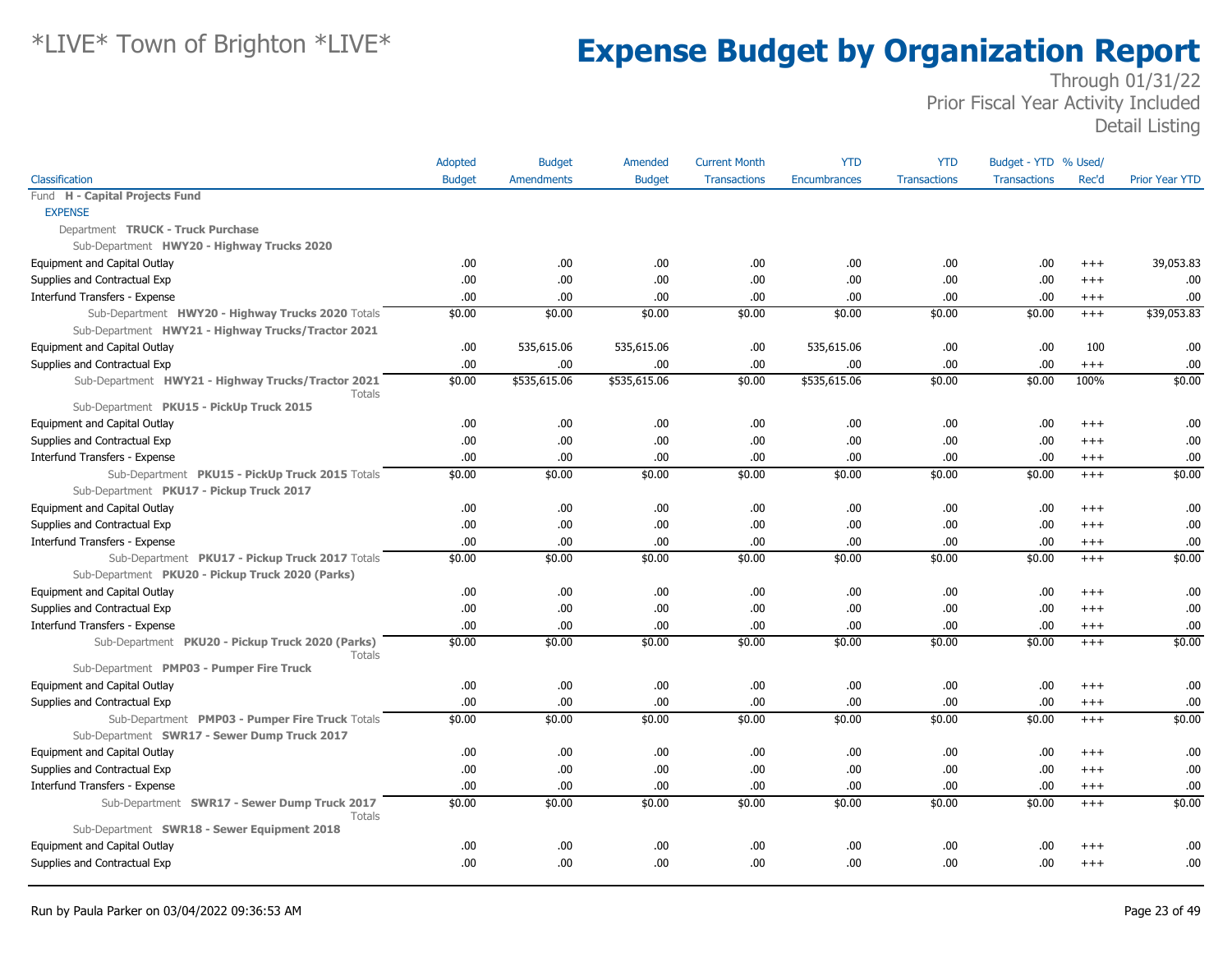|                                                     | Adopted       | <b>Budget</b> | Amended       | <b>Current Month</b> | <b>YTD</b>   | <b>YTD</b>          | Budget - YTD % Used/ |       |                       |
|-----------------------------------------------------|---------------|---------------|---------------|----------------------|--------------|---------------------|----------------------|-------|-----------------------|
| Classification                                      | <b>Budget</b> | Amendments    | <b>Budget</b> | <b>Transactions</b>  | Encumbrances | <b>Transactions</b> | <b>Transactions</b>  | Rec'd | <b>Prior Year YTD</b> |
| Fund H - Capital Projects Fund                      |               |               |               |                      |              |                     |                      |       |                       |
| <b>EXPENSE</b>                                      |               |               |               |                      |              |                     |                      |       |                       |
| Department TRUCK - Truck Purchase                   |               |               |               |                      |              |                     |                      |       |                       |
| Sub-Department SWR18 - Sewer Equipment 2018         |               |               |               |                      |              |                     |                      |       |                       |
| Interfund Transfers - Expense                       | .00           | .00           | .00           | .00                  | .00          | .00                 | .00.                 | $+++$ | .00.                  |
| Sub-Department SWR18 - Sewer Equipment 2018 Totals  | \$0.00        | \$0.00        | \$0.00        | \$0.00               | \$0.00       | \$0.00              | \$0.00               | $+++$ | \$0.00                |
| Sub-Department TRK17 - Small Dump Truck 2017        |               |               |               |                      |              |                     |                      |       |                       |
| Equipment and Capital Outlay                        | .00.          | .00           | .00           | .00                  | .00          | .00                 | .00.                 | $+++$ | .00.                  |
| Supplies and Contractual Exp                        | .00.          | .00.          | .00           | .00                  | .00          | .00                 | .00.                 | $+++$ | .00.                  |
| Interfund Transfers - Expense                       | .00.          | .00           | .00.          | .00                  | .00          | .00                 | .00.                 | $+++$ | .00.                  |
| Sub-Department TRK17 - Small Dump Truck 2017 Totals | \$0.00        | \$0.00        | \$0.00        | \$0.00               | \$0.00       | \$0.00              | \$0.00               | $+++$ | \$0.00                |
| Department TRUCK - Truck Purchase Totals            | \$0.00        | \$535,615.06  | \$535,615.06  | \$0.00               | \$535,615.06 | \$0.00              | \$0.00               | 100%  | \$39,053.83           |
| <b>EXPENSE TOTALS</b>                               | \$0.00        | \$661,549.42  | \$661,549.42  | \$0.00               | \$661,549.42 | \$0.00              | \$0.00               | 100%  | \$39,053.83           |
| Fund H - Capital Projects Fund Totals               | \$0.00        | \$661,549.42  | \$661,549.42  | \$0.00               | \$661,549.42 | \$0.00              | \$0.00               |       | \$39,053.83           |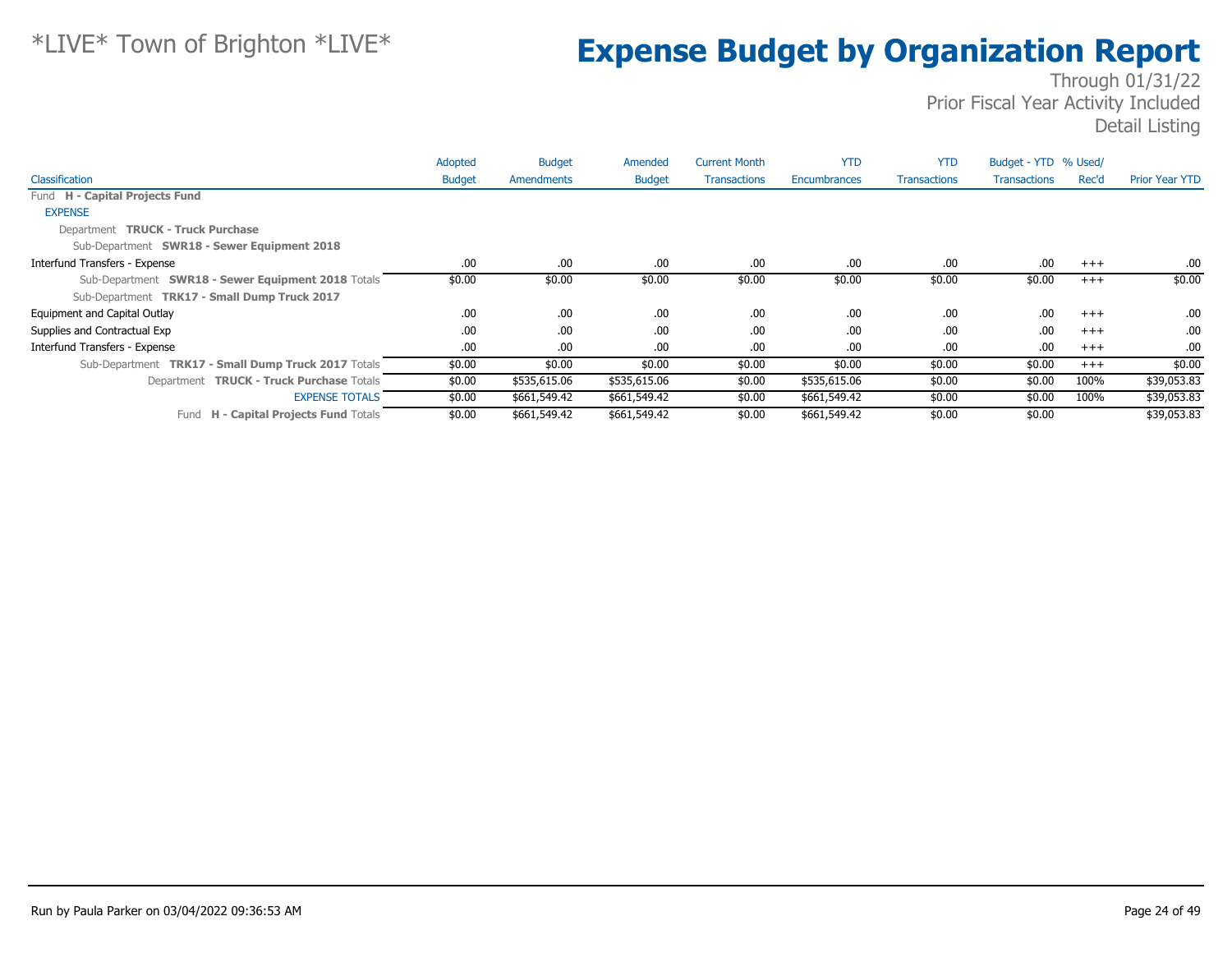|                                                     | Adopted        | <b>Budget</b> | Amended        | <b>Current Month</b> | <b>YTD</b>   | <b>YTD</b>          | Budget - YTD % Used/ |          |                       |
|-----------------------------------------------------|----------------|---------------|----------------|----------------------|--------------|---------------------|----------------------|----------|-----------------------|
| Classification                                      | <b>Budget</b>  | Amendments    | <b>Budget</b>  | <b>Transactions</b>  | Encumbrances | <b>Transactions</b> | <b>Transactions</b>  | Rec'd    | <b>Prior Year YTD</b> |
| Fund L - Library Fund                               |                |               |                |                      |              |                     |                      |          |                       |
| <b>EXPENSE</b>                                      |                |               |                |                      |              |                     |                      |          |                       |
| Department LIBRY - Brighton Memorial Library        |                |               |                |                      |              |                     |                      |          |                       |
| Interfund Transfers - Expense                       | .00            | .00.          | .00            | .00                  | .00          | .00.                | .00                  | $+++$    | .00.                  |
| Sub-Department 7410 - Library                       |                |               |                |                      |              |                     |                      |          |                       |
| Personal Services - Wages                           | 1,445,675.00   | .00.          | 1,445,675.00   | 92,847.01            | .00          | 92,847.01           | 1,352,827.99         | 6        | 87,223.05             |
| Equipment and Capital Outlay                        | 21,410.00      | .00.          | 21,410.00      | .00                  | .00          | .00.                | 21,410.00            | 0        | .00.                  |
| Supplies and Contractual Exp                        | 291,925.00     | 3,624.98      | 295,549.98     | .00                  | 192,272.64   | .00.                | 103,277.34           | 65       | .00.                  |
| <b>Utility Expenses</b>                             | 1,020.00       | .00.          | 1,020.00       | .00                  | .00          | .00.                | 1,020.00             | 0        | 152.07                |
| Commercial Insurance                                | 30,950.00      | .00.          | 30,950.00      | 10,895.68            | .00          | 10,895.68           | 20,054.32            | 35       | 11,495.97             |
| Principal on Indebtedness                           | 55,000.00      | .00.          | 55,000.00      | .00                  | .00          | .00                 | 55,000.00            | 0        | .00.                  |
| Interest on Indebtedness                            | 4,890.00       | .00.          | 4,890.00       | .00                  | .00          | .00.                | 4,890.00             | 0        | .00.                  |
| <b>Employee Benefits</b>                            | 442,940.00     | .00.          | 442,940.00     | 38,915.90            | 4,249.56     | 38,915.90           | 399,774.54           | 10       | 38,534.49             |
| Interfund Transfers - Expense                       | .00            | .00.          | .00.           | .00                  | .00          | .00.                | .00                  | $^{+++}$ | .00                   |
| 7410 - Library Totals<br>Sub-Department             | \$2,293,810.00 | \$3,624.98    | \$2,297,434.98 | \$142,658.59         | \$196,522.20 | \$142,658.59        | \$1,958,254.19       | 15%      | \$137,405.58          |
| Department LIBRY - Brighton Memorial Library Totals | \$2,293,810.00 | \$3,624.98    | \$2,297,434.98 | \$142,658.59         | \$196,522.20 | \$142,658.59        | \$1,958,254.19       | 15%      | \$137,405.58          |
| <b>EXPENSE TOTALS</b>                               | \$2,293,810.00 | \$3,624.98    | \$2,297,434.98 | \$142,658.59         | \$196,522.20 | \$142,658.59        | \$1,958,254.19       | 15%      | \$137,405.58          |
| L - Library Fund Totals<br>Fund                     | \$2,293,810.00 | \$3,624.98    | \$2,297,434.98 | \$142,658.59         | \$196,522.20 | \$142,658.59        | \$1,958,254.19       |          | \$137,405.58          |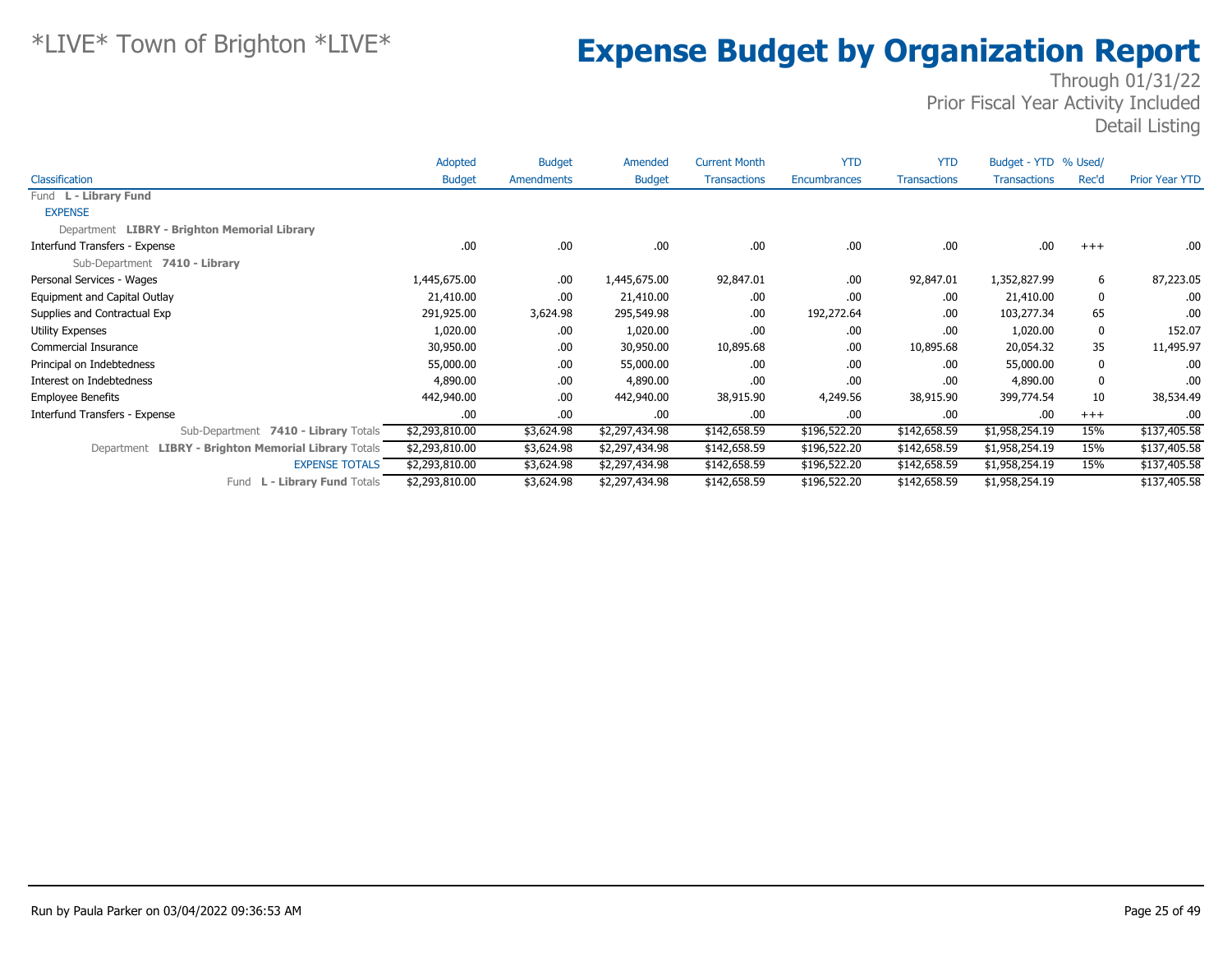|                                                         | Adopted       | <b>Budget</b> | Amended       | <b>Current Month</b> | <b>YTD</b>          | <b>YTD</b>          | Budget - YTD % Used/ |             |                |
|---------------------------------------------------------|---------------|---------------|---------------|----------------------|---------------------|---------------------|----------------------|-------------|----------------|
| Classification                                          | <b>Budget</b> | Amendments    | <b>Budget</b> | <b>Transactions</b>  | <b>Encumbrances</b> | <b>Transactions</b> | <b>Transactions</b>  | Rec'd       | Prior Year YTD |
| Fund SA - Ambulance Special Dist                        |               |               |               |                      |                     |                     |                      |             |                |
| <b>EXPENSE</b>                                          |               |               |               |                      |                     |                     |                      |             |                |
| Department <b>AMBUD - Ambulance Special Dist</b>        |               |               |               |                      |                     |                     |                      |             |                |
| Sub-Department 3600 - Ambulance District                |               |               |               |                      |                     |                     |                      |             |                |
| Equipment and Capital Outlay                            | 70,000.00     | .00.          | 70,000.00     | .00                  | .00                 | .00                 | 70,000,00            | $\mathbf 0$ | .00.           |
| Supplies and Contractual Exp                            | 372,050.00    | .00.          | 372,050.00    | 1,799.80             | .00                 | 1,799.80            | 370,250.20           | 0           | 1,300.09       |
| Commercial Insurance                                    | .00.          | .00           | .00           | .00.                 | .00                 | .00                 | .00                  | $+++$       | .00.           |
| Principal on Indebtedness                               | .00.          | .00           | .00           | .00                  | .00                 | .00                 | .00                  | $+++$       | .00.           |
| Interest on Indebtedness                                | .00.          | .00           | .00           | .00                  | .00                 | .00                 | .00                  | $+++$       | .00.           |
| Interfund Transfers - Expense                           | .00.          | .00           | .00           | .00                  | .00                 | .00                 | .00                  | $+++$       | .00.           |
| 3600 - Ambulance District Totals<br>Sub-Department      | \$442,050.00  | \$0.00        | \$442,050.00  | \$1,799.80           | \$0.00              | \$1,799.80          | \$440,250.20         | 0%          | \$1,300.09     |
| Department <b>AMBUD - Ambulance Special Dist Totals</b> | \$442,050.00  | \$0.00        | \$442,050.00  | \$1,799.80           | \$0.00              | \$1,799.80          | \$440,250.20         | 0%          | \$1,300.09     |
| <b>EXPENSE TOTALS</b>                                   | \$442,050.00  | \$0.00        | \$442,050.00  | \$1,799.80           | \$0.00              | \$1,799.80          | \$440,250.20         | $0\%$       | \$1,300.09     |
| <b>SA - Ambulance Special Dist Totals</b><br>Fund       | \$442,050.00  | \$0.00        | \$442,050.00  | \$1,799.80           | \$0.00              | \$1,799.80          | \$440,250.20         |             | \$1,300.09     |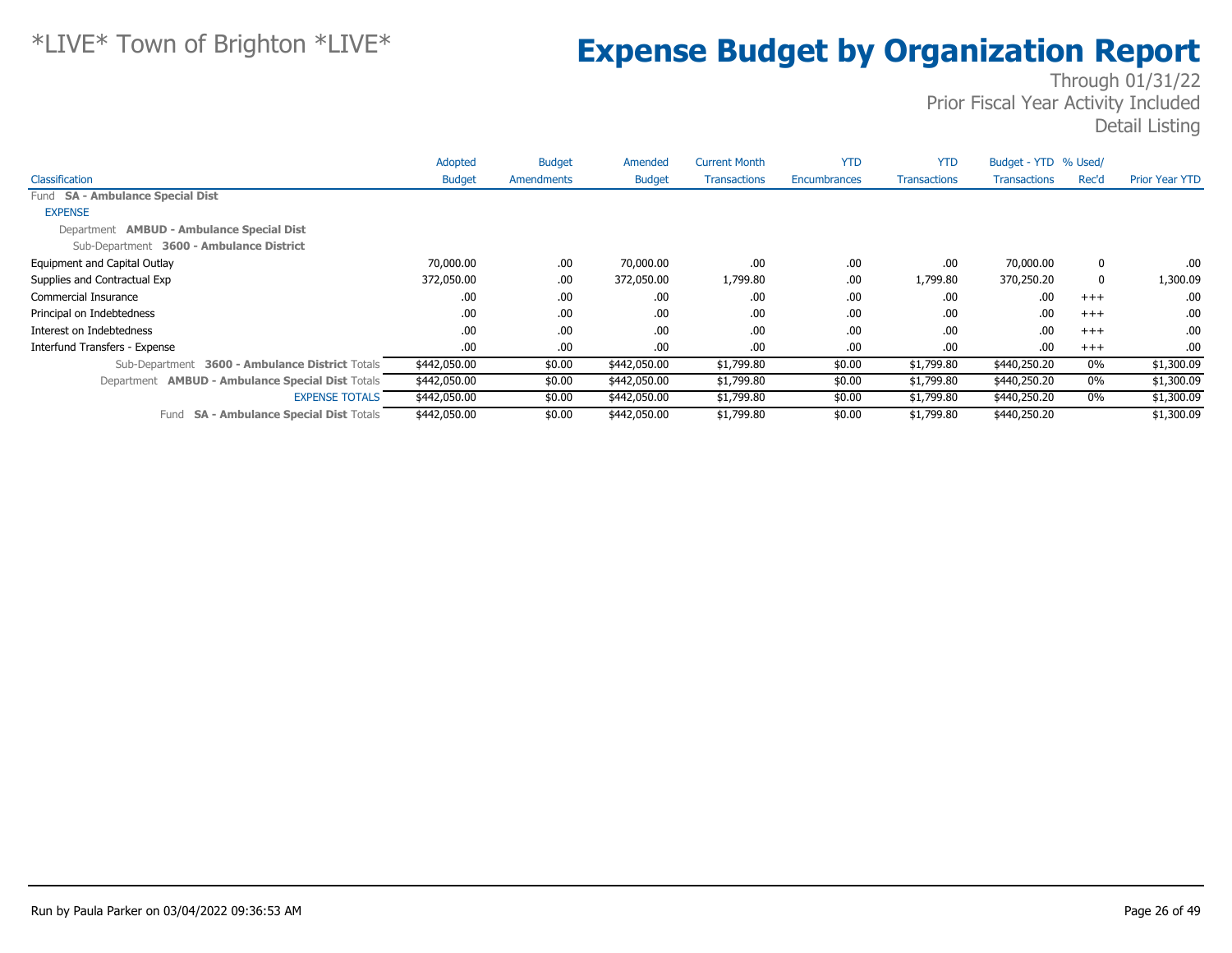|                                                            | Adopted       | <b>Budget</b> | Amended       | <b>Current Month</b> | <b>YTD</b>          | <b>YTD</b>          | Budget - YTD % Used/ |             |                       |
|------------------------------------------------------------|---------------|---------------|---------------|----------------------|---------------------|---------------------|----------------------|-------------|-----------------------|
| Classification                                             | <b>Budget</b> | Amendments    | <b>Budget</b> | <b>Transactions</b>  | <b>Encumbrances</b> | <b>Transactions</b> | <b>Transactions</b>  | Rec'd       | <b>Prior Year YTD</b> |
| Fund SB - Business Improvement Dist                        |               |               |               |                      |                     |                     |                      |             |                       |
| <b>EXPENSE</b>                                             |               |               |               |                      |                     |                     |                      |             |                       |
| Department BID - Business Improvement Dist                 |               |               |               |                      |                     |                     |                      |             |                       |
| Sub-Department BID01 - Monroe Ave Bus Impv Dst#1           |               |               |               |                      |                     |                     |                      |             |                       |
| Supplies and Contractual Exp                               | 1,635.00      | .00.          | 1,635.00      | .00                  | .00                 | .00                 | 1,635.00             | $\mathbf 0$ | .00.                  |
| <b>Utility Expenses</b>                                    | .00.          | .00.          | .00.          | .00                  | .00                 | .00                 | .00                  | $^{+++}$    | .00.                  |
| Principal on Indebtedness                                  | .00           | .00.          | .00.          | .00                  | .00                 | .00                 | .00                  | $^{+++}$    | .00.                  |
| Interest on Indebtedness                                   | .00           | .00.          | .00.          | .00                  | .00                 | .00                 | .00                  | $+++$       | .00.                  |
| Sub-Department BID01 - Monroe Ave Bus Impv Dst#1<br>Totals | \$1,635.00    | \$0.00        | \$1,635.00    | \$0.00               | \$0.00              | \$0.00              | \$1,635.00           | $0\%$       | \$0.00                |
| Department BID - Business Improvement Dist Totals          | \$1,635.00    | \$0.00        | \$1,635.00    | \$0.00               | \$0.00              | \$0.00              | \$1,635.00           | $0\%$       | \$0.00                |
| <b>EXPENSE TOTALS</b>                                      | \$1,635.00    | \$0.00        | \$1,635.00    | \$0.00               | \$0.00              | \$0.00              | \$1,635.00           | 0%          | \$0.00                |
| <b>SB - Business Improvement Dist Totals</b><br>Fund       | \$1,635.00    | \$0.00        | \$1,635.00    | \$0.00               | \$0.00              | \$0.00              | \$1,635.00           |             | \$0.00                |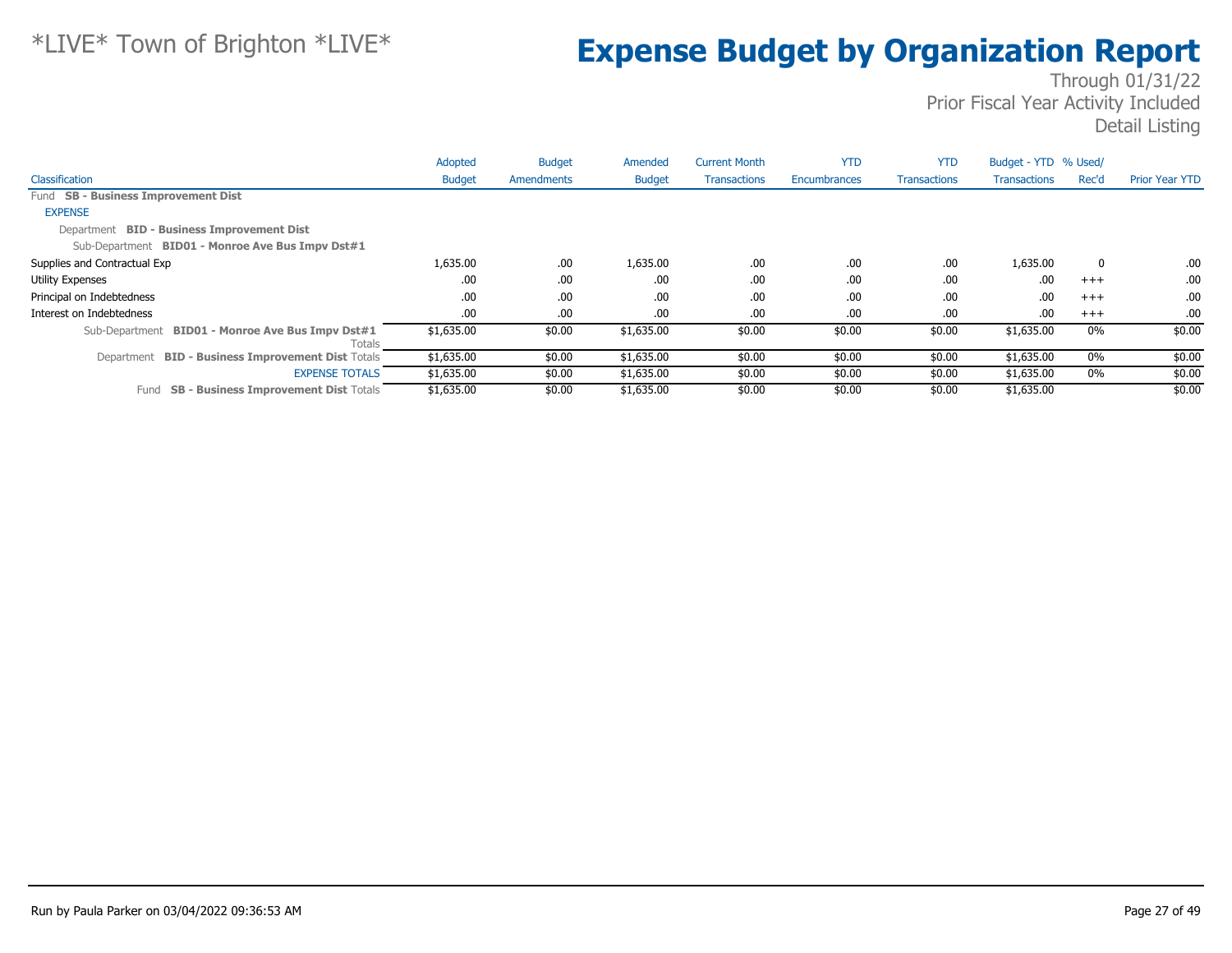|                                                                                                 | Adopted       | <b>Budget</b>     | Amended       | <b>Current Month</b> | <b>YTD</b>          | <b>YTD</b>          | Budget - YTD % Used/ |             |                       |
|-------------------------------------------------------------------------------------------------|---------------|-------------------|---------------|----------------------|---------------------|---------------------|----------------------|-------------|-----------------------|
| Classification                                                                                  | <b>Budget</b> | <b>Amendments</b> | <b>Budget</b> | <b>Transactions</b>  | <b>Encumbrances</b> | <b>Transactions</b> | <b>Transactions</b>  | Rec'd       | <b>Prior Year YTD</b> |
| Fund SD - Drainage District Funds                                                               |               |                   |               |                      |                     |                     |                      |             |                       |
| <b>EXPENSE</b>                                                                                  |               |                   |               |                      |                     |                     |                      |             |                       |
| Department DRAND - Drainage Special Dists                                                       |               |                   |               |                      |                     |                     |                      |             |                       |
| Sub-Department 8540 - Brighton Meadows Drainage                                                 |               |                   |               |                      |                     |                     |                      |             |                       |
| Equipment and Capital Outlay                                                                    | .00           | .00               | .00.          | .00                  | .00                 | .00                 | .00                  | $+++$       | .00                   |
| Supplies and Contractual Exp                                                                    | 595.00        | .00               | 595.00        | .00                  | .00                 | .00                 | 595.00               | $\mathbf 0$ | .00                   |
| <b>Utility Expenses</b>                                                                         | 5.00          | .00               | 5.00          | .00                  | .00                 | .00                 | 5.00                 | 0           | 1.00                  |
| Interfund Transfers - Expense                                                                   | .00           | .00               | .00           | .00                  | .00                 | .00                 | .00.                 | $^{+++}$    | .00                   |
| Sub-Department 8540 - Brighton Meadows Drainage<br>Totals                                       | \$600.00      | \$0.00            | \$600.00      | \$0.00               | \$0.00              | \$0.00              | \$600.00             | 0%          | \$1.00                |
| Sub-Department 8541 - Heatherstone Drainage                                                     |               |                   |               |                      |                     |                     |                      |             |                       |
| Supplies and Contractual Exp                                                                    | 850.00        | .00               | 850.00        | .00                  | .00.                | .00                 | 850.00               | 0           | .00                   |
| <b>Utility Expenses</b>                                                                         | 30.00         | .00.              | 30.00         | .00                  | .00                 | .00                 | 30.00                | 0           | 28.39                 |
| Sub-Department 8541 - Heatherstone Drainage Totals                                              | \$880.00      | \$0.00            | \$880.00      | \$0.00               | \$0.00              | \$0.00              | \$880.00             | $0\%$       | \$28.39               |
| Sub-Department 8542 - Meridian Centre Drainage                                                  |               |                   |               |                      |                     |                     |                      |             |                       |
| Supplies and Contractual Exp                                                                    | 80.00         | .00               | 80.00         | .00                  | .00                 | .00                 | 80.00                | $\mathbf 0$ | .00                   |
| Interfund Transfers - Expense                                                                   | .00.          | .00               | .00.          | .00                  | .00                 | .00                 | .00.                 | $^{+++}$    | .00                   |
| Sub-Department 8542 - Meridian Centre Drainage Totals                                           | \$80.00       | \$0.00            | \$80.00       | \$0.00               | \$0.00              | \$0.00              | \$80.00              | $0\%$       | \$0.00                |
| Sub-Department 8543 - Deerfield Woods Drainage                                                  |               |                   |               |                      |                     |                     |                      |             |                       |
| Supplies and Contractual Exp                                                                    | 1,725.00      | .00               | 1,725.00      | .00                  | .00                 | .00                 | 1,725.00             | $\bf{0}$    | .00                   |
| Sub-Department 8543 - Deerfield Woods Drainage Totals                                           | \$1,725.00    | \$0.00            | \$1,725.00    | \$0.00               | \$0.00              | \$0.00              | \$1,725.00           | $0\%$       | \$0.00                |
| Sub-Department 8544 - LacDeVil/SnKeatng Drainag                                                 |               |                   |               |                      |                     |                     |                      |             |                       |
| Supplies and Contractual Exp                                                                    | 85.00         | .00               | 85.00         | .00                  | .00                 | .00                 | 85.00                | 0           | .00                   |
| Sub-Department 8544 - LacDeVil/SnKeatng Drainag<br>Totals                                       | \$85.00       | \$0.00            | \$85.00       | \$0.00               | \$0.00              | \$0.00              | \$85.00              | 0%          | \$0.00                |
| Sub-Department 8545 - Barclay Drainage                                                          |               |                   |               |                      |                     |                     |                      |             |                       |
| Supplies and Contractual Exp                                                                    | 300.00        | .00.              | 300.00        | .00                  | .00                 | .00                 | 300.00               | 0           | .00                   |
| <b>Utility Expenses</b>                                                                         | 30.00         | .00               | 30.00         | .00                  | .00.                | .00                 | 30.00                | $\bf{0}$    | 28.39                 |
| Sub-Department 8545 - Barclay Drainage Totals                                                   | \$330.00      | \$0.00            | \$330.00      | \$0.00               | \$0.00              | \$0.00              | \$330.00             | 0%          | \$28.39               |
| Sub-Department 8546 - Mercy Park Drainage                                                       |               |                   |               |                      |                     |                     |                      |             |                       |
| Supplies and Contractual Exp                                                                    | 155.00        | .00               | 155.00        | .00                  | .00                 | .00                 | 155.00               | $\bf{0}$    | .00                   |
| Sub-Department 8546 - Mercy Park Drainage Totals<br>Sub-Department 8547 - Reserve Drainage Dist | \$155.00      | \$0.00            | \$155.00      | \$0.00               | \$0.00              | \$0.00              | \$155.00             | $0\%$       | \$0.00                |
| Supplies and Contractual Exp                                                                    | 610.00        | .00               | 610.00        | .00                  | .00                 | .00                 | 610.00               | 0           | .00                   |
| Sub-Department 8547 - Reserve Drainage Dist Totals                                              | \$610.00      | \$0.00            | \$610.00      | \$0.00               | \$0.00              | \$0.00              | \$610.00             | $0\%$       | \$0.00                |
| Sub-Department 8548 - Susquehanna Drainage Dist                                                 |               |                   |               |                      |                     |                     |                      |             |                       |
| Supplies and Contractual Exp                                                                    | 60.00         | .00               | 60.00         | .00                  | .00                 | .00                 | 60.00                | 0           | .00                   |
| Principal on Indebtedness                                                                       | 1,000.00      | .00.              | 1,000.00      | .00                  | .00.                | .00                 | 1,000.00             | 0           | .00                   |
| Interest on Indebtedness                                                                        | 600.00        | .00.              | 600.00        | .00                  | .00                 | .00                 | 600.00               | 0           | .00                   |
| Sub-Department 8548 - Susquehanna Drainage Dist<br>Totals                                       | \$1,660.00    | \$0.00            | \$1,660.00    | \$0.00               | \$0.00              | \$0.00              | \$1,660.00           | $0\%$       | \$0.00                |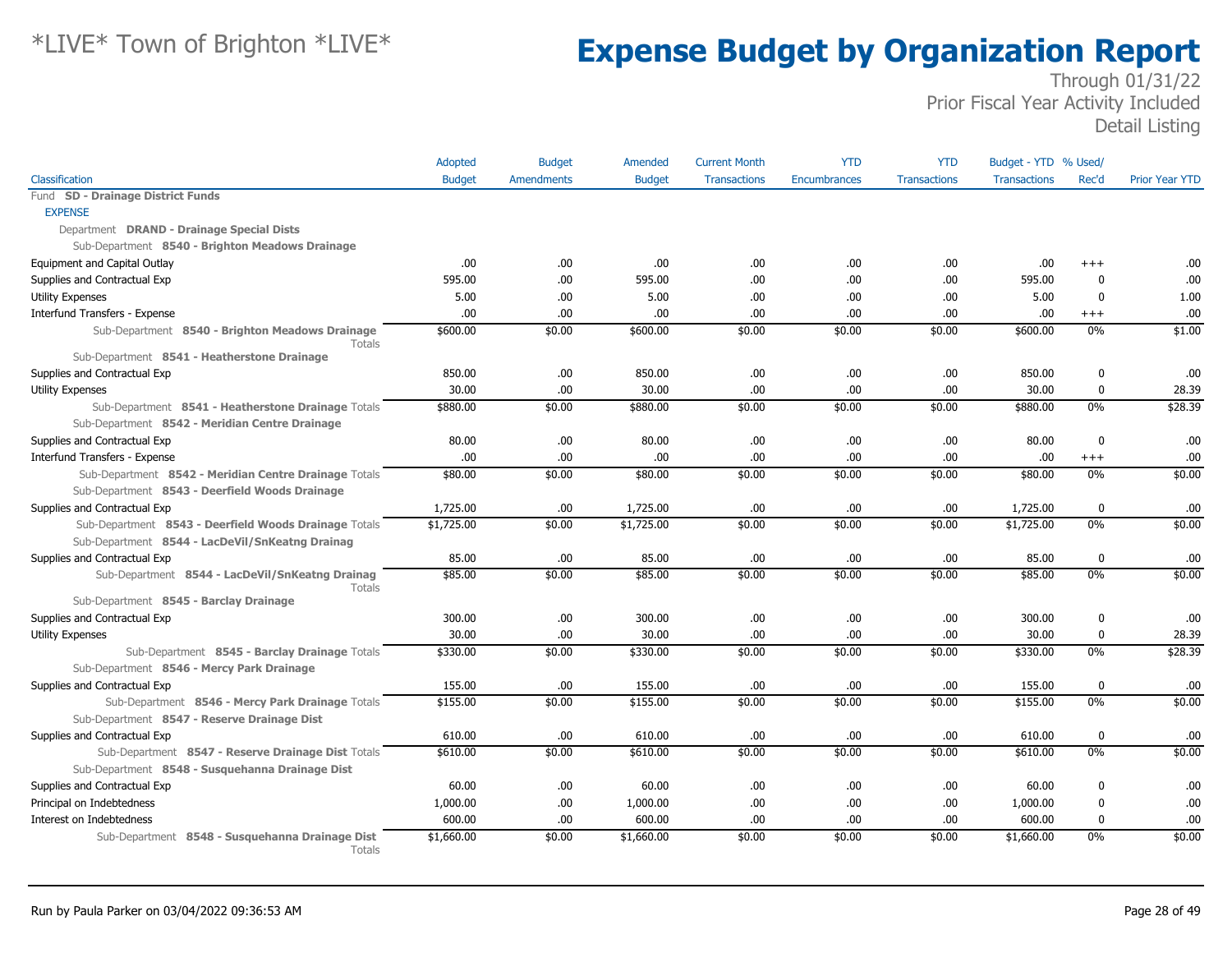|                                                              | Adopted       | <b>Budget</b> | Amended       | <b>Current Month</b> | <b>YTD</b>   | <b>YTD</b>          | Budget - YTD % Used/ |       |                       |
|--------------------------------------------------------------|---------------|---------------|---------------|----------------------|--------------|---------------------|----------------------|-------|-----------------------|
| Classification                                               | <b>Budget</b> | Amendments    | <b>Budget</b> | <b>Transactions</b>  | Encumbrances | <b>Transactions</b> | <b>Transactions</b>  | Rec'd | <b>Prior Year YTD</b> |
| Fund SD - Drainage District Funds                            |               |               |               |                      |              |                     |                      |       |                       |
| <b>EXPENSE</b>                                               |               |               |               |                      |              |                     |                      |       |                       |
| Department DRAND - Drainage Special Dists                    |               |               |               |                      |              |                     |                      |       |                       |
| Sub-Department 8549 - Pinnacle Hills Drainage Dist           |               |               |               |                      |              |                     |                      |       |                       |
| Supplies and Contractual Exp                                 | 210.00        | .00           | 210.00        | .00.                 | .00          | .00                 | 210.00               | 0     | .00.                  |
| Sub-Department 8549 - Pinnacle Hills Drainage Dist<br>Totals | \$210.00      | \$0.00        | \$210.00      | \$0.00               | \$0.00       | \$0.00              | \$210.00             | 0%    | \$0.00                |
| Department DRAND - Drainage Special Dists Totals             | \$6,335.00    | \$0.00        | \$6,335.00    | \$0.00               | \$0.00       | \$0.00              | \$6,335.00           | $0\%$ | \$57.78               |
| <b>EXPENSE TOTALS</b>                                        | \$6,335.00    | \$0.00        | \$6,335.00    | \$0.00               | \$0.00       | \$0.00              | \$6,335.00           | $0\%$ | \$57.78               |
| <b>SD - Drainage District Funds Totals</b><br>Fund           | \$6,335.00    | \$0.00        | \$6,335.00    | \$0.00               | \$0.00       | \$0.00              | \$6,335.00           |       | \$57.78               |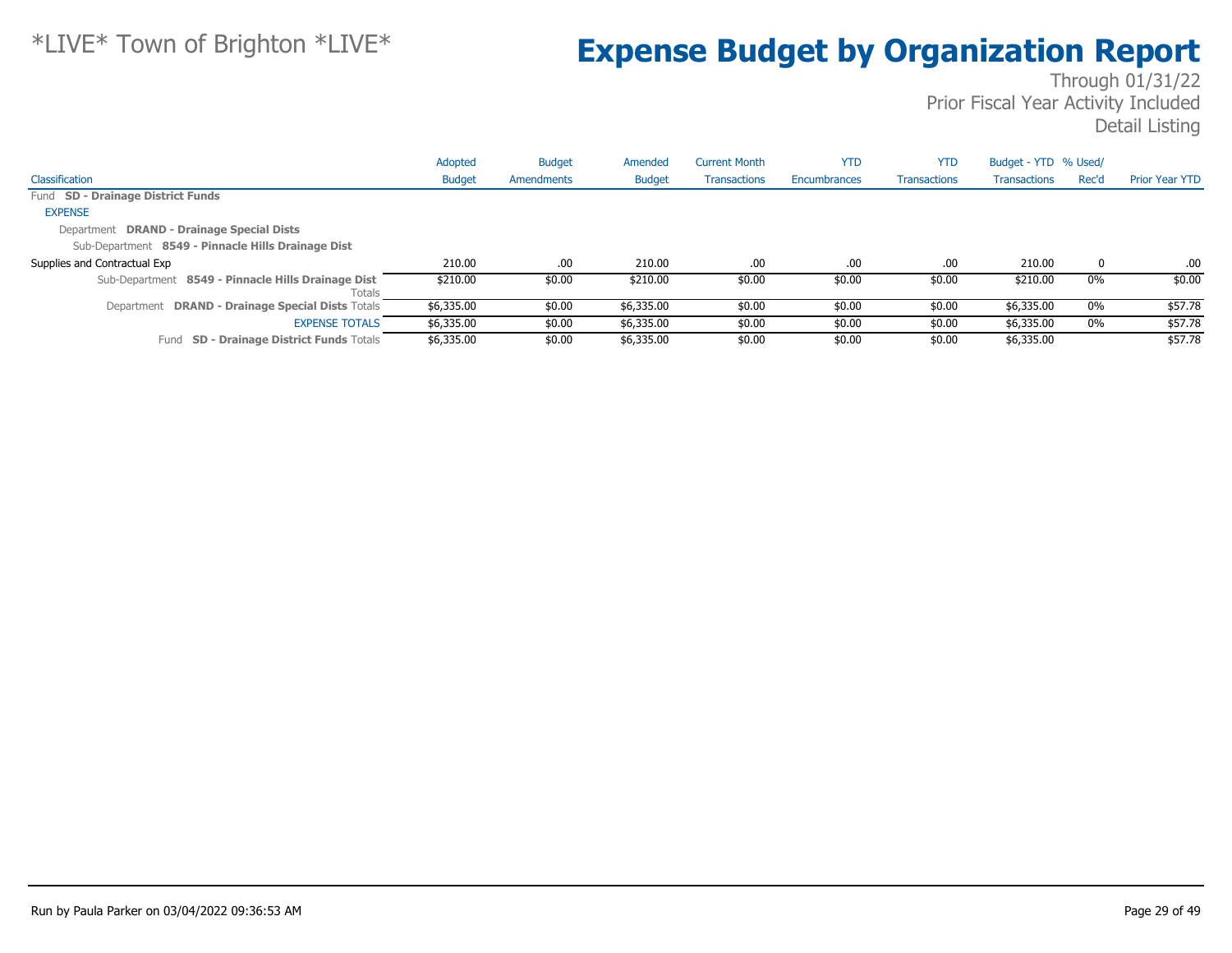|                                                               | Adopted       | <b>Budget</b> | Amended       | <b>Current Month</b> | <b>YTD</b>   | <b>YTD</b>          | Budget - YTD % Used/ |              |                       |
|---------------------------------------------------------------|---------------|---------------|---------------|----------------------|--------------|---------------------|----------------------|--------------|-----------------------|
| Classification                                                | <b>Budget</b> | Amendments    | <b>Budget</b> | <b>Transactions</b>  | Encumbrances | <b>Transactions</b> | <b>Transactions</b>  | Rec'd        | <b>Prior Year YTD</b> |
| Fund SF - Fire Prevention Districts                           |               |               |               |                      |              |                     |                      |              |                       |
| <b>EXPENSE</b>                                                |               |               |               |                      |              |                     |                      |              |                       |
| Department FIRED - Fire Control Special Dsts                  |               |               |               |                      |              |                     |                      |              |                       |
| Sub-Department 3415 - W Brighton Fire Prot Dist               |               |               |               |                      |              |                     |                      |              |                       |
| Personal Services - Wages                                     | .00           | .00           | .00           | 405.68               | .00          | 405.68              | (405.68)             | $+++$        | 397.90                |
| Equipment and Capital Outlay                                  | .00           | .00           | .00           | .00                  | .00          | .00                 | .00                  | $+++$        | .00                   |
| Supplies and Contractual Exp                                  | .00           | 2,500.00      | 2,500.00      | .00                  | 2,500.00     | .00                 | .00                  | 100          | 4,274.69              |
| <b>Utility Expenses</b>                                       | .00           | .00           | .00           | 6.98                 | .00          | 6.98                | (6.98)               | $+++$        | 419.39                |
| Commercial Insurance                                          | .00           | .00           | .00           | .00                  | .00          | .00                 | .00                  | $+++$        | .00                   |
| Principal on Indebtedness                                     | 100,000.00    | .00.          | 100,000.00    | .00                  | .00          | .00                 | 100,000.00           | $\mathbf{0}$ | .00.                  |
| Interest on Indebtedness                                      | 3,750.00      | .00           | 3,750.00      | .00                  | .00          | .00                 | 3,750.00             | $\mathbf{0}$ | 129.17                |
| <b>Employee Benefits</b>                                      | .00           | .00           | .00           | 28.84                | .00          | 28.84               | (28.84)              | $+++$        | 28.38                 |
| Interfund Transfers - Expense                                 | .00           | .00           | .00           | .00                  | .00          | .00                 | .00                  | $+++$        | .00                   |
| 3415 - W Brighton Fire Prot Dist Totals<br>Sub-Department     | \$103,750.00  | \$2,500.00    | \$106,250.00  | \$441.50             | \$2,500.00   | \$441.50            | \$103,308.50         | 3%           | \$5,249.53            |
| <b>FIRED - Fire Control Special Dsts Totals</b><br>Department | \$103,750.00  | \$2,500.00    | \$106,250.00  | \$441.50             | \$2,500.00   | \$441.50            | \$103,308.50         | 3%           | \$5,249.53            |
| <b>EXPENSE TOTALS</b>                                         | \$103,750.00  | \$2,500.00    | \$106,250.00  | \$441.50             | \$2,500.00   | \$441.50            | \$103,308.50         | 3%           | \$5,249.53            |
| <b>SF - Fire Prevention Districts Totals</b><br>Fund          | \$103,750.00  | \$2,500.00    | \$106,250.00  | \$441.50             | \$2,500.00   | \$441.50            | \$103,308.50         |              | \$5,249.53            |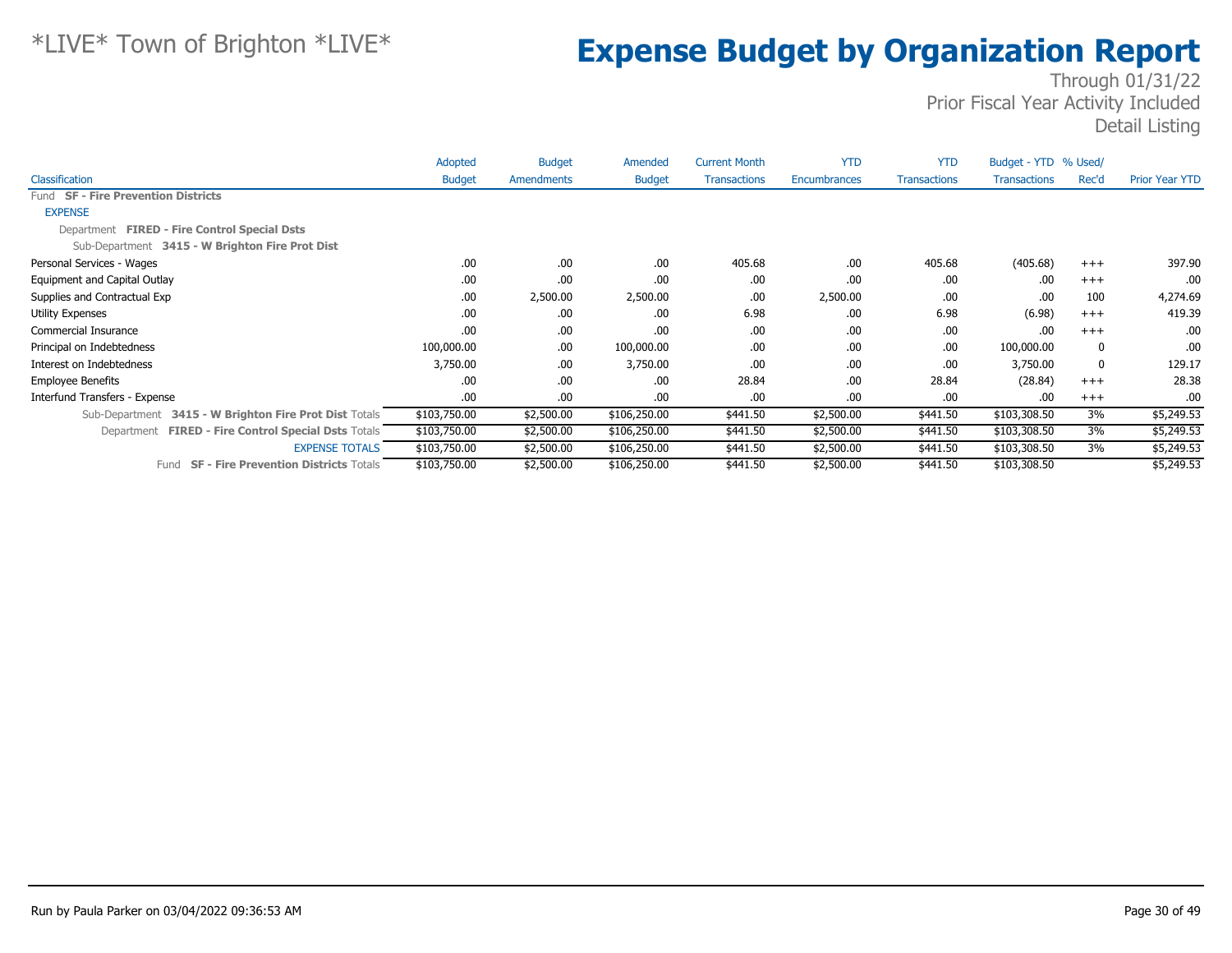|                                                       | Adopted       | <b>Budget</b> | Amended       | <b>Current Month</b> | <b>YTD</b>   | <b>YTD</b>          | Budget - YTD % Used/ |          |                       |
|-------------------------------------------------------|---------------|---------------|---------------|----------------------|--------------|---------------------|----------------------|----------|-----------------------|
| Classification                                        | <b>Budget</b> | Amendments    | <b>Budget</b> | <b>Transactions</b>  | Encumbrances | <b>Transactions</b> | <b>Transactions</b>  | Rec'd    | <b>Prior Year YTD</b> |
| Fund SK - Sidewalk District                           |               |               |               |                      |              |                     |                      |          |                       |
| <b>EXPENSE</b>                                        |               |               |               |                      |              |                     |                      |          |                       |
| Department SWLKD - Consolidated Sidewalk Dst          |               |               |               |                      |              |                     |                      |          |                       |
| Sub-Department 5411 - Sidewalk District               |               |               |               |                      |              |                     |                      |          |                       |
| Equipment and Capital Outlay                          | 200,000.00    | 13,871.15     | 213,871.15    | .00                  | 13,871.15    | .00                 | 200,000.00           | 6        | .00                   |
| Supplies and Contractual Exp                          | 26,215.00     | .00.          | 26,215.00     | .00                  | .00          | .00.                | 26,215.00            | $\Omega$ | .00                   |
| Principal on Indebtedness                             | .00.          | .00.          | .00           | .00                  | .00          | .00.                | .00                  | $+++$    | .00                   |
| Interest on Indebtedness                              | .00.          | .00.          | .00           | .00                  | .00          | .00.                | .00                  | $+++$    | .00                   |
| Sub-Department 5411 - Sidewalk District Totals        | \$226,215.00  | \$13,871.15   | \$240,086.15  | \$0.00               | \$13,871.15  | \$0.00              | \$226,215.00         | 6%       | \$0.00                |
| Sub-Department 5412 - Mercy Park Sidewalk Dist        |               |               |               |                      |              |                     |                      |          |                       |
| Supplies and Contractual Exp                          | 10.00         | .00.          | 10.00         | .00                  | .00          | .00.                | 10.00                | 0        | .00.                  |
| Sub-Department 5412 - Mercy Park Sidewalk Dist Totals | \$10.00       | \$0.00        | \$10.00       | \$0.00               | \$0.00       | \$0.00              | \$10.00              | 0%       | \$0.00                |
| Sub-Department 5413 - Reserve Sidewalk Dist           |               |               |               |                      |              |                     |                      |          |                       |
| Supplies and Contractual Exp                          | 200.00        | .00.          | 200.00        | .00                  | .00          | .00.                | 200.00               | 0        | .00                   |
| Sub-Department 5413 - Reserve Sidewalk Dist Totals    | \$200.00      | \$0.00        | \$200.00      | \$0.00               | \$0.00       | \$0.00              | \$200.00             | $0\%$    | \$0.00                |
| Department SWLKD - Consolidated Sidewalk Dst Totals   | \$226,425.00  | \$13,871.15   | \$240,296.15  | \$0.00               | \$13,871.15  | \$0.00              | \$226,425.00         | 6%       | \$0.00                |
| <b>EXPENSE TOTALS</b>                                 | \$226,425.00  | \$13,871.15   | \$240,296.15  | \$0.00               | \$13,871.15  | \$0.00              | \$226,425.00         | 6%       | \$0.00                |
| <b>SK - Sidewalk District Totals</b><br>Fund          | \$226,425.00  | \$13,871.15   | \$240,296.15  | \$0.00               | \$13,871.15  | \$0.00              | \$226,425.00         |          | \$0.00                |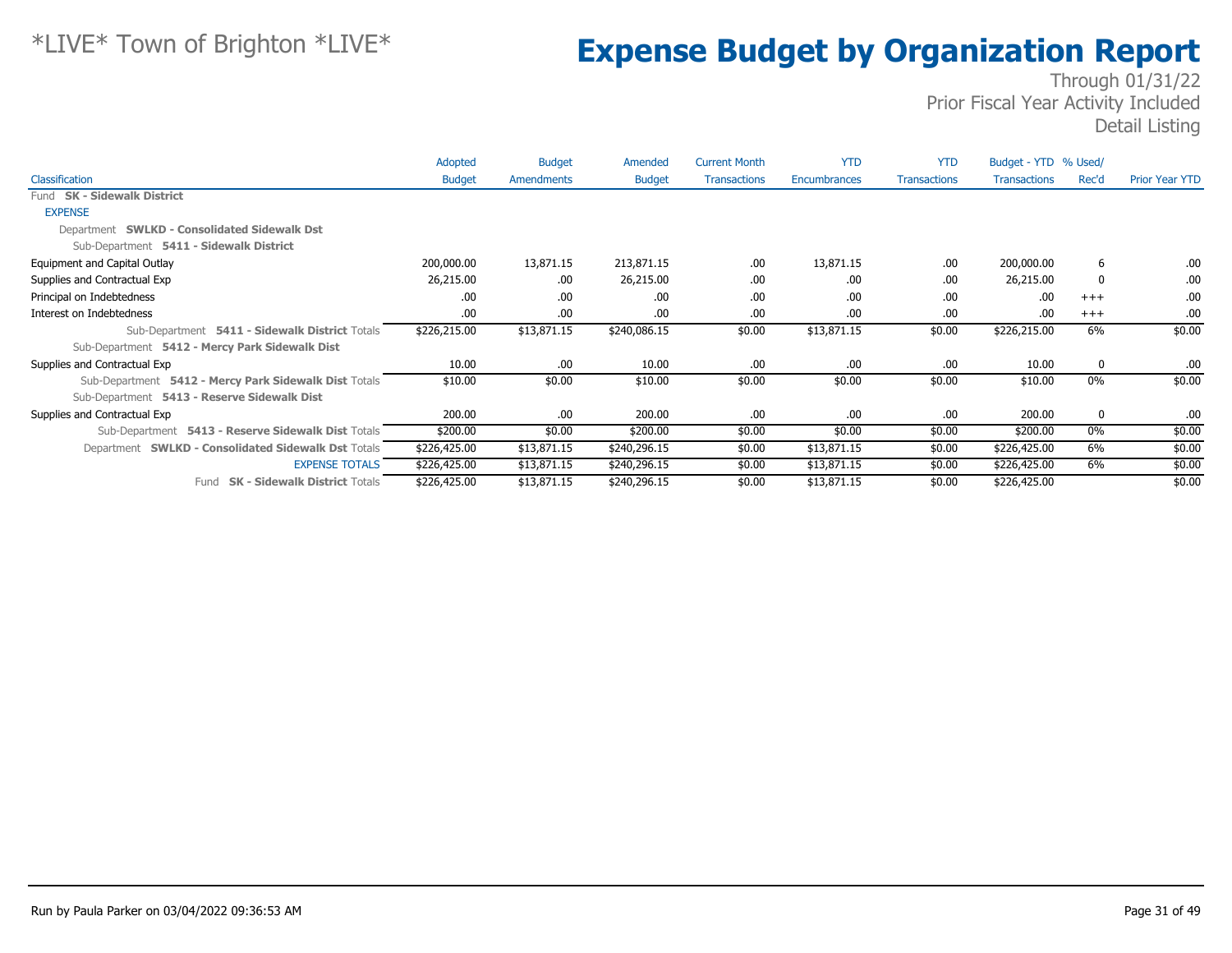|                                                        | Adopted       | <b>Budget</b>     | Amended       | <b>Current Month</b> | <b>YTD</b>   | <b>YTD</b>          | Budget - YTD % Used/ |                  |                       |
|--------------------------------------------------------|---------------|-------------------|---------------|----------------------|--------------|---------------------|----------------------|------------------|-----------------------|
| Classification                                         | <b>Budget</b> | <b>Amendments</b> | <b>Budget</b> | <b>Transactions</b>  | Encumbrances | <b>Transactions</b> | <b>Transactions</b>  | Rec'd            | <b>Prior Year YTD</b> |
| Fund SL - Street Lighting Districts                    |               |                   |               |                      |              |                     |                      |                  |                       |
| <b>EXPENSE</b>                                         |               |                   |               |                      |              |                     |                      |                  |                       |
| Department LGHTD - Lighting Special Dists              |               |                   |               |                      |              |                     |                      |                  |                       |
| Sub-Department 5201 - Bel-Air Lighting District        |               |                   |               |                      |              |                     |                      |                  |                       |
| Supplies and Contractual Exp                           | 2,275.00      | .00               | 2,275.00      | .00                  | .00.         | .00.                | 2,275.00             | 0                | .00                   |
| <b>Utility Expenses</b>                                | 36,990.00     | .00               | 36,990.00     | .00                  | .00.         | .00.                | 36,990.00            | 0                | .00                   |
| Sub-Department 5201 - Bel-Air Lighting District Totals | \$39,265.00   | \$0.00            | \$39,265.00   | \$0.00               | \$0.00       | \$0.00              | \$39,265.00          | $0\%$            | \$0.00                |
| Sub-Department 5202 - Council Rock Lighting Dst        |               |                   |               |                      |              |                     |                      |                  |                       |
| Supplies and Contractual Exp                           | 270.00        | .00.              | 270.00        | .00                  | .00.         | .00.                | 270.00               | 0                | .00                   |
| Utility Expenses                                       | 1,335.00      | .00               | 1,335.00      | .00                  | .00.         | .00                 | 1,335.00             | $\mathbf 0$      | .00                   |
| Sub-Department 5202 - Council Rock Lighting Dst Totals | \$1,605.00    | \$0.00            | \$1,605.00    | \$0.00               | \$0.00       | \$0.00              | \$1,605.00           | 0%               | \$0.00                |
| Sub-Department 5203 - Councl Rock Est Light Dst        |               |                   |               |                      |              |                     |                      |                  |                       |
| Supplies and Contractual Exp                           | 785.00        | .00               | 785.00        | .00                  | .00.         | .00                 | 785.00               | 0                | .00                   |
| <b>Utility Expenses</b>                                | 10,995.00     | .00               | 10,995.00     | .00.                 | .00.         | .00                 | 10,995.00            | 0                | .00                   |
| Sub-Department 5203 - Councl Rock Est Light Dst Totals | \$11,780.00   | \$0.00            | \$11,780.00   | \$0.00               | \$0.00       | \$0.00              | \$11,780.00          | $0\%$            | \$0.00                |
| Sub-Department 5204 - East Ave Light Dist              |               |                   |               |                      |              |                     |                      |                  |                       |
| Supplies and Contractual Exp                           | 1,845.00      | .00               | 1,845.00      | .00                  | .00.         | .00                 | 1,845.00             | 0                | .00                   |
| <b>Utility Expenses</b>                                | 17,800.00     | .00.              | 17,800.00     | .00.                 | .00.         | .00.                | 17,800.00            | $\boldsymbol{0}$ | .00                   |
| Sub-Department 5204 - East Ave Light Dist Totals       | \$19,645.00   | \$0.00            | \$19,645.00   | \$0.00               | \$0.00       | \$0.00              | \$19,645.00          | $0\%$            | \$0.00                |
| Sub-Department 5205 - Houston Barnard Light Dst        |               |                   |               |                      |              |                     |                      |                  |                       |
| Supplies and Contractual Exp                           | 1,165.00      | .00               | 1,165.00      | .00                  | .00.         | .00.                | 1,165.00             | 0                | .00                   |
| <b>Utility Expenses</b>                                | 15,920.00     | .00               | 15,920.00     | .00                  | .00.         | .00                 | 15,920.00            | $\mathbf 0$      | .00                   |
| Sub-Department 5205 - Houston Barnard Light Dst Totals | \$17,085.00   | \$0.00            | \$17,085.00   | \$0.00               | \$0.00       | \$0.00              | \$17,085.00          | $0\%$            | \$0.00                |
| Sub-Department 5206 - Ferndale Manor Light Dist        |               |                   |               |                      |              |                     |                      |                  |                       |
| Supplies and Contractual Exp                           | 280.00        | .00               | 280.00        | .00                  | .00.         | .00.                | 280.00               | 0                | .00                   |
| <b>Utility Expenses</b>                                | 1,040.00      | .00               | 1,040.00      | .00                  | .00.         | .00                 | 1,040.00             | $\mathbf 0$      | .00                   |
| Sub-Department 5206 - Ferndale Manor Light Dist Totals | \$1,320.00    | \$0.00            | \$1,320.00    | \$0.00               | \$0.00       | \$0.00              | \$1,320.00           | 0%               | \$0.00                |
| Sub-Department 5207 - Home Acres Light Dist            |               |                   |               |                      |              |                     |                      |                  |                       |
| Equipment and Capital Outlay                           | .00           | .00.              | .00.          | .00                  | .00.         | .00                 | .00.                 | $^{+++}$         | .00                   |
| Supplies and Contractual Exp                           | 2,030.00      | .00               | 2,030.00      | .00                  | .00.         | .00                 | 2,030.00             | 0                | .00                   |
| Utility Expenses                                       | 47,130.00     | .00               | 47,130.00     | .00                  | .00.         | .00                 | 47,130.00            | $\mathbf 0$      | .00                   |
| Sub-Department 5207 - Home Acres Light Dist Totals     | \$49,160.00   | \$0.00            | \$49,160.00   | \$0.00               | \$0.00       | \$0.00              | \$49,160.00          | $0\%$            | \$0.00                |
| Sub-Department 5208 - Malvern Light Dist               |               |                   |               |                      |              |                     |                      |                  |                       |
| Supplies and Contractual Exp                           | 505.00        | .00               | 505.00        | .00                  | .00.         | .00                 | 505.00               | 0                | .00                   |
| Utility Expenses                                       | 5,350.00      | .00.              | 5,350.00      | .00                  | .00.         | .00.                | 5,350.00             | 0                | .00                   |
| Sub-Department 5208 - Malvern Light Dist Totals        | \$5,855.00    | \$0.00            | \$5,855.00    | \$0.00               | \$0.00       | \$0.00              | \$5,855.00           | 0%               | \$0.00                |
| Sub-Department 5209 - Meadowbrook Light Dist           |               |                   |               |                      |              |                     |                      |                  |                       |
| Equipment and Capital Outlay                           | .00           | .00               | .00           | .00                  | .00.         | .00.                | .00.                 | $^{+++}$         | .00                   |
| Supplies and Contractual Exp                           | 1,640.00      | .00.              | 1,640.00      | .00                  | .00.         | .00.                | 1,640.00             | 0                | .00                   |
| <b>Utility Expenses</b>                                | 25,920.00     | .00               | 25,920.00     | .00                  | .00.         | .00                 | 25,920.00            | 0                | .00                   |
| Sub-Department 5209 - Meadowbrook Light Dist Totals    | \$27,560.00   | \$0.00            | \$27,560.00   | \$0.00               | \$0.00       | \$0.00              | \$27,560.00          | $0\%$            | \$0.00                |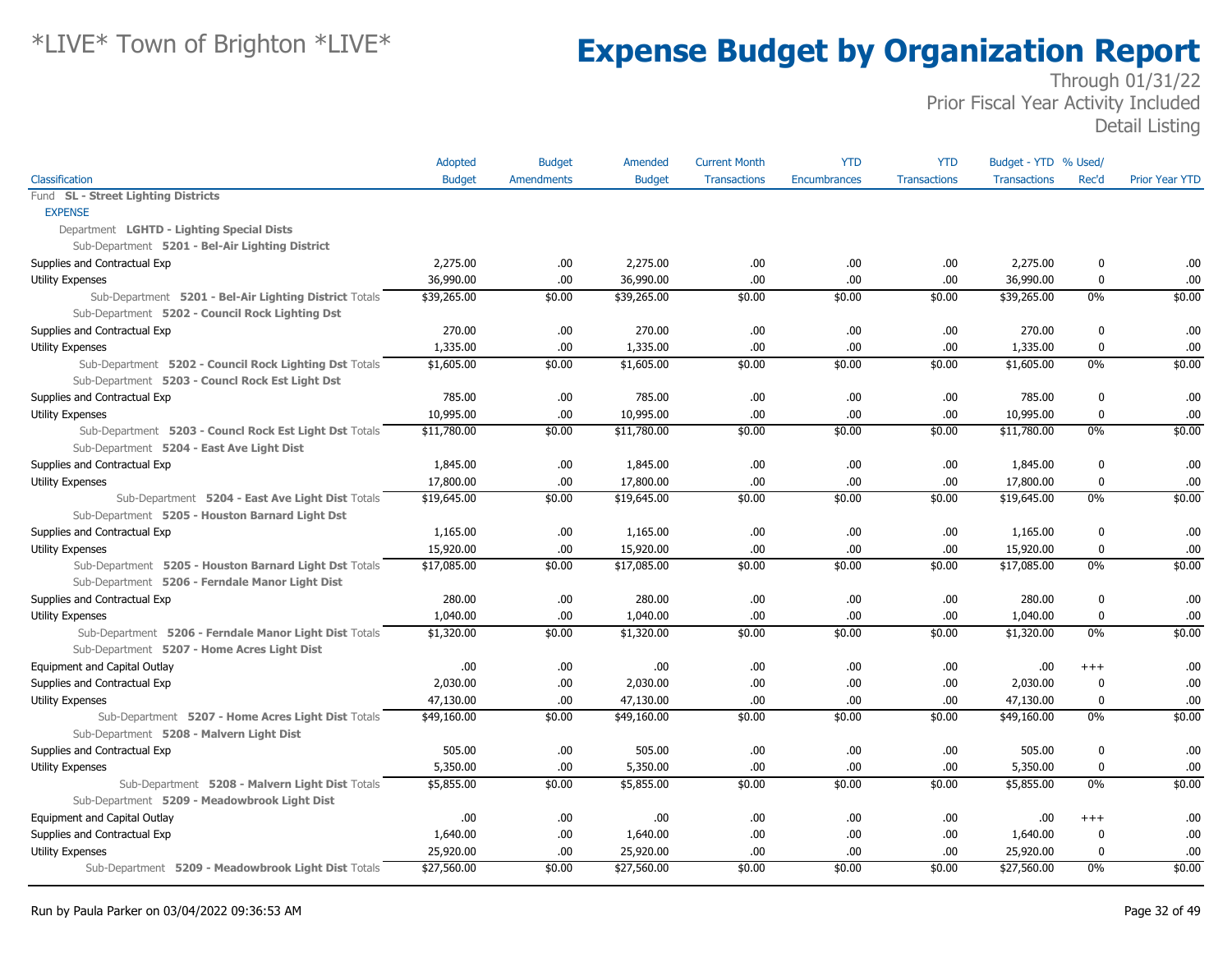|                                                        | Adopted       | <b>Budget</b>     | Amended       | <b>Current Month</b> | <b>YTD</b>          | <b>YTD</b>          | Budget - YTD % Used/ |             |                       |
|--------------------------------------------------------|---------------|-------------------|---------------|----------------------|---------------------|---------------------|----------------------|-------------|-----------------------|
| Classification                                         | <b>Budget</b> | <b>Amendments</b> | <b>Budget</b> | <b>Transactions</b>  | <b>Encumbrances</b> | <b>Transactions</b> | <b>Transactions</b>  | Rec'd       | <b>Prior Year YTD</b> |
| Fund SL - Street Lighting Districts                    |               |                   |               |                      |                     |                     |                      |             |                       |
| <b>EXPENSE</b>                                         |               |                   |               |                      |                     |                     |                      |             |                       |
| Department LGHTD - Lighting Special Dists              |               |                   |               |                      |                     |                     |                      |             |                       |
| Sub-Department 5210 - Roselawn Light Dist              |               |                   |               |                      |                     |                     |                      |             |                       |
| Supplies and Contractual Exp                           | 3,040.00      | .00.              | 3,040.00      | .00                  | .00.                | .00                 | 3,040.00             | 0           | .00                   |
| Utility Expenses                                       | 46,475.00     | .00.              | 46,475.00     | .00                  | .00                 | .00                 | 46,475.00            | $\bf{0}$    | .00                   |
| Sub-Department 5210 - Roselawn Light Dist Totals       | \$49,515.00   | \$0.00            | \$49,515.00   | \$0.00               | \$0.00              | \$0.00              | \$49,515.00          | $0\%$       | \$0.00                |
| Sub-Department 5211 - Stuckmar Light Dist              |               |                   |               |                      |                     |                     |                      |             |                       |
| Supplies and Contractual Exp                           | 1,690.00      | .00.              | 1,690.00      | .00                  | .00                 | .00                 | 1,690.00             | 0           | .00                   |
| <b>Utility Expenses</b>                                | 25,835.00     | .00               | 25,835.00     | .00                  | .00                 | .00                 | 25,835.00            | 0           | .00                   |
| Sub-Department 5211 - Stuckmar Light Dist Totals       | \$27,525.00   | \$0.00            | \$27,525.00   | \$0.00               | \$0.00              | \$0.00              | \$27,525.00          | 0%          | \$0.00                |
| Sub-Department 5212 - Sunnymede Light Dist             |               |                   |               |                      |                     |                     |                      |             |                       |
| Supplies and Contractual Exp                           | 610.00        | .00               | 610.00        | .00                  | .00                 | .00                 | 610.00               | $\mathbf 0$ | .00                   |
| <b>Utility Expenses</b>                                | 7,490.00      | .00.              | 7,490.00      | .00                  | .00.                | .00                 | 7,490.00             | 0           | .00                   |
| Sub-Department 5212 - Sunnymede Light Dist Totals      | \$8,100.00    | \$0.00            | \$8,100.00    | \$0.00               | \$0.00              | \$0.00              | \$8,100.00           | $0\%$       | \$0.00                |
| Sub-Department 5213 - Penfield Lnding Light Dst        |               |                   |               |                      |                     |                     |                      |             |                       |
| Supplies and Contractual Exp                           | 590.00        | .00.              | 590.00        | .00                  | .00                 | .00                 | 590.00               | 0           | .00                   |
| <b>Utility Expenses</b>                                | 2,430.00      | .00.              | 2,430.00      | .00                  | .00.                | .00                 | 2,430.00             | 0           | .00                   |
| Sub-Department 5213 - Penfield Lnding Light Dst Totals | \$3,020.00    | \$0.00            | \$3,020.00    | \$0.00               | \$0.00              | \$0.00              | \$3,020.00           | $0\%$       | \$0.00                |
| Sub-Department 5214 - Victory Lane Light Dist          |               |                   |               |                      |                     |                     |                      |             |                       |
| Supplies and Contractual Exp                           | 475.00        | .00               | 475.00        | .00                  | .00.                | .00                 | 475.00               | 0           | .00                   |
| <b>Utility Expenses</b>                                | 2,095.00      | .00               | 2,095.00      | .00                  | .00                 | .00                 | 2,095.00             | $\mathbf 0$ | .00                   |
| Sub-Department 5214 - Victory Lane Light Dist Totals   | \$2,570.00    | \$0.00            | \$2,570.00    | \$0.00               | \$0.00              | \$0.00              | \$2,570.00           | 0%          | \$0.00                |
| Sub-Department 5215 - Clover-Elmwood Light Dist        |               |                   |               |                      |                     |                     |                      |             |                       |
| Supplies and Contractual Exp                           | .00.          | .00.              | .00.          | .00                  | .00.                | .00                 | .00                  | $+++$       | .00                   |
| <b>Utility Expenses</b>                                | .00.          | .00               | .00.          | .00                  | .00                 | .00                 | .00.                 | $^{+++}$    | .00                   |
| Sub-Department 5215 - Clover-Elmwood Light Dist Totals | \$0.00        | \$0.00            | \$0.00        | \$0.00               | \$0.00              | \$0.00              | \$0.00               | $^{+++}$    | \$0.00                |
| Sub-Department 5216 - Elmwood Manor Light Dist         |               |                   |               |                      |                     |                     |                      |             |                       |
| Supplies and Contractual Exp                           | 350.00        | .00               | 350.00        | .00                  | .00                 | .00                 | 350.00               | $\mathbf 0$ | .00                   |
| Utility Expenses                                       | 4,010.00      | .00.              | 4,010.00      | .00                  | .00                 | .00                 | 4,010.00             | 0           | .00                   |
| Sub-Department 5216 - Elmwood Manor Light Dist Totals  | \$4,360.00    | \$0.00            | \$4,360.00    | \$0.00               | \$0.00              | \$0.00              | \$4,360.00           | 0%          | \$0.00                |
| Sub-Department 5217 - MCC Complex Light Dist           |               |                   |               |                      |                     |                     |                      |             |                       |
| Supplies and Contractual Exp                           | 610.00        | .00.              | 610.00        | .00                  | .00                 | .00                 | 610.00               | 0           | .00                   |
| <b>Utility Expenses</b>                                | 10,270.00     | .00               | 10,270.00     | .00                  | .00                 | .00                 | 10,270.00            | 0           | .00                   |
| Sub-Department 5217 - MCC Complex Light Dist Totals    | \$10,880.00   | \$0.00            | \$10,880.00   | \$0.00               | \$0.00              | \$0.00              | \$10,880.00          | $0\%$       | \$0.00                |
| Sub-Department 5218 - Dunn & Paul Light Dist           |               |                   |               |                      |                     |                     |                      |             |                       |
| Supplies and Contractual Exp                           | 260.00        | .00.              | 260.00        | .00                  | .00.                | .00                 | 260.00               | $\mathbf 0$ | .00                   |
| <b>Utility Expenses</b>                                | 1,000.00      | .00               | 1,000.00      | .00                  | .00.                | .00                 | 1,000.00             | $\bf{0}$    | .00                   |
| Sub-Department 5218 - Dunn & Paul Light Dist Totals    | \$1,260.00    | \$0.00            | \$1,260.00    | \$0.00               | \$0.00              | \$0.00              | \$1,260.00           | 0%          | \$0.00                |
| Sub-Department 5219 - Metro Indst Pk Light Dist        |               |                   |               |                      |                     |                     |                      |             |                       |
| Supplies and Contractual Exp                           | 565.00        | .00.              | 565.00        | .00                  | .00.                | .00                 | 565.00               | 0           | .00                   |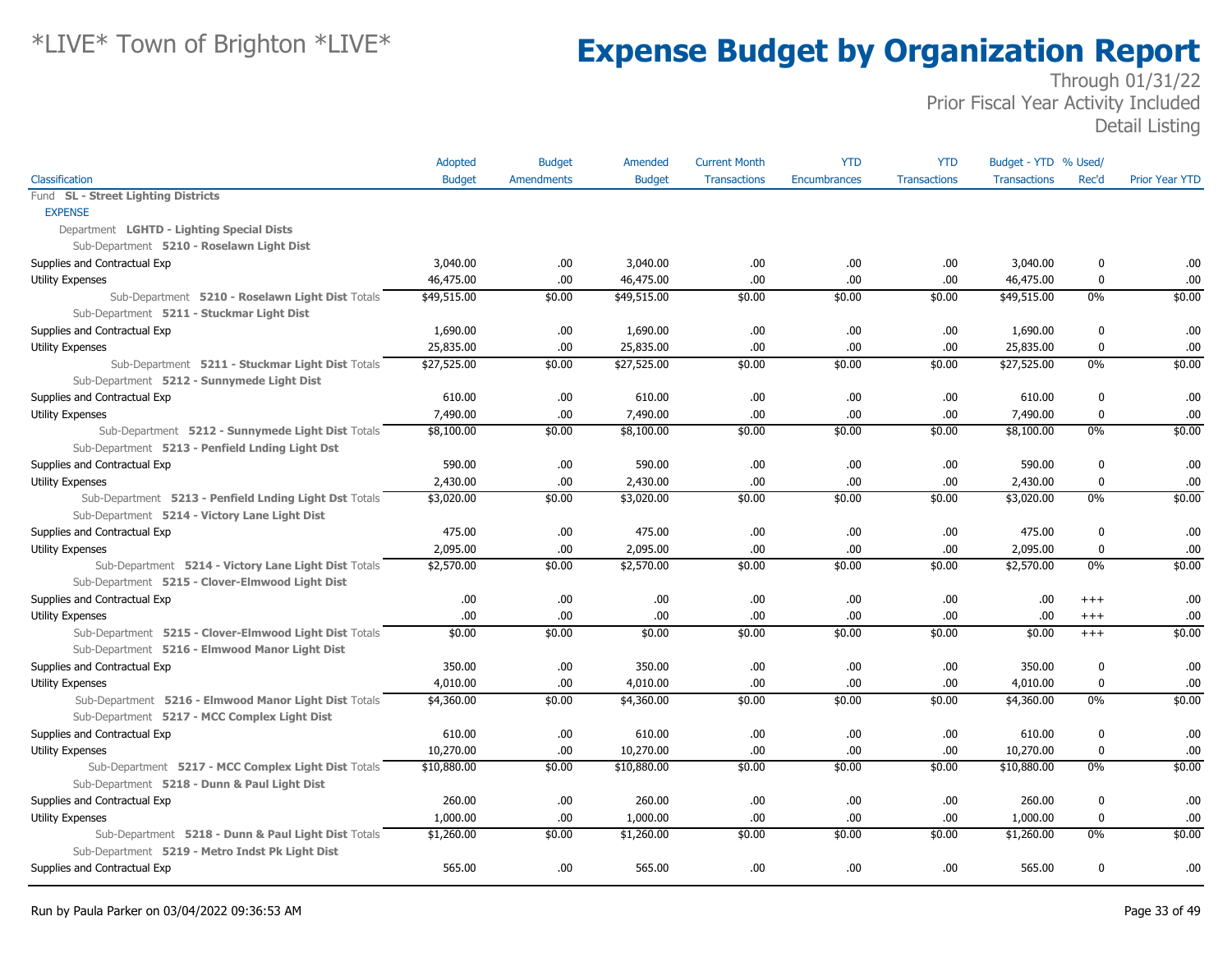|                                                        | Adopted       | <b>Budget</b>     | Amended       | <b>Current Month</b> | <b>YTD</b>   | <b>YTD</b>          | Budget - YTD % Used/ |             |                       |
|--------------------------------------------------------|---------------|-------------------|---------------|----------------------|--------------|---------------------|----------------------|-------------|-----------------------|
| Classification                                         | <b>Budget</b> | <b>Amendments</b> | <b>Budget</b> | <b>Transactions</b>  | Encumbrances | <b>Transactions</b> | <b>Transactions</b>  | Rec'd       | <b>Prior Year YTD</b> |
| Fund SL - Street Lighting Districts                    |               |                   |               |                      |              |                     |                      |             |                       |
| <b>EXPENSE</b>                                         |               |                   |               |                      |              |                     |                      |             |                       |
| Department LGHTD - Lighting Special Dists              |               |                   |               |                      |              |                     |                      |             |                       |
| Sub-Department 5219 - Metro Indst Pk Light Dist        |               |                   |               |                      |              |                     |                      |             |                       |
| Utility Expenses                                       | 14,000.00     | .00               | 14,000.00     | .00                  | .00          | .00                 | 14,000.00            | 0           | .00                   |
| Sub-Department 5219 - Metro Indst Pk Light Dist Totals | \$14,565.00   | \$0.00            | \$14,565.00   | \$0.00               | \$0.00       | \$0.00              | \$14,565.00          | 0%          | \$0.00                |
| Sub-Department 5220 - Meridian Centr Light Dist        |               |                   |               |                      |              |                     |                      |             |                       |
| Supplies and Contractual Exp                           | 290.00        | .00               | 290.00        | .00                  | .00          | .00                 | 290.00               | $\mathbf 0$ | .00                   |
| <b>Utility Expenses</b>                                | 2,320.00      | .00               | 2,320.00      | .00                  | .00.         | .00                 | 2,320.00             | $\mathbf 0$ | .00                   |
| Sub-Department 5220 - Meridian Centr Light Dist Totals | \$2,610.00    | \$0.00            | \$2,610.00    | \$0.00               | \$0.00       | \$0.00              | \$2,610.00           | 0%          | \$0.00                |
| Sub-Department 5221 - Elmwood Terr Light Dist          |               |                   |               |                      |              |                     |                      |             |                       |
| Supplies and Contractual Exp                           | 270.00        | .00.              | 270.00        | .00.                 | .00.         | .00                 | 270.00               | $\mathbf 0$ | .00                   |
| <b>Utility Expenses</b>                                | 1,245.00      | .00               | 1,245.00      | .00                  | .00.         | .00                 | 1,245.00             | $\mathbf 0$ | .00                   |
| Sub-Department 5221 - Elmwood Terr Light Dist Totals   | \$1,515.00    | \$0.00            | \$1,515.00    | \$0.00               | \$0.00       | \$0.00              | \$1,515.00           | 0%          | \$0.00                |
| Sub-Department 5222 - Lac-de-Vil/Sn Keating Lgt        |               |                   |               |                      |              |                     |                      |             |                       |
| Supplies and Contractual Exp                           | 435.00        | .00.              | 435.00        | .00.                 | .00.         | .00.                | 435.00               | $\mathbf 0$ | .00                   |
| <b>Utility Expenses</b>                                | 4,490.00      | .00               | 4,490.00      | .00                  | .00.         | .00                 | 4,490.00             | $\mathbf 0$ | .00                   |
| Sub-Department 5222 - Lac-de-Vil/Sn Keating Lgt Totals | \$4,925.00    | \$0.00            | \$4,925.00    | \$0.00               | \$0.00       | \$0.00              | \$4,925.00           | 0%          | \$0.00                |
| Sub-Department 5223 - Deerfield Woods Light Dst        |               |                   |               |                      |              |                     |                      |             |                       |
| Supplies and Contractual Exp                           | 630.00        | .00               | 630.00        | .00                  | .00.         | .00                 | 630.00               | $\mathbf 0$ | .00                   |
| <b>Utility Expenses</b>                                | 6,430.00      | .00               | 6,430.00      | .00.                 | .00.         | .00                 | 6,430.00             | $\mathbf 0$ | .00                   |
| Sub-Department 5223 - Deerfield Woods Light Dst Totals | \$7,060.00    | \$0.00            | \$7,060.00    | \$0.00               | \$0.00       | \$0.00              | \$7,060.00           | 0%          | \$0.00                |
| Sub-Department 5224 - Penfield Rd Light Dist           |               |                   |               |                      |              |                     |                      |             |                       |
| Supplies and Contractual Exp                           | 1,000.00      | .00               | 1,000.00      | .00                  | .00          | .00.                | 1,000.00             | 0           | .00                   |
| <b>Utility Expenses</b>                                | 11,350.00     | .00               | 11,350.00     | .00.                 | .00.         | .00                 | 11,350.00            | $\bf{0}$    | .00                   |
| Sub-Department 5224 - Penfield Rd Light Dist Totals    | \$12,350.00   | \$0.00            | \$12,350.00   | \$0.00               | \$0.00       | \$0.00              | \$12,350.00          | 0%          | \$0.00                |
| Sub-Department 5225 - Mercy Park Lighting Dist         |               |                   |               |                      |              |                     |                      |             |                       |
| Supplies and Contractual Exp                           | 340.00        | .00               | 340.00        | .00                  | .00.         | .00                 | 340.00               | $\mathbf 0$ | .00                   |
| <b>Utility Expenses</b>                                | 855.00        | .00               | 855.00        | .00.                 | .00.         | .00                 | 855.00               | $\mathbf 0$ | .00                   |
| Sub-Department 5225 - Mercy Park Lighting Dist Totals  | \$1,195.00    | \$0.00            | \$1,195.00    | \$0.00               | \$0.00       | \$0.00              | \$1,195.00           | 0%          | \$0.00                |
| Sub-Department 5226 - Reserve Lighting Dist            |               |                   |               |                      |              |                     |                      |             |                       |
| Supplies and Contractual Exp                           | 2,480.00      | .00.              | 2,480.00      | .00.                 | .00.         | .00.                | 2,480.00             | 0           | .00                   |
| <b>Utility Expenses</b>                                | 39,770.00     | .00               | 39,770.00     | .00                  | .00.         | .00                 | 39,770.00            | $\mathbf 0$ | .00.                  |
| Sub-Department 5226 - Reserve Lighting Dist Totals     | \$42,250.00   | \$0.00            | \$42,250.00   | \$0.00               | \$0.00       | \$0.00              | \$42,250.00          | 0%          | \$0.00                |
| Sub-Department 5227 - Browncroft Light Dist            |               |                   |               |                      |              |                     |                      |             |                       |
| Equipment and Capital Outlay                           | .00           | .00               | .00.          | .00.                 | .00.         | .00                 | .00.                 | $^{+++}$    | .00                   |
| Supplies and Contractual Exp                           | 280.00        | .00               | 280.00        | .00                  | .00.         | .00                 | 280.00               | 0           | .00.                  |
| <b>Utility Expenses</b>                                | 800.00        | .00.              | 800.00        | .00                  | .00          | .00                 | 800.00               | $\mathbf 0$ | .00                   |
| Principal on Indebtedness                              | 1,400.00      | .00.              | 1,400.00      | .00.                 | .00.         | .00                 | 1,400.00             | 0           | .00                   |
| Interest on Indebtedness                               | 1,210.00      | .00               | 1,210.00      | 1,206.00             | .00          | 1,206.00            | 4.00                 | 100         | 1,212.00              |
| Sub-Department 5227 - Browncroft Light Dist Totals     | \$3,690.00    | \$0.00            | \$3,690.00    | \$1,206.00           | \$0.00       | \$1,206.00          | \$2,484.00           | 33%         | \$1,212.00            |
|                                                        |               |                   |               |                      |              |                     |                      |             |                       |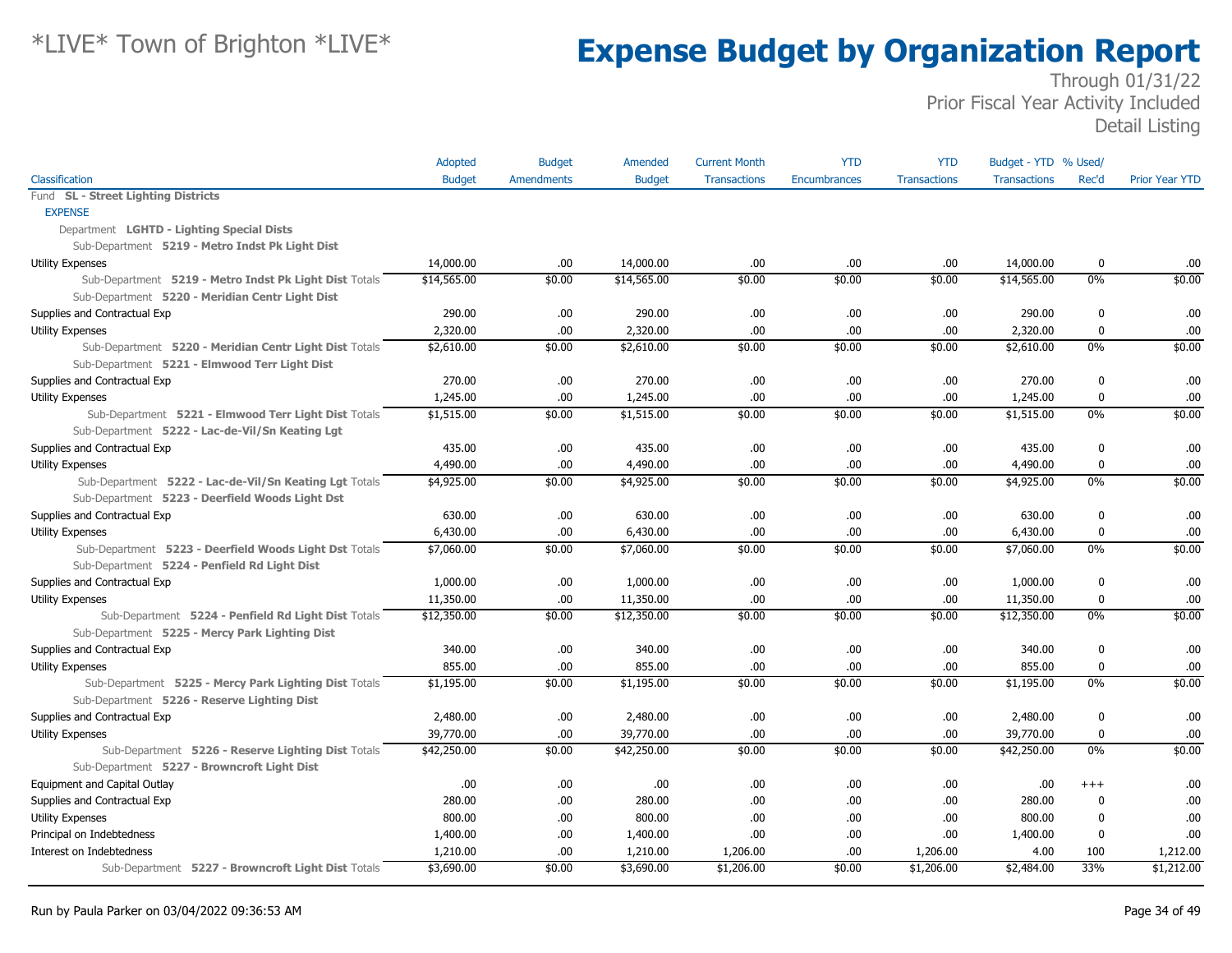|                |                                                  | Adopted       | <b>Budget</b> | Amended       | <b>Current Month</b> | <b>YTD</b>          | <b>YTD</b>          | Budget - YTD % Used/ |       |                       |
|----------------|--------------------------------------------------|---------------|---------------|---------------|----------------------|---------------------|---------------------|----------------------|-------|-----------------------|
| Classification |                                                  | <b>Budget</b> | Amendments    | <b>Budget</b> | <b>Transactions</b>  | <b>Encumbrances</b> | <b>Transactions</b> | Transactions         | Rec'd | <b>Prior Year YTD</b> |
|                | Fund SL - Street Lighting Districts              |               |               |               |                      |                     |                     |                      |       |                       |
| <b>EXPENSE</b> |                                                  |               |               |               |                      |                     |                     |                      |       |                       |
|                | Department LGHTD - Lighting Special Dists Totals | \$370,665.00  | \$0.00        | \$370,665.00  | \$1,206.00           | \$0.00              | \$1,206.00          | \$369,459.00         | $0\%$ | \$1,212.00            |
|                | <b>EXPENSE TOTALS</b>                            | \$370,665.00  | \$0.00        | \$370,665,00  | \$1,206.00           | \$0.00              | \$1,206.00          | \$369,459.00         | 0%    | \$1,212.00            |
|                | Fund SL - Street Lighting Districts Totals       | \$370,665.00  | \$0.00        | \$370,665.00  | \$1,206.00           | \$0.00              | \$1,206.00          | \$369,459.00         |       | \$1,212.00            |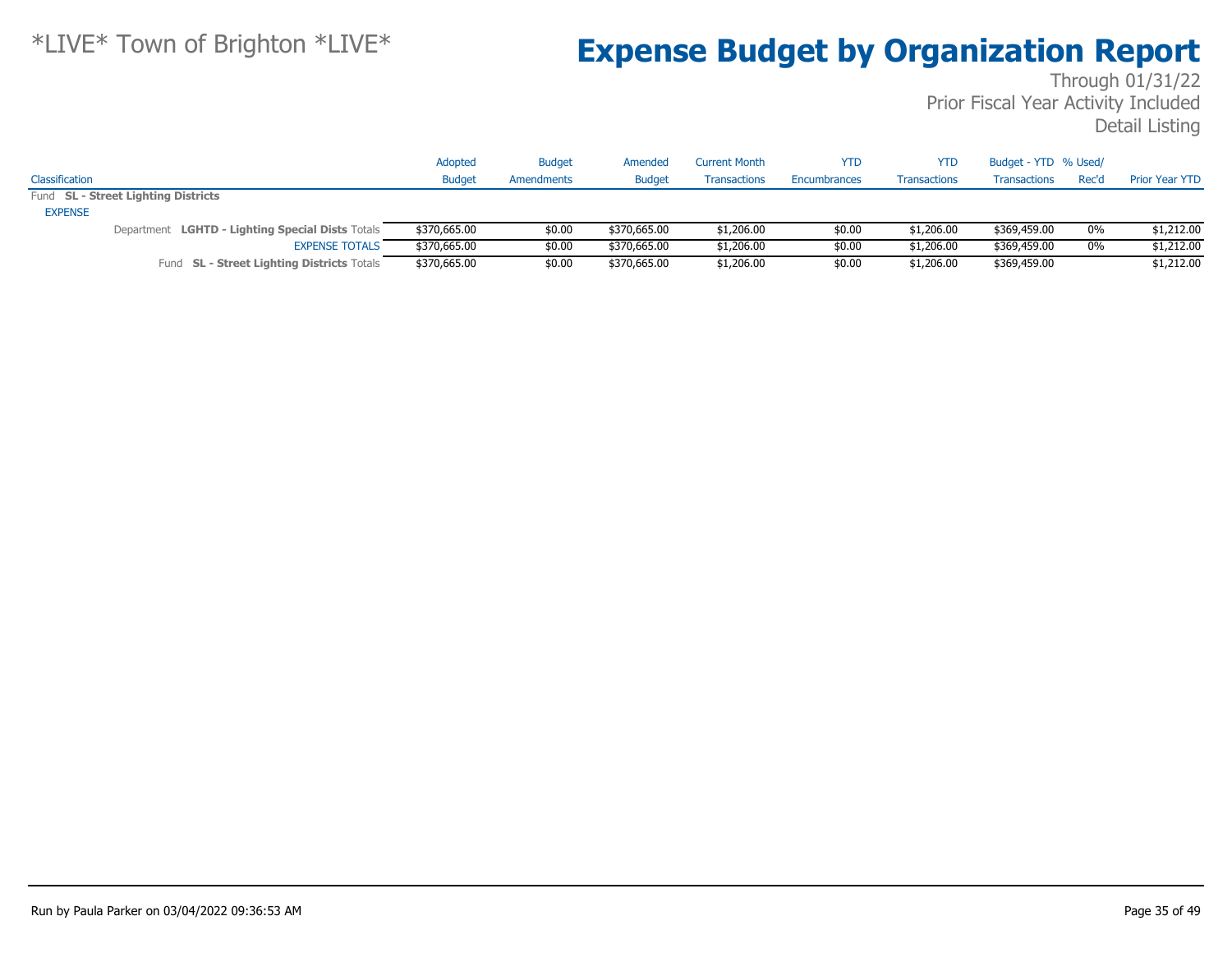|                                                                  | Adopted       | <b>Budget</b>     | Amended       | <b>Current Month</b> | <b>YTD</b>          | <b>YTD</b>          | Budget - YTD % Used/ |             |                       |
|------------------------------------------------------------------|---------------|-------------------|---------------|----------------------|---------------------|---------------------|----------------------|-------------|-----------------------|
| Classification                                                   | <b>Budget</b> | <b>Amendments</b> | <b>Budget</b> | <b>Transactions</b>  | <b>Encumbrances</b> | <b>Transactions</b> | <b>Transactions</b>  | Rec'd       | <b>Prior Year YTD</b> |
| <b>SM - Sidewalk Snow Removal Dst</b><br>Fund                    |               |                   |               |                      |                     |                     |                      |             |                       |
| <b>EXPENSE</b>                                                   |               |                   |               |                      |                     |                     |                      |             |                       |
| Department SNOWD - Sidewalk Snow Removl Dist                     |               |                   |               |                      |                     |                     |                      |             |                       |
| Sub-Department 5421 - Bel-Air Snow Remvl Dist                    |               |                   |               |                      |                     |                     |                      |             |                       |
| Supplies and Contractual Exp                                     | 8,925.00      | .00.              | 8,925.00      | .00                  | .00                 | .00                 | 8,925.00             | $\mathbf 0$ | .00                   |
| Sub-Department 5421 - Bel-Air Snow Remvl Dist Totals             | \$8,925.00    | \$0.00            | \$8,925.00    | \$0.00               | \$0.00              | \$0.00              | \$8,925.00           | 0%          | \$0.00                |
| Sub-Department 5422 - Fairhaven Snow Remvl Dist                  |               |                   |               |                      |                     |                     |                      |             |                       |
| Supplies and Contractual Exp                                     | 1,130.00      | .00.              | 1,130.00      | .00                  | .00                 | .00                 | 1,130.00             | $\bf{0}$    | .00                   |
| Sub-Department 5422 - Fairhaven Snow Remvl Dist<br>Totals        | \$1,130.00    | \$0.00            | \$1,130.00    | \$0.00               | \$0.00              | \$0.00              | \$1,130.00           | $0\%$       | \$0.00                |
| Sub-Department 5423 - Home Acres Snow Remvl Dst                  |               |                   |               |                      |                     |                     |                      |             |                       |
| Supplies and Contractual Exp                                     | 8,145.00      | .00.              | 8,145.00      | .00                  | .00                 | .00                 | 8,145.00             | $\mathbf 0$ | .00                   |
| Sub-Department 5423 - Home Acres Snow Remvl Dst<br><b>Totals</b> | \$8,145.00    | \$0.00            | \$8,145.00    | \$0.00               | \$0.00              | \$0.00              | \$8,145.00           | 0%          | \$0.00                |
| Sub-Department 5424 - Medowbrok Snow Remvl Dist                  |               |                   |               |                      |                     |                     |                      |             |                       |
| Supplies and Contractual Exp                                     | 8,050.00      | .00               | 8,050.00      | .00                  | .00                 | .00                 | 8,050.00             | $\mathbf 0$ | .00                   |
| Sub-Department 5424 - Medowbrok Snow Remvl Dist<br><b>Totals</b> | \$8,050.00    | \$0.00            | \$8,050.00    | \$0.00               | \$0.00              | \$0.00              | \$8,050.00           | 0%          | \$0.00                |
| Sub-Department 5425 - Roselawn Snow Remvl Dist                   |               |                   |               |                      |                     |                     |                      |             |                       |
| Supplies and Contractual Exp                                     | 7,755.00      | .00.              | 7,755.00      | .00                  | .00                 | .00                 | 7,755.00             | $\bf{0}$    | .00                   |
| Sub-Department 5425 - Roselawn Snow Remvl Dist<br>Totals         | \$7,755.00    | \$0.00            | \$7,755.00    | \$0.00               | \$0.00              | \$0.00              | \$7,755.00           | 0%          | \$0.00                |
| Sub-Department 5426 - Struckmar Snow Remvl Dist                  |               |                   |               |                      |                     |                     |                      |             |                       |
| Supplies and Contractual Exp                                     | 7,430.00      | .00.              | 7,430.00      | .00                  | .00                 | .00                 | 7,430.00             | $\bf{0}$    | .00                   |
| Sub-Department 5426 - Struckmar Snow Remvl Dist<br>Totals        | \$7,430.00    | \$0.00            | \$7,430.00    | \$0.00               | \$0.00              | \$0.00              | \$7,430.00           | 0%          | \$0.00                |
| Sub-Department 5427 - Rowlands Snow Remvl Dist                   |               |                   |               |                      |                     |                     |                      |             |                       |
| Supplies and Contractual Exp                                     | .00           | .00.              | .00           | .00                  | .00.                | .00                 | .00.                 | $^{+++}$    | .00.                  |
| Sub-Department 5427 - Rowlands Snow Remvl Dist<br>Totals         | \$0.00        | \$0.00            | \$0.00        | \$0.00               | \$0.00              | \$0.00              | \$0.00               | $+++$       | \$0.00                |
| Sub-Department 5428 - N Roselawn Snow Remvl Dst                  |               |                   |               |                      |                     |                     |                      |             |                       |
| Supplies and Contractual Exp                                     | 2,180.00      | .00.              | 2,180.00      | .00                  | .00                 | .00                 | 2,180.00             | $\mathbf 0$ | .00.                  |
| Sub-Department 5428 - N Roselawn Snow Remvl Dst<br>Totals        | \$2,180.00    | \$0.00            | \$2,180.00    | \$0.00               | \$0.00              | \$0.00              | \$2,180.00           | $0\%$       | \$0.00                |
| Sub-Department 5429 - Brookside Snow Remvl Dist                  |               |                   |               |                      |                     |                     |                      |             |                       |
| Supplies and Contractual Exp                                     | 1,370.00      | .00.              | 1,370.00      | .00                  | .00.                | .00                 | 1,370.00             | $\bf{0}$    | .00                   |
| Sub-Department 5429 - Brookside Snow Remvl Dist<br>Totals        | \$1,370.00    | \$0.00            | \$1,370.00    | \$0.00               | \$0.00              | \$0.00              | \$1,370.00           | 0%          | \$0.00                |
| Sub-Department 5430 - Council Rock Snow RmvlDst                  |               |                   |               |                      |                     |                     |                      |             |                       |
| Supplies and Contractual Exp                                     | 3,675.00      | .00.              | 3,675.00      | .00                  | .00.                | .00                 | 3,675.00             | $\bf{0}$    | .00                   |
| Sub-Department 5430 - Council Rock Snow RmvlDst<br>Totals        | \$3,675.00    | \$0.00            | \$3,675.00    | \$0.00               | \$0.00              | \$0.00              | \$3,675.00           | 0%          | \$0.00                |
| Sub-Department 5431 - Pelham Rd Snow Remvl Dist                  |               |                   |               |                      |                     |                     |                      |             |                       |
| Supplies and Contractual Exp                                     | 1,925.00      | .00               | 1,925.00      | .00                  | .00                 | .00                 | 1,925.00             | $\mathbf 0$ | .00                   |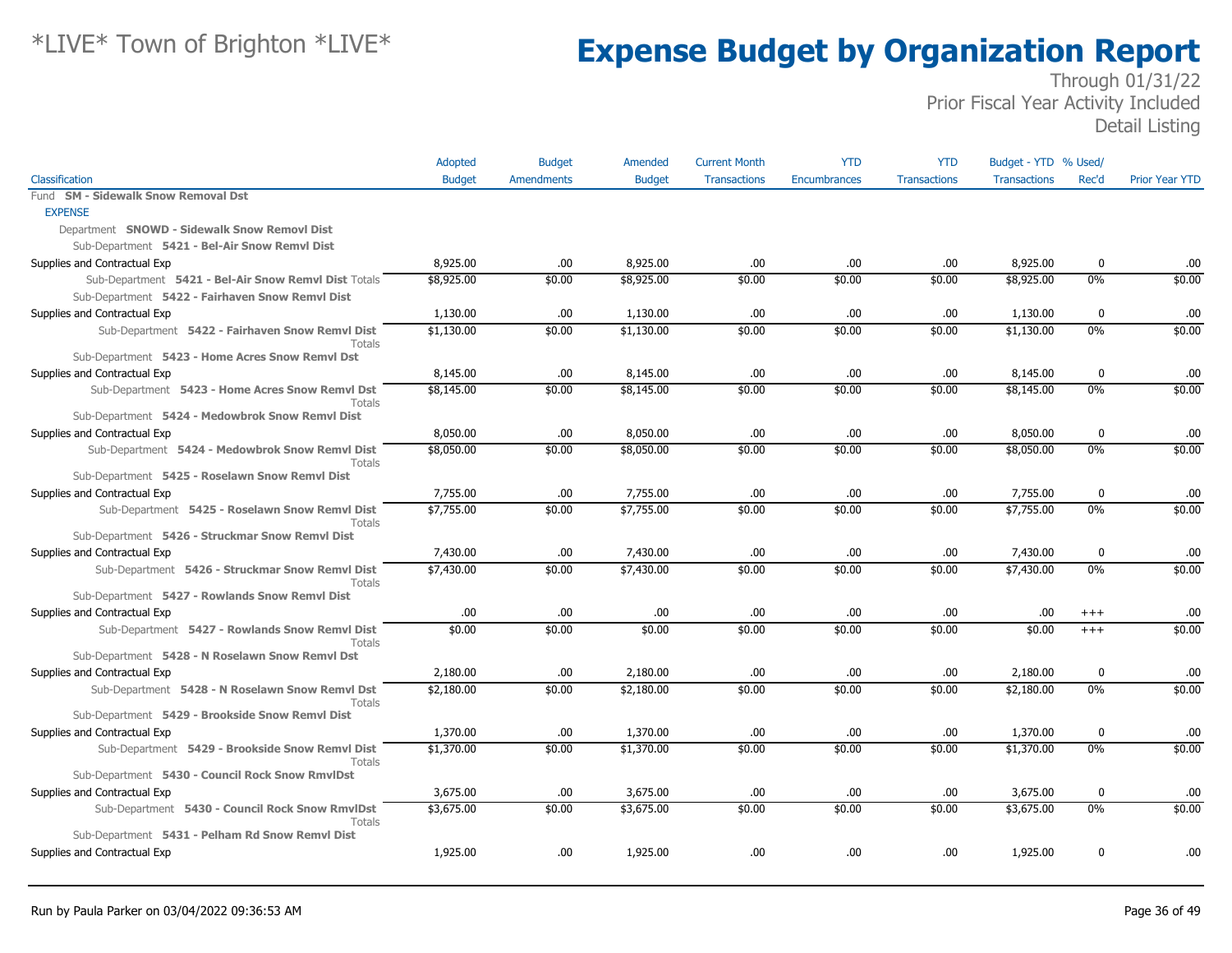|                                                           | Adopted       | <b>Budget</b>     | Amended       | <b>Current Month</b> | <b>YTD</b>          | <b>YTD</b>          | Budget - YTD % Used/ |             |                       |
|-----------------------------------------------------------|---------------|-------------------|---------------|----------------------|---------------------|---------------------|----------------------|-------------|-----------------------|
| Classification                                            | <b>Budget</b> | <b>Amendments</b> | <b>Budget</b> | <b>Transactions</b>  | <b>Encumbrances</b> | <b>Transactions</b> | <b>Transactions</b>  | Rec'd       | <b>Prior Year YTD</b> |
| Fund SM - Sidewalk Snow Removal Dst                       |               |                   |               |                      |                     |                     |                      |             |                       |
| <b>EXPENSE</b>                                            |               |                   |               |                      |                     |                     |                      |             |                       |
| Department SNOWD - Sidewalk Snow Removl Dist              |               |                   |               |                      |                     |                     |                      |             |                       |
| Sub-Department 5431 - Pelham Rd Snow Remvl Dist<br>Totals | \$1,925.00    | \$0.00            | \$1,925.00    | \$0.00               | \$0.00              | \$0.00              | \$1,925.00           | $0\%$       | \$0.00                |
| Sub-Department 5432 - Grosvenor Rd Snow Removal           |               |                   |               |                      |                     |                     |                      |             |                       |
| Supplies and Contractual Exp                              | 915.00        | .00               | 915.00        | .00                  | .00                 | .00                 | 915.00               | $\mathbf 0$ | .00                   |
| Sub-Department 5432 - Grosvenor Rd Snow Removal<br>Totals | \$915.00      | \$0.00            | \$915.00      | \$0.00               | \$0.00              | \$0.00              | \$915.00             | $0\%$       | \$0.00                |
| Sub-Department 5433 - Ambassador Dr Snow Remvl            |               |                   |               |                      |                     |                     |                      |             |                       |
| Supplies and Contractual Exp                              | 1,645.00      | .00.              | 1,645.00      | .00                  | .00                 | .00                 | 1,645.00             | 0           | .00                   |
| Sub-Department 5433 - Ambassador Dr Snow Remvl<br>Totals  | \$1,645.00    | \$0.00            | \$1,645.00    | \$0.00               | \$0.00              | \$0.00              | \$1,645.00           | 0%          | \$0.00                |
| Sub-Department 5434 - Sandringham Rd. Snow Rmvl           |               |                   |               |                      |                     |                     |                      |             |                       |
| Supplies and Contractual Exp                              | 2,600.00      | .00.              | 2,600.00      | .00                  | .00.                | .00                 | 2,600.00             | 0           | .00                   |
| Sub-Department 5434 - Sandringham Rd. Snow Rmvl<br>Totals | \$2,600.00    | \$0.00            | \$2,600.00    | \$0.00               | \$0.00              | \$0.00              | \$2,600.00           | 0%          | \$0.00                |
| Sub-Department 5435 - Reserve Snow Removal                |               |                   |               |                      |                     |                     |                      |             |                       |
| Supplies and Contractual Exp                              | 1,180.00      | .00.              | 1,180.00      | .00                  | .00.                | .00                 | 1,180.00             | 0           | .00                   |
| Sub-Department 5435 - Reserve Snow Removal Totals         | \$1,180.00    | \$0.00            | \$1,180.00    | \$0.00               | \$0.00              | \$0.00              | \$1,180.00           | 0%          | \$0.00                |
| Sub-Department 5436 - Rowlands Snow RemovalDist           |               |                   |               |                      |                     |                     |                      |             |                       |
| Supplies and Contractual Exp                              | 6,260.00      | .00.              | 6,260.00      | .00.                 | .00.                | .00                 | 6,260.00             | 0           | .00                   |
| Sub-Department 5436 - Rowlands Snow RemovalDist<br>Totals | \$6,260.00    | \$0.00            | \$6,260.00    | \$0.00               | \$0.00              | \$0.00              | \$6,260.00           | 0%          | \$0.00                |
| Sub-Department 5437 - Clovercrest Snow Removal            |               |                   |               |                      |                     |                     |                      |             |                       |
| Supplies and Contractual Exp                              | 3,290.00      | .00               | 3,290.00      | .00                  | .00.                | .00                 | 3,290.00             | 0           | .00                   |
| Sub-Department 5437 - Clovercrest Snow Removal Totals     | \$3,290.00    | \$0.00            | \$3,290.00    | \$0.00               | \$0.00              | \$0.00              | \$3,290.00           | $0\%$       | \$0.00                |
| Sub-Department 5438 - Thackery Rd Snow Removal            |               |                   |               |                      |                     |                     |                      |             |                       |
| Supplies and Contractual Exp                              | 1,545.00      | .00               | 1,545.00      | .00                  | .00                 | .00                 | 1,545.00             | 0           | .00                   |
| Sub-Department 5438 - Thackery Rd Snow Removal<br>Totals  | \$1,545.00    | \$0.00            | \$1,545.00    | \$0.00               | \$0.00              | \$0.00              | \$1,545.00           | $0\%$       | \$0.00                |
| Sub-Department 5439 - Trevor Court Snow Removal           |               |                   |               |                      |                     |                     |                      |             |                       |
| Supplies and Contractual Exp                              | 1,345.00      | .00.              | 1,345.00      | .00                  | .00.                | .00                 | 1,345.00             | $\bf{0}$    | .00                   |
| Sub-Department 5439 - Trevor Court Snow Removal<br>Totals | \$1,345.00    | \$0.00            | \$1,345.00    | \$0.00               | \$0.00              | \$0.00              | \$1,345.00           | $0\%$       | \$0.00                |
| Department SNOWD - Sidewalk Snow Removl Dist Totals       | \$69,365.00   | \$0.00            | \$69,365.00   | \$0.00               | \$0.00              | \$0.00              | \$69,365.00          | 0%          | \$0.00                |
| <b>EXPENSE TOTALS</b>                                     | \$69,365.00   | \$0.00            | \$69,365.00   | \$0.00               | \$0.00              | \$0.00              | \$69,365.00          | 0%          | \$0.00                |
| Fund SM - Sidewalk Snow Removal Dst Totals                | \$69,365.00   | \$0.00            | \$69,365.00   | \$0.00               | \$0.00              | \$0.00              | \$69,365.00          |             | \$0.00                |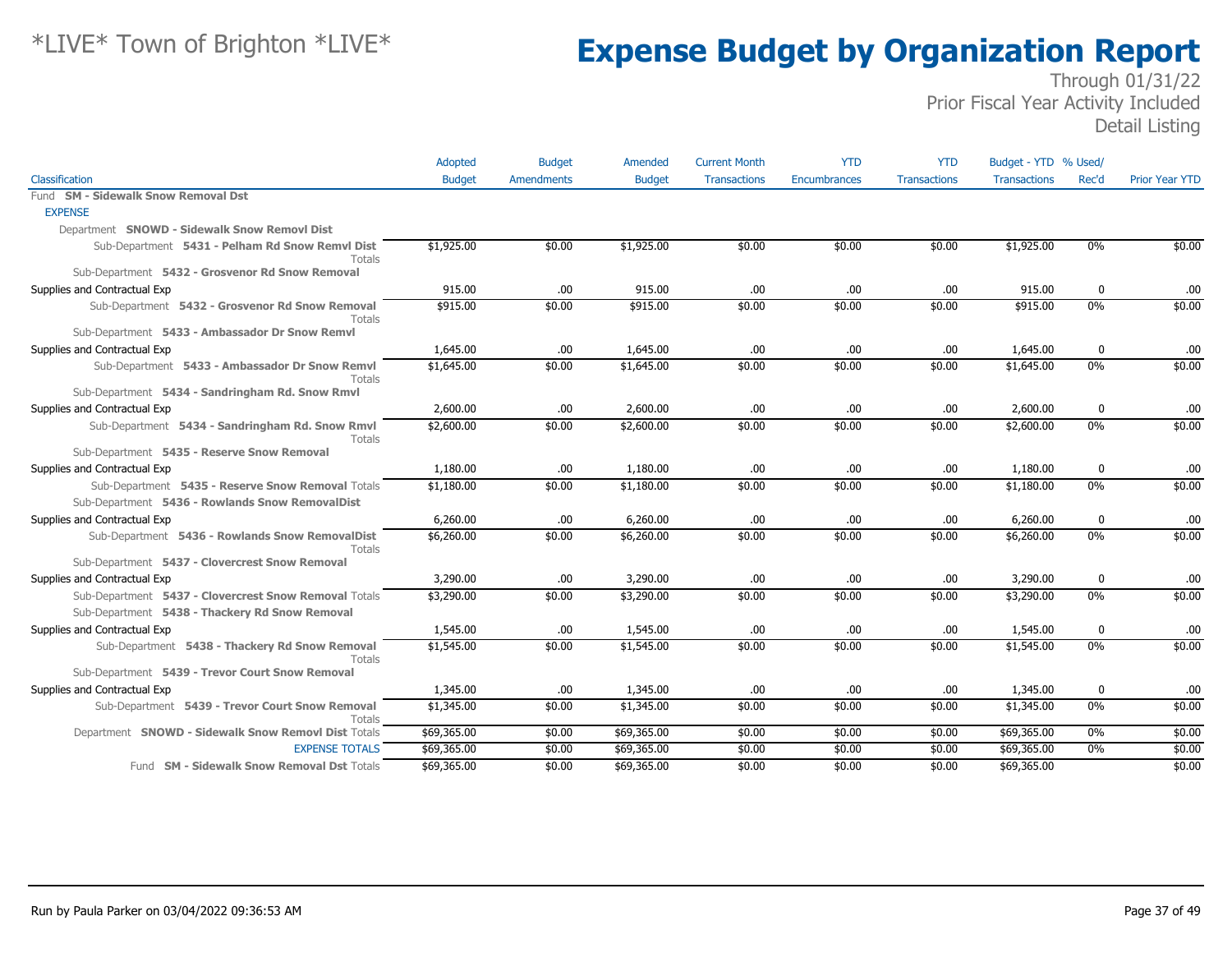|                                                     | Adopted       | <b>Budget</b> | Amended       | <b>Current Month</b> | <b>YTD</b>   | <b>YTD</b>          | Budget - YTD % Used/ |          |                       |
|-----------------------------------------------------|---------------|---------------|---------------|----------------------|--------------|---------------------|----------------------|----------|-----------------------|
| Classification                                      | <b>Budget</b> | Amendments    | <b>Budget</b> | <b>Transactions</b>  | Encumbrances | <b>Transactions</b> | <b>Transactions</b>  | Rec'd    | <b>Prior Year YTD</b> |
| Fund SN - Neighborhood Improve Dist                 |               |               |               |                      |              |                     |                      |          |                       |
| <b>EXPENSE</b>                                      |               |               |               |                      |              |                     |                      |          |                       |
| Department NID - Neighborhood Improve Dist          |               |               |               |                      |              |                     |                      |          |                       |
| Sub-Department NIDHA - Homeacres Entranceway        |               |               |               |                      |              |                     |                      |          |                       |
| Supplies and Contractual Exp                        | 5,450.00      | 11,200.00     | 16,650.00     | .00.                 | .00          | .00.                | 16,650.00            | $\Omega$ | .00.                  |
| Principal on Indebtedness                           | .00           | .00           | .00.          | .00.                 | .00          | .00                 | .00                  | $+++$    | .00                   |
| Interest on Indebtedness                            | .00           | .00.          | .00.          | .00.                 | .00          | .00                 | .00                  | $+++$    | .00.                  |
| Sub-Department NIDHA - Homeacres Entranceway Totals | \$5,450.00    | \$11,200.00   | \$16,650.00   | \$0.00               | \$0.00       | \$0.00              | \$16,650.00          | 0%       | \$0.00                |
| Department NID - Neighborhood Improve Dist Totals   | \$5,450.00    | \$11,200.00   | \$16,650.00   | \$0.00               | \$0.00       | \$0.00              | \$16,650.00          | 0%       | \$0.00                |
| <b>EXPENSE TOTALS</b>                               | \$5,450.00    | \$11,200.00   | \$16,650.00   | \$0.00               | \$0.00       | \$0.00              | \$16,650.00          | $0\%$    | \$0.00                |
| Fund SN - Neighborhood Improve Dist Totals          | \$5,450.00    | \$11,200.00   | \$16,650.00   | \$0.00               | \$0.00       | \$0.00              | \$16,650.00          |          | \$0.00                |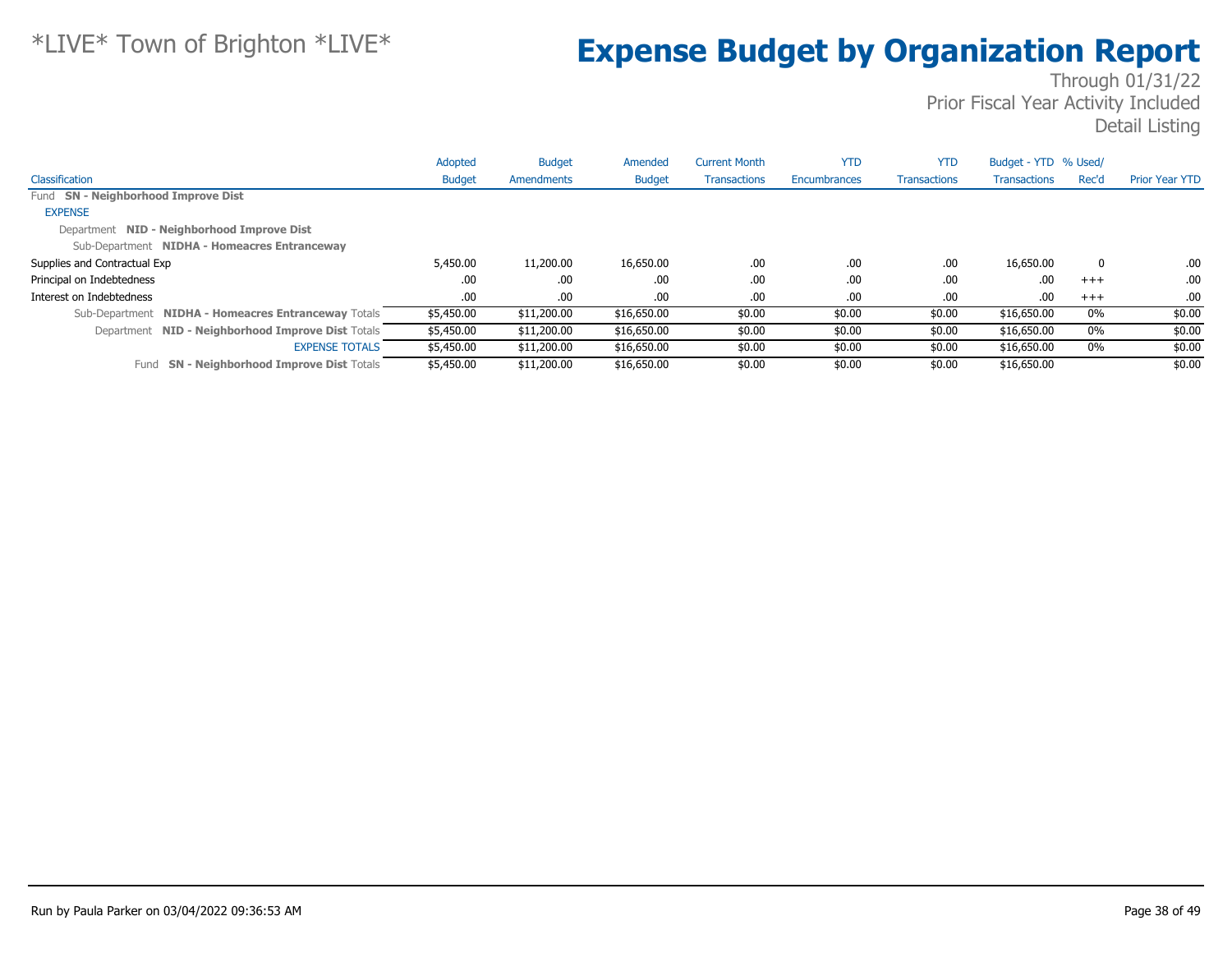|                                                       | Adopted       | <b>Budget</b> | Amended       | <b>Current Month</b> | <b>YTD</b>   | <b>YTD</b>          | Budget - YTD % Used/ |       |                       |
|-------------------------------------------------------|---------------|---------------|---------------|----------------------|--------------|---------------------|----------------------|-------|-----------------------|
| Classification                                        | <b>Budget</b> | Amendments    | <b>Budget</b> | <b>Transactions</b>  | Encumbrances | <b>Transactions</b> | <b>Transactions</b>  | Rec'd | <b>Prior Year YTD</b> |
| Fund SP - Park Special District                       |               |               |               |                      |              |                     |                      |       |                       |
| <b>EXPENSE</b>                                        |               |               |               |                      |              |                     |                      |       |                       |
| Department PARKD - Park Special District              |               |               |               |                      |              |                     |                      |       |                       |
| Sub-Department 7201 - Kirk-Astor Park District        |               |               |               |                      |              |                     |                      |       |                       |
| Supplies and Contractual Exp                          | 5,175.00      | .00.          | 5,175.00      | .00                  | .00          | .00                 | 5,175.00             | 0     | .00.                  |
| Sub-Department 7201 - Kirk-Astor Park District Totals | \$5,175.00    | \$0.00        | \$5,175.00    | \$0.00               | \$0.00       | \$0.00              | \$5,175.00           | $0\%$ | \$0.00                |
| Department PARKD - Park Special District Totals       | \$5,175.00    | \$0.00        | \$5,175.00    | \$0.00               | \$0.00       | \$0.00              | \$5,175.00           | $0\%$ | \$0.00                |
| <b>EXPENSE TOTALS</b>                                 | \$5,175.00    | \$0.00        | \$5,175.00    | \$0.00               | \$0.00       | \$0.00              | \$5,175.00           | 0%    | \$0.00                |
| Fund SP - Park Special District Totals                | \$5,175.00    | \$0.00        | \$5,175.00    | \$0.00               | \$0.00       | \$0.00              | \$5,175.00           |       | \$0.00                |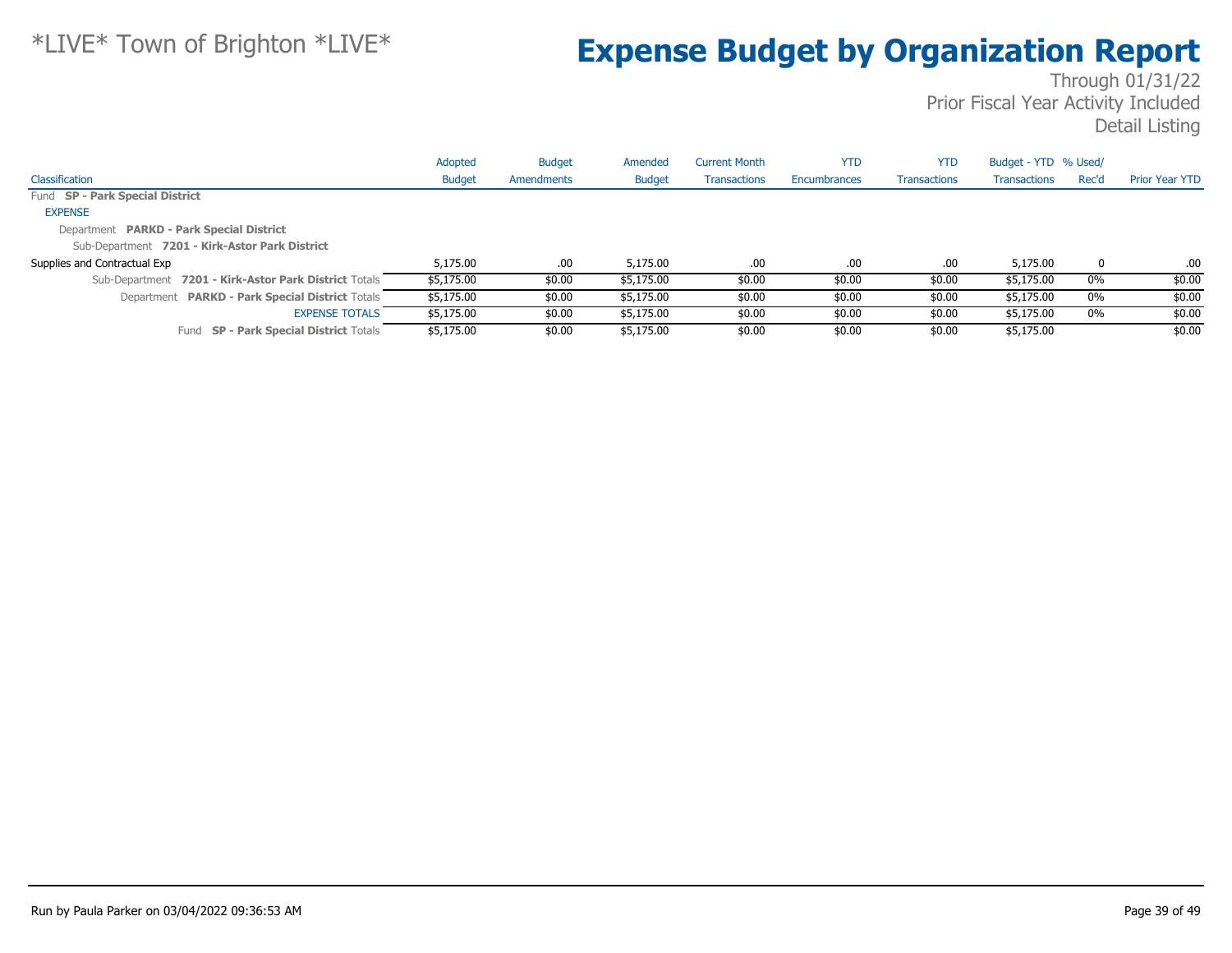|                                                        | <b>Adopted</b> | <b>Budget</b>     | Amended       | <b>Current Month</b> | <b>YTD</b>   | <b>YTD</b>          | Budget - YTD % Used/ |       |                       |
|--------------------------------------------------------|----------------|-------------------|---------------|----------------------|--------------|---------------------|----------------------|-------|-----------------------|
| Classification                                         | <b>Budget</b>  | <b>Amendments</b> | <b>Budget</b> | <b>Transactions</b>  | Encumbrances | <b>Transactions</b> | <b>Transactions</b>  | Rec'd | <b>Prior Year YTD</b> |
| Fund SR - Refuse Removal Districts                     |                |                   |               |                      |              |                     |                      |       |                       |
| <b>EXPENSE</b>                                         |                |                   |               |                      |              |                     |                      |       |                       |
| Department RFUSD - Refuse Removal Districts            |                |                   |               |                      |              |                     |                      |       |                       |
| Sub-Department 8161 - Bel-Air Refuse Dist              |                |                   |               |                      |              |                     |                      |       |                       |
| Supplies and Contractual Exp                           | 88,580.00      | .00.              | 88,580.00     | .00                  | 86,316.48    | .00                 | 2,263.52             | 97    | .00                   |
| Sub-Department 8161 - Bel-Air Refuse Dist Totals       | \$88,580.00    | \$0.00            | \$88,580.00   | \$0.00               | \$86,316.48  | \$0.00              | \$2,263.52           | 97%   | \$0.00                |
| Sub-Department 8162 - Home Acres Refuse Dist           |                |                   |               |                      |              |                     |                      |       |                       |
| Supplies and Contractual Exp                           | 66,975.00      | .00.              | 66,975.00     | .00                  | 65,263.68    | .00                 | 1,711.32             | 97    | .00                   |
| Sub-Department 8162 - Home Acres Refuse Dist Totals    | \$66,975.00    | \$0.00            | \$66,975.00   | \$0.00               | \$65,263.68  | \$0.00              | \$1,711.32           | 97%   | \$0.00                |
| Sub-Department 8163 - Roselawn Refuse Dist             |                |                   |               |                      |              |                     |                      |       |                       |
| Supplies and Contractual Exp                           | 118,015.00     | .00.              | 118,015.00    | .00                  | 115,000.92   | .00                 | 3,014.08             | 97    | .00                   |
| Sub-Department 8163 - Roselawn Refuse Dist Totals      | \$118,015.00   | \$0.00            | \$118,015.00  | \$0.00               | \$115,000.92 | \$0.00              | \$3,014.08           | 97%   | \$0.00                |
| Sub-Department 8164 - Struckmar Refuse Dist            |                |                   |               |                      |              |                     |                      |       |                       |
| Supplies and Contractual Exp                           | 55,365.00      | .00.              | 55,365.00     | .00                  | 53,947.80    | .00                 | 1,417.20             | 97    | .00                   |
| Sub-Department 8164 - Struckmar Refuse Dist Totals     | \$55,365.00    | \$0.00            | \$55,365.00   | \$0.00               | \$53,947.80  | \$0.00              | \$1,417.20           | 97%   | \$0.00                |
| Sub-Department 8165 - Dunrovin Refuse Dist             |                |                   |               |                      |              |                     |                      |       |                       |
| Supplies and Contractual Exp                           | 13,235.00      | .00.              | 13,235.00     | .00                  | 12,894.84    | .00                 | 340.16               | 97    | .00                   |
| Sub-Department 8165 - Dunrovin Refuse Dist Totals      | \$13,235.00    | \$0.00            | \$13,235.00   | \$0.00               | \$12,894.84  | \$0.00              | \$340.16             | 97%   | \$0.00                |
| Sub-Department 8166 - Hemingway Refuse Dist            |                |                   |               |                      |              |                     |                      |       |                       |
| Supplies and Contractual Exp                           | 20,255.00      | .00.              | 20,255.00     | .00                  | 19,737.00    | .00                 | 518.00               | 97    | .00                   |
| Sub-Department 8166 - Hemingway Refuse Dist Totals     | \$20,255.00    | \$0.00            | \$20,255.00   | \$0.00               | \$19,737.00  | \$0.00              | \$518.00             | 97%   | \$0.00                |
| Sub-Department 8167 - Ledgerock Refuse Dist            |                |                   |               |                      |              |                     |                      |       |                       |
| Supplies and Contractual Exp                           | 6,755.00       | 00.               | 6,755.00      | .00                  | 6,579.00     | .00                 | 176.00               | 97    | .00                   |
| Sub-Department 8167 - Ledgerock Refuse Dist Totals     | \$6,755.00     | \$0.00            | \$6,755.00    | \$0.00               | \$6,579.00   | \$0.00              | \$176.00             | 97%   | \$0.00                |
| Sub-Department 8168 - Rockhill Refuse Dist             |                |                   |               |                      |              |                     |                      |       |                       |
| Supplies and Contractual Exp                           | 18,635.00      | .00.              | 18,635.00     | .00                  | 18,158.04    | .00                 | 476.96               | 97    | .00                   |
| Sub-Department 8168 - Rockhill Refuse Dist Totals      | \$18,635.00    | \$0.00            | \$18,635.00   | \$0.00               | \$18,158.04  | \$0.00              | \$476.96             | 97%   | \$0.00                |
| Sub-Department 8169 - Fairhaven Refuse Dist            |                |                   |               |                      |              |                     |                      |       |                       |
| Supplies and Contractual Exp                           | 17,285.00      | .00.              | 17,285.00     | .00                  | 16,842.24    | .00                 | 442.76               | 97    | .00                   |
| Sub-Department 8169 - Fairhaven Refuse Dist Totals     | \$17,285.00    | \$0.00            | \$17,285.00   | \$0.00               | \$16,842.24  | \$0.00              | \$442.76             | 97%   | \$0.00                |
| Sub-Department 8170 - Mandy/Woodgate Refuse Dst        |                |                   |               |                      |              |                     |                      |       |                       |
| Supplies and Contractual Exp                           | 7,830.00       | .00.              | 7,830.00      | .00                  | 7,631.64     | .00                 | 198.36               | 97    | .00                   |
| Sub-Department 8170 - Mandy/Woodgate Refuse Dst        | \$7,830.00     | \$0.00            | \$7,830.00    | \$0.00               | \$7,631.64   | \$0.00              | \$198.36             | 97%   | \$0.00                |
| Totals<br>Sub-Department 8171 - East Ave Refuse Dist   |                |                   |               |                      |              |                     |                      |       |                       |
| Supplies and Contractual Exp                           | 18,905.00      | .00.              | 18,905.00     | .00                  | 18,421.20    | .00                 | 483.80               | 97    | .00                   |
| Sub-Department 8171 - East Ave Refuse Dist Totals      | \$18,905.00    | \$0.00            | \$18,905.00   | \$0.00               | \$18,421.20  | \$0.00              | \$483.80             | 97%   | \$0.00                |
| Sub-Department 8172 - Houston/Barnard Ref. Dist        |                |                   |               |                      |              |                     |                      |       |                       |
| Supplies and Contractual Exp                           | 28,355.00      | .00               | 28,355.00     | .00                  | 27,631.80    | .00                 | 723.20               | 97    | .00                   |
| Sub-Department 8172 - Houston/Barnard Ref. Dist Totals | \$28,355.00    | \$0.00            | \$28,355.00   | \$0.00               | \$27,631.80  | \$0.00              | \$723.20             | 97%   | \$0.00                |
|                                                        |                |                   |               |                      |              |                     |                      |       |                       |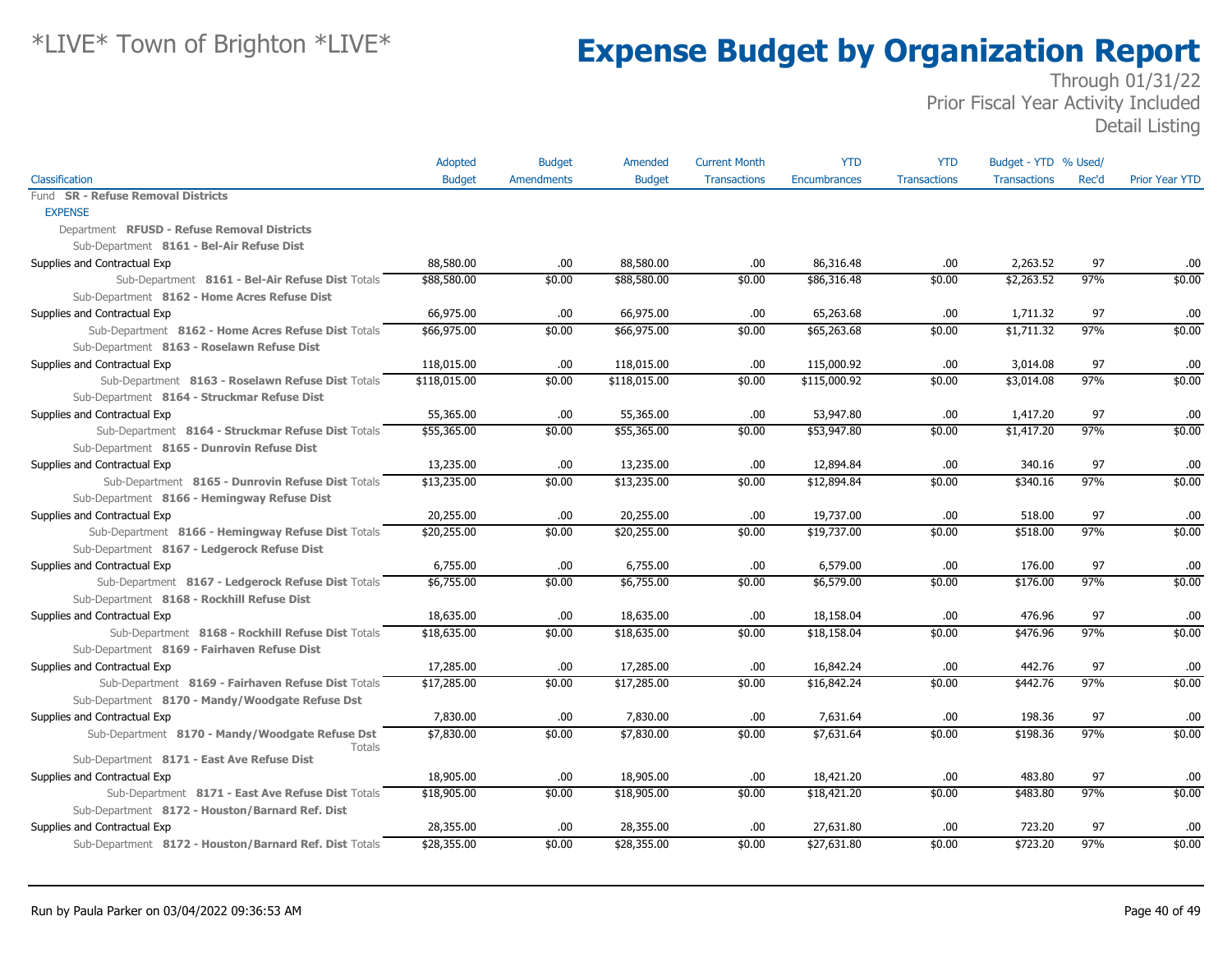|                                                           | Adopted       | <b>Budget</b>     | Amended       | <b>Current Month</b> | <b>YTD</b>   | <b>YTD</b>          | Budget - YTD % Used/ |       |                       |
|-----------------------------------------------------------|---------------|-------------------|---------------|----------------------|--------------|---------------------|----------------------|-------|-----------------------|
| Classification                                            | <b>Budget</b> | <b>Amendments</b> | <b>Budget</b> | <b>Transactions</b>  | Encumbrances | <b>Transactions</b> | <b>Transactions</b>  | Rec'd | <b>Prior Year YTD</b> |
| Fund SR - Refuse Removal Districts                        |               |                   |               |                      |              |                     |                      |       |                       |
| <b>EXPENSE</b>                                            |               |                   |               |                      |              |                     |                      |       |                       |
| Department RFUSD - Refuse Removal Districts               |               |                   |               |                      |              |                     |                      |       |                       |
| Sub-Department 8173 - Kirk/Astor Refuse Dist.             |               |                   |               |                      |              |                     |                      |       |                       |
| Supplies and Contractual Exp                              | 16,200.00     | .00.              | 16,200.00     | .00                  | 15,789.60    | .00.                | 410.40               | 97    | .00.                  |
| Sub-Department 8173 - Kirk/Astor Refuse Dist. Totals      | \$16,200.00   | \$0.00            | \$16,200.00   | \$0.00               | \$15,789.60  | \$0.00              | \$410.40             | 97%   | \$0.00                |
| Sub-Department 8174 - Far View Hills Refuse Dst           |               |                   |               |                      |              |                     |                      |       |                       |
| Supplies and Contractual Exp                              | 1,890.00      | .00.              | 1,890.00      | .00.                 | 1,842.12     | .00                 | 47.88                | 97    | .00                   |
| Sub-Department 8174 - Far View Hills Refuse Dst Totals    | \$1,890.00    | \$0.00            | \$1,890.00    | \$0.00               | \$1,842.12   | \$0.00              | \$47.88              | 97%   | \$0.00                |
| Sub-Department 8175 - Monroe Meadows Refuse Dst           |               |                   |               |                      |              |                     |                      |       |                       |
| Supplies and Contractual Exp                              | 27,005.00     | .00               | 27,005.00     | .00.                 | 26,316.00    | .00.                | 689.00               | 97    | .00                   |
| Sub-Department 8175 - Monroe Meadows Refuse Dst<br>Totals | \$27,005.00   | \$0.00            | \$27,005.00   | \$0.00               | \$26,316.00  | \$0.00              | \$689.00             | 97%   | \$0.00                |
| Sub-Department 8176 - Rowlands Refuse Dist                |               |                   |               |                      |              |                     |                      |       |                       |
| Supplies and Contractual Exp                              | 61,845.00     | .00               | 61,845.00     | .00.                 | 60,263.64    | .00.                | 1,581.36             | 97    | .00                   |
| Sub-Department 8176 - Rowlands Refuse Dist Totals         | \$61,845.00   | \$0.00            | \$61,845.00   | \$0.00               | \$60,263.64  | \$0.00              | \$1,581.36           | 97%   | \$0.00                |
| Sub-Department 8177 - Spier Ave Refuse Dist               |               |                   |               |                      |              |                     |                      |       |                       |
| Supplies and Contractual Exp                              | 4,595.00      | .00               | 4,595.00      | .00.                 | 4,473.72     | .00.                | 121.28               | 97    | .00                   |
| Sub-Department 8177 - Spier Ave Refuse Dist Totals        | \$4,595.00    | \$0.00            | \$4,595.00    | \$0.00               | \$4,473.72   | \$0.00              | \$121.28             | 97%   | \$0.00                |
| Sub-Department 8178 - S.Landing Rd Refuse Dist            |               |                   |               |                      |              |                     |                      |       |                       |
| Supplies and Contractual Exp                              | 14,850.00     | .00.              | 14,850.00     | .00.                 | 14,473.80    | .00.                | 376.20               | 97    | .00                   |
| Sub-Department 8178 - S.Landing Rd Refuse Dist Totals     | \$14,850.00   | \$0.00            | \$14,850.00   | \$0.00               | \$14,473.80  | \$0.00              | \$376.20             | 97%   | \$0.00                |
| Sub-Department 8179 - Ashley Dr Refuse District           |               |                   |               |                      |              |                     |                      |       |                       |
| Supplies and Contractual Exp                              | 6,210.00      | .00               | 6,210.00      | .00                  | 6,052.68     | .00                 | 157.32               | 97    | .00                   |
| Sub-Department 8179 - Ashley Dr Refuse District Totals    | \$6,210.00    | \$0.00            | \$6,210.00    | \$0.00               | \$6,052.68   | \$0.00              | \$157.32             | 97%   | \$0.00                |
| Sub-Department 8180 - Brittany-Markay RefuseDst           |               |                   |               |                      |              |                     |                      |       |                       |
| Supplies and Contractual Exp                              | 13,775.00     | .00.              | 13,775.00     | .00.                 | 13,421.16    | .00                 | 353.84               | 97    | .00                   |
| Sub-Department 8180 - Brittany-Markay RefuseDst           | \$13,775.00   | \$0.00            | \$13,775.00   | \$0.00               | \$13,421.16  | \$0.00              | \$353.84             | 97%   | \$0.00                |
| Totals                                                    |               |                   |               |                      |              |                     |                      |       |                       |
| Sub-Department 8181 - Bronsonwood Refuse Dist             |               |                   |               |                      |              |                     |                      |       |                       |
| Supplies and Contractual Exp                              | 13,235.00     | .00               | 13,235.00     | .00.                 | 12,894.84    | .00.                | 340.16               | 97    | .00                   |
| Sub-Department 8181 - Bronsonwood Refuse Dist Totals      | \$13,235.00   | \$0.00            | \$13,235.00   | \$0.00               | \$12,894.84  | \$0.00              | \$340.16             | 97%   | \$0.00                |
| Sub-Department 8182 - Coventry Green RefuseDist           |               |                   |               |                      |              |                     |                      |       |                       |
| Supplies and Contractual Exp                              | 4,595.00      | .00               | 4,595.00      | .00                  | 4,473.72     | .00                 | 121.28               | 97    | .00                   |
| Sub-Department 8182 - Coventry Green RefuseDist<br>Totals | \$4,595.00    | \$0.00            | \$4,595.00    | \$0.00               | \$4,473.72   | \$0.00              | \$121.28             | 97%   | \$0.00                |
| Sub-Department 8183 - Evan Farm Refuse District           |               |                   |               |                      |              |                     |                      |       |                       |
| Supplies and Contractual Exp                              | 37,270.00     | .00               | 37,270.00     | .00.                 | 36,316.08    | .00.                | 953.92               | 97    | .00                   |
| Sub-Department 8183 - Evan Farm Refuse District Totals    | \$37,270.00   | \$0.00            | \$37,270.00   | \$0.00               | \$36,316.08  | \$0.00              | \$953.92             | 97%   | \$0.00                |
| Sub-Department 8184 - Fairways Refuse District            |               |                   |               |                      |              |                     |                      |       |                       |
| Supplies and Contractual Exp                              | 6,755.00      | .00               | 6,755.00      | .00                  | 6,579.00     | .00.                | 176.00               | 97    | .00                   |
| Sub-Department 8184 - Fairways Refuse District Totals     | \$6,755.00    | \$0.00            | \$6,755.00    | \$0.00               | \$6,579.00   | \$0.00              | \$176.00             | 97%   | \$0.00                |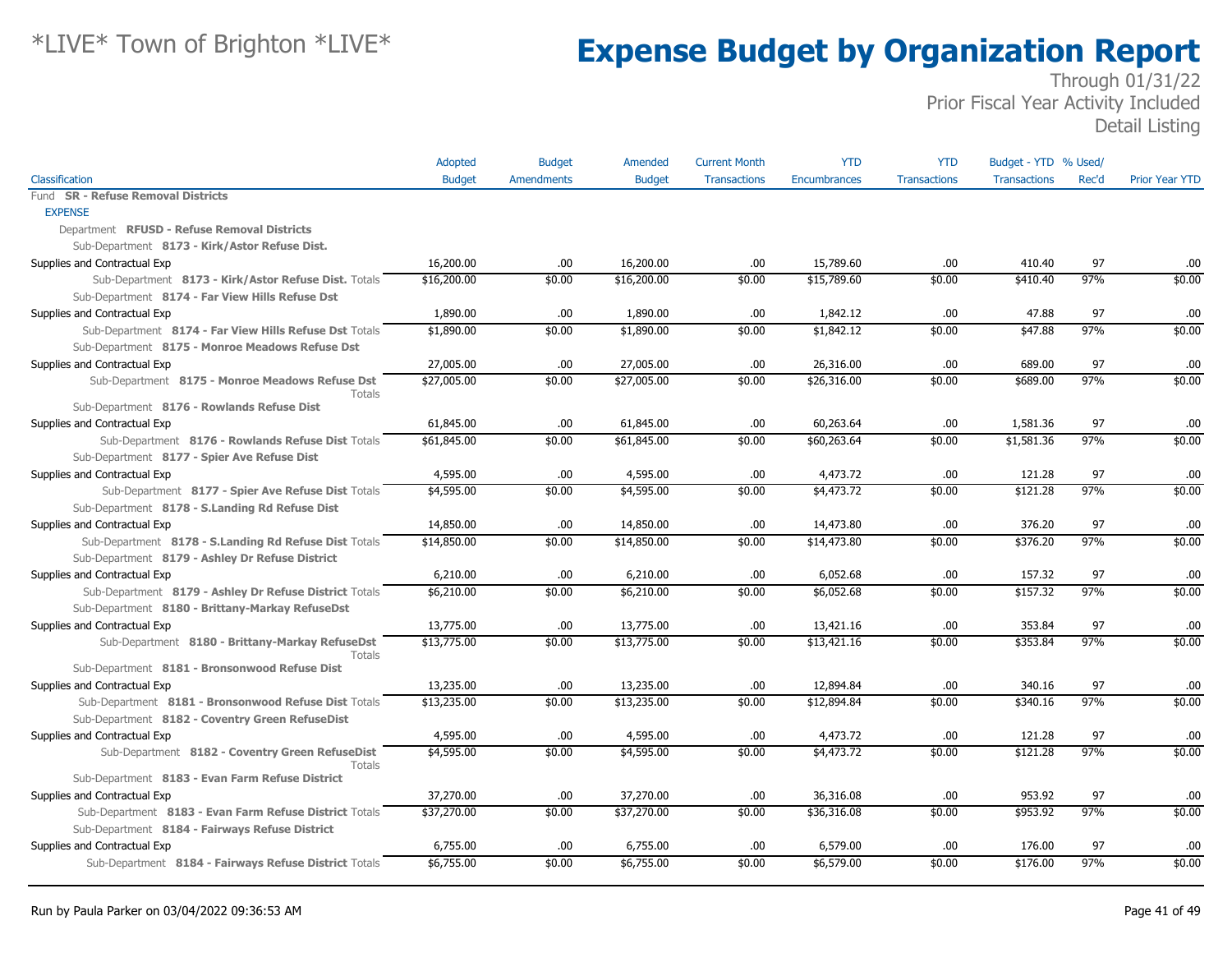|                                                        | Adopted       | <b>Budget</b>     | Amended       | <b>Current Month</b> | <b>YTD</b>   | <b>YTD</b>          | Budget - YTD % Used/ |       |                       |
|--------------------------------------------------------|---------------|-------------------|---------------|----------------------|--------------|---------------------|----------------------|-------|-----------------------|
| Classification                                         | <b>Budget</b> | <b>Amendments</b> | <b>Budget</b> | <b>Transactions</b>  | Encumbrances | <b>Transactions</b> | <b>Transactions</b>  | Rec'd | <b>Prior Year YTD</b> |
| <b>SR - Refuse Removal Districts</b><br>Fund           |               |                   |               |                      |              |                     |                      |       |                       |
| <b>EXPENSE</b>                                         |               |                   |               |                      |              |                     |                      |       |                       |
| Department RFUSD - Refuse Removal Districts            |               |                   |               |                      |              |                     |                      |       |                       |
| Sub-Department 8185 - Forest Hills Refuse Dist         |               |                   |               |                      |              |                     |                      |       |                       |
| Supplies and Contractual Exp                           | 9,990.00      | .00.              | 9,990.00      | .00.                 | 9,736.92     | .00                 | 253.08               | 97    | .00                   |
| Sub-Department 8185 - Forest Hills Refuse Dist Totals  | \$9,990.00    | \$0.00            | \$9,990.00    | \$0.00               | \$9,736.92   | \$0.00              | \$253.08             | 97%   | \$0.00                |
| Sub-Department 8186 - Frankland Refuse District        |               |                   |               |                      |              |                     |                      |       |                       |
| Supplies and Contractual Exp                           | 19,985.00     | .00.              | 19,985.00     | .00                  | 19,473.84    | .00                 | 511.16               | 97    | .00                   |
| Sub-Department 8186 - Frankland Refuse District Totals | \$19,985.00   | \$0.00            | \$19,985.00   | \$0.00               | \$19,473.84  | \$0.00              | \$511.16             | 97%   | \$0.00                |
| Sub-Department 8187 - Gailhaven Court RefuseDst        |               |                   |               |                      |              |                     |                      |       |                       |
| Supplies and Contractual Exp                           | 2,700.00      | .00.              | 2,700.00      | .00.                 | 2,631.60     | .00                 | 68.40                | 97    | .00                   |
| Sub-Department 8187 - Gailhaven Court RefuseDst        | \$2,700.00    | \$0.00            | \$2,700.00    | \$0.00               | \$2,631.60   | \$0.00              | \$68.40              | 97%   | \$0.00                |
| Totals                                                 |               |                   |               |                      |              |                     |                      |       |                       |
| Sub-Department 8188 - Howland Ave Refuse Dist          |               |                   |               |                      |              |                     |                      |       |                       |
| Supplies and Contractual Exp                           | 14,315.00     | .00.              | 14,315.00     | .00.                 | 13,947.48    | .00                 | 367.52               | 97    | .00                   |
| Sub-Department 8188 - Howland Ave Refuse Dist Totals   | \$14,315.00   | \$0.00            | \$14,315.00   | \$0.00               | \$13,947.48  | \$0.00              | \$367.52             | 97%   | \$0.00                |
| Sub-Department 8189 - Meadow View Refuse Dist          |               |                   |               |                      |              |                     |                      |       |                       |
| Supplies and Contractual Exp                           | 3,780.00      | .00.              | 3,780.00      | .00                  | 3,684.24     | .00                 | 95.76                | 97    | .00                   |
| Sub-Department 8189 - Meadow View Refuse Dist Totals   | \$3,780.00    | \$0.00            | \$3,780.00    | \$0.00               | \$3,684.24   | \$0.00              | \$95.76              | 97%   | \$0.00                |
| Sub-Department 8190 - Meadowbrook Refuse Dist          |               |                   |               |                      |              |                     |                      |       |                       |
| Supplies and Contractual Exp                           | 101,005.00    | .00.              | 101,005.00    | .00.                 | 98,421.84    | .00                 | 2,583.16             | 97    | .00                   |
| Sub-Department 8190 - Meadowbrook Refuse Dist Totals   | \$101,005.00  | \$0.00            | \$101,005.00  | \$0.00               | \$98,421.84  | \$0.00              | \$2,583.16           | 97%   | \$0.00                |
| Sub-Department 8191 - Parkwood Ave Refuse Dist         |               |                   |               |                      |              |                     |                      |       |                       |
| Supplies and Contractual Exp                           | 8,640.00      | .00.              | 8,640.00      | .00                  | 8,421.12     | .00                 | 218.88               | 97    | .00                   |
| Sub-Department 8191 - Parkwood Ave Refuse Dist Totals  | \$8,640.00    | \$0.00            | \$8,640.00    | \$0.00               | \$8,421.12   | \$0.00              | \$218.88             | 97%   | \$0.00                |
| Sub-Department 8192 - Pelham Rd Refuse District        |               |                   |               |                      |              |                     |                      |       |                       |
| Supplies and Contractual Exp                           | 15,395.00     | .00.              | 15,395.00     | .00.                 | 15,000.12    | .00                 | 394.88               | 97    | .00                   |
| Sub-Department 8192 - Pelham Rd Refuse District Totals | \$15,395.00   | \$0.00            | \$15,395.00   | \$0.00               | \$15,000.12  | \$0.00              | \$394.88             | 97%   | \$0.00                |
| Sub-Department 8193 - Rawlingswood Refuse Dist         |               |                   |               |                      |              |                     |                      |       |                       |
| Supplies and Contractual Exp                           | 10,805.00     | .00.              | 10,805.00     | .00.                 | 10,526.40    | .00                 | 278.60               | 97    | .00                   |
| Sub-Department 8193 - Rawlingswood Refuse Dist Totals  | \$10,805.00   | \$0.00            | \$10,805.00   | \$0.00               | \$10,526.40  | \$0.00              | \$278.60             | 97%   | \$0.00                |
| Sub-Department 8194 - Village Ln Refuse Dist           |               |                   |               |                      |              |                     |                      |       |                       |
| Supplies and Contractual Exp                           | 23,230.00     | .00.              | 23,230.00     | .00.                 | 22,631.76    | .00                 | 598.24               | 97    | .00                   |
| Sub-Department 8194 - Village Ln Refuse Dist Totals    | \$23,230.00   | \$0.00            | \$23,230.00   | \$0.00               | \$22,631.76  | \$0.00              | \$598.24             | 97%   | \$0.00                |
| Sub-Department 8195 - Westerloe Ave Refuse Dist        |               |                   |               |                      |              |                     |                      |       |                       |
| Supplies and Contractual Exp                           | 10,265.00     | .00.              | 10,265.00     | .00                  | 10,000.08    | .00                 | 264.92               | 97    | .00                   |
| Sub-Department 8195 - Westerloe Ave Refuse Dist Totals | \$10,265.00   | \$0.00            | \$10,265.00   | \$0.00               | \$10,000.08  | \$0.00              | \$264.92             | 97%   | \$0.00                |
| Sub-Department 8196 - Wyatt Dr Refuse District         |               |                   |               |                      |              |                     |                      |       |                       |
| Supplies and Contractual Exp                           | 7,020.00      | .00               | 7,020.00      | .00                  | 6,842.16     | .00                 | 177.84               | 97    | .00                   |
| Sub-Department 8196 - Wyatt Dr Refuse District Totals  | \$7,020.00    | \$0.00            | \$7,020.00    | \$0.00               | \$6,842.16   | \$0.00              | \$177.84             | 97%   | \$0.00                |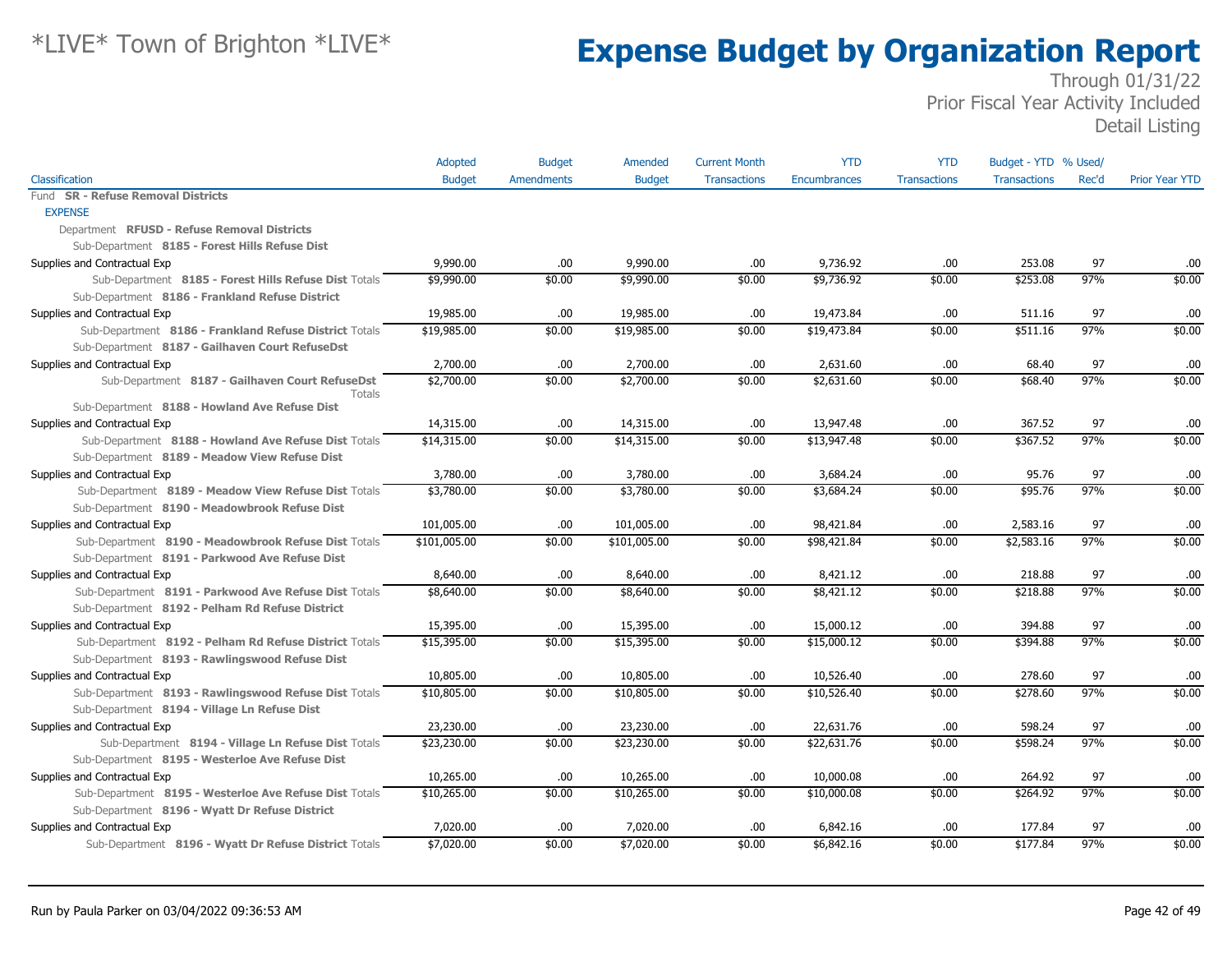|                                                                  | Adopted       | <b>Budget</b>     | Amended       | <b>Current Month</b> | <b>YTD</b>          | <b>YTD</b>          | Budget - YTD % Used/ |       |                       |
|------------------------------------------------------------------|---------------|-------------------|---------------|----------------------|---------------------|---------------------|----------------------|-------|-----------------------|
| Classification                                                   | <b>Budget</b> | <b>Amendments</b> | <b>Budget</b> | <b>Transactions</b>  | <b>Encumbrances</b> | <b>Transactions</b> | <b>Transactions</b>  | Rec'd | <b>Prior Year YTD</b> |
| <b>SR - Refuse Removal Districts</b><br>Fund                     |               |                   |               |                      |                     |                     |                      |       |                       |
| <b>EXPENSE</b>                                                   |               |                   |               |                      |                     |                     |                      |       |                       |
| Department RFUSD - Refuse Removal Districts                      |               |                   |               |                      |                     |                     |                      |       |                       |
| Sub-Department 8197 - Council Rock Refuse Dist                   |               |                   |               |                      |                     |                     |                      |       |                       |
| Supplies and Contractual Exp                                     | 7,830.00      | .00               | 7,830.00      | .00                  | 7.631.64            | .00                 | 198.36               | 97    | .00                   |
| Sub-Department 8197 - Council Rock Refuse Dist Totals            | \$7,830.00    | \$0.00            | \$7,830.00    | \$0.00               | \$7,631.64          | \$0.00              | \$198.36             | 97%   | \$0.00                |
| Sub-Department 8198 - Thornwood Dr Refuse Dist                   |               |                   |               |                      |                     |                     |                      |       |                       |
| Supplies and Contractual Exp                                     | 2,435.00      | .00.              | 2,435.00      | .00                  | 2,368.44            | .00.                | 66.56                | 97    | .00                   |
| Sub-Department 8198 - Thornwood Dr Refuse Dist Totals            | \$2,435.00    | \$0.00            | \$2,435.00    | \$0.00               | \$2,368.44          | \$0.00              | \$66.56              | 97%   | \$0.00                |
| Sub-Department 8199 - Greenaway Refuse District                  |               |                   |               |                      |                     |                     |                      |       |                       |
| Supplies and Contractual Exp                                     | 22,955.00     | .00.              | 22,955.00     | .00                  | 22,368.60           | .00.                | 586.40               | 97    | .00                   |
| Sub-Department 8199 - Greenaway Refuse District Totals           | \$22,955.00   | \$0.00            | \$22,955.00   | \$0.00               | \$22,368.60         | \$0.00              | \$586.40             | 97%   | \$0.00                |
| Sub-Department 8200 - Schoolhouse Refuse Dist                    |               |                   |               |                      |                     |                     |                      |       |                       |
| Supplies and Contractual Exp                                     | 4,050.00      | .00.              | 4,050.00      | .00                  | 3,947.40            | .00                 | 102.60               | 97    | .00                   |
| Sub-Department 8200 - Schoolhouse Refuse Dist Totals             | \$4,050.00    | \$0.00            | \$4,050.00    | \$0.00               | \$3,947.40          | \$0.00              | \$102.60             | 97%   | \$0.00                |
| Sub-Department 8201 - Klink-Burkedale RefuseDst                  |               |                   |               |                      |                     |                     |                      |       |                       |
| Supplies and Contractual Exp                                     | 20,795.00     | .00.              | 20,795.00     | .00                  | 20,263.32           | .00.                | 531.68               | 97    | .00                   |
| Sub-Department 8201 - Klink-Burkedale RefuseDst<br><b>Totals</b> | \$20,795.00   | \$0.00            | \$20,795.00   | \$0.00               | \$20,263.32         | \$0.00              | \$531.68             | 97%   | \$0.00                |
| Sub-Department 8202 - Maywood Refuse Dist                        |               |                   |               |                      |                     |                     |                      |       |                       |
| Supplies and Contractual Exp                                     | 16,745.00     | .00.              | 16,745.00     | .00                  | 16,315.92           | .00                 | 429.08               | 97    | .00                   |
| Sub-Department 8202 - Maywood Refuse Dist Totals                 | \$16,745.00   | \$0.00            | \$16,745.00   | \$0.00               | \$16,315.92         | \$0.00              | \$429.08             | 97%   | \$0.00                |
| Sub-Department 8203 - Modelane Refuse Dist                       |               |                   |               |                      |                     |                     |                      |       |                       |
| Supplies and Contractual Exp                                     | 10,265.00     | .00.              | 10,265.00     | .00                  | 10,000.08           | .00.                | 264.92               | 97    | .00                   |
| Sub-Department 8203 - Modelane Refuse Dist Totals                | \$10,265.00   | \$0.00            | \$10,265.00   | \$0.00               | \$10,000.08         | \$0.00              | \$264.92             | 97%   | \$0.00                |
| Sub-Department 8204 - Pickford Refuse Dist                       |               |                   |               |                      |                     |                     |                      |       |                       |
| Supplies and Contractual Exp                                     | 8,105.00      | .00               | 8,105.00      | .00                  | 7,894.80            | .00                 | 210.20               | 97    | .00                   |
| Sub-Department 8204 - Pickford Refuse Dist Totals                | \$8,105.00    | \$0.00            | \$8,105.00    | \$0.00               | \$7,894.80          | \$0.00              | \$210.20             | 97%   | \$0.00                |
| Sub-Department 8205 - Shalimar Refuse Dist                       |               |                   |               |                      |                     |                     |                      |       |                       |
| Supplies and Contractual Exp                                     | 14,040.00     | .00.              | 14,040.00     | .00                  | 13,684.32           | .00                 | 355.68               | 97    | .00                   |
| Sub-Department 8205 - Shalimar Refuse Dist Totals                | \$14,040.00   | \$0.00            | \$14,040.00   | \$0.00               | \$13,684.32         | \$0.00              | \$355.68             | 97%   | \$0.00                |
| Sub-Department 8206 - Willowbend Refuse Dist                     |               |                   |               |                      |                     |                     |                      |       |                       |
| Supplies and Contractual Exp                                     | 8,105.00      | .00.              | 8,105.00      | .00                  | 7,894.80            | .00                 | 210.20               | 97    | .00                   |
| Sub-Department 8206 - Willowbend Refuse Dist Totals              | \$8,105.00    | \$0.00            | \$8,105.00    | \$0.00               | \$7,894.80          | \$0.00              | \$210.20             | 97%   | \$0.00                |
| Sub-Department 8207 - Bri. Meadows Refuse Dist                   |               |                   |               |                      |                     |                     |                      |       |                       |
| Supplies and Contractual Exp                                     | 21,605.00     | .00.              | 21,605.00     | .00                  | 21,052.80           | .00.                | 552.20               | 97    | .00                   |
| Sub-Department 8207 - Bri. Meadows Refuse Dist Totals            | \$21,605.00   | \$0.00            | \$21,605.00   | \$0.00               | \$21,052.80         | \$0.00              | \$552.20             | 97%   | \$0.00                |
| Sub-Department 8208 - Warren&Branch Refuse Dist                  |               |                   |               |                      |                     |                     |                      |       |                       |
| Supplies and Contractual Exp                                     | 19,715.00     | .00.              | 19,715.00     | .00                  | 19,210.68           | .00.                | 504.32               | 97    | .00                   |
| Sub-Department 8208 - Warren&Branch Refuse Dist<br>Totals        | \$19,715.00   | \$0.00            | \$19,715.00   | \$0.00               | \$19,210.68         | \$0.00              | \$504.32             | 97%   | \$0.00                |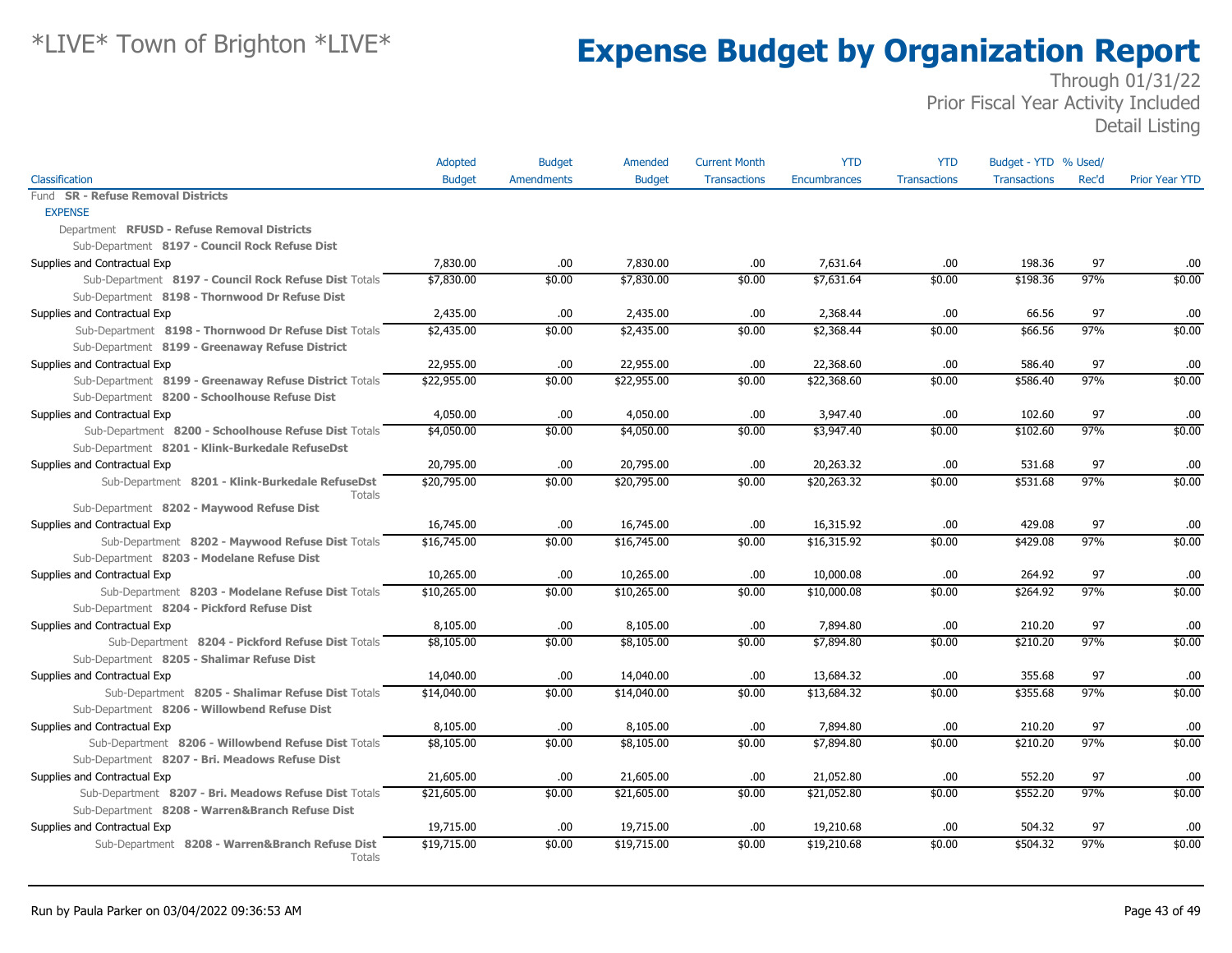|                                                        | Adopted        | <b>Budget</b>     | Amended        | <b>Current Month</b> | <b>YTD</b>     | <b>YTD</b>          | Budget - YTD % Used/ |       |                       |
|--------------------------------------------------------|----------------|-------------------|----------------|----------------------|----------------|---------------------|----------------------|-------|-----------------------|
| Classification                                         | <b>Budget</b>  | <b>Amendments</b> | <b>Budget</b>  | <b>Transactions</b>  | Encumbrances   | <b>Transactions</b> | <b>Transactions</b>  | Rec'd | <b>Prior Year YTD</b> |
| Fund SR - Refuse Removal Districts                     |                |                   |                |                      |                |                     |                      |       |                       |
| <b>EXPENSE</b>                                         |                |                   |                |                      |                |                     |                      |       |                       |
| Department RFUSD - Refuse Removal Districts            |                |                   |                |                      |                |                     |                      |       |                       |
| Sub-Department 8209 - Continental Dr RefuseDist        |                |                   |                |                      |                |                     |                      |       |                       |
| Supplies and Contractual Exp                           | 4,595.00       | .00.              | 4,595.00       | .00                  | 4,473.72       | .00                 | 121.28               | 97    | .00                   |
| Sub-Department 8209 - Continental Dr RefuseDist Totals | \$4,595.00     | \$0.00            | \$4,595.00     | \$0.00               | \$4,473.72     | \$0.00              | \$121.28             | 97%   | \$0.00                |
| Sub-Department 8210 - Thackery Rd Refuse Dist          |                |                   |                |                      |                |                     |                      |       |                       |
| Supplies and Contractual Exp                           | 9,455.00       | .00.              | 9,455.00       | .00                  | 9,210.60       | .00                 | 244.40               | 97    | .00                   |
| Sub-Department 8210 - Thackery Rd Refuse Dist Totals   | \$9,455.00     | \$0.00            | \$9,455.00     | \$0.00               | \$9,210.60     | \$0.00              | \$244.40             | 97%   | \$0.00                |
| Sub-Department 8211 - Colonial Village Refuse          |                |                   |                |                      |                |                     |                      |       |                       |
| Supplies and Contractual Exp                           | 7,295.00       | .00.              | 7,295.00       | .00                  | 7,105.32       | .00                 | 189.68               | 97    | .00                   |
| Sub-Department 8211 - Colonial Village Refuse Totals   | \$7,295.00     | \$0.00            | \$7,295.00     | \$0.00               | \$7,105.32     | \$0.00              | \$189.68             | 97%   | \$0.00                |
| Sub-Department 8212 - Dale Rd E. Refuse Dist           |                |                   |                |                      |                |                     |                      |       |                       |
| Supplies and Contractual Exp                           | 1,620.00       | .00.              | 1,620.00       | .00                  | 1,578.96       | .00                 | 41.04                | 97    | .00                   |
| Sub-Department 8212 - Dale Rd E. Refuse Dist Totals    | \$1,620.00     | \$0.00            | \$1,620.00     | \$0.00               | \$1,578.96     | \$0.00              | \$41.04              | 97%   | \$0.00                |
| Sub-Department 8213 - Whitney Ln Refuse Dist           |                |                   |                |                      |                |                     |                      |       |                       |
| Supplies and Contractual Exp                           | 2,160.00       | .00.              | 2,160.00       | .00                  | 2,105.28       | .00                 | 54.72                | 97    | .00                   |
| Sub-Department 8213 - Whitney Ln Refuse Dist Totals    | \$2,160.00     | \$0.00            | \$2,160.00     | \$0.00               | \$2,105.28     | \$0.00              | \$54.72              | 97%   | \$0.00                |
| Sub-Department 8214 - Park Lane Refuse District        |                |                   |                |                      |                |                     |                      |       |                       |
| Supplies and Contractual Exp                           | 8,915.00       | .00.              | 8,915.00       | .00                  | 8,684.28       | .00                 | 230.72               | 97    | .00                   |
| Sub-Department 8214 - Park Lane Refuse District Totals | \$8,915.00     | \$0.00            | \$8,915.00     | \$0.00               | \$8,684.28     | \$0.00              | \$230.72             | 97%   | \$0.00                |
| Sub-Department 8215 - Edgewood Refuse Dist             |                |                   |                |                      |                |                     |                      |       |                       |
| Supplies and Contractual Exp                           | 3,240.00       | .00.              | 3,240.00       | .00                  | 3,157.92       | .00                 | 82.08                | 97    | .00                   |
| Sub-Department 8215 - Edgewood Refuse Dist Totals      | \$3,240.00     | \$0.00            | \$3,240.00     | \$0.00               | \$3,157.92     | \$0.00              | \$82.08              | 97%   | \$0.00                |
| Sub-Department 8216 - Barclay Square Dr Refuse Dist    |                |                   |                |                      |                |                     |                      |       |                       |
| Supplies and Contractual Exp                           | 19,445.00      | .00.              | 19,445.00      | .00                  | 18,947.52      | .00                 | 497.48               | 97    | .00                   |
| Sub-Department 8216 - Barclay Square Dr Refuse Dist    | \$19,445.00    | \$0.00            | \$19,445.00    | \$0.00               | \$18,947.52    | \$0.00              | \$497.48             | 97%   | \$0.00                |
| Totals                                                 |                |                   |                |                      |                |                     |                      |       |                       |
| Sub-Department 8217 - Stonybrook Dr Refuse Dist        |                |                   |                |                      |                |                     |                      |       |                       |
| Supplies and Contractual Exp                           | 4,320.00       | .00.              | 4,320.00       | .00                  | 4,210.56       | .00                 | 109.44               | 97    | .00                   |
| Sub-Department 8217 - Stonybrook Dr Refuse Dist Totals | \$4,320.00     | \$0.00            | \$4,320.00     | \$0.00               | \$4,210.56     | \$0.00              | \$109.44             | 97%   | \$0.00                |
| Sub-Department 8218 - Penarrow Rd Refuse Dist          |                |                   |                |                      |                |                     |                      |       |                       |
| Supplies and Contractual Exp                           | 9,990.00       | .00.              | 9,990.00       | .00                  | 9,736.92       | .00                 | 253.08               | 97    | .00                   |
| Sub-Department 8218 - Penarrow Rd Refuse Dist Totals   | \$9,990.00     | \$0.00            | \$9,990.00     | \$0.00               | \$9,736.92     | \$0.00              | \$253.08             | 97%   | \$0.00                |
| Sub-Department 8219 - Hibiscus Dr Refuse Dist          |                |                   |                |                      |                |                     |                      |       |                       |
| Supplies and Contractual Exp                           | 30,215.00      | .00.              | 30,215.00      | .00                  | 27,894.96      | .00                 | 2,320.04             | 92    | .00                   |
| Sub-Department 8219 - Hibiscus Dr Refuse Dist Totals   | \$30,215.00    | \$0.00            | \$30,215.00    | \$0.00               | \$27,894.96    | \$0.00              | \$2,320.04           | 92%   | \$0.00                |
| Sub-Department 8220 - Terrain Dr Refuse Dist           |                |                   |                |                      |                |                     |                      |       |                       |
| Supplies and Contractual Exp                           | 4,850.00       | .00.              | 4,850.00       | .00                  | 4,473.72       | .00.                | 376.28               | 92    | .00                   |
| Sub-Department 8220 - Terrain Dr Refuse Dist Totals    | \$4,850.00     | \$0.00            | \$4,850.00     | \$0.00               | \$4,473.72     | \$0.00              | \$376.28             | 92%   | \$0.00                |
| Department RFUSD - Refuse Removal Districts Totals     | \$1,158,290.00 | \$0.00            | \$1,158,290.00 | \$0.00               | \$1,126,851.12 | \$0.00              | \$31,438.88          | 97%   | \$0.00                |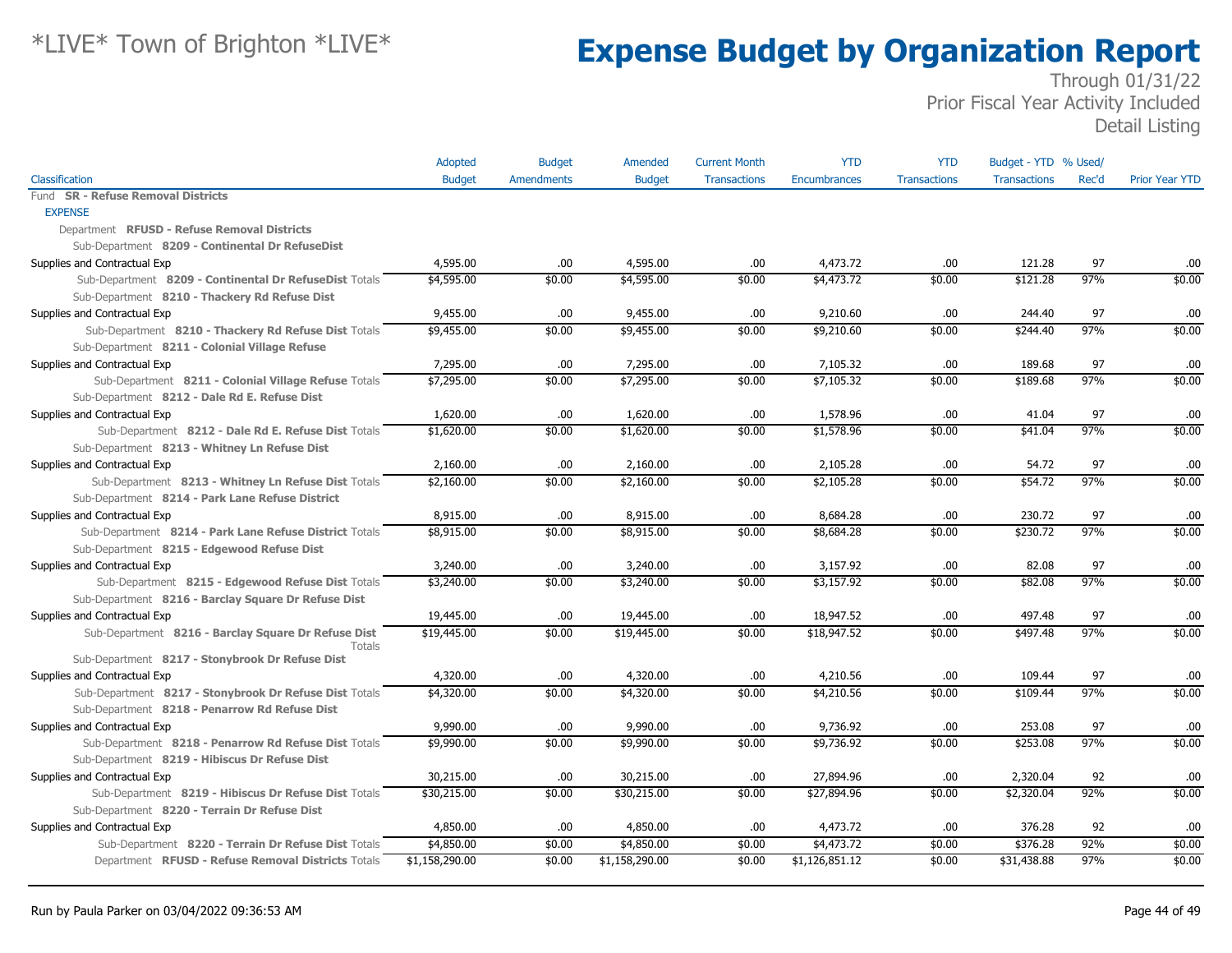|                                           | Adopted        | <b>Budget</b> | Amended        | <b>Current Month</b> | YTD            | YTD                 | Budget - YTD % Used/ |       |                       |
|-------------------------------------------|----------------|---------------|----------------|----------------------|----------------|---------------------|----------------------|-------|-----------------------|
| Classification                            | <b>Budget</b>  | Amendments    | <b>Budget</b>  | Transactions         | Encumbrances   | <b>Transactions</b> | Transactions         | Rec'd | <b>Prior Year YTD</b> |
| Fund SR - Refuse Removal Districts        |                |               |                |                      |                |                     |                      |       |                       |
| <b>EXPENSE TOTALS</b>                     | \$1,158,290.00 | \$0.00        | \$1,158,290.00 | \$0.00               | \$1,126,851.12 | \$0.00              | \$31,438.88          | 97%   | \$0.00                |
| Fund SR - Refuse Removal Districts Totals | \$1,158,290.00 | \$0.00        | \$1,158,290.00 | \$0.00               | \$1,126,851.12 | \$0.00              | \$31,438.88          |       | \$0.00                |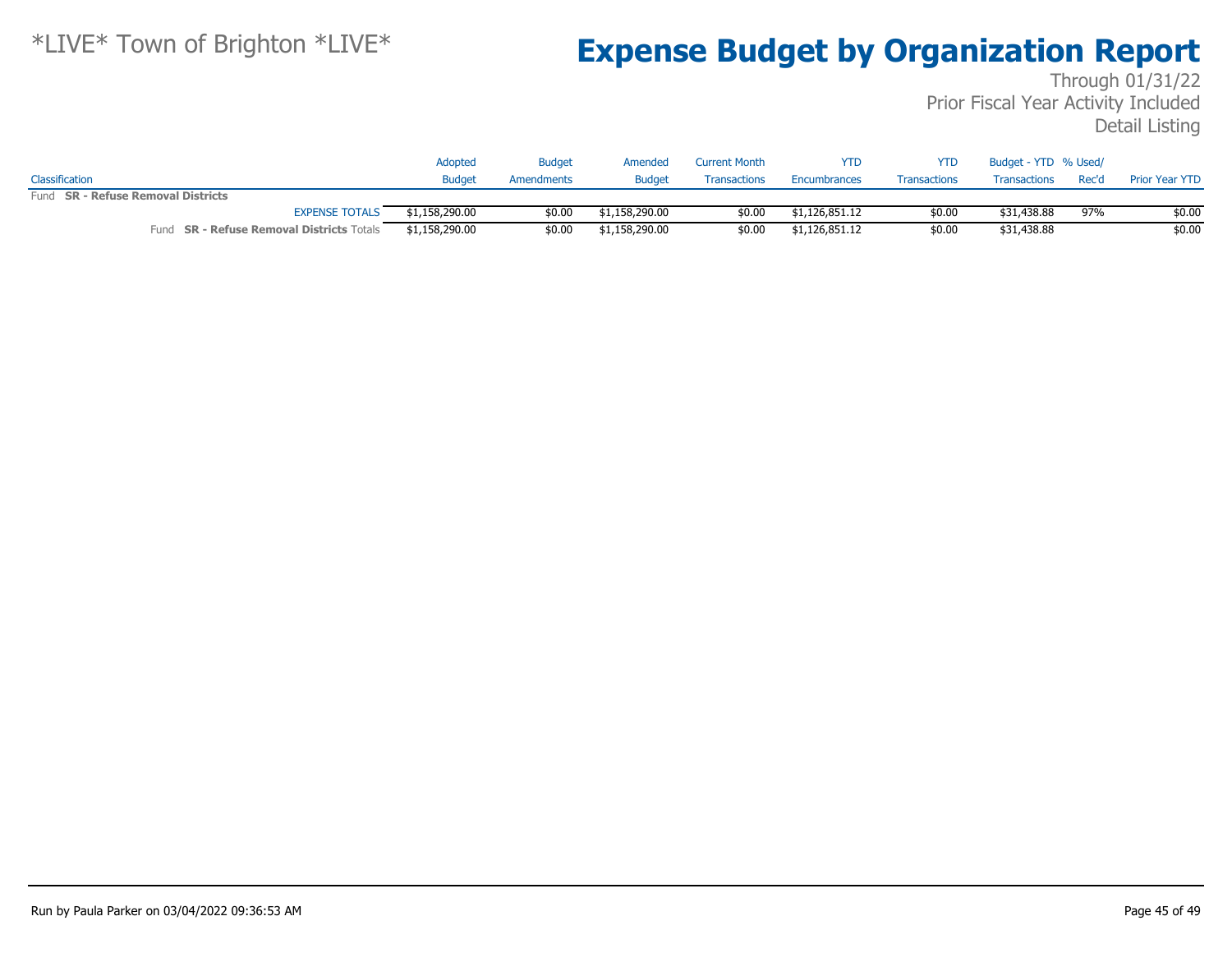|                                                                  | Adopted        | <b>Budget</b>     | Amended        | <b>Current Month</b> | <b>YTD</b>   | <b>YTD</b>          | Budget - YTD % Used/ |              |                       |
|------------------------------------------------------------------|----------------|-------------------|----------------|----------------------|--------------|---------------------|----------------------|--------------|-----------------------|
| Classification                                                   | <b>Budget</b>  | <b>Amendments</b> | <b>Budget</b>  | <b>Transactions</b>  | Encumbrances | <b>Transactions</b> | <b>Transactions</b>  | Rec'd        | <b>Prior Year YTD</b> |
| Fund SS - Consolidated Sewer Dist                                |                |                   |                |                      |              |                     |                      |              |                       |
| <b>EXPENSE</b>                                                   |                |                   |                |                      |              |                     |                      |              |                       |
| Department SEWER - Consolidated Sewer Dist                       |                |                   |                |                      |              |                     |                      |              |                       |
| Sub-Department 8120 - Sewer Operations                           |                |                   |                |                      |              |                     |                      |              |                       |
| Personal Services - Wages                                        | 658,465.00     | .00               | 658,465.00     | 36,915.36            | .00          | 36,915.36           | 621,549.64           | 6            | 42,841.85             |
| Equipment and Capital Outlay                                     | 308,290.00     | 42,530.19         | 350,820.19     | .00                  | 256,920.19   | .00                 | 93,900.00            | 73           | .00                   |
| Supplies and Contractual Exp                                     | 389,265.00     | 5,412.88          | 394,677.88     | 2,349.72             | 224,333.26   | 2,349.72            | 167,994.90           | 57           | 7,119.93              |
| Utility Expenses                                                 | 4,600.00       | .00.              | 4,600.00       | 128.80               | 4,051.20     | 128.80              | 420.00               | 91           | 188.37                |
| <b>Commercial Insurance</b>                                      | 23,960.00      | .00               | 23,960.00      | 9,034.65             | .00          | 9,034.65            | 14,925.35            | 38           | 8,754.44              |
| Principal on Indebtedness                                        | 123,150.00     | .00.              | 123,150.00     | .00                  | .00          | .00                 | 123,150.00           | $\mathbf 0$  | .00                   |
| Interest on Indebtedness                                         | 25,480.00      | .00.              | 25,480.00      | 707.97               | .00          | 707.97              | 24,772.03            | 3            | 1,086.49              |
| <b>Employee Benefits</b>                                         | 314,350.00     | .00               | 314,350.00     | 33,486.16            | 19,346.70    | 33,486.16           | 261,517.14           | 17           | 36,436.53             |
| Interfund Transfers - Expense                                    | 10,000.00      | .00.              | 10,000.00      | .00                  | .00          | .00                 | 10,000.00            | $\mathbf 0$  | .00                   |
| Sub-Department 8120 - Sewer Operations Totals                    | \$1,857,560.00 | \$47,943.07       | \$1,905,503.07 | \$82,622.66          | \$504,651.35 | \$82,622.66         | \$1,318,229.06       | 31%          | \$96,427.61           |
| Sub-Department 8121 - Sewer Pump Stations                        |                |                   |                |                      |              |                     |                      |              |                       |
| Equipment and Capital Outlay                                     | .00            | .00               | .00            | .00                  | .00          | .00                 | .00.                 | $^{++}$      | .00                   |
| Supplies and Contractual Exp                                     | 7,205.00       | 300.00            | 7,505.00       | .00                  | 3,600.00     | .00                 | 3,905.00             | 48           | .00                   |
| <b>Utility Expenses</b>                                          | 5,425.00       | .00.              | 5,425.00       | 55.16                | 584.84       | 55.16               | 4,785.00             | 12           | 42.38                 |
| Sub-Department 8121 - Sewer Pump Stations Totals                 | \$12,630.00    | \$300.00          | \$12,930.00    | \$55.16              | \$4,184.84   | \$55.16             | \$8,690.00           | 33%          | \$42.38               |
| Sub-Department 8125 - Sewer District 87A                         |                |                   |                |                      |              |                     |                      |              |                       |
| Supplies and Contractual Exp                                     | .00.           | .00               | .00.           | .00                  | .00          | .00                 | .00                  | $^{++}$      | .00                   |
| Utility Expenses                                                 | 19,245.00      | .00               | 19,245.00      | .00                  | .00          | .00                 | 19,245.00            | 0            | .00                   |
| Sub-Department 8125 - Sewer District 87A Totals                  | \$19,245.00    | \$0.00            | \$19,245.00    | \$0.00               | \$0.00       | \$0.00              | \$19,245.00          | 0%           | \$0.00                |
| Sub-Department 8130 - Sewer Dist Ext 67                          |                |                   |                |                      |              |                     |                      |              |                       |
| Supplies and Contractual Exp                                     | .00            | .00               | .00            | .00                  | .00          | .00                 | .00                  | $^{+++}$     | .00                   |
| <b>Utility Expenses</b>                                          | 380.00         | .00               | 380.00         | .00                  | .00          | .00                 | 380.00               | $\mathbf 0$  | .00                   |
| Principal on Indebtedness                                        | .00            | .00               | .00            | .00                  | .00          | .00                 | .00                  | $^{+++}$     | .00                   |
| Interest on Indebtedness                                         | .00            | .00               | .00            | .00                  | .00          | .00.                | .00                  | $^{++}$      | .00                   |
| Sub-Department 8130 - Sewer Dist Ext 67 Totals                   | \$380.00       | \$0.00            | \$380.00       | \$0.00               | \$0.00       | \$0.00              | \$380.00             | 0%           | \$0.00                |
| Sub-Department 8135 - Western Dr Area Sewer Dst                  |                |                   |                |                      |              |                     |                      |              |                       |
| Supplies and Contractual Exp                                     | .00.           | .00.              | .00            | .00                  | .00          | .00                 | .00                  | $^{+++}$     | .00                   |
| <b>Utility Expenses</b>                                          | 805.00         | .00               | 805.00         | .00                  | .00          | .00                 | 805.00               | $\mathbf{0}$ | .00                   |
| Principal on Indebtedness                                        | 13,460.00      | .00               | 13,460.00      | .00                  | .00          | .00                 | 13,460.00            | $\mathbf 0$  | .00                   |
| Sub-Department 8135 - Western Dr Area Sewer Dst<br><b>Totals</b> | \$14,265.00    | \$0.00            | \$14,265.00    | \$0.00               | \$0.00       | \$0.00              | \$14,265.00          | 0%           | \$0.00                |
| Sub-Department 8760 - Emergency Disaster                         |                |                   |                |                      |              |                     |                      |              |                       |
| Personal Services - Wages                                        | .00            | .00.              | .00.           | .00                  | .00          | .00                 | .00                  | $^{+++}$     | .00                   |
| <b>Employee Benefits</b>                                         | .00            | .00               | .00            | .00                  | .00          | .00.                | .00                  | $^{++}$      | .00                   |
| Sub-Department 8760 - Emergency Disaster Totals                  | \$0.00         | \$0.00            | \$0.00         | \$0.00               | \$0.00       | \$0.00              | \$0.00               | $+++$        | \$0.00                |
| Department SEWER - Consolidated Sewer Dist Totals                | \$1,904,080.00 | \$48,243.07       | \$1,952,323.07 | \$82,677.82          | \$508,836.19 | \$82,677.82         | \$1,360,809.06       | 30%          | \$96,469.99           |
| <b>EXPENSE TOTALS</b>                                            | \$1,904,080.00 | \$48,243.07       | \$1,952,323.07 | \$82,677.82          | \$508,836.19 | \$82,677.82         | \$1,360,809.06       | 30%          | \$96,469.99           |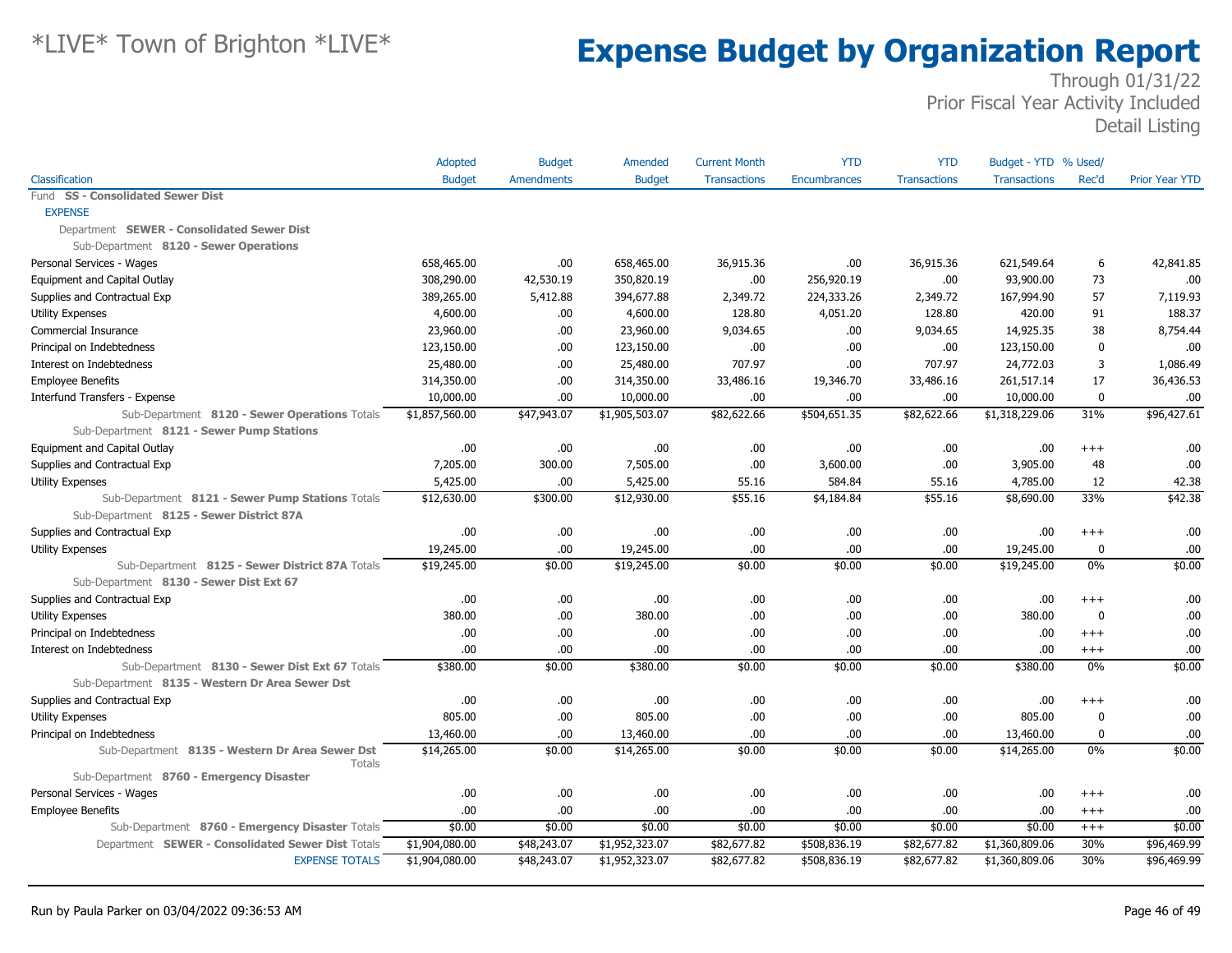|                |                                          | Adopted        | <b>Budget</b> | Amended        | Current Month | <b>YTD</b>   | <b>YTD</b>          | Budget - YTD % Used/ |                                   |
|----------------|------------------------------------------|----------------|---------------|----------------|---------------|--------------|---------------------|----------------------|-----------------------------------|
| Classification |                                          | <b>Budget</b>  | Amendments    | <b>Budget</b>  | Transactions  | Encumbrances | <b>Transactions</b> |                      | Transactions Rec'd Prior Year YTD |
|                | Fund SS - Consolidated Sewer Dist Totals | \$1,904,080.00 | \$48,243.07   | \$1,952,323.07 | \$82,677.82   | \$508,836.19 | \$82,677.82         | \$1,360,809.06       | \$96,469.99                       |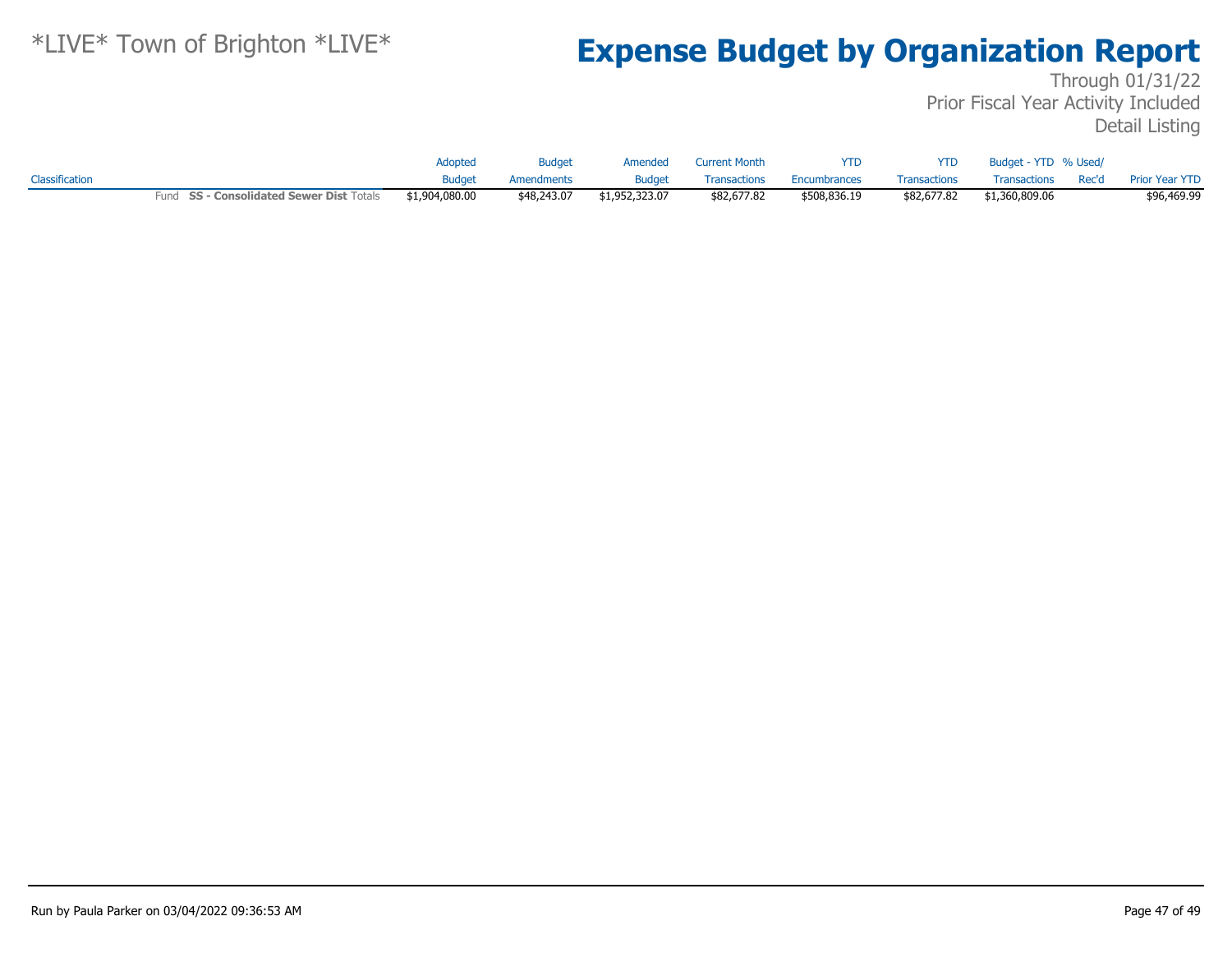|                                                     | Adopted       | <b>Budget</b> | Amended       | <b>Current Month</b> | <b>YTD</b>   | <b>YTD</b>          | Budget - YTD % Used/ |          |                       |
|-----------------------------------------------------|---------------|---------------|---------------|----------------------|--------------|---------------------|----------------------|----------|-----------------------|
| Classification                                      | <b>Budget</b> | Amendments    | <b>Budget</b> | <b>Transactions</b>  | Encumbrances | <b>Transactions</b> | <b>Transactions</b>  | Rec'd    | <b>Prior Year YTD</b> |
| Fund SW - Consolidated Water Dist                   |               |               |               |                      |              |                     |                      |          |                       |
| <b>EXPENSE</b>                                      |               |               |               |                      |              |                     |                      |          |                       |
| Department WATRD - Consolidated Water Dist          |               |               |               |                      |              |                     |                      |          |                       |
| Sub-Department 8310 - Water District Admin          |               |               |               |                      |              |                     |                      |          |                       |
| Equipment and Capital Outlay                        | .00           | .00           | .00           | .00                  | .00          | .00                 | .00                  | $+++$    | .00.                  |
| Supplies and Contractual Exp                        | 32,910.00     | .00           | 32,910.00     | .00                  | .00          | .00                 | 32,910.00            | 0        | .00.                  |
| Interfund Transfers - Expense                       | .00           | .00           | .00           | .00                  | .00          | .00                 | .00                  | $+++$    | .00.                  |
| Sub-Department 8310 - Water District Admin Totals   | \$32,910.00   | \$0.00        | \$32,910.00   | \$0.00               | \$0.00       | \$0.00              | \$32,910.00          | 0%       | \$0.00                |
| Sub-Department 8340 - S Clinton/Westfall Ext        |               |               |               |                      |              |                     |                      |          |                       |
| Supplies and Contractual Exp                        | .00           | .00           | .00.          | .00                  | .00          | .00                 | .00                  | $^{+++}$ | .00                   |
| Principal on Indebtedness                           | .00           | .00           | .00.          | .00                  | .00          | .00                 | .00                  | $^{+++}$ | .00.                  |
| Interest on Indebtedness                            | .00           | .00           | .00.          | .00                  | .00          | .00                 | .00                  | $+++$    | .00.                  |
| Sub-Department 8340 - S Clinton/Westfall Ext Totals | \$0.00        | \$0.00        | \$0.00        | \$0.00               | \$0.00       | \$0.00              | \$0.00               | $+++$    | \$0.00                |
| Sub-Department 8345 - Brighton Meadows Ext          |               |               |               |                      |              |                     |                      |          |                       |
| Supplies and Contractual Exp                        | .00           | .00.          | .00.          | .00                  | .00          | .00                 | .00                  | $^{+++}$ | .00.                  |
| Principal on Indebtedness                           | .00           | .00           | .00.          | .00                  | .00          | .00                 | .00                  | $^{+++}$ | .00.                  |
| Interest on Indebtedness                            | .00           | .00           | .00.          | .00                  | .00          | .00                 | .00                  | $^{+++}$ | .00.                  |
| Sub-Department 8345 - Brighton Meadows Ext Totals   | \$0.00        | \$0.00        | \$0.00        | \$0.00               | \$0.00       | \$0.00              | \$0.00               | $+++$    | \$0.00                |
| Department WATRD - Consolidated Water Dist Totals   | \$32,910.00   | \$0.00        | \$32,910.00   | \$0.00               | \$0.00       | \$0.00              | \$32,910.00          | $0\%$    | \$0.00                |
| <b>EXPENSE TOTALS</b>                               | \$32,910.00   | \$0.00        | \$32,910.00   | \$0.00               | \$0.00       | \$0.00              | \$32,910.00          | $0\%$    | \$0.00                |
| Fund SW - Consolidated Water Dist Totals            | \$32,910.00   | \$0.00        | \$32,910.00   | \$0.00               | \$0.00       | \$0.00              | \$32,910.00          |          | \$0.00                |